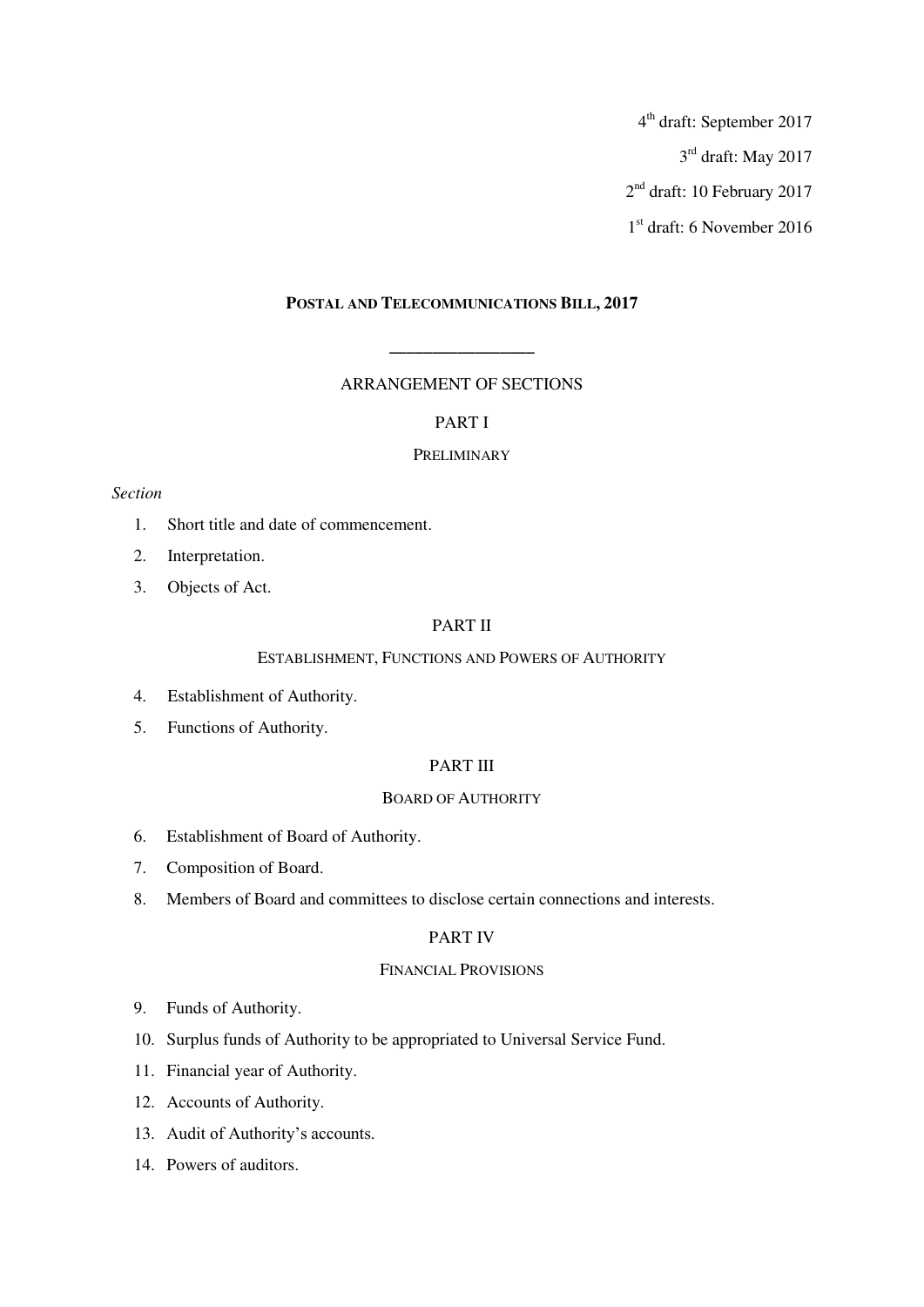## PART V

# MISCELLANEOUS PROVISIONS RELATING TO THE AUTHORITY

- 15. Minister may give policy directions.
- 16. Minister may direct Board to reverse, suspend or rescind its decisions or actions.
- 17. Execution of contracts and instruments by Authority.
- 18. Reports of Authority.
- 19. Director-General and other employees of Authority.
- 20. Departments of Authority.
- 21. Delegation of functions under this Act.
- 22. Exemption from liability of Authority.

#### PART VI

#### LICENSING

- 23. Postal licences.
- 24. Telecommunication licences.
- 25. Radio frequency spectrum licence.
- 26. Radio station licence.
- 27. Persons disqualified to be licensed.
- 28. Application for, issue, publication or refusal of, licence.
- 29. Terms and conditions of licences.
- 30. Form and period of validity of licence.
- 31. Register of licences.
- 32. Renewal of licence and annual licence fee.
- 33. Amendment of licence.
- 34. Suspension, cancellation and enforcement of licences.
- 35. Licensee to inform Authority of changes.
- 36. Transfer of licences prohibited.
- 37. Interest on unpaid fees.
- 38. Exemptions.
- 39. Infrastructure sharing.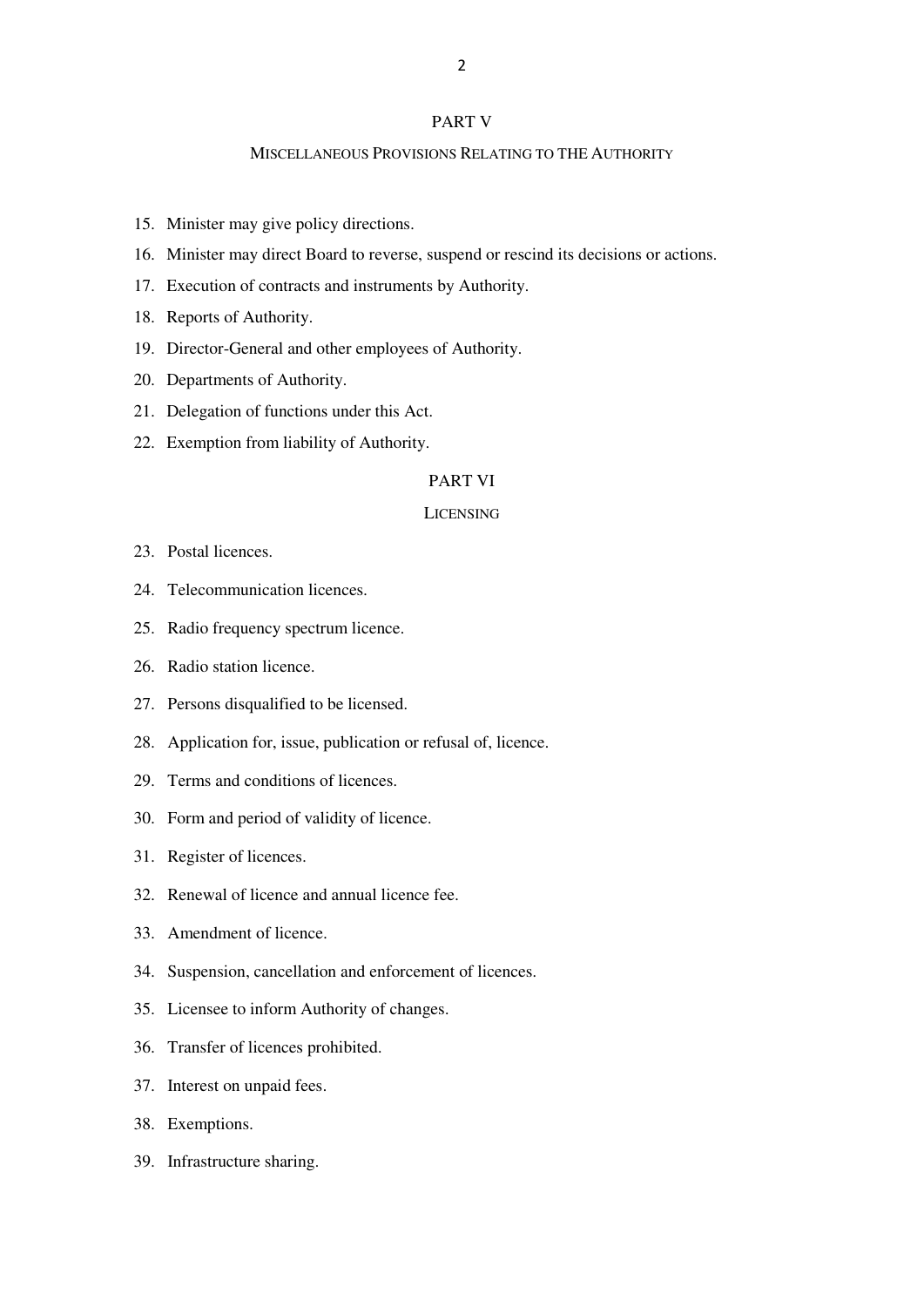## PART VII

#### Numbering and Addressing Resources

- 40. Management of numbering and addressing resources.
- 41. Numbering and addressing plan.
- 42. Subscriber registration.
- 43. Licensee to establish and maintain subscriber records.

# PART VIII

# RADION FREQUENCY SPECTRUM

- 44. Administration of radio frequency spectrum.
- 45. National frequency allocation plan.
- 46. Development of radio communication standards.
- 47. Frequency assignments.
- 48. Licensing, authorisations and exemptions.

## PART IX

## REGULATION OF POSTAL SERVICES

- 49. Postal licensees to comply with licence and regulations.
- 50. Post codes and addressing system.
- 51. Money orders and postal orders.
- 52. Delivery of postal articles.
- 53. Posting boxes.
- 54. Provision of postage stamps.
- 55. Official marks to be prima facie evidence of certain facts denoted.
- 56. Recovery and other sums due in respect of postal services.
- 57. Undeliverable postal articles.
- 58. Restriction on opening, detention and examination of postal articles.
- 59. Exclusion of liability of postal licensees.

# PART X

## TELECOMMUNICATION SERVICES AND SYSTEMS

- 60. Telecommunication licensees to comply with licence and regulations.
- 61. Approval of telecommunication apparatus.
- 62. Roaming.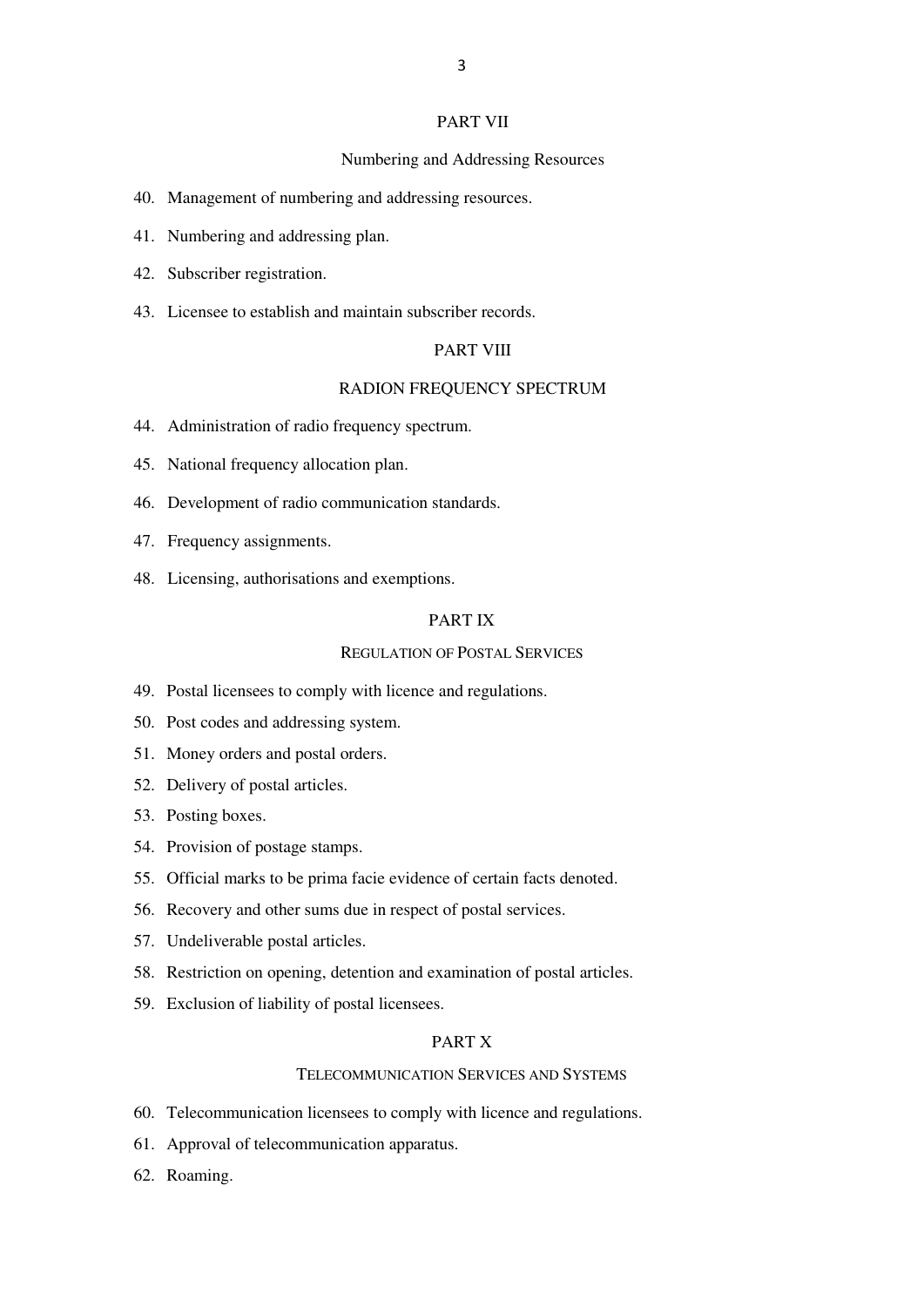- 63. Special provisions relating to licensees operating telecommunication systems.
- 64. Use of certain conduits for telecommunication purposes.
- 65. Notice of construction of railways and electricity works and control of other works.

## PART XI

# RADIOCOMMUNICATION SERVICES

- 66. Provision of facilities for radiocommunication.
- 67. Authority to approve sites of radio transmitting stations, allocate frequencies, etc.
- 68. Approval of Authority required for establishing and working radio transmitting stations, etc.
- 69. Disposal of certain radio transmitting stations or apparatus to be authorised.
- 70. Certain dealers and repairers to be authorised.
- 71. Certificates of competency required in respect of the working of certain radio stations.
- 72. Interference.

#### PART XII

# ECONOMIC REGULATION

- 73. Fair competition and prohibition of anti-competitive conduct.
- 74. Determination of dominant licensee.
- 75. Granting of access by dominant licensee.
- 76. Conditions for network access pricing, etc.
- 77. Interconnection between telecommunication licensees.
- 78. Anti-competitive conduct.
- 79. Regulations on competition.
- 80. Grant of access to the public.
- 81. Representations by consumers.
- 82. Approval of tariffs by Authority.

## PART XIII

#### UNIVERSAL SERVICE FUND

- 83. Establishment and vesting of Universal Service Fund.
- 84. Objects of Fund.
- 85. Moneys of Fund.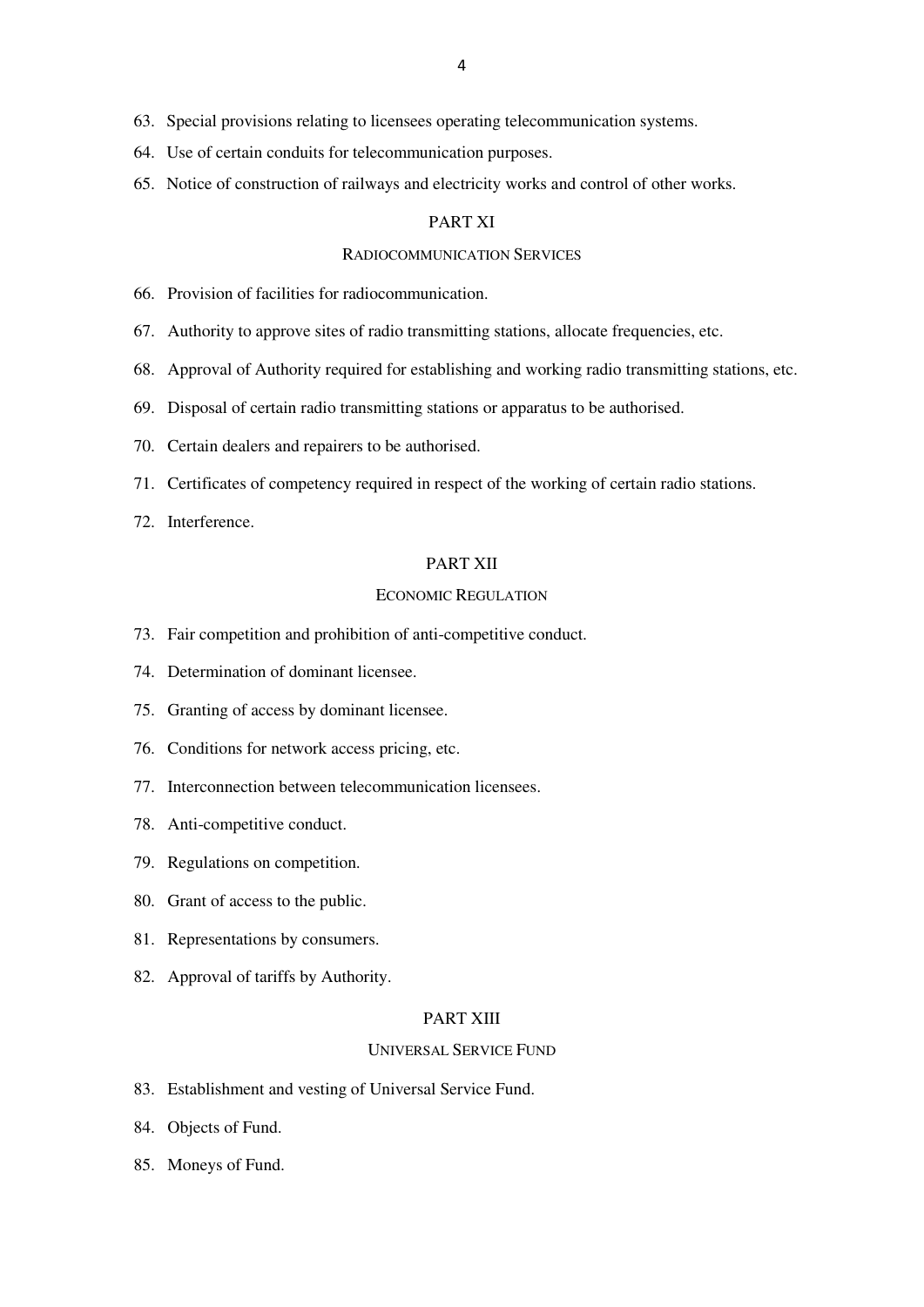- 86. Contributions to Fund.
- 87. Holding of Fund.
- 88. Financial year of Fund.
- 89. Accounts and audit of Fund.

# PART XIV

#### OFFENCES AND PENALTIES

- 90. Forgery of stamps and money orders, etc.
- 91. Offences in relation to postage stamps and post marks.
- 92. Offences in relation to mail or postal articles.
- 93. Theft of and tampering with mail.
- 94. Restricted and prohibited postal articles and transmission of dangerous substances.
- 95. Offence of unauthorised notice as to reception of letters, etc.
- 96. Trespass in or upon post office or telephone exchanges.
- 97. False entries relating to mail and fraudulent use of official mark.
- 98. Unlawful use of telecommunication services or systems.
- 99. Fraudulent use of telecommunication services or systems.
- 100. Wilful damage to or interference with or theft of telecommunication lines and apparatus.
- 101. Power to arrest persons.
- 102. Transportation of telecommunication infrastructure material.
- 103. Seizure and forfeiture of unlawfully transported telecommunication infrastructure material and vehicles used in connection therewith.
- 104. False declarations.
- 105. Offences by employees and other persons.
- 106. General offences and penalties.
- 107. Sufficiency of allegations in indictment.
- 108. Recovery of fees and contributions.
- 109. Authority required for institution of certain criminal proceedings.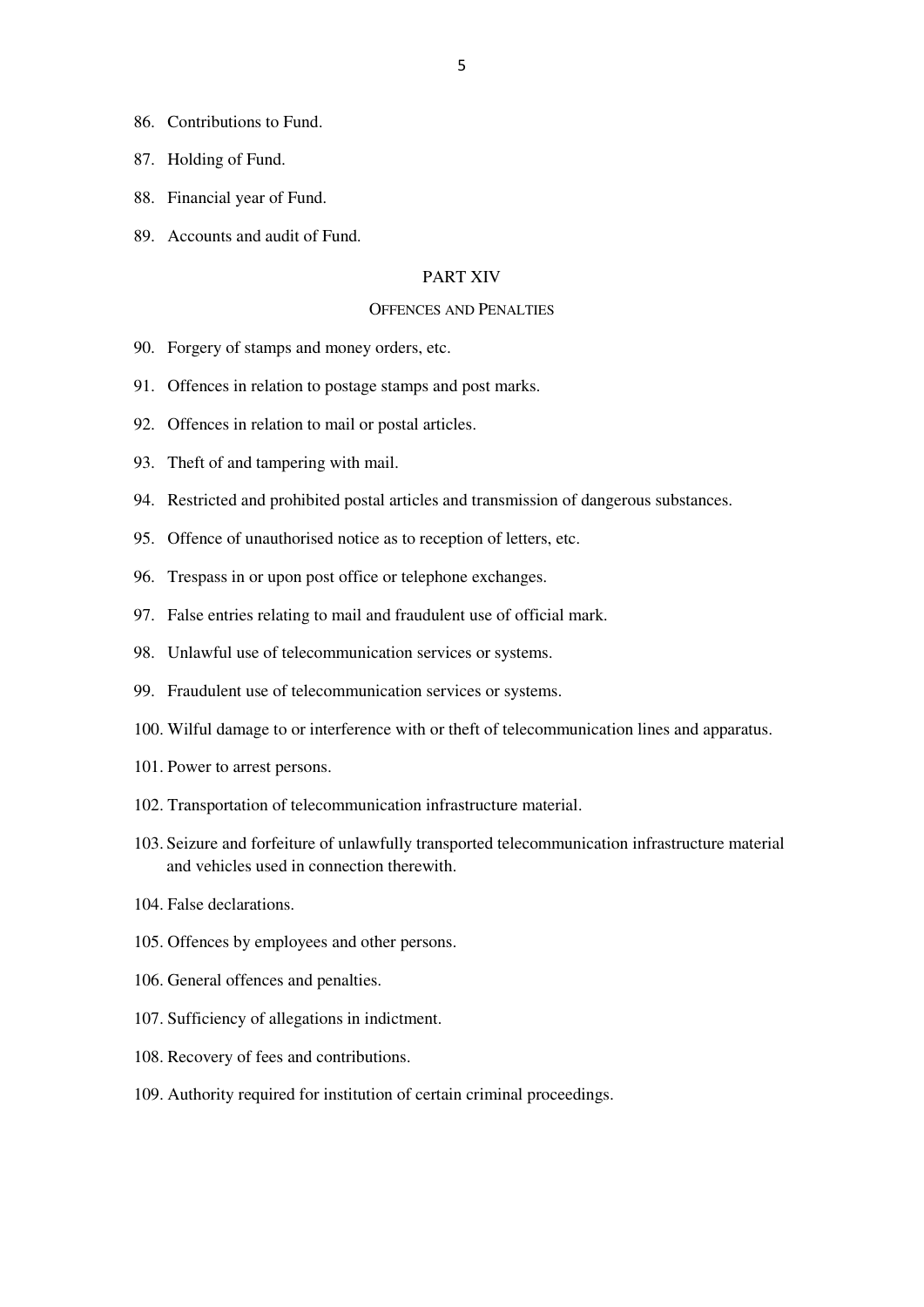## PART XV

# SETTLEMENT OF DISPUTES AND APPEALS

- 110. Settlement of disputes.
- 111. Complaints Tribunal.
- 112. Tenure of office of members of tribunal.
- 113. Appeals to Administrative Court.
- 114. Appeals in connection with licences.

# PART XVI

# MISCELLANEOUS PROVISIONS

- 115. Emergency and universal service obligations of certain licensees.
- 116. Inspections.
- 117. Disclosure of confidential information and use of information acquired by inspectors, etc.
- 118. Power to give directions.
- 119. Interception of communications.
- 120. Regulatory powers of Minister.
- 121. Administrative charges.
- 122. Evidence in proceedings for recovery of fees due.
- 123. Proceedings on failure of Authority to comply with Act or direction.
- 124. Repeal and savings.

FIRST SCHEDULE: Ancillary Powers of Authority.

SECOND SCHEDULE: Provisions Applicable to Board.

- THIRD SCHEDULE: Classification of Radio Stations.
- FOURTH SCHEDULE: Rights and Duties of Telecommunication Licensees Operating Telecommunication Systems.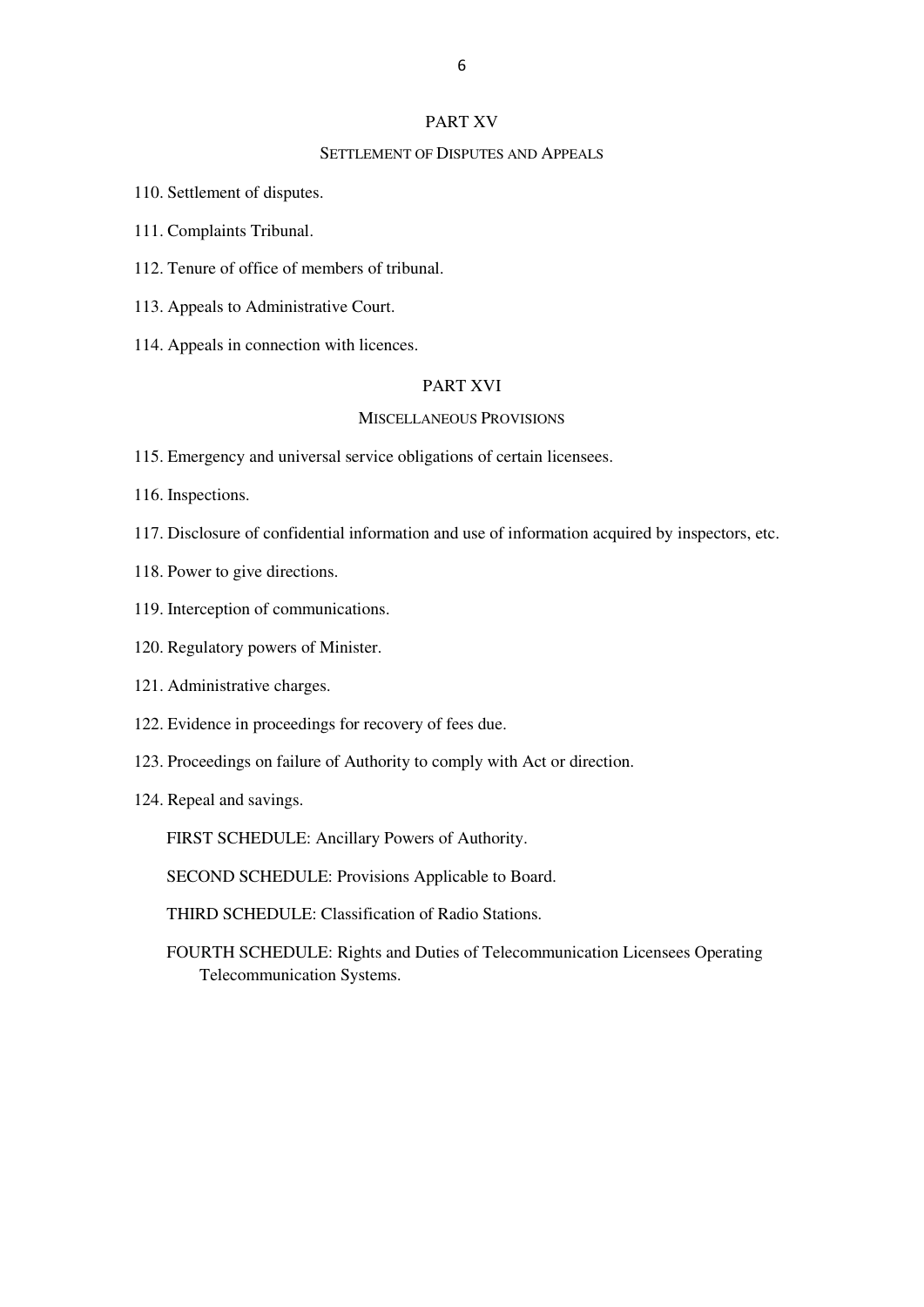# **BILL**

To provide for the Postal and Telecommunications Regulatory Authority of Zimbabwe and to provide for its functions and management; to provide for the licensing and regulation of communications services; to repeal the Postal and Telecommunications Act [*Chapter 12:05*]; and to provide for matters incidental to or connected with the foregoing;

ENACTED by the Parliament and the President of Zimbabwe.

# **PART I PRELIMINARY**

# **1 Short title and date of commencement**

(1) This Act may be cited as the Postal and Telecommunications Act, 2017.

(2) This Act shall come into operation on a date to be fixed by the President by statutory instrument:

Provided that the President may fix different dates of commencement for different provisions of this Act.

## **2 Interpretation**

(1) In this Act—

- **"agency service"** means any reserved service prescribed as an agency service in terms of this Act;
- **"aircraft station"** bears the meaning assigned to that term in the *Third Schedule*;
- "**anti-competitive conduct**" means any act or omission to act which is in breach of fair competition as provided for under or in terms of this Part;
- **"apparatus"**, in relation to telecommunications apparatus, means apparatus constructed or adapted for use in transmitting or receiving a telecommunications service;
- **"Authority"** means the Postal and Telecommunications Regulatory Authority of Zimbabwe referred to in section 4;
- **"authorised dealer"** means a person authorised in terms of paragraph (a) of subsection (1) of section 70 to carry on the business of dealing in radio transmitting stations or radio apparatus necessary for the proper working of such stations;
- **"authorised repairer"** means a person authorised in terms of paragraph (b) of subsection (1) of section 70 to carry on the business of repairing radio transmitting stations;
- **"Board"** means the Postal and Telecommunications Authority of Zimbabwe Board referred to in section *six*;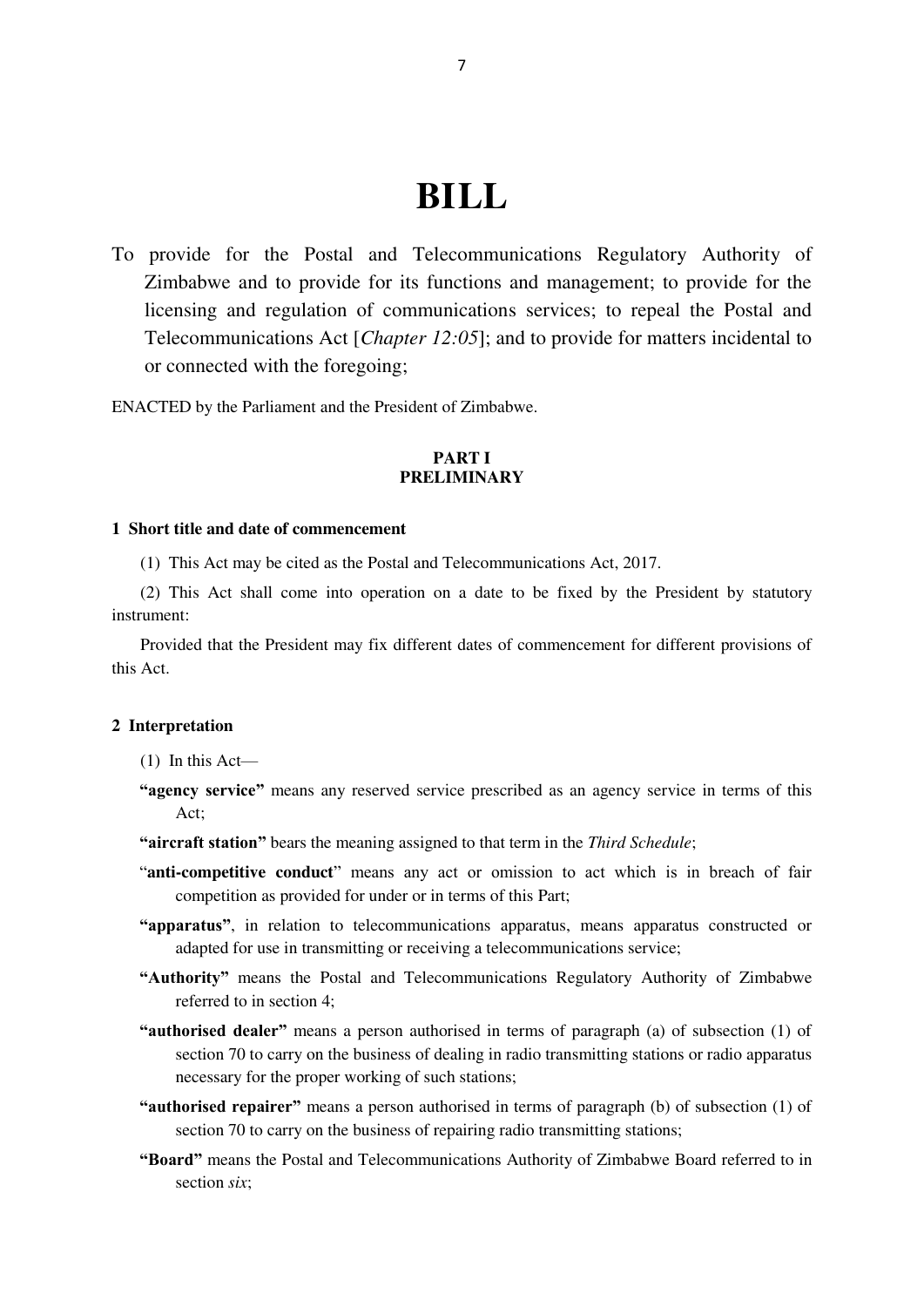- **"Broadcasting Corporation"** means the Zimbabwe Broadcasting Corporation referred to in section 3 of the Zimbabwe Broadcasting Corporation Act [*Chapter 12:01*];
- **"broadcasting service"** means a service comprising programmes for reception by members of the general public and transmitted by a broadcasting or telecommunications system;
- **"broadcasting station"** means a radio transmitting station used for the purposes of carrying on a broadcasting service;
- **"cellular telecommunication system"** means a radiocommunication service designed to use a limited radio frequency spectrum between cellular handsets or other terminal equipment and network transceivers for the provision of mobile, bearer and supplementary services across the cellular network, by allocating a limited number of frequencies within each of a number of defined geographical areas or cells, allowing the re-use of the same frequencies, and enabling users to maintain connections whilst moving through different geographical areas by making use of call handover between adjacent cells;
- **"commercial courier service"** means a service for the conveyance for reward of postal articles in respect of which any undertaking is given to deliver the article to a specified destination within a specified time;
- **"communication"** means any communication by way of a telecommunication, radiocommunication or postal service and "communications" shall be construed accordingly;
- **"community centre"** means any school, railway station, police station and other location providing a service to the community;
- **"community service telephone"**, means any fixed-line, cellular or satellite telephone that is made available to the general public;
- **"Constitution of the Universal Postal Union"** means the Constitution of the Universal Postal Union signed at Vienna on the 10th July, 1964, and the Regulations annexed thereto, or any amendment or replacement of that Constitution or regulations to which Zimbabwe is a party;

**"dealer"** includes—

- (a) a person who carries on a trade, business or industry in which radio transmitting stations or their component parts are assembled, manufactured, imported, bought, sold, hired or exchanged or offered or exposed for sale, hire or exchange; and
- (b) an auctioneer of radio transmitting stations; and
- (c) the employee or agent of a person referred to in paragraph (a)or (b);
- **"designated licensee"** means any entity designated as such by the Minister for the purposes of the provision of reserved services;

**"diffusion service"** means the dissemination—

- (a) by means of any conducting medium of the whole or any part of writing, signs, signals, pictures, impulses or sounds broadcast by a broadcasting service; or
- (b) of music, speech, pictures or other data for information, education or entertainment purposes by means of any conducting medium connected to two or more items of apparatus specifically designed for the reproduction of sound, pictures or data; or
- (c) of teletext and vertical blanking intervals;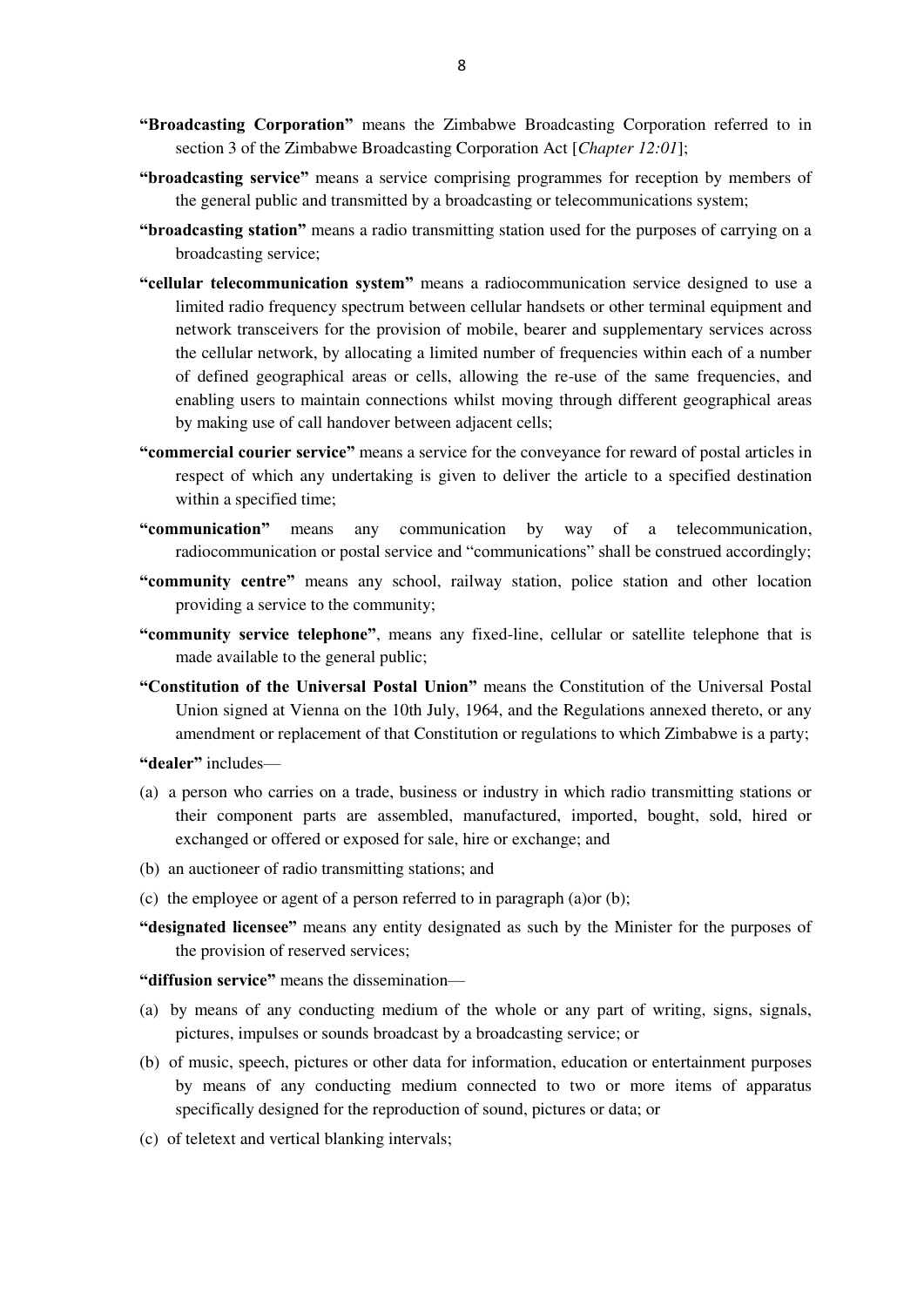- **"directory information service"** means a service consisting in the provision by means of a telecommunication service of directory information for the purpose of facilitating the use of a telecommunication service;
- **"disabled person"** means a person who is substantially and permanently handicapped by any physical or mental disability;
- "**dominant licensee**" means a licensee who the Authority has determined to be a licensee in terms of section 74 and "**dominant position**" shall be construed accordingly.
- **"electronic mail service"** means a service for the distribution of messages by electronic means;
- **"emergency"** means any event or circumstance resulting from a major accident or natural disaster;
- **"emergency organisation"** means, in respect of any locality, the police and any fire, ambulance or other emergency service;
- **"fixed date"** means the date fixed in terms of subsection (2) of section 1 as the date of commencement of this Act;
- **"fixed-line telephone service"** means a telephone service transmitted by telecommunication lines;

**"Fund"** means the Universal Service Fund established by section 83;

**"generating apparatus"** means any apparatus—

- (*a*) generating or designed to generate; or
- (b) liable to generate fortuitously;

Hertzian waves, which is prescribed to be generating apparatus for the purposes of this Act;

- **"harmful interference"** means radiation, induction, conduction or other electromagnetic effect which prevents the proper functioning of or obstructs or repeatedly interrupts—
	- (a) a radiocommunication service carried on in accordance with this Act or the International Telecommunication Convention; or
	- (b) a telephone or telegraph service carried on in terms of this Act;
- **"Hertzian waves"** means electromagnetic waves of frequencies between 10 kilohertz and 400 gigahertz propagated in space without artificial guide;

**"implementation plan"** means a plan referred to in section 84;

- **"inspector"** means a person appointed in terms of subsection (1) of section 116 to be an inspector for the purposes of this Act;
- **"interconnection"** means the physical or logical connection of two or more telecommunication networks;
- **"international standards"** means the standards and recommendations from time to time adopted  $bv$ --
	- (a) the International Telecommunication Union;
	- (b) the International Organisation for Standardisation; or
	- (c) the International Electrotechnical Committee;
	- (d) Universal Postal Union;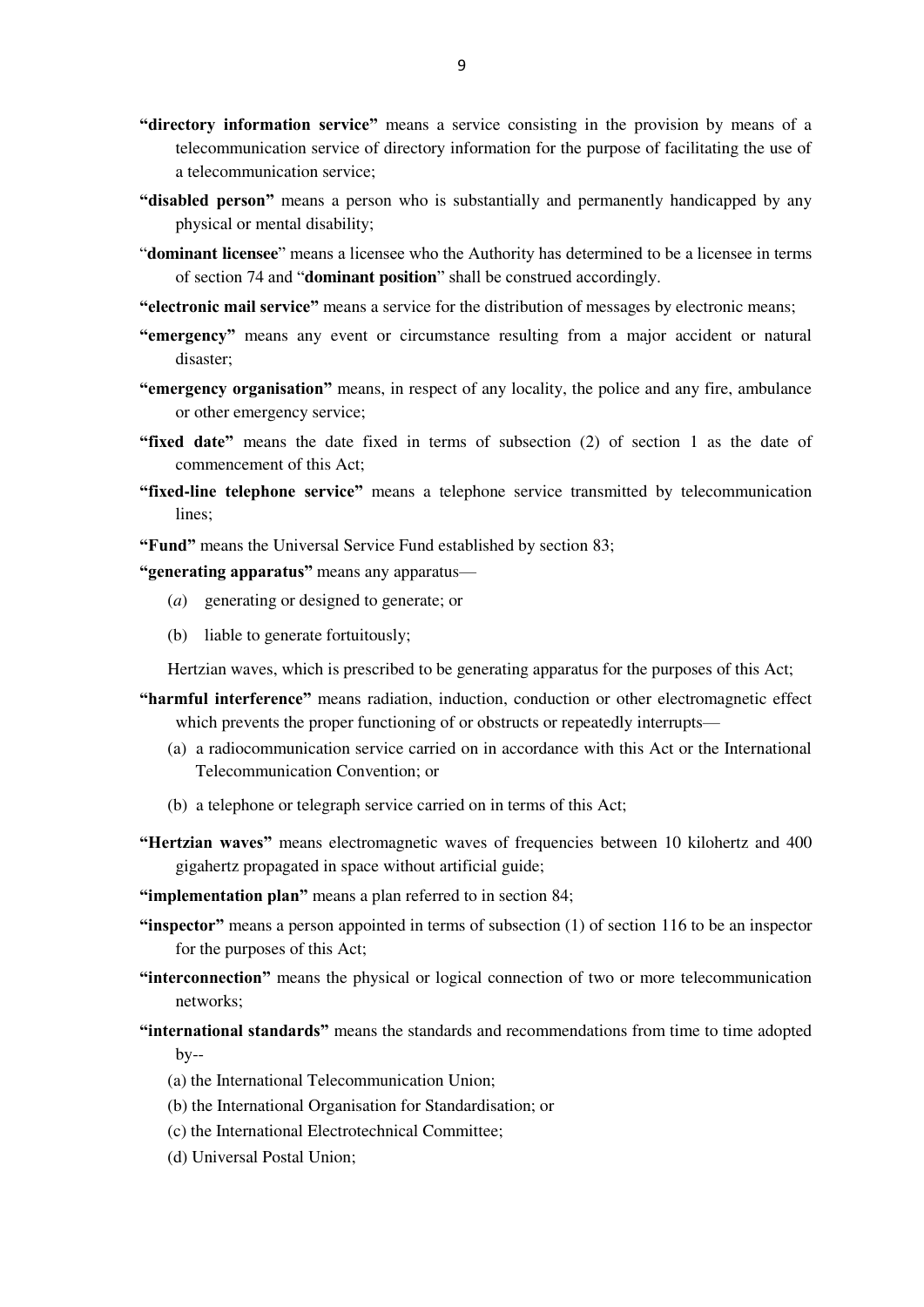to which Zimbabwe subscribes by virtue of it being a party to or a member of any international treaty or organisation, as the case may be;

- **"International Telecommunication Constitution"** means the International Telecommunication Constitution and Convention of the International Telecommunications Union signed in Geneva on the 22nd December, 1992, and the Regulations annexed thereto, or any other international telecommunication convention or agreement to which Zimbabwe may be a party and any regulations annexed thereto;
- **"international transit service"** means a telecommunication service consisting in the conveyance of sounds, visual images or signals which have been conveyed from, or are to be conveyed to, places outside Zimbabwe;
- **"internet service"** means a telecommunication service consisting in the transmission by means of satellite**,** telecommunication lines or electricity transmission lines of sounds, visual images or signals between computer terminals located within and outside Zimbabwe;

**"letter"** includes a letter packet, postcard, aerogram or telegram conveyed by post;

**"licence"** means any licence issued in terms of this Act;

**"licensee"** means a person who holds a licence in terms of this Act;

- **"mail"** means any article which is deposited in a post box for collection and conveyance by post or which is being conveyed by post;
- **"mail bag"** means any bag, box, basket, parcel, hamper or other container or covering in which a postal article is conveyed, whether it does or does not contain a postal article;
- **"market**" means a market for any telecommunication service connected with a network, application or postal service.
- **"member"** means a member of the Board;
- **"Minister"** means the Minister responsible for communications services ICT, Postal and Courier Services
- **"mobile station"** bears the meaning assigned to that term in the *Third Schedule*;
- **"money order"** means an order for the payment of money remitted at the expense of the person making the order through and on the credit of a postal licensee;
- **"numbering plan"** means a plan referred to in section 41 of numbering in compliance with the ITU standards for the purpose of routing calls between subscribers or between network elements;
- **"operate"**, in relation to a telecommunication system, means to install, work, maintain, develop or hire the telecommunication apparatus comprising the system concerned;

**"person in charge"**, in relation to—

- (a) a vessel, means any person, other than a pilot, having command or charge of the vessel;
- (b) an aircraft, means any person in command or in charge of the aircraft;

**"philatelic archival materials"** bears the meaning assigned to that term by section 54;

**"postage"** means the duty payable for the transmission of articles by post;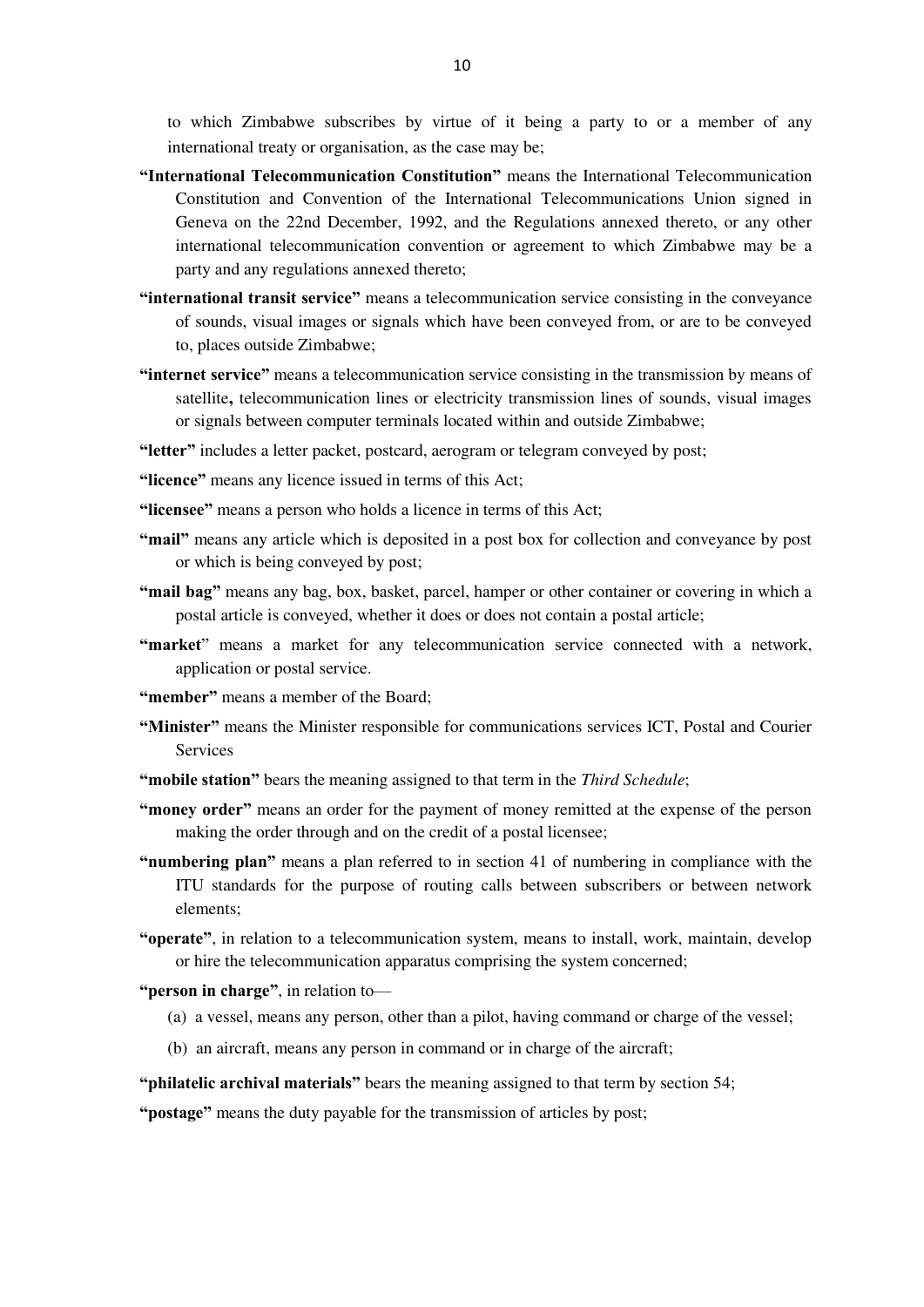- **"postage stamp"** means any piece of paper or other substance or material whatsoever having thereon the stamp, mark or impression of any die, plate or other instrument made or used by a postal licensee for the purpose of denoting any postage;
- **"postal article"** includes any letter, postcard, printed paper, small packet, newspaper, literature for the blind, parcel or other article whatsoever in the course of transmission by post;
- **"postal licence"** means a licence that authorises the licensee to operate any specified postal service;
- **"postal order"** means a money order in a form provided by a postal licensee on which a fixed amount for remittal is denominated;

**"postal service"** means—

- (a) a service comprising--
	- (i) the conveyance for reward of postal articles from one place to another, whether by land, sea or air; and
	- (ii) the performance of all services incidental to the receiving, collecting, sending, despatching and delivering of postal articles; and
	- (iii) the issuance of money orders and postal orders;

or

(b) a commercial courier service;

as may be specified in the postal licence concerned and "postal" shall be construed accordingly;

- **"post box"** means any letter box, mail box or other receptacle for the reception of postal articles for transmission by post;
- **"post office"** includes—
	- (a) any house, building, room, place or structure or any vehicle used for the handling or transmission of postal articles or telegrams; and
	- (b) any post box;

**"prescribe"** means prescribe by regulations made in terms of this Act;

- **"private telecommunication service or system"** means a telecommunication service or system which is not offered to or provided for members of the public, serving only an entity or entities in the same group of companies and is not connected to or with any telecommunication system established, maintained or worked by a telecommunication licensee;
- **"radio apparatus"** includes any apparatus, equipment, instrument, pole, mast, standard, wire, cable, thing or means whatsoever which is or may be used in connection with, or for the purpose of, conveying electromagnetic energy to or from a radio station;
- **"radio frequency spectrum"** means the continuous range of electromagnetic wave frequencies up to and including the frequency of 3000 GHz;
- **"radio receiving station"** means apparatus referred to in paragraph (b) of the definition of "radio station";
- **"radio station"** means—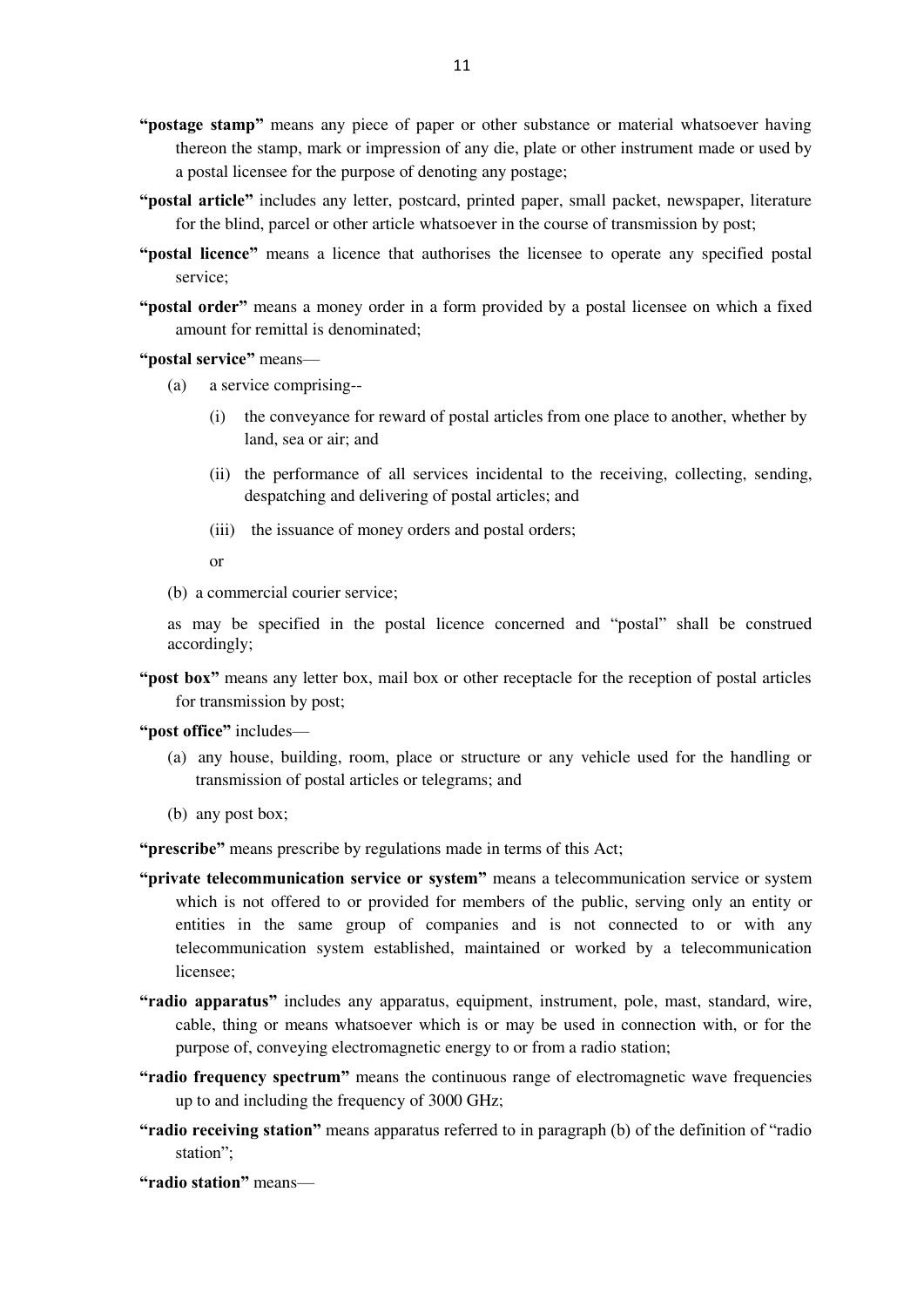- (a) apparatus, other than generating apparatus, capable of being used for the transmission or emission of writing, signs, signals, pictures, impulses and sounds of all descriptions whatsoever wholly or partly by means of Hertzian waves; or
- (b) apparatus capable of being used for the reception of writing, signs, signals, pictures, impulses and sounds of all descriptions whatsoever wholly or partly by means of Hertzian waves; or
- (c) apparatus referred to in paragraph (a) of this definition and apparatus referred to in paragraph (b) of this definition in combination;
- **"radio station licence"** means a licence authorising the licensee to possess, control or work a radio station;
- **"radio transmitting station"** means apparatus referred to in paragraph (a) of the definition of "radio station", whether in combination with apparatus referred to in paragraph (b) of that definition or otherwise;
- **"radiocommunication service"** means a telecommunication service or system whereby writing, signs, signals, pictures, impulses and sounds of all descriptions whatsoever are transmitted, emitted or received wholly or partly by means of Hertzian waves;
- **"repealed Act"** means the Posts and Telecommunications Act [*Chapter 12:05*] repealed by section 124 of this Act;
- **"reserved service"**, in relation to an agency, postal or telecommunications service, means any prescribed agency, postal or telecommunications service the provision of which is reserved exclusively to any designated licensee in terms of this Act;
- **"satellite telephone"** means a telephone service transmitted by satellite;
- **"sender"** means the person from whom any parcel, article or telegram purports to have come, unless that person proves that he or she is not the sender thereof;
- **"ship station"** bears the meaning assigned to that term in the *Third Schedule*;
- **"SIM"** means Subscriber Identity Module for the identification and authentication of a subscriber;
- **"SIM Card"** means an electronic communication device that enables a user to transmit and receive communications through the connectivity of such device to a telecommunications network and stores user identity, location, phone number and network authorisation date;
- **"State land"** means land vested in the President, other than Communal Land;

**"statutory body"** means —

- (a) any commission established by the Constitution; or
- (b) any body corporate established directly by or under an Act for special purposes specified in that Act, the membership of which consists wholly or mainly of persons appointed by the President, a Vice-President, a Minister or any statutory body or by a commission established by the Constitution;
- **"tariff"** means a tariff of prices, rates, subscriptions or charges levied by a licensee for the provision of communication services in terms of this Act;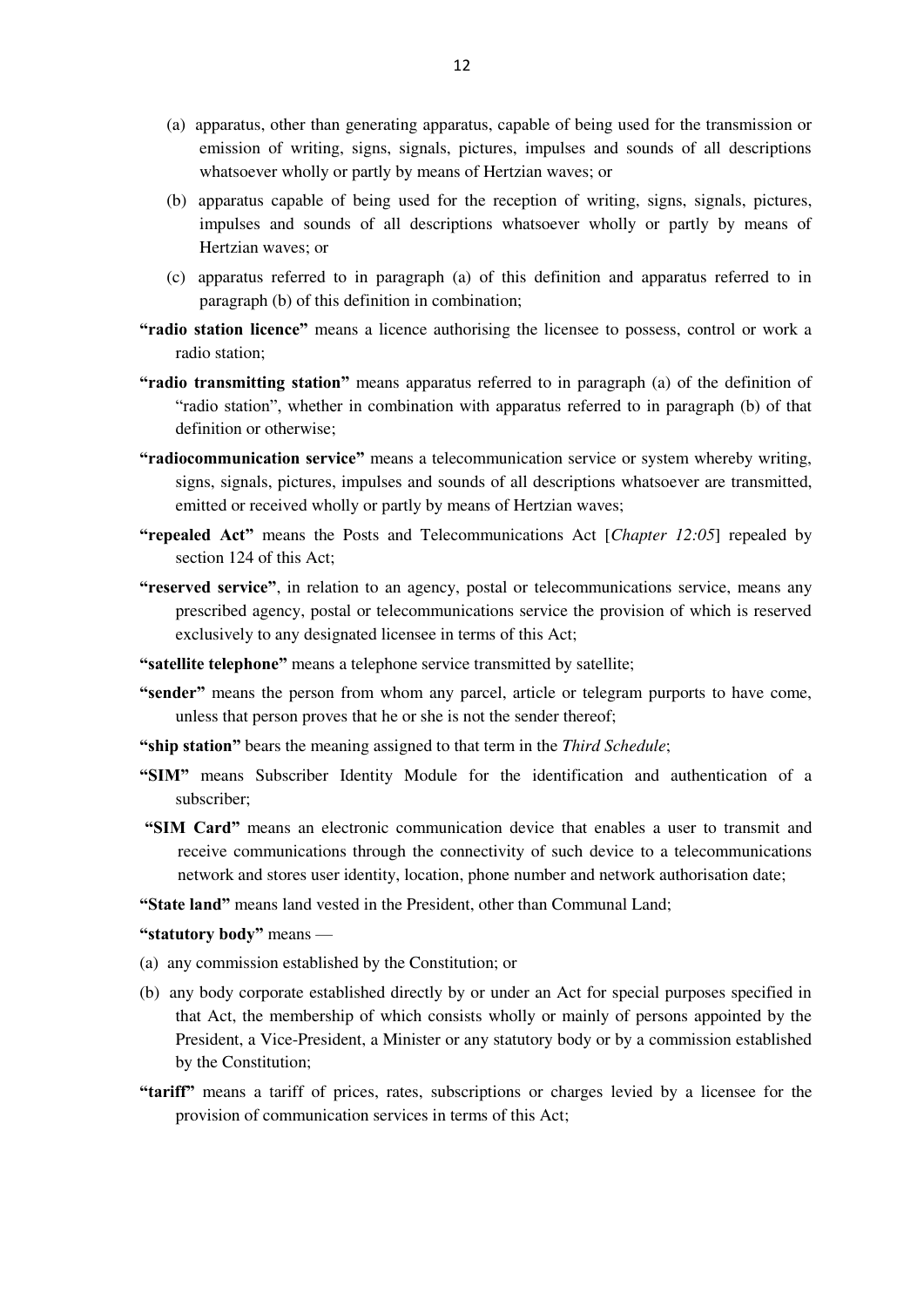- **"telecommunication"** means any communication by way of the transmission, emission or reception of signs, signals, messages, writings, images and sounds or intelligence of any nature by [wire,](https://en.wikipedia.org/wiki/Wire) [radio,](https://en.wikipedia.org/wiki/Radio) optical or other [electromagnetic](https://en.wikipedia.org/wiki/Electromagnetic) systems;
- **"telecommunication licence"** means a licence authorising the licensee to provide a telecommunication service or to operate a telecommunication system, other than a private telecommunication service or system;
- **"telecommunication line"** includes any apparatus, instrument, pole, mast, standard, wire, pipe, fibre, tunnel, pneumatic or other tube, thing or means whatever that is or may be used in connection with or for the purpose of sending, transmitting, conveying or receiving signs, signals, sounds, pictures or communications which are conveyed by means of a telecommunications system;
- **"telecommunication service"** means any service transmitted by means of a telecommunication system;
- **"telecommunications system"** means any system by means of which signs, signals, sounds, pictures or communications are conveyed by the agency of electricity, magnetism or electromagnetism or by any agency of a like nature, whether with or without the aid of wires, and includes telephony and telegraphy and any improvements or developments thereof;
- **"telegram"** means any communication transmitted or intended to be transmitted by a telegraph service or delivered or intended to be delivered from any post office or telegraph office as a communication transmitted either wholly or partly by a telegraph service, and includes a communication transmitted or intended to be transmitted by means of a radiocommunication service that is reduced to writing;
- **"telegraph employee"** means any person employed by a telecommunication licensee to accept, transmit or deliver telegrams;
- **"telegraph office"** means any place used for the handling of telegrams;
- **"telegraph service"** means a telecommunication service by means of which a person using the service may communicate by means of a telegram with another person;
- **"telephone service"** means a telecommunication service by means of which a person using the service may speak or in any other way communicate to another person using the service;
- **"transmission"**, in relation to—
	- (a) a telegram, includes the reception as well as the sending thereof;
	- (b) a postal article, includes the depositing by the sender of the article in a post box;
- **"under-serviced area"** means any area that is not, in the opinion of the Minister formed in consultation with the Authority, adequately provided with communications services.
- **"universal service"** means the availability of accessible and affordable to every person of information and communication services, including telecommunication services determined by the Authority as being a service to be provided by a licensee to an area or sector not served or adequately served by the service.
- **"vessel"** means and includes a ship, boat, air-cushioned vehicle or floating rig, vehicle or container which moves on water or platform used in navigation.
- (2) For the purposes of this Act—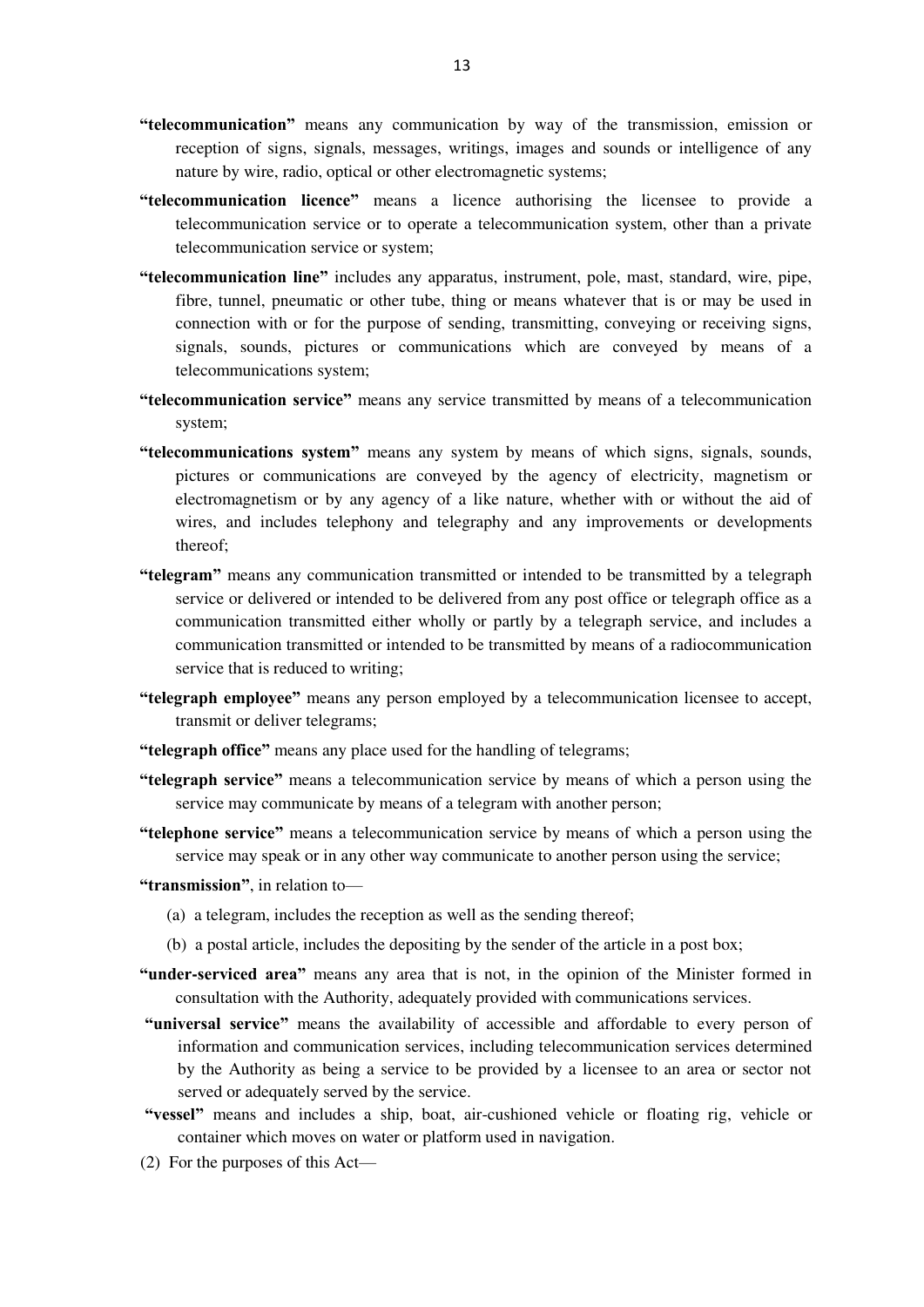- (a) a postal article shall be deemed to be in the course of transmission by post from the time of its delivery to a post office and until it is delivered to the person to whom it is addressed or returned to the sender or otherwise disposed of under this Act;
- (b) the placing of an article in any post box or the delivery of an article to an employee of a postal licensee in the course of his or her duties shall be deemed to be delivery to a post office;
- (c) the delivery of a postal article in terms of this Act shall be deemed to be delivery to the person to whom the postal article is addressed;
- (d) in the case of a building which consists of a number of self-contained residences commonly known as flats, each such flat shall be regarded as a single building.
- (3) Any reference in this Act to--
	- (a) the provision**,** reception or transmission of telecommunication services includes the provision or reception within or transmission to Zimbabwe of any such service by satellite;
	- (b) the operation in Zimbabwe of telecommunication systems includes the operation in Zimbabwe of telecommunication apparatus connected to telecommunication systems operated outside Zimbabwe.

# **3 Objects of Act**

The objects of this Act are—

- (a) to provide a framework for the regulation of the communications sector by an independent regulatory authority and for the provision of communications services;
- (b) to promote the availability of efficient and quality communications services nationally;
- (c) to promote technological innovation and the introduction and maintenance of the use of advanced facilities and services in line with international standards;
- (d) to encourage private investment and the participation by citizens of Zimbabwe in the communications sector;
- (e) to ensure increased accessibility of efficient and quality communications services to all regions of the country at fair and reasonable prices to consumers;
- (f) to enhance regional and global co-operation and integration in communications services; and
- (g) to ensure fair competition in the communications sector and to advance consumer protection from unfair business practices by communications services providers.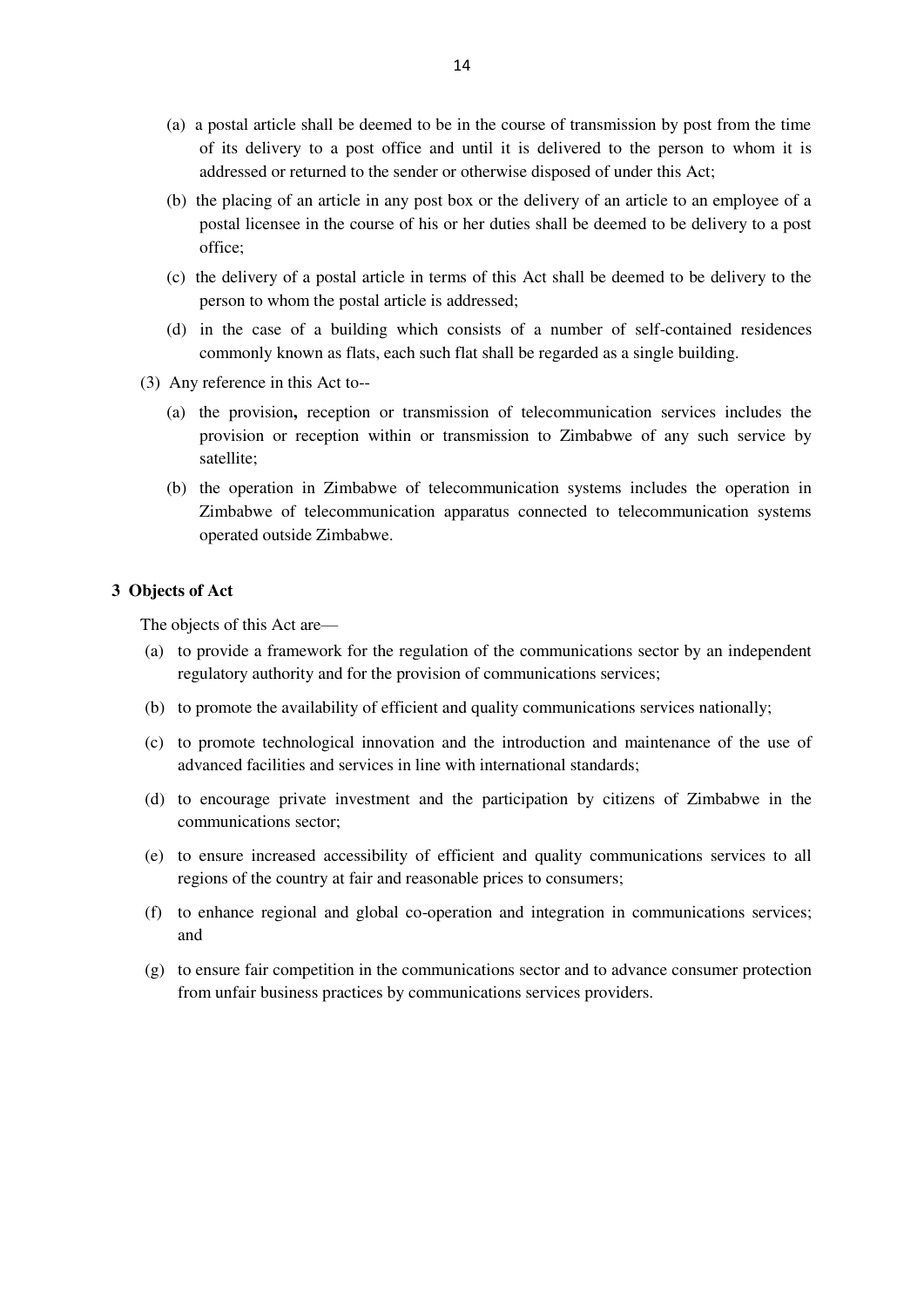# **PART II ESTABLISHMENT, FUNCTIONS AND POWERS OF THE TELECOMMUNICATIONS COMMUNICATIONS AUTHORITY**

## **4 Establishment of Authority**

(1) The Postal and Telecommunications Regulatory Authority of Zimbabwe established by section 3 of the repealed Act shall continue in force and shall be known as the Postal and Telecommunications Regulatory Authority of Zimbabwe and shall be deemed to have been established in terms of this section.

(2) The Authority shall be a body corporate capable of suing and being sued in its corporate name and, subject to this Act, of performing all acts that bodies corporate may by law perform.

# **5 Functions of Authority**

- (1) Subject to this Act, the functions of the Authority shall be—
- (a) to regulate the provision and access to diverse and widespread postal and telecommunication services of a standard sufficient to meet national and international needs of Zimbabwe; in accordance with the provisions of this Act and in so doing ensure that, as far as it is practicable, the services so provided are widespread, diverse, inclusive and sufficient to the national and international demand for postal and telecommunication services;
- (b) without prejudice to the generality of paragraph (*a*), to ensure that any person by whom any postal or telecommunication service falls to be provided, is able to provide those services at rates consistent with the provision of an efficient and continuous service and the necessity of maintaining independent financial viability;
- (c) to promote the development of postal and telecommunication systems and services in accordance with practicable recognised international standards and public demand;
- (d) to recommend to the Minister the categories and content of any licence as may be necessary from time to time and to exercise licensing and regulatory functions in respect of postal or telecommunication systems and services, including the establishment of standards and codes relating to the operation of any postal and telecommunication systems and services;
- (e) to administer the radio frequency spectrum covering the band 8.3KHz-300GHz equitably and in the national and public interest, with due regard the rights granted under other enactments;
- (f) to promote the interests of consumers in respect of the quality and variety of postal and telecommunication services provided and telecommunication equipment supplied;
- (g) to maintain and promote effective competition between persons engaged in the provision of postal and telecommunication services and any activities connected therewith;
- (h) to promote and ensure the expansion of postal and telecommunication services and secure the availability throughout Zimbabwe of a wide range of communication services which are of a high quality;
- (i) to promote research and development in the postal and telecommunications sector;
- (j) to establish and regulate, as necessary, telecommunication gateways and to promote and control the provision of international transit services by telecommunication services providers in Zimbabwe;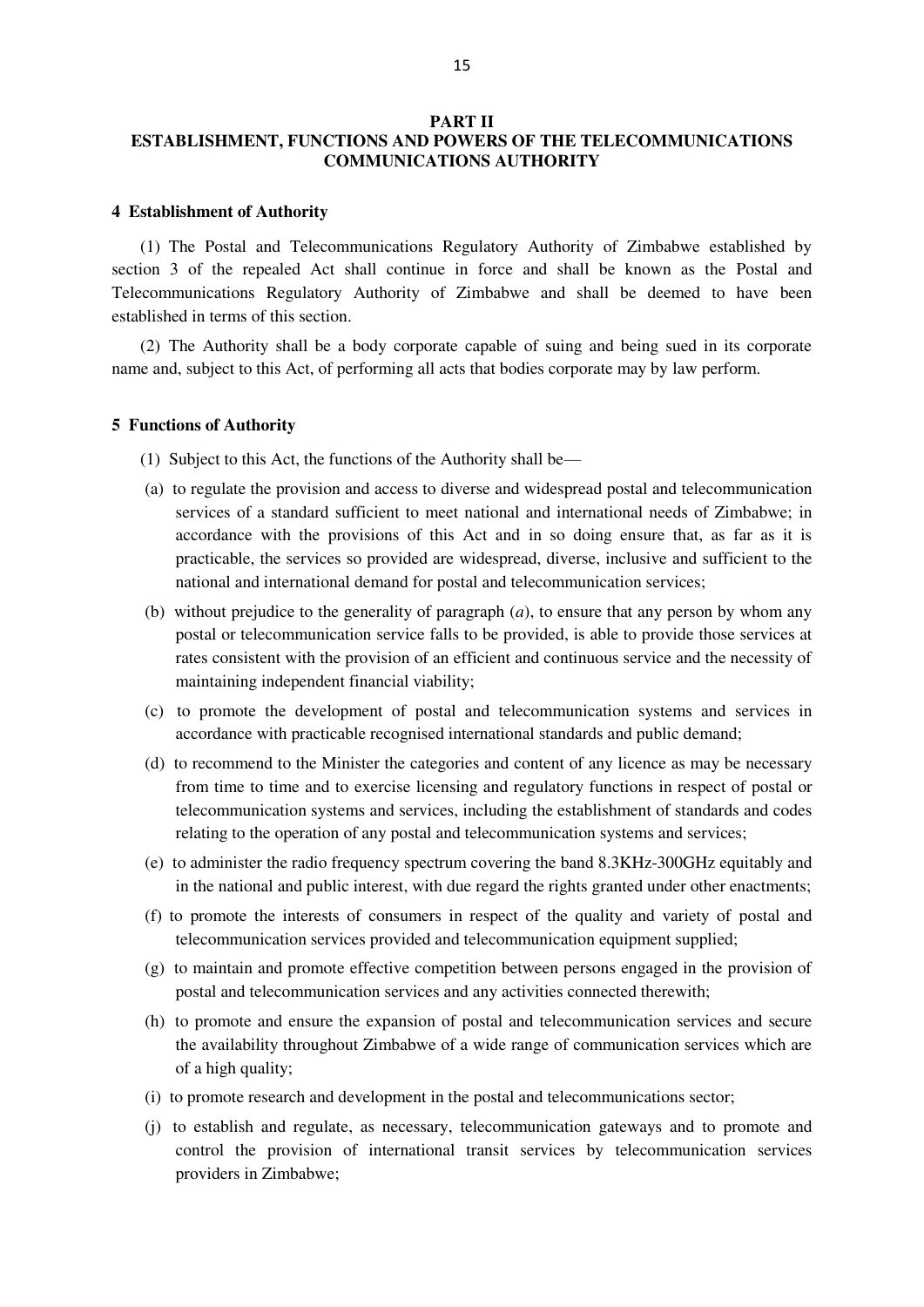- (k) to ensure access to emergency services by all telecommunication users;
- (l) to ensure information and cyber security, network reliability and integrity;
- (m) to promote and ensure access to postal and telecommunication services by persons with disabilities and other persons with special needs;
- (n) to ensure public health and safety with respect to telecommunications installations by licensed operators, in particular exposure to excessive electromagnetic fields;
- (o) to ensure the safe disposal of disused or unusable communication equipment;
- (p) to regulate the registration, administration and management of IXPS internet services and domain names for Zimbabwe;
- (q) to regulate the registration of sim cards for telecommunication services;
- (r) to administer national satellite orbit allocations;
- (s) administer the numbering and naming resources taking into account international standards, processes and procedure for the management of such resources.
- (t) to investigate complaints and determine disputes relating to sector operations and make appropriate determinations in connection therewith;
- (u) to represent Zimbabwe internationally in matters relating to postal and telecommunication services and ensure domestic implementation of International Agreements and Treaties, as appropriate.
- (2) The Authority shall exercise any function imposed upon it under any other Act of Parliament.

(3) In the exercise of its functions in terms of subsection  $(1)(u)$ , it shall be the responsibility of the Authority, subject to such directions as the Minister may give in this regard—

- (a) to provide technical support and to represent Zimbabwe on international and other bodies having postal or telecommunications functions;
- (b) to become, or to serve as, a member of any international or other body having postal or telecommunications functions;
- (c) to subscribe to any such body;

(4) Subject to this Act, for the better exercise of its functions the Authority shall have power to do or cause to be done, either by itself or through its agents, all or any of the things specified in the *First Schedule*, either absolutely or conditionally and either solely or jointly with others.

(5) Subject to this Act, the Authority shall not, in the lawful exercise of its functions under this Act, be subject to the direction or control of any person or authority.

# **PART III POSTAL AND TELECOMMUNICATIONS REGULATORY AUTHORITY BOARD**

#### **6 Establishment of Board of Authority**

The operations of the Authority shall, subject to this Act, be controlled by a board to be known as the Postal and Telecommunications Regulatory Authority of Zimbabwe Board.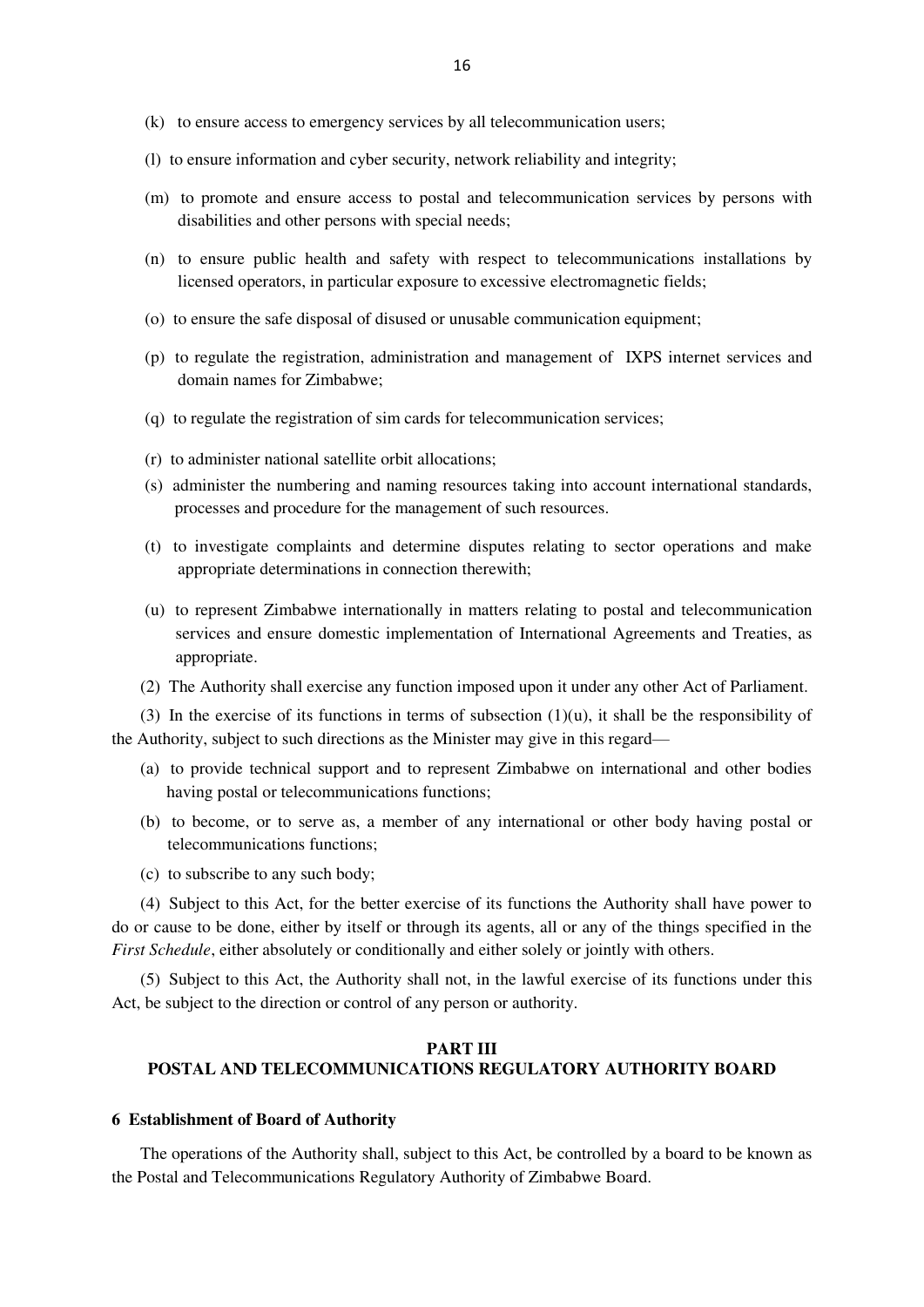#### **7 Composition of Board**

(1) Subject to this section, the Board shall consist of not fewer than nine and not more than eleven members appointed by the President after consultation with the Minister.

(2) In appointing the members of the Board, the President shall endeavour to secure that members are representative of groups or sectors of the community having an interest in postal services and telecommunications, and, in particular, that at least seven of the members are chosen for their experience or professional qualifications or competence in—

- (a) telecommunications;
- (b) postal services;
- (c) law;
- (d) accountancy;
- (e) economics; and
- (f) human resources and administration.
- (3) At least half of the members of the Board shall be women.

(4) The President shall designate one of the members as chairman of the Board and another member as vice-chairman of the Board.

(5) A member shall hold office for a period not exceeding four years and shall be eligible for reappointment for a further one term of office:

Provided that a member shall continue in office after the expiry of his or her term until he or she has been re-appointed or his or her successor has been appointed.

- (6) Subject to this section, the *Second Schedule* shall apply—
- (a) to the qualifications, terms and conditions of office, vacation of office, suspension and dismissal of members of the Board; and
- (b) to the procedure to be followed by the Board at its meetings.

# **8 Members of Board and committees to disclose certain connections and interests**

(1) In this section—

**"relative"**, in relation to a member of the Board or of a committee, means—

- (a) the member's spouse or a person living with a member in a relationship similar to a marriage; or
- (b) a person separated by not more than two degrees of natural or adopted consanguinity or affinity from a member;
- (2) Subject to subsection (4)—
- (a) if a member of the Board or of a committee—
	- (i) knowingly acquires or holds a direct or indirect pecuniary interest in any matter that is under consideration by the Board or a committee thereof; or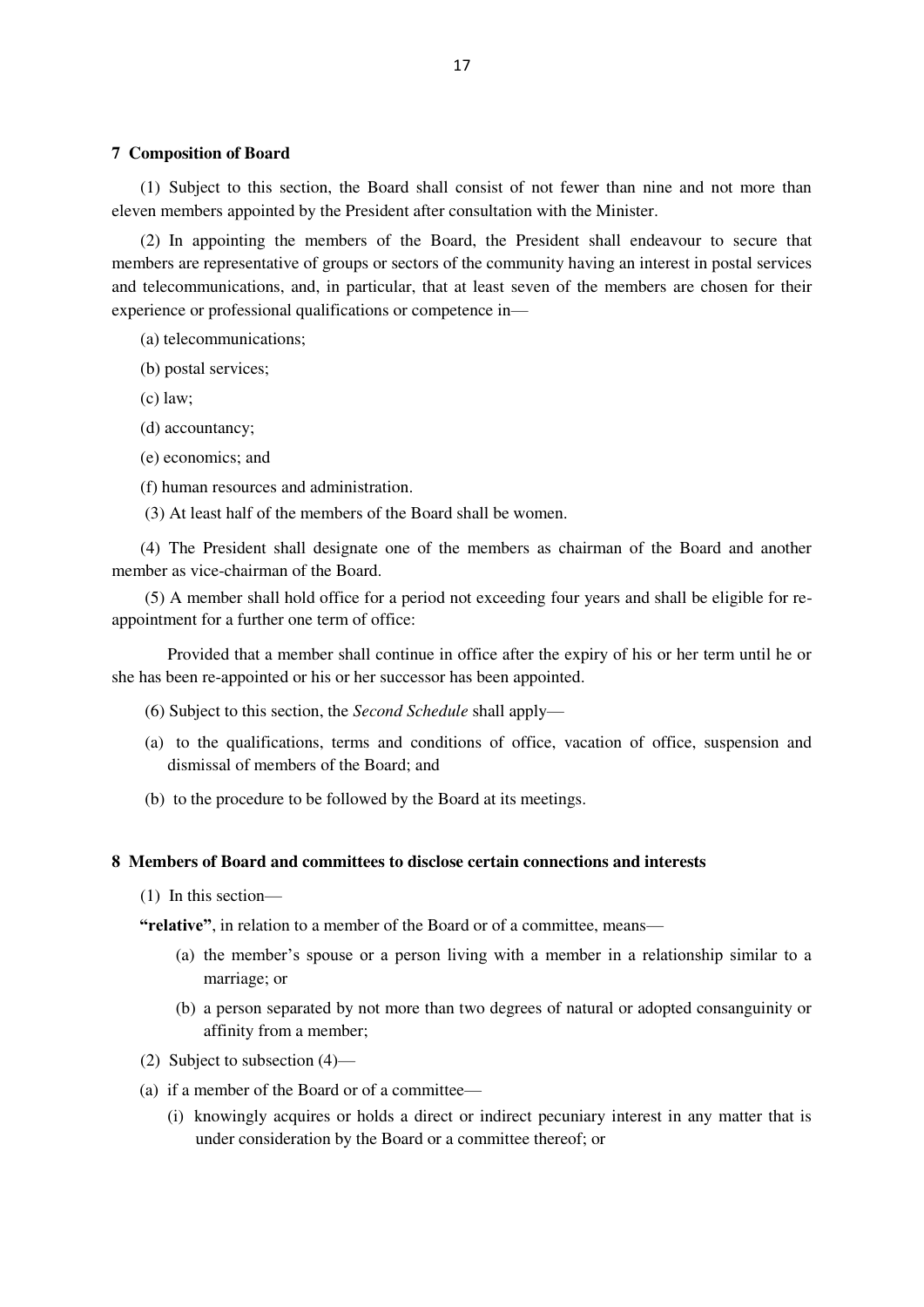- (ii) owns any property or has a right in property or a direct or indirect pecuniary interest in a company or association of persons which results in the member's private interests coming or appearing to come into conflict with his or her functions as a member; or
- (iii) knows or has reason to believe that his or her relative—
	- A. has acquired or holds a direct or indirect pecuniary interest in any matter that is under consideration by the Board or the committee; or
	- B. owns any property or has a right in property or a direct or indirect pecuniary interest in a company or association of persons which results in the member's private interests coming or appearing to come into conflict with his or her functions as a member;

or

(b) if for any reason the private interests of a member of the Board or of a committee come into conflict with his or her functions as a member;

the member shall forthwith disclose the fact to the Board or to the committee, as the case may be.

(3) A member referred to in subsection (2) shall take no part in the consideration or discussion of, or vote on, any question before the Board or the committee, as the case may be, which relates to any contract, right, immovable property or interest referred to in that subsection.

(4) Any person who contravenes subsection (2) or (3) shall be guilty of an offence and liable to a fine not exceeding level four or, to imprisonment for a period not exceeding three months or, to both such fine and such imprisonment.

#### **PART IV FINANCIAL PROVISIONS**

## **9 Funds of Authority**

- (1) The funds of the Authority shall consist of—
- (a) fees, charges and other income accruing to the Authority from licences issued and other things done by it in terms of this Act; and
- (b) any fines payable to the Authority in terms of this Act; and
- (c) such moneys as may be payable to the Authority from moneys appropriated for the purpose by Act of Parliament; and
- (d) such other moneys as may vest in or accrue to the Authority, whether in the course of its operations or otherwise; and
- (e) funds donated or lent to the Authority.

(2) Moneys not immediately required by the Authority during the course of the year may be invested in such manner as the Board, in consultation with the Minister and the approval of the Minister responsible for finance, may approve.

#### **10 Surplus funds of Authority to be appropriated to Universal Service Fund**

Any surplus of income over expenditure at the end of the Authority's financial year shall be appropriated to the Universal Service Fund established by subsection (1) of section 83.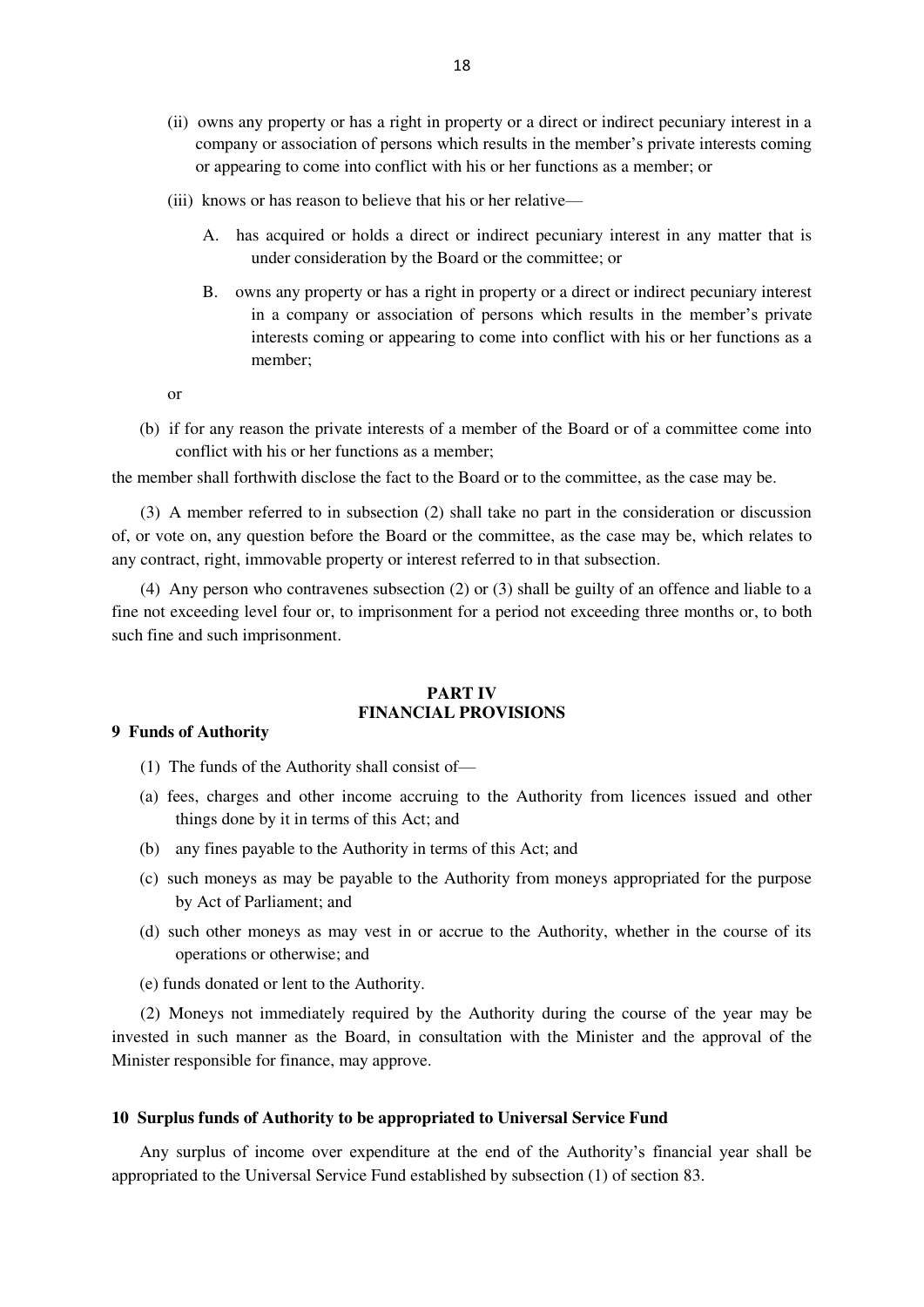#### **11 Financial year of Authority**

The financial year of the Authority shall be the period of twelve months ending on the 31st December in each year.

## **12 Accounts of Authority**

(1) The Board shall ensure that proper accounts and other records relating to such accounts are kept in respect of all the Authority's activities, funds and property, including such particular accounts and records as the Minister may direct.

(2) Not later than three months after the end of each financial year of the Authority, the Authority shall prepare and submit to the Minister a statement of accounts in respect of that financial year or such other period as the Minister may direct.

## **13 Audit of Authority's accounts**

(1) Subject to the Public Finance Management Act [*Chapter 22:19*], the Authority shall appoint as auditors one or more persons approved by the Minister who are registered as public auditors in terms of the Public Accountants and Auditors Act [*Chapter 27:12*].

(2) The accounts kept by the Authority in terms of subsection (1) of section 12 shall be examined by the auditors appointed in terms of subsection (1).

(3) The auditors appointed in terms of subsection (1) shall make a report to the Board and the Minister on the statement of accounts prepared in terms of subsection (2) of section 12 and such report shall state whether or not in their opinion the statement of accounts gives a true and fair view of the Authority's affairs.

(4) In addition to the report referred to in subsection (3), the Minister may require the Board to obtain from the auditors appointed in terms of subsection (1) such other reports, statements or explanations in connection with the Authority's operations, funds and property as the Minister may consider expedient, and the Board shall forthwith comply with any such requirement.

# **14 Powers of auditors**

(1) An auditor referred to in section 13 shall be entitled at all reasonable times to require to be produced to him or her all accounts and other records relating to such accounts which are kept by the Authority or its agents and to require from any member of the Board or employee or agent of the Authority such information and explanations as in the auditor's opinion are necessary for the purposes of his or her audit.

(2) Any member of the Board or employee or agent of the Authority who fails without just cause to comply with a requirement of an auditor in terms of subsection (1) shall be guilty of an offence and liable to a fine not exceeding level four or, to imprisonment for a period not exceeding three months or to both such fine and such imprisonment.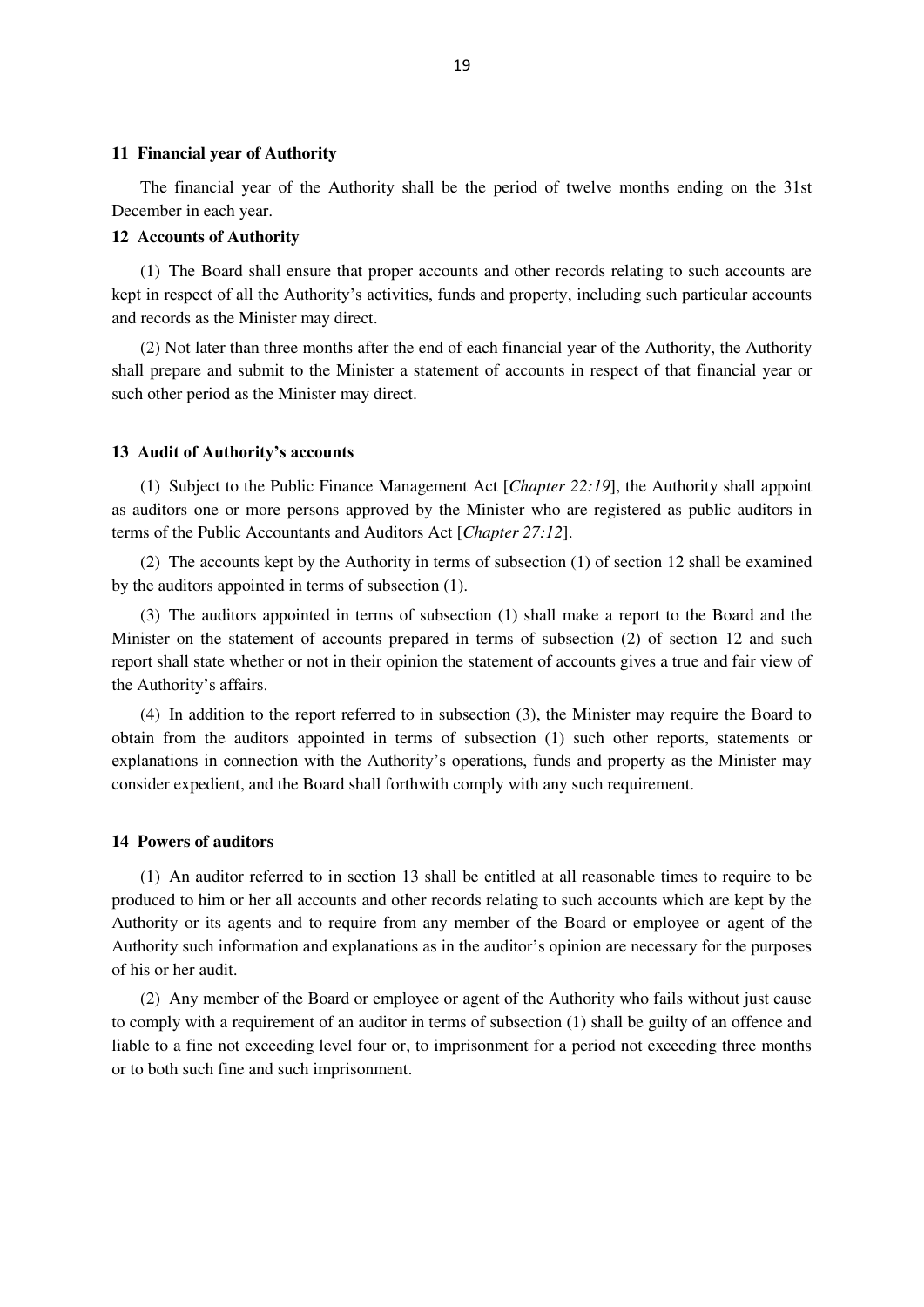# **PART V MISCELLANEOUS PROVISIONS RELATING TO AUTHORITY**

#### **15 Minister may give policy directions**

(1) Subject to subsection (2), the Minister may give the Board such general directions relating to the policy the Authority is to observe in the exercise of its functions as the Minister considers necessary in the national interest.

(2) Before giving the Board a direction in terms of subsection (1), the Minister shall inform the Board, in writing, of the proposed direction and the Board shall, within thirty days or such further period as the Minister may allow, submit to the Minister, in writing, its views on the proposal.

(3) The Board shall take all necessary steps to comply with any direction given to it in terms of subsection (1).

(4) When any direction has been given to the Board in terms of subsection (1), the Board shall ensure that the direction and any views the Board has expressed on it in terms of subsection (2) are set out in the Authority's annual report.

#### **16 Minister may direct Board to reverse, suspend or rescind its decisions or actions**

(1) Subject to subsection (2), where the Minister, after consultation with the President, is of the view on reasonable grounds that any decision or action of the Board is not in the national or public interest or the interests of consumers or licensees as a whole, the Minister may direct the Board in writing to reverse, suspend or rescind such decision or to reverse, suspend or rescind such action.

(2) Before making any direction in terms of subsection (1), the Minister shall inform the Board in writing of his or her intention to do so, setting out the purport of the proposed direction and his or her grounds for making it, and the Board may, within fourteen days of being so informed, make written representations to the Minister on the matter.

(3) The Board shall, with due expedition or within a period that the Minister may direct in writing, comply with any direction given to it in terms of subsection (1).

## **17 Execution of contracts and instruments by Authority**

Any agreement, contract or instrument approved by the Board may be entered into or executed on behalf of the Authority by any persons generally or specially authorised by the Board for that purpose.

#### **18 Reports of Authority**

(1) In addition to any report which the Authority is required to submit to the Minister in terms of this Act or the Public Finance Management Act [*Chapter 22:19*], the Authority—

(a) shall submit to the Minister such other reports as the Minister may require; and

(b) may submit to the Minister such other reports as the Authority considers advisable;

in regard to the operations and property of the Authority.

(2) The Minister shall, within six months of the end of the Authority's financial year, lay before Parliament a report submitted to him or her by the Authority in terms of subsection (1), together with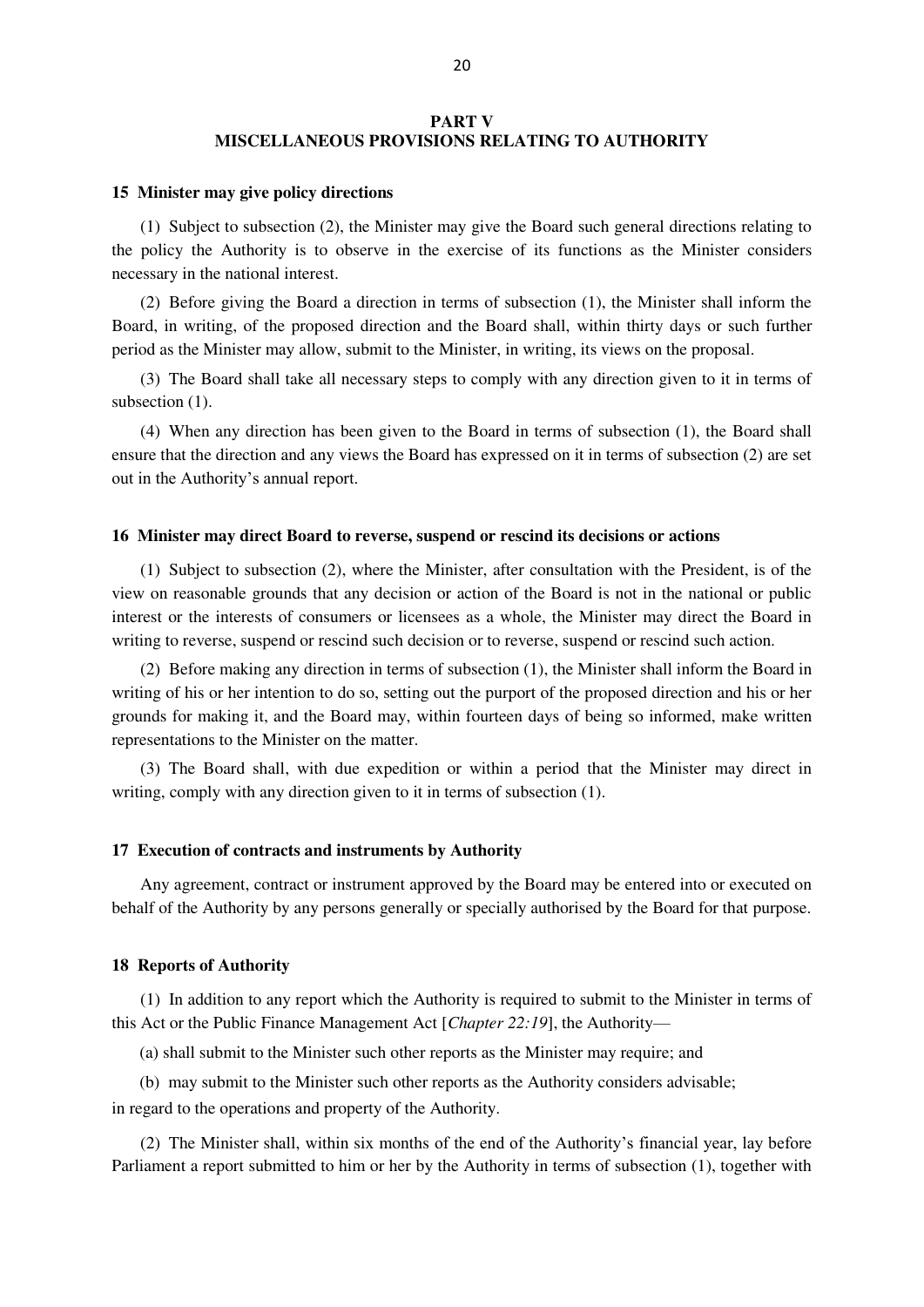the statement of accounts and auditor's report for the preceding financial year of the Authority referred to in sections12 and 13.

#### **19 Director-General and other employees of Authority**

(1) For the better exercise of the functions of the Authority the Board shall, in consultation with the Minister, appoint a person to be the Director-General of the Authority, on such terms and conditions as the Board, with the approval of the Minister, may fix.

(2) The Board shall terminate the appointment of the Director-General if he or she would be required in terms of subparagraph (2)(a) or (b) of paragraph 4 of the Second Schedule to vacate his or her office had that paragraph and paragraph 2 of the Second Schedule applied to him or her.

(3) The Board shall not terminate the services of the Director-General on a ground other than one referred to in subsection (2) without the approval of the Minister.

(4) The Authority shall employ such persons in addition to the Director-General as it considers expedient for the better exercise of the functions of the Authority:

(5) Subject to the general control of the Board, the Director-General shall be responsible for--

- (a) managing the operations and property of the Authority; and
- (b) supervising and controlling the activities of the employees of the Authority in the course of their employment.

(6) The Board may assign to the Director-General such of the functions of the Board as the Board thinks fit:

Provided that the Board shall not assign to the Director-General any duty that has been assigned to the chairman of the Board.

- (7) Any assignment of functions in terms of subsection (6)—
- (a) may be made either generally or specially and subject to such reservations, restrictions and exceptions as the Board may determine;
- (b) may be amended or revoked by the Board at any time.

(8) The Director-General shall have the right to attend meetings of the Board and, except in the case of any discussion relating to the terms and conditions of his or her appointment, to take part in the proceedings of the Board as if he or she were a member, but shall not have a vote on any question before the Board.

#### **20 Departments of Authority**

The Authority shall have such departments or divisions as the Board may establish from time to time.

#### **21 Delegation of functions under this Act**

 The Director-General may delegate to any appropriate employee of the Authority any functions which by this Act or any Act referred to in subsection (2) of section 5 is conferred or imposed upon him or her, other than the power to delegate.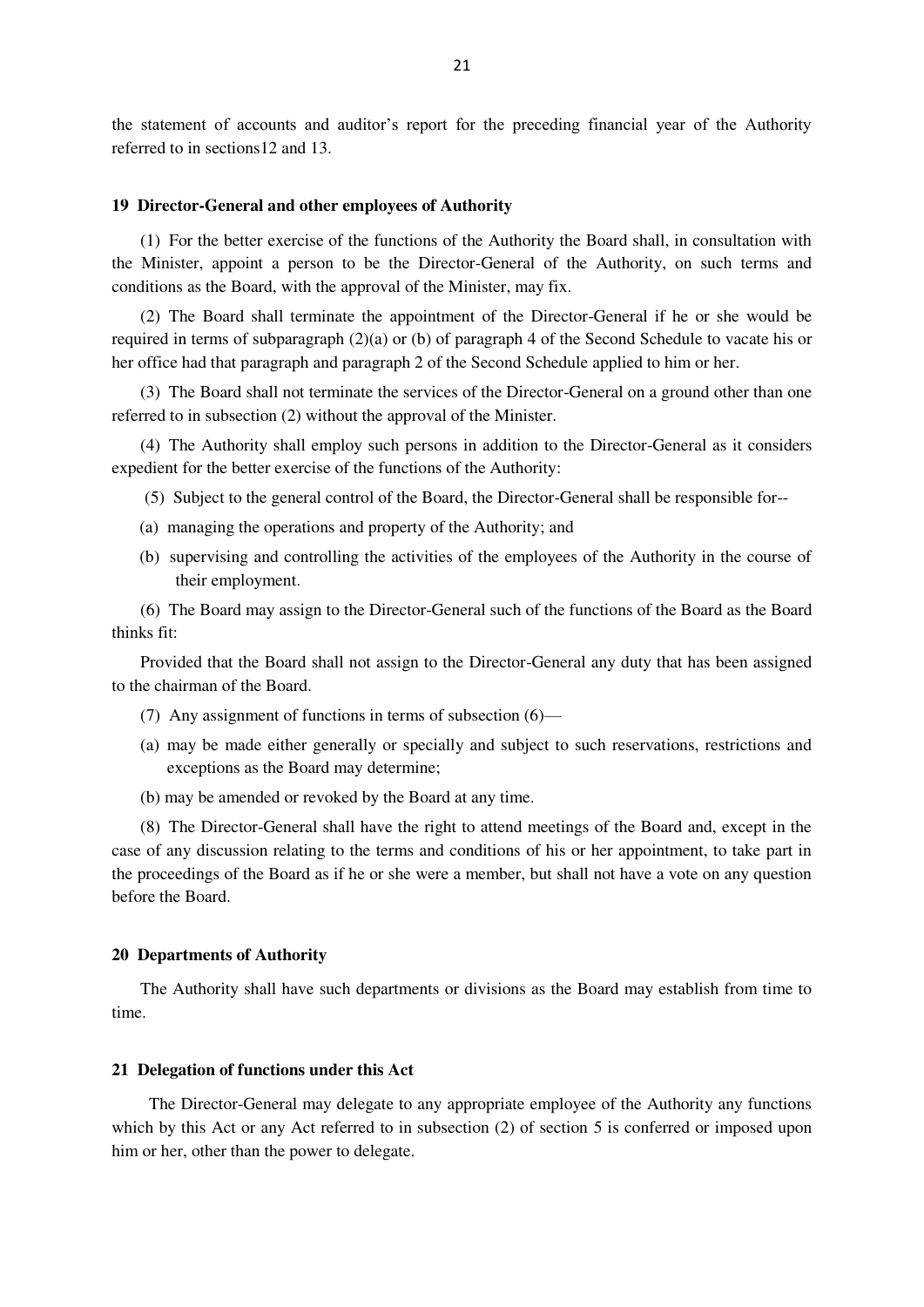#### **22 Exemption from liability for Authority**

No liability shall attach to the Authority or to any employee of the Authority or the Board or to a member of the Board or any committee of the Board for any loss or damage sustained by any person as a result of the *bona fide* exercise or performance of any function which by or in terms of this Act is conferred or imposed upon the Authority or the Board:

Provided that this section shall not be construed so as to prevent any person from recovering compensation for any loss or damage sustained by him or her which was caused by

negligence

# **PART VI LICENSING**

#### **23 Postal licences**

(1) Subject to this section, no person shall operate a postal service except in accordance with an appropriate licence issued by the Authority in terms of this Act.

(2) The Minister may, after consultation with the Authority, make regulations prescribing the classes or types of postal licences and the terms and conditions subject to which any of the licences shall be issued by the Authority for the purposes of this Act.

(3) Except as otherwise prescribed, any licence issued in terms of this section shall not authorise any person, other than a statutory corporation or any other company designated by the Minister, to provide a reserved postal service:

Provided that, if any company referred to in this subsection ceases to exist or to operate a reserved postal service, or if its licence is cancelled or suspended, the Authority may, after consultation with the Minister, issue an appropriate licence to any other person authorising that person to provide a reserved postal service.

(4) Any person who contravenes subsection (1) shall be guilty of an offence and liable to a fine not exceeding level ten or to imprisonment for a period not exceeding two years or to both such fine and such imprisonment.

(5) In addition to any punishment it may impose under subsection (4) and without derogation from its powers under any enactment, a court convicting a person of contravening subsection (1) shall declare forfeited to the State any equipment or apparatus used for the purpose of or in connection with the offence:

Provided that the court shall not make such a declaration if the convicted person satisfies the court that, for reasons which it shall record, there are special reasons in the particular case why the equipment or apparatus concerned should not be forfeited.

(6) The proviso to subsection (1) and subsections  $(3)$ ,  $(4)$ ,  $(5)$  and  $(6)$  of section 62 of the Criminal Procedure and Evidence Act [*Chapter 9:07*] shall apply, *mutatis mutandis*, in relation to a declaration in terms of subsection (6).

## **24 Telecommunications licences**

(1) Subject to this section, no person shall provide any telecommunication service or operate a telecommunication network or system except in accordance with an appropriate telecommunication licence.

(2) The Minister may make regulations prescribing—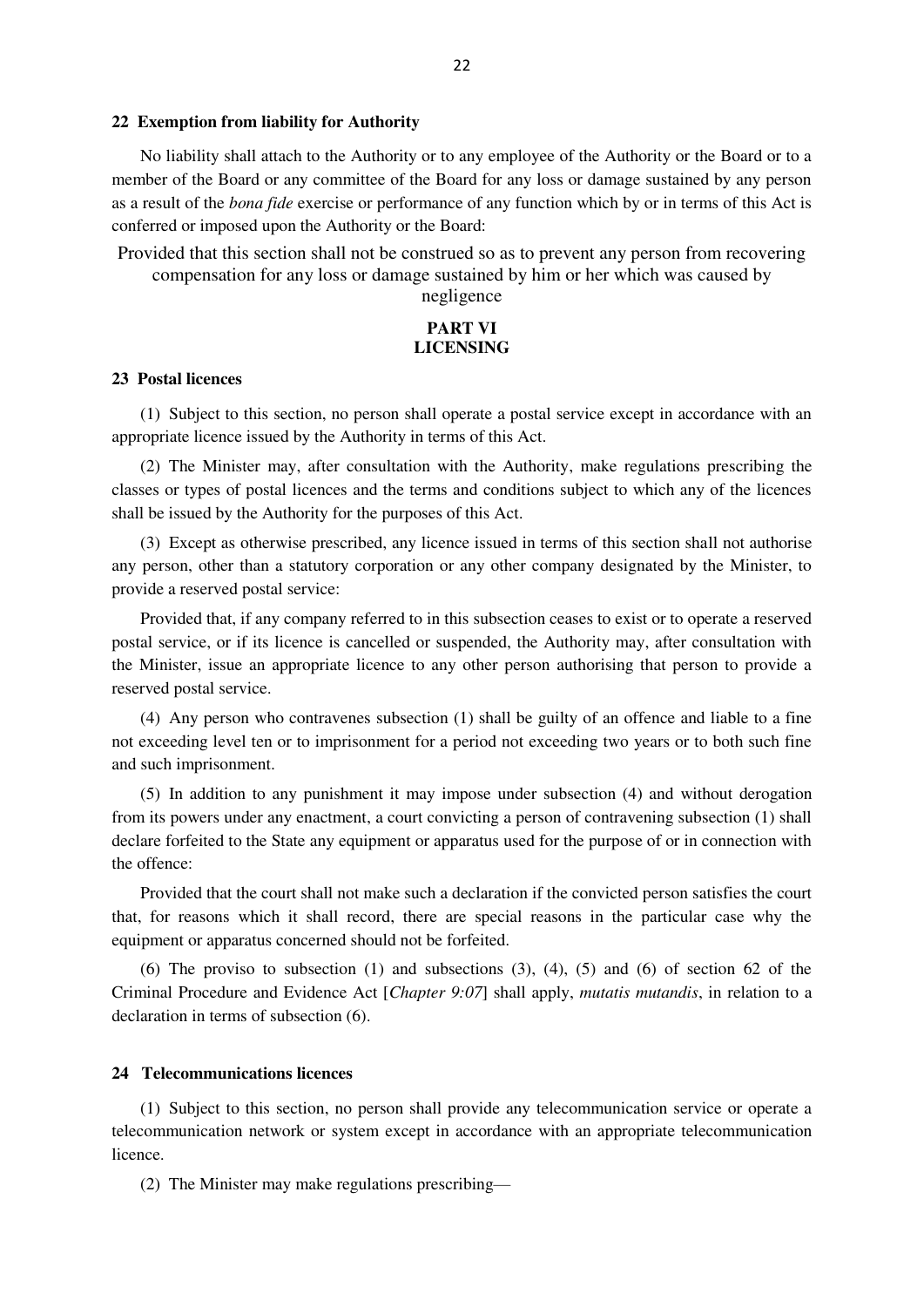- (a) the classes or types of telecommunication licences, the geographic and population-related coverage for any such licences and such other terms and conditions subject to which any of the licences shall be issued by the Authority for the purposes of this Act; and
- (b) abolishing any class or type of licence subject to such period of notice as may be prescribed.
- (3) In pursuance of rights conferred and to the extent authorised by or under--
- (a) the Electricity Act [*Chapter 13:19*], the Zimbabwe Electricity Supply Authority; and
- (b) the Railways Act [*Chapter 13:09*], the National Railways of Zimbabwe;

shall, subject to subsection (4), be authorised to operate telecommunication services or systems for the purpose of providing private telecommunication services or systems.

(4) The Authority shall, without delay, cause appropriate telecommunication licences to be issued to the statutory bodies referred to in subsection (3), and those licences may be renewed or amended, but not, except with the consent of the Minister, suspended or cancelled, in all respects as if they had been issued in terms of this Part.

(5) Any person who contravenes subsection (1) shall be guilty of an offence and liable to a fine not exceeding level ten or to imprisonment for a period not exceeding two years or to both such fine and such imprisonment.

(6) In addition to any punishment it may impose under subsection (5) and without derogation from its powers under any enactment, a court convicting a person of contravening subsection (1) shall declare forfeited to the State any equipment or apparatus used for the purpose of or in connection with the offence:

Provided that the court shall not make such a declaration if the convicted person satisfies the court that, for reasons which it shall record, there are special reasons in the particular case why the equipment or apparatus concerned should not be forfeited.

(7) The proviso to subsection (1) and subsections (3), (4), (5) and (6) of section 62 of the Criminal Procedure and Evidence Act [*Chapter 9:07*] shall apply, *mutatis mutandis*, in relation to a declaration in terms of subsection (6).

#### **25 Radio frequency spectrum licence**

(1) Subject to this Act, no person shall use any radio frequency spectrum to provide a service or transmit any signal by radio or use any radio apparatus to receive any signal by radio except in accordance with a radio frequency spectrum licence issued by the Authority which shall have the exclusive authority to control and manage the use of the radio frequency spectrum.

(2) Notwithstanding that a person is the holder of any other licence issued in terms of this Act for another service, such person shall be required to apply for a radio spectrum frequency licence if the provision of such other service requires the use of radio frequency spectrum.

(3) Any person who contravenes subsection (1) or (2) shall be guilty of an offence and shall be liable to a fine not exceeding level fourteen or to imprisonment for period not exceeding two years or to both such fine and such imprisonment.

(4) In addition to any penalty it may impose under subsection (3) and without derogation from its powers under any enactment, a court convicting a person of contravening subsection (1) or (2) shall declare forfeited to the State any equipment or apparatus used for the purpose of or in connection with the offence: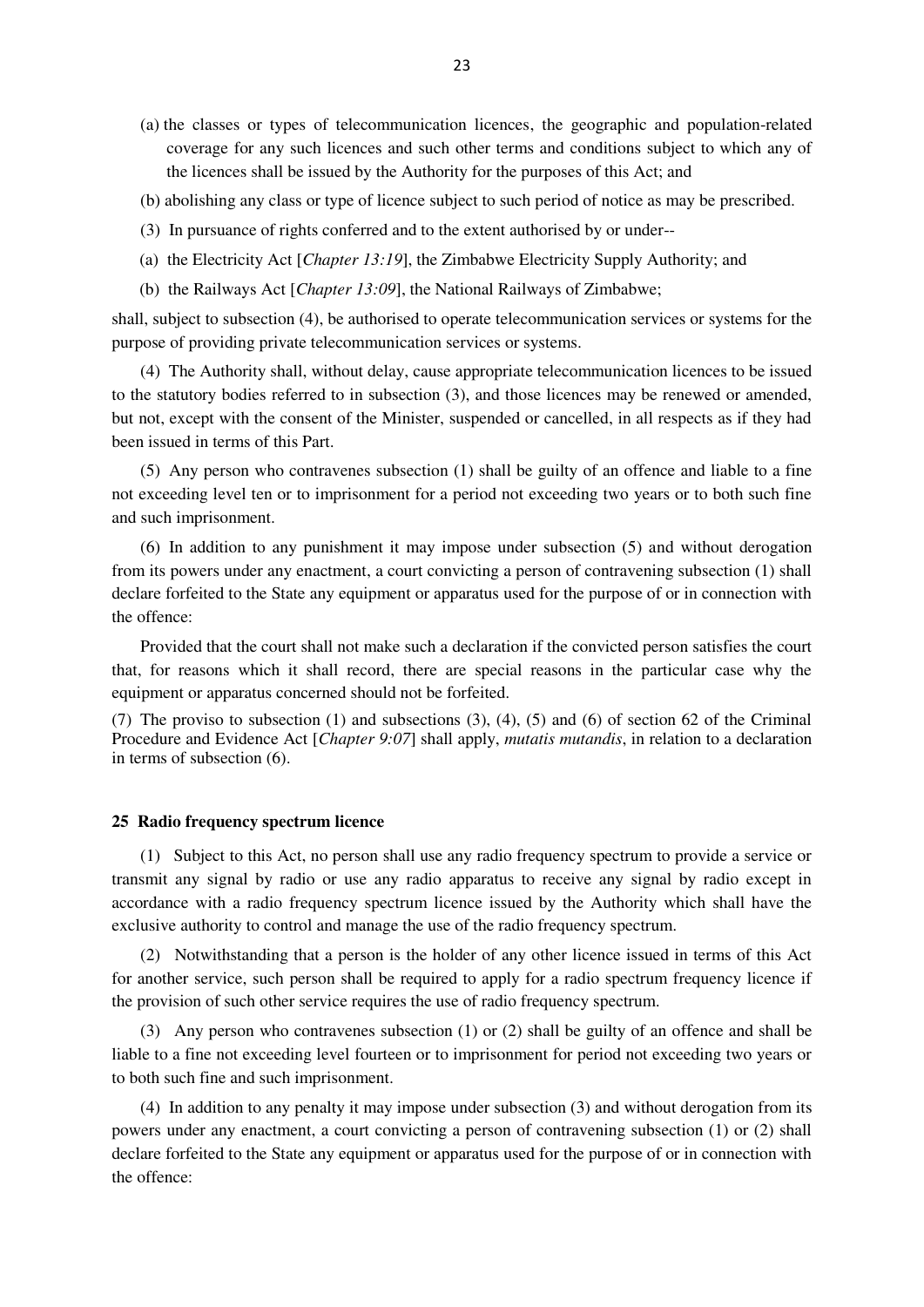Provided that the court shall not make such a declaration if the convicted person satisfies the court that, for reasons which it shall record, there are special reasons in the particular case why the equipment or apparatus concerned should not be forfeited.

(5) The proviso to subsection (1) and subsections (3), (4), (5) and (6) of section 62 of the Criminal Procedure and Evidence Act [*Chapter 9:07*] shall apply, *mutatis mutandis*, in relation to a declaration in terms of subsection (3).

## **26 Radio station licence**

(1) Subject to this section, no person, other than the Broadcasting Corporation, shall have in his or her possession or under his or her control or work a radio station specified in the *Third Schedule*, except in accordance with a radio station licence.

(2) Subject to this section, no person other than the Zimbabwe Broadcasting Corporation or a person licensed in terms of the Broadcasting Services Act [*Chapter 12:06*] shall have in his or her possession or under his or her control or work a radio transmitting station which is not a radio station specified in the *Third Schedule*.

(3) Subject to this section, no person shall have in his or her possession or under his or her control or work a radio transmitting station which is not a radio station specified in the *Third Schedule*.

(4) The Authority may issue a temporary radio station licence authorising a person to possess a radio station referred to in subsection (1) or a radio transmitting station referred to in subsection (2) for a limited period on condition that the station is not used for the purpose of carrying on a radio communication service.

(5) Subsection (1) shall not, except in so far as it relates to the working of a radio station referred to in that subsection, apply in relation to a person whose licence has been cancelled or which has not been renewed unless the person as failed to dispose of the radio station in his or her possession or under his or her control within the period specified by the Authority in terms of that subsection.

(6) Subsection (1) shall not apply to an authorised repairer who, for the purposes of testing and repair, has in his or her possession or under his or her control or works a radio transmitting station referred to in that subsection.

(7) Any person who contravenes subsection (1) or (2) shall be guilty of an offence and liable to a fine not exceeding level ten or to imprisonment for a period not exceeding two years or to both such fine and such imprisonment.

(8) In addition to any punishment it may impose under subsection (6) and without derogation from its powers under any enactment, a court convicting a person of contravening subsection (1) or (2) shall declare forfeited to the State any equipment or apparatus used for the purpose of or in connection with the offence:

Provided that the court shall not make such a declaration if the convicted person satisfies the court that, for reasons which it shall record, there are special reasons in the particular case why the equipment or apparatus concerned should not be forfeited.

(9) The proviso to subsection (1) and subsections  $(3)$ ,  $(4)$ ,  $(5)$  and  $(6)$  of section  $62$  of the Criminal Procedure and Evidence Act [*Chapter 9:07*] shall apply, *mutatis mutandis*, in relation to a declaration in terms of subsection (7).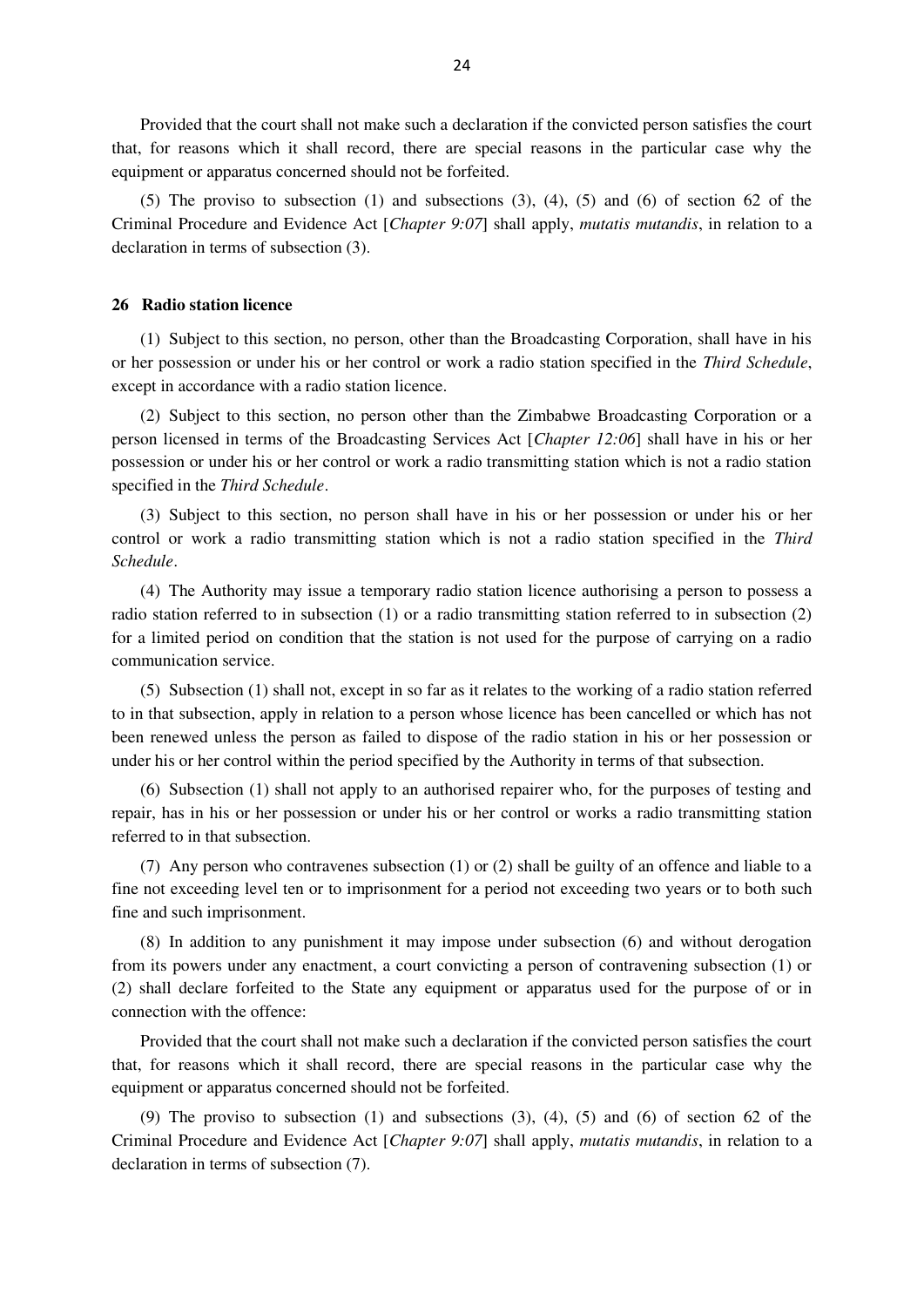#### **27 Persons disqualified to be licensed**

(1) The Authority shall not issue any licence to any person other than a body corporate in which a controlling interest is held, directly or indirectly, whether through any individual, company or association or otherwise, by one or more individuals who are citizens of Zimbabwe and ordinarily resident in Zimbabwe:

Provided that a licence may be issued to a body corporate in which no such controlling interest is held, subject to the condition that, within a period specified in the licence, a controlling interest is held by one or more such individuals.

- (2) For the purposes of this section "controlling interest", in relation to a body corporate, means--
- (a) the majority of shares in the body corporate; or
- (b) shares representing more than half the share capital of the body corporate; or
- (c) shares of a value in excess of half the share capital of the body corporate; or
- (d) shares entitling the holders thereof to a majority or preponderance of votes in the affairs of the body corporate.

(3) The Authority shall not, without the authority in writing of the Minister, issue any licence to a person who is not a citizen of Zimbabwe or ordinarily resident in Zimbabwe or to a body corporate other than a body corporate in which a controlling interest is held in terms of subsections (1) and (2).

# **28 Application for and issue and publication or refusal of licence**

(1) An application for a licence shall be made to the Authority in the form and manner prescribed and be accompanied by the prescribed fee, if any, and such information or documents as may be prescribed or as it may require, including information concerning any tariff required in terms of section 82.

(2) An applicant for a licence who owns more than ten *per centum* of the shares in a body corporate which has applied for or holds another such licence shall disclose such interest to the Authority in the application.

(3) An applicant for any telecommunication licence shall specify in the application the types or classes of licences sought by the applicant.

(4) Subject to subsection (6) and (7) and section and 39, if on consideration of an application in terms of subsection (1) the Authority is satisfied that--

- (a) the applicant will comply with such of the provisions of this Act as apply to the service or system he or she intends to provide or operate; and
- (b) the grant of the licence does not infringe upon the rights of a prior licensee; and
- (c) in the case of an applicant referred to in subsection (2), the grant of the licence is not detrimental to the interests of consumers, purchasers and other users of the services concerned;
- (d) the issue of the licence is in the national interest; and
- (e) the applicant is a fit and proper person to hold a licence;

the Authority may issue the licence sought by the applicant.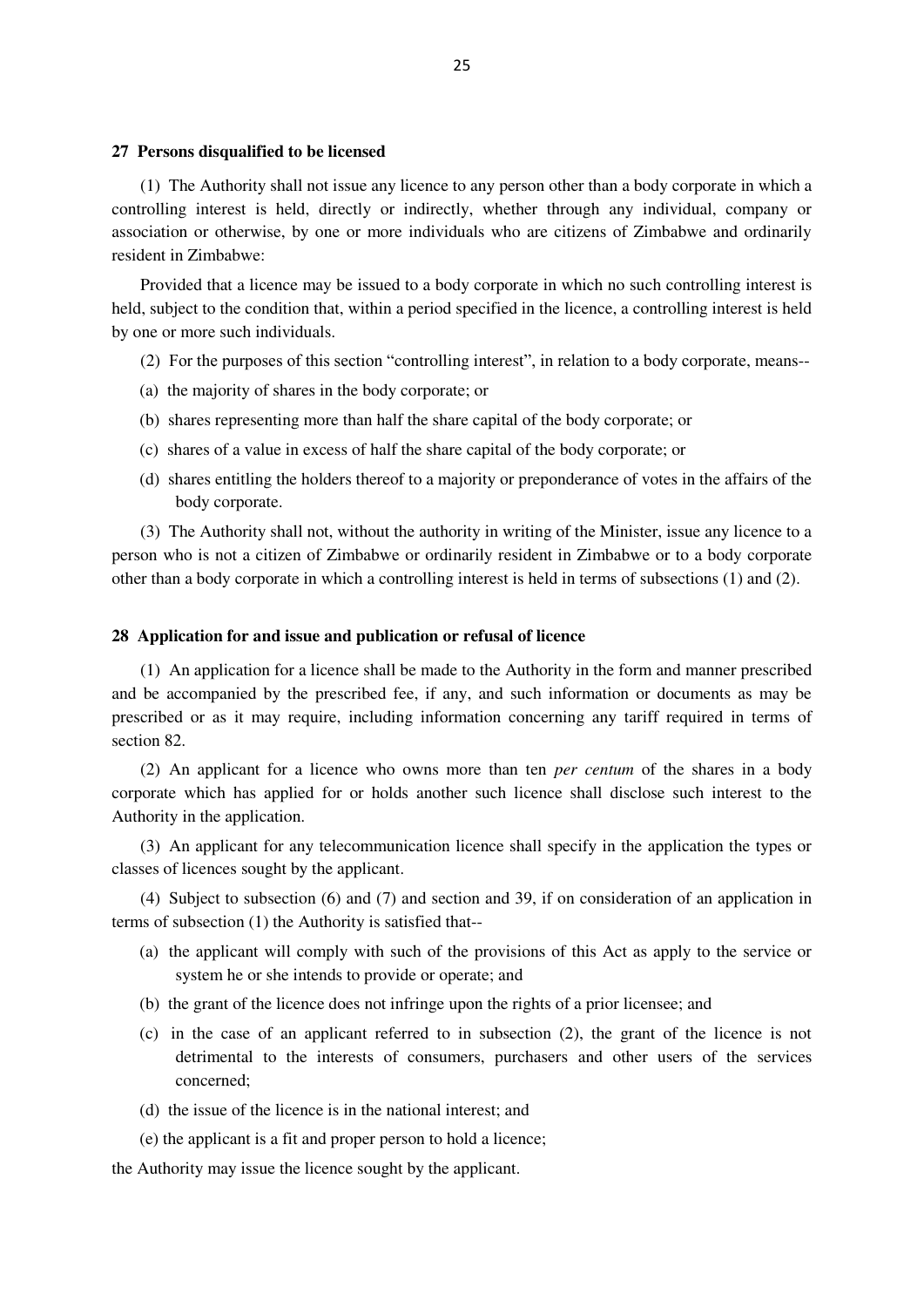(5) Within thirty days after the issue of a licence referred to in subsection (4), the licensee shall, at the licensee's own expense, cause the licence to be published in a newspaper circulating in the area in which the licensee intends to operate.

(6) Subject to subsection (7) and to section 114, if on consideration of an application in terms of subsection (1), the Authority—

- (a) is not satisfied as to the matters referred to in subsection (4); or
- (b) considers that the service or system in respect of which the application is made is adequately provided for by a prior licensee, or that the efficiency of the provision or operation of the service or system in question by any prior licensee may be compromised if the application is granted; or

(c) considers that it would not be in the public interest to issue a licence to the applicant;

the Authority may refuse to issue a licence to the applicant concerned:

Provided that—

- (i) before refusing to issue a licence on the ground referred to in paragraph (*a*), the Authority shall notify the applicant in writing that it proposes to refuse the application and of its reasons for doing so, and shall afford the applicant an adequate opportunity to make representations in the matter;
- (ii) within ten days after deciding to refuse to issue a licence on any ground, the Authority shall notify the applicant in writing of its decision and of the reasons for it.

(7) The period between the Authority's receipt of an application in terms of subsection (1) and all documents and information submitted in support of it, and the date on which it notifies the applicant of its decision or proposed decision in terms of subsection (4) or (6), as the case may be, shall not exceed six months unless the applicant consents to an extension of the period.

## **29 Terms and conditions of licences**

(1) A licence shall be issued subject to such terms and conditions as may be prescribed or as the Authority may reasonably determine.

(2) In the case of a licence issued to an applicant referred to in subsection (2) of section 28*,* the licence may be issued subject to the condition that the licensee shall divest himself, herself or itself within a specified period of any holding of shares in another licensee exceeding ten *per centum*.

(3) No radio station licensee shall employ a person who is not a citizen of Zimbabwe ordinarily resident in Zimbabwe to work or assist in the working or maintenance of a licensed radio station or to carry on or assist in carrying on a radiocommunication service from a licensed radio station.

(4) It shall be a condition of telecommunication licences which authorise licensees to operate a radiocommunication service that the licensee shall comply with the International Telecommunications Constitution as may be appropriate.

(5) It shall be a condition of every licence for postal services that the licensee shall comply with the Constitution of the Universal Postal Union as may be appropriate.

(6) In issuing or renewing a radio station licence, the Authority may impose terms and conditions in regard to the site at which, the purposes for which, the times during which and the manner in which the radio station in respect of which the licence is issued is to be established and worked, the class or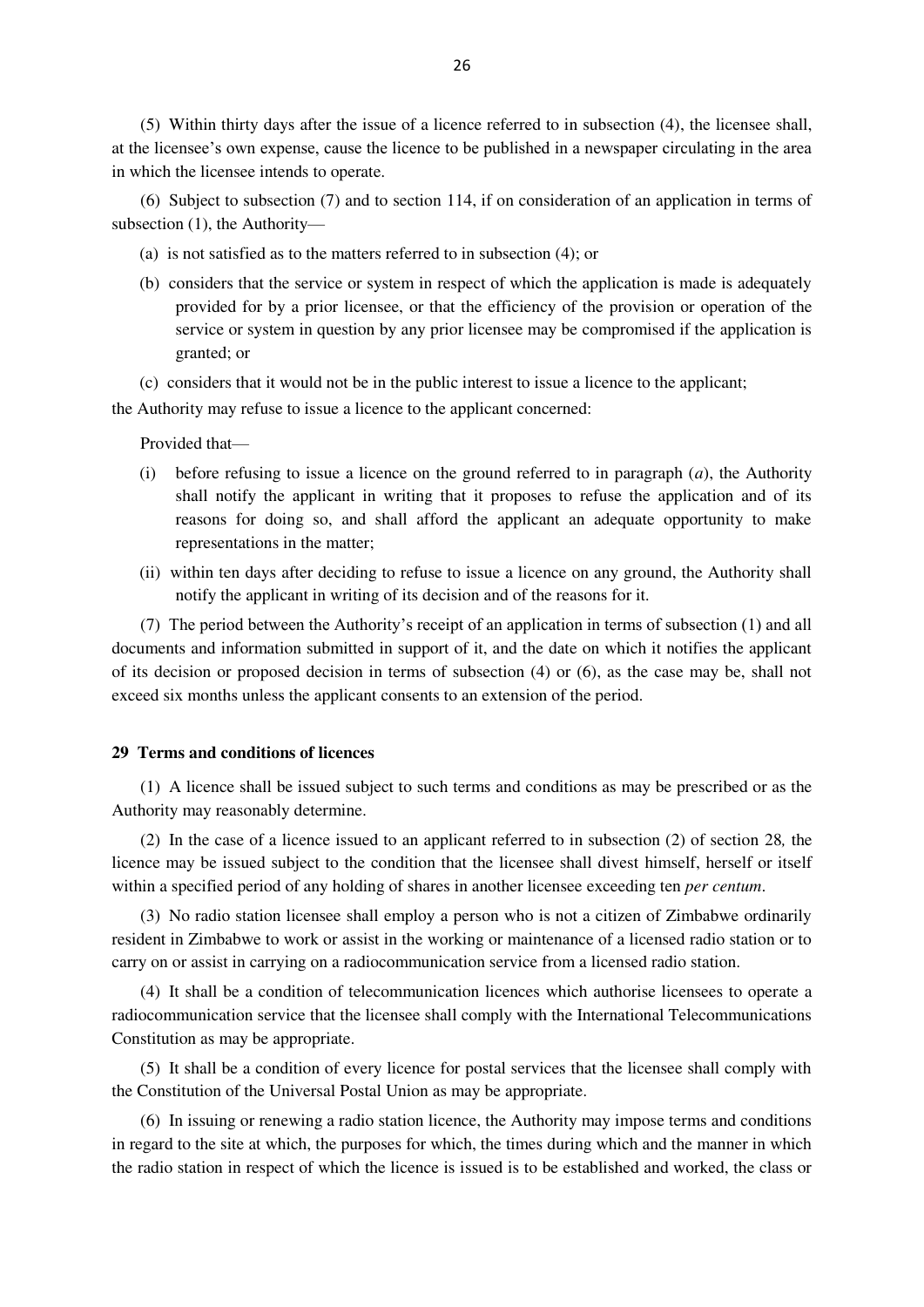type of the radio station and the method of its installation, and in so doing may exclude or vary, as circumstances may require, any prescribed terms or conditions.

#### **30 Form and period of validity of licence**

- (1) A licence shall be in the prescribed form and shall specify—
- (a) the type of licence; and
- (b) the name of the licensee; and
- (c) the date of issue and expiry of the licence; and
- (d) any terms and conditions subject to which the licence is issued; and
- (e) any other matters which the Authority considers necessary to give effect to this Act.

(2) A licence shall be valid for such period, whether definite or indefinite, as may be determined by the Authority.

#### **31 Register of licences**

(1) The Authority shall maintain or cause to be maintained a register of licences in which shall be recorded, in relation to each licence—

- (a) the name of the licensee; and
- (b) the nature of the licence; and
- (c) any terms and conditions subject to which the licence was issued; and
- (d) any renewal, amendment, suspension or cancellation of the licence.

(2) The register kept in terms of subsection (1) shall be open for inspection by members of the public at all reasonable times at the offices of the Authority on payment of the prescribed fee, if any.

#### **32 Renewal of licence and annual licence fees**

(1) Subject to this Act, the holder of a licence wishing to renew the licence shall to the Authority for the renewal of the licence before it expires.

(2) An application for the renewal of a licence shall be made to the Authority in the form and manner and within the period prescribed, and be accompanied by the prescribed fee, if any.

(3) Section28 shall apply, *mutatis mutandis*, to the renewal of licences.

(4) The Authority may, in respect of the extension of a current licence, require the licensee to pay a fee which is *pro rata* the prescribed renewal fee in respect of the period of extension in addition to the annual fees which shall be payable in the same manner as the annual fees were payable for the licence being extended.

# **33 Amendment of licence**

(1) Subject to this section, the Authority may at any time amend a licence or any term or condition of a licence—

(a) to correct any error in the licence; or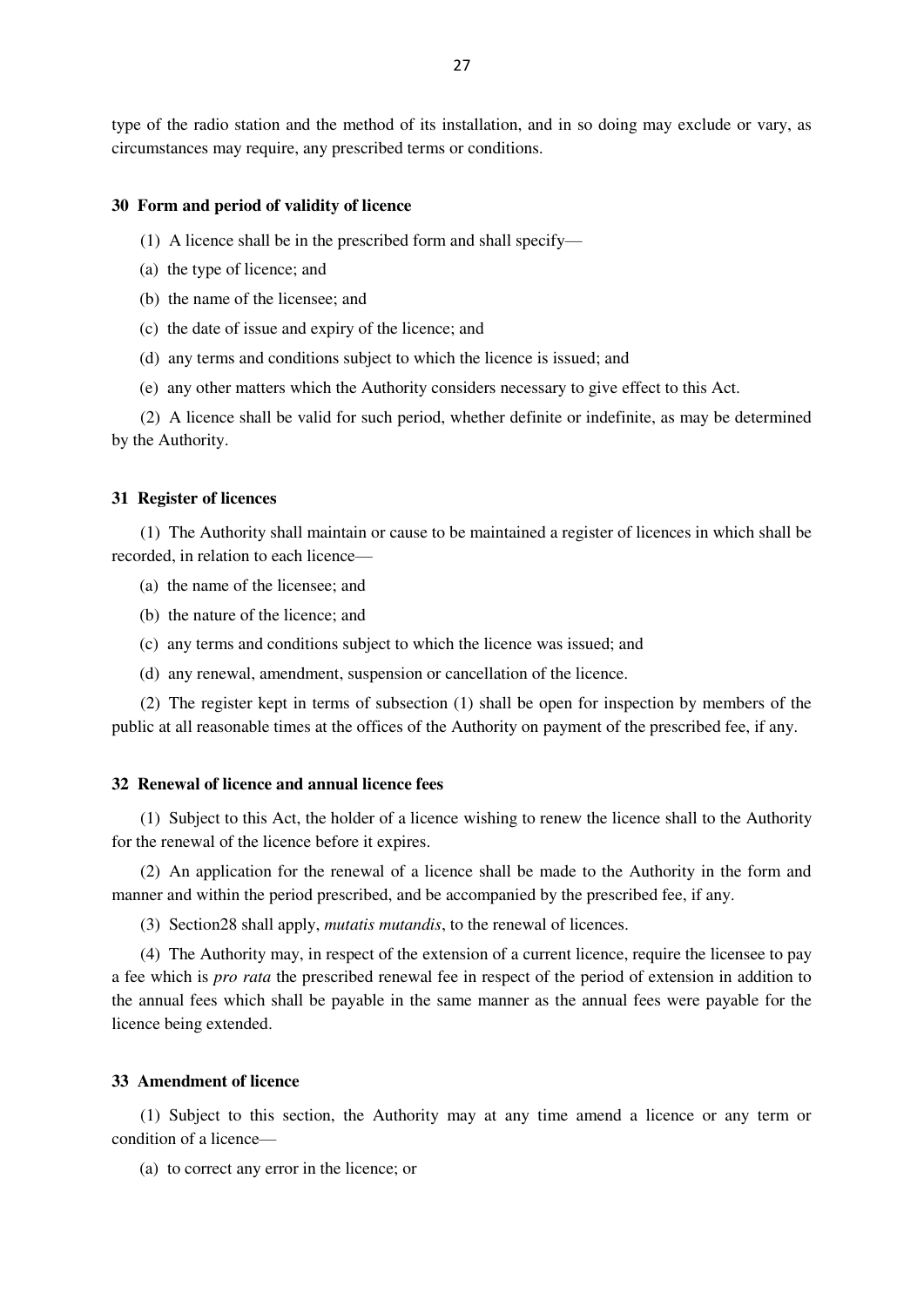- (b) if the licensee requests the amendment; or
- (c) if the Authority considers the amendment necessary to reflect the true nature of the service**,**  system or business which the licensee is conducting; or
- (d) if for any other reason the Authority considers the amendment necessary or desirable in the public interest; or
- (e) to implement a changes in the National Radio Frequency Spectrum Plan or for the orderly management of the frequency spectrum.

(2) Before amending a licence in terms of subsection (1), otherwise than at the request of the licensee, the Authority shall notify the licensee in writing of the nature of the amendment it proposes to make and of its reasons for wishing to make the amendment, and shall give the licensee an adequate opportunity to make representations in the matter.

(3) If the Authority refuses to amend a licence at the request of the licensee, it shall, within ten days after reaching its decision, notify the licensee in writing of its decision and of the reasons for it.

#### **34 Suspension, cancellation and enforcement of licences**

(1) Subject to this section, the Authority may suspend or cancel any licence if the Authority has reasonable grounds for believing that—

- (a) the licence was issued in error or through fraud or the misrepresentation or non-disclosure of a material fact by the licensee; or
- (b) the licensee has contravened any provision of this Act that is applicable to him or her; or
- (c) the licensee misrepresents the service or system he or she offers to the public; or
- (d) the licensee has ceased to provide the service or system specified in the licence; or
- (e) the licensee has assigned, ceded or otherwise transferred the licence to another person without the prior approval of the Authority; or
- (f) the licensee has failed to comply with any term or condition of the licence.

(2) Before taking any action in terms of subsection (1), the Authority shall notify the licensee in writing of its intention to suspend or cancel the licence concerned and the reasons for doing so, and shall call upon the licensee to show cause, within such reasonable period as may be specified in the notice, why the licence should not be suspended or cancelled, as the case may be.

(3) If, at the expiry of the period specified in the notice given in terms of subsection (2), and after considering any representations made by the licensee, the Authority is satisfied for any reason specified in subsection (1) that the licence concerned should be suspended or cancelled, the Authority may, by notice in writing to the licensee suspend or cancel the licence or take such other action as it considers appropriate and the Authority shall not be liable to refund to a person whose licence has been suspended or cancelled the fees or any portion of the fees paid on the issue of the licence.

(4) Without derogation from its powers in terms of subsections (1), (2) and (3), where the Authority is satisfied that a licensee is contravening, has contravened or is likely to contravene any of the terms or conditions of the licence, the Authority may serve upon the licensee an order--

(a) requiring the licensee to do, or not to do, such things as are specified in the order for the purpose of rectifying or avoiding any contravention or threatened contravention of any term or condition of the licence; and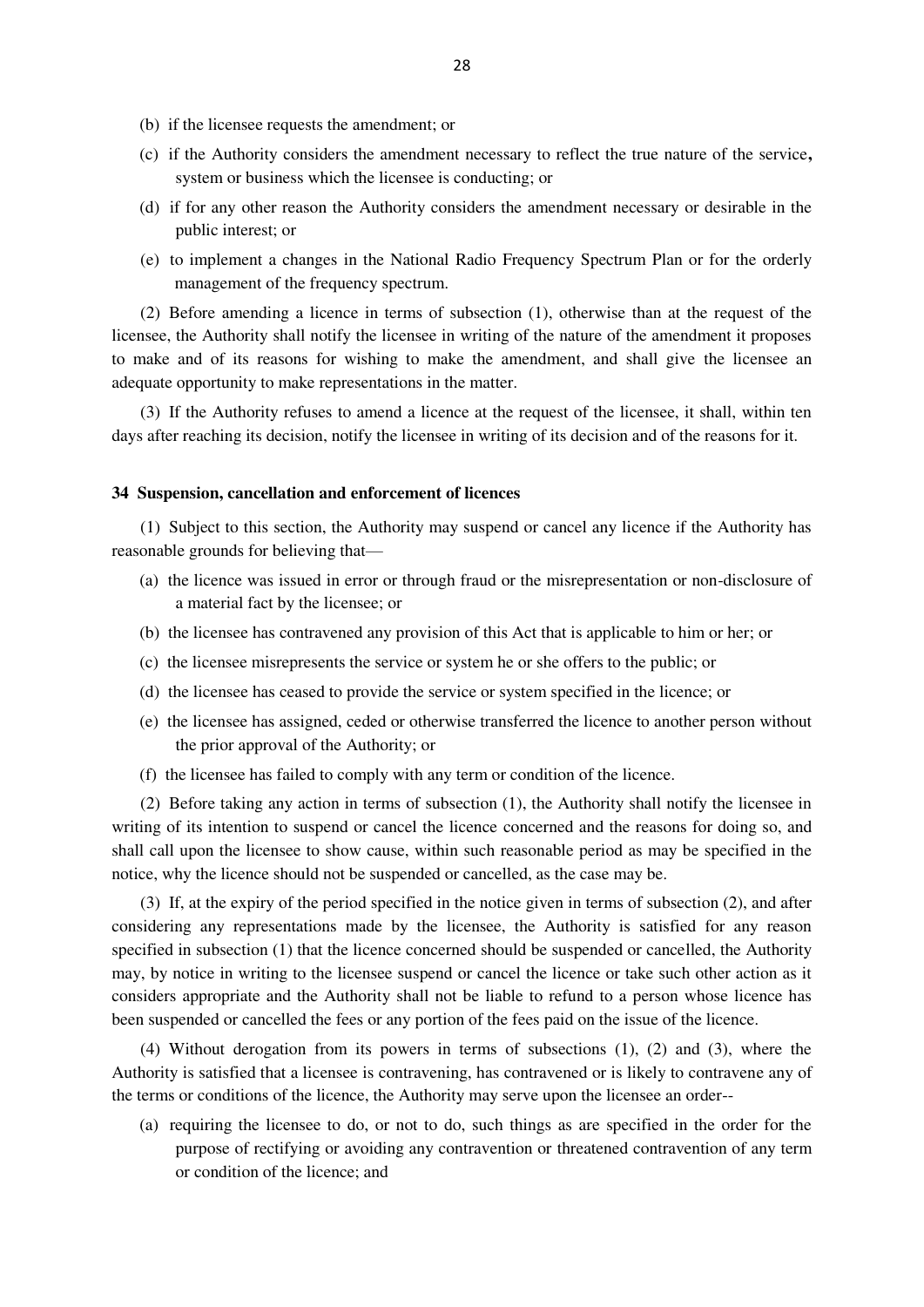(b) stipulating the period within which any requirement referred to in paragraph (*a*) shall be commenced and completed;

and notice of the order shall be published by the Authority in such manner as it considers appropriate to draw the attention of other persons affected or likely to be affected by the contravention or threatened contravention of the licence.

(5) Before serving an order in terms of subsection (4), the Authority shall serve a notice upon the licensee concerned--

- (a) specifying the grounds upon which the order is to be issued and what the Authority considers is required for the purpose of rectifying or avoiding any contravention or threatened contravention of any term or condition of the licence; and
- (b) stipulating the maximum period that the Authority considers reasonable for the implementation of any requirement it proposes to order; and
- (c) calling upon the licensee, if the licensee wishes to make representations, to make them to the Authority within such period from the date of service of the notice as it shall specify and the representations may also indicate the reasons why the proposed order should not be made permanent.

(6) After considering any representations made in terms of paragraph (*c*) of subsection (5), the Authority may serve, or refrain from or defer serving, an order in terms of subsection (4), or serve an order on different terms.

(7) An order served in terms of subsection (4) may specify a penalty for each day that the licensee subjected to the order is in default of compliance with the order, not exceeding the period and amount prescribed.

(8) The obligation to comply with an order served in terms of subsection (4) is a duty owed to any person who may suffer loss or damage by a contravention of it.

(9) Civil proceedings for specific performance, an interdict, damages, the recovery of any penalty imposed in terms of subsection (7) or other appropriate relief in respect of any contravention or threatened contravention of an order served in terms of subsection (4) may be brought against the licensee concerned by the Authority and, additionally, or alternatively, by any person referred to in subsection (8).

(10) The amount of any penalty imposed in terms of subsection (7) shall form part of the funds of the Authority.

(11) Upon cancellation or suspension of a licence in terms of this section, the Authority shall forthwith, by notice in the *Gazette,* notify the public of such cancellation or suspension.

## **35 Licensee to inform Authority of changes**

(1) A licensee shall without delay inform the Authority of any material alteration in the information or particulars furnished by him or her when he or she applied for his or her licence.

(2) A licensee, other than a licensee referred to in subsection (3) of section 24, shall not, without the approval of the Authority, transfer or permit the transfer by any shareholder, of more than 10% of the shares in the licensee.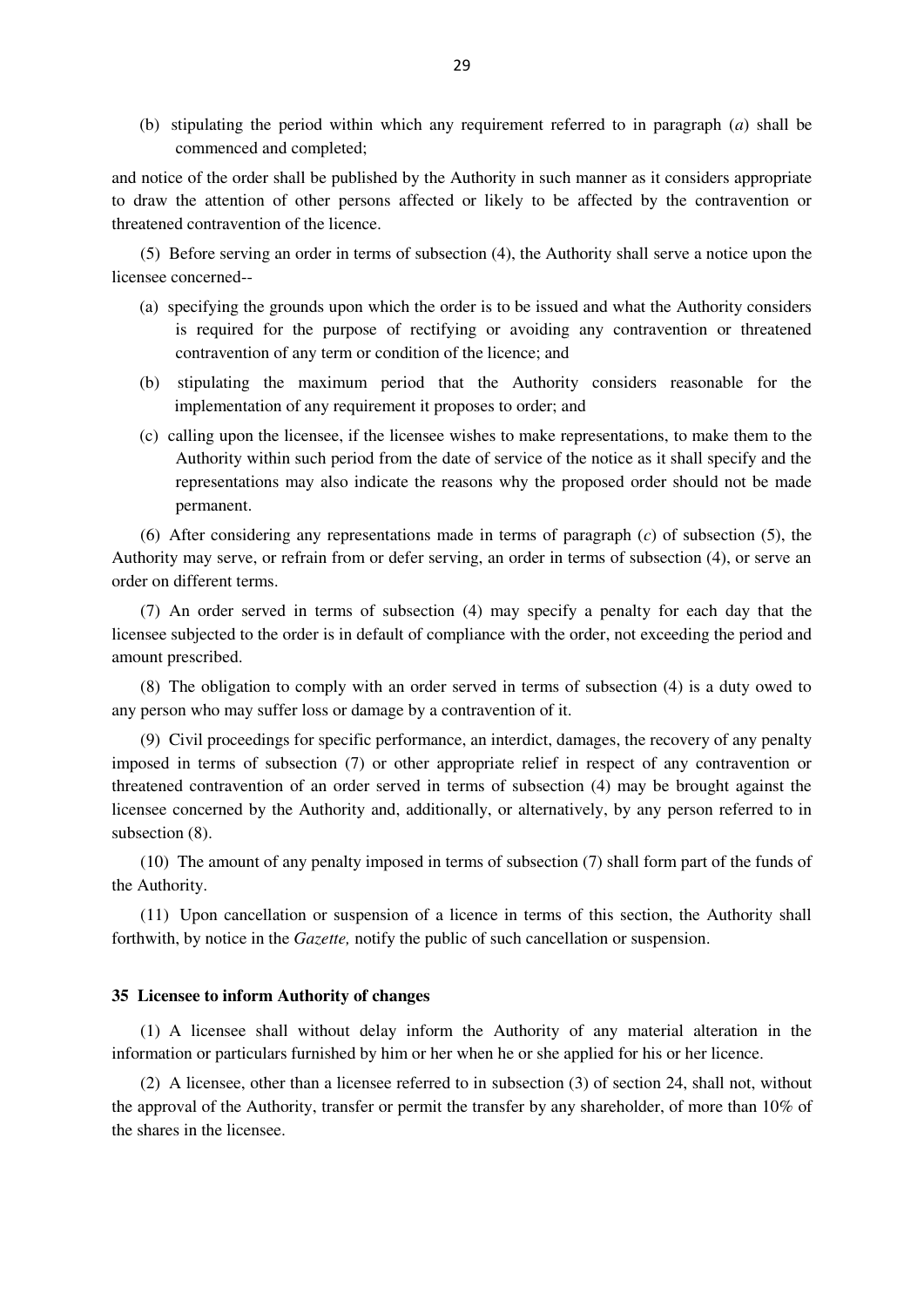#### **36 Transfer of licences prohibited**

No licensee shall assign, cede or otherwise transfer his or her licence to any other person without the prior approval of the Authority.

#### **37 Interest on unpaid fees**

If any fee or part thereof remains outstanding after due date, the licensee shall be liable for interest thereon at the prescribed rate of interest for the period any amount remains outstanding.

## **38 Exemptions**

(1) The Minister may, after consultation with the Authority, make regulations prescribing the terms and conditions under which the Authority may in writing grant to any applicant or licensee or class of applicants or licensees an exemption from any provisions of this Act for such period as may be specified in such, with any of the requirements for registration or obligations of a licensee under this Act.

(2) The Authority may, on written notice to the applicant concerned, rescind any exemption granted in terms of this section.

### **39 Infrastructure sharing**

(1) Where considerations of effective use of resources, the interests of health, the environment or safety or other societal interests warrant that duplication of infrastructure should be avoided, the Minister may by regulation, prescribe on a public licensee or on a dominant licensee an obligation to meet a reasonable request for co-location or other shared utilisation of infrastructure within the market where as may be appropriate to promote sustainable competition.

- (2) In determining whether a request is reasonable, account shall be taken of-–
- (a) the public or dominant licensee's interest in control over its own infrastructure against the need to give others the access necessary to be able to offer competing services;
- (b) whether in the light of developments in the market, it is technically, economically and commercially viable to install or use competing infrastructure;
- (c) the available capacity and sustainable competition in the long term;
- (d) the licensee's investment in relation to the risk with which the investment is associated;
- (f) the need to sustain the network's integrity and protect intellectual property rights;
- (h) the desirability of securing the availability of telecommunication services throughout the country; and
- (i) the investment made by the licensee who is required to share its infrastructure.

(3) A determination shall be made for an equitable apportioning and for the making of contributions towards costs incurred in relation to shared infrastructure and the manner in which the contributions shall be paid to the public licensee or dominant licensee.

(4) The Minister shall make regulations prescribing the manner in which consultations with the public licensee or dominant licensee concerned shall be made with a view to affording the licensees an adequate opportunity to be heard, providing appropriate justification for any position taken by the licensee in relation to any requirement for infrastructure sharing.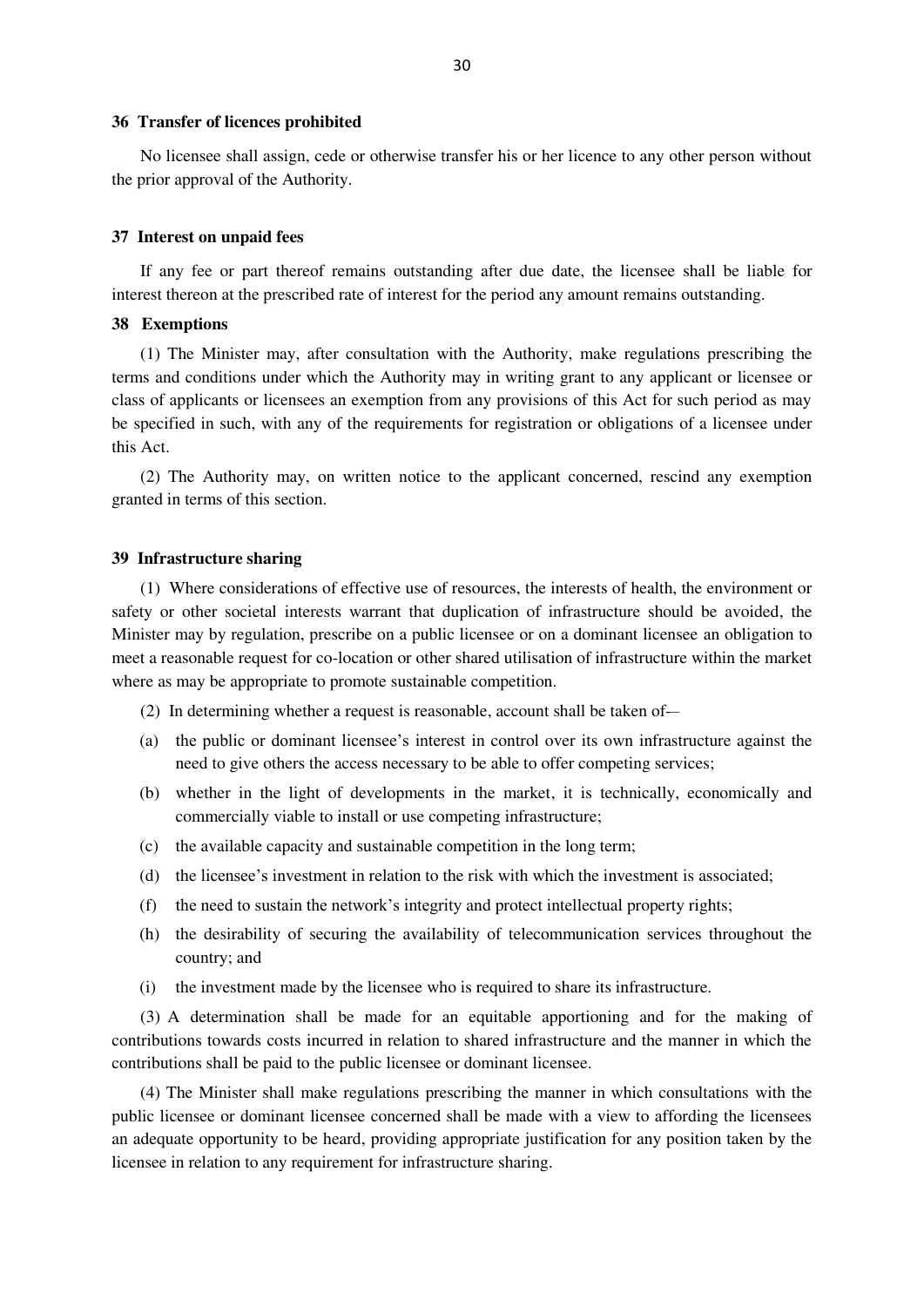- (5) Regulations referred to in this section may include provision for securing—
- (a) fairness and reasonableness in the manner in which requests for infrastructure-sharing are made and responded to; and
- (b) that the obligations contained in any determination for infrastructure-sharing are complied with within specified periods.

# PART VII

## NUMBERING AND ADDRESSSING RESOURCES

#### **40 Management of numbering and addressing resources**

(l) The Authority shall be responsible for establishing a national post and telecommunications services numbering and addressing resources plan, and the assignment, regulation, management and control of the usage of the resources to ensure that the resources are allocated efficiently, in a nondiscriminatory manner and in line with the International Telecommunications Union standards and any other relevant international or regional instruments of which Zimbabwe is a party.

(2) The Authority may delegate any or all of its functions under this section to any person with the necessary technical capacity and shall at all times operate under the direction of the Authority and in accordance with this Act or any regulations prescribed for the purposes of this section.

## **41 Numbering and addressing plan**

(l) The Authority shall develop a numbering plan and an addressing plan for numbering and addressing for network and application services.

- (2) The numbering and addressing plans shall set out rules which shall include--
- (a) use of different numbers and addresses for different kinds of services;
- (b) assignment of numbers and addresses;
- (c) transfer of assigned numbers and addresses;
- (d) the efficient use of assigned numbers and addresses;
- (e) portability of assigned numbers and addresses;
- (f) requirements for licensees or service providers to maintain a plan for the efficient assigning and reassigning numbers and addresses;
- (g) the maintenance by a licensee of a database of assigned resources and, with the permission of a subscriber, the publication of numbers and addresses in directory of information;
- (h) the basis of withdrawal by the Authority of number assignment to any operator;
- (i) the return to the Authority of assigned numbers not required by a licensee;
- (j) fees which may be charged by the Authority for the assignment and transfer of numbers and addresses.

(3) The Authority shall maintain and publish a database of the numbering and addressing plans and shall ensure that they are up-dated regularly.

(4) No person may use any numbering or addressing resources except as provided for in terms of this section and any person who contravenes this section shall be guilty of an offence and liable to a fine not exceeding level fourteen or to imprisonment for a period not exceeding two years or to both such fine and such imprisonment.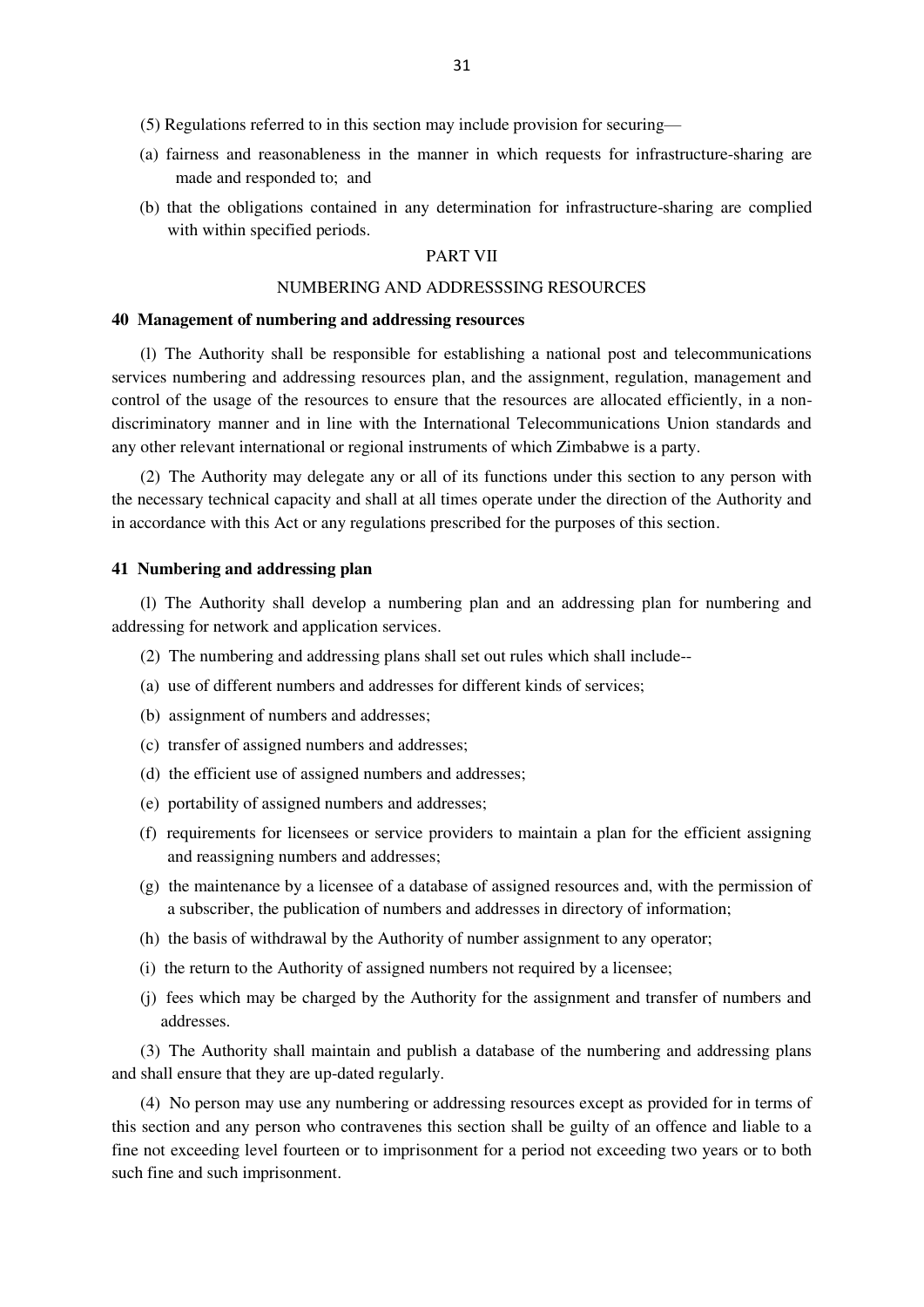(5) A court convicting a person for contravention of this section may declare any equipment used in the commission of the offence forfeited to the State.

## **42 Subscriber registration**

(1) No person shall activate service to a subscriber on its telecommunication network system unless the subscriber details have been registered and all the prescribed requirements of subscriber registration have been complied with.

(2) Every subscriber of any telecommunication service shall register for the service in accordance with such subscriber requirements as may be prescribed.

# **43 Licensee to establish and maintain subscriber records**

(1) A licensee shall establish a register of subscribers or a subscriber database in the form prescribed and shall retain such registers for a period of at least five years from the date on which the SIM ceases to be active.

(2) A licensee shall make available to the Authority, in such manner as may be prescribed, the subscriber register or data base inspection.

(3) The Authority shall maintain copies of the subscriber registers or data bases of licensees.

(4) Any person who contravenes subsection (1) and (2) shall be guilty of an offence and liable to a fine not exceeding level ten or to imprisonment for a period not exceeding two years or to both such fine and such imprisonment.

#### **PART VIII**

# **RADIO FREQUENCY SPECTRUM**

## **44 Administration of radio frequency spectrum**

(1) The Authority shall plan and administer the radio frequency spectrum within the range 8.3 KHz to 3000GHz or any other range as may be prescribed.

- (2) The Authority shall administer geostationary satellite orbital slots allocated to Zimbabwe.
- (3) In the discharge of its functions in terms of this section, the Authority shall--
- (a) take all steps necessary to ascertain the demand for, the effects of and the likely future developments in, the use of the electromagnetic spectrum for wireless services and applications and any other related matters which the Authority may consider relevant;
- (b) take into account the International Radio Regulations and any other relevant international and regional instruments to which Zimbabwe is a party.
- (c) ensure the efficient utilisation of the radio frequency spectrum, taking into account the need for regional and global harmonisation;
- (d) pay due regard to the radio frequency spectrum currently assigned to the Government, civil aviation, aeronautical services, scientific research and other its planned uses;
- (e) ensure flexibility to enable the swift and efficient introduction of new technologies;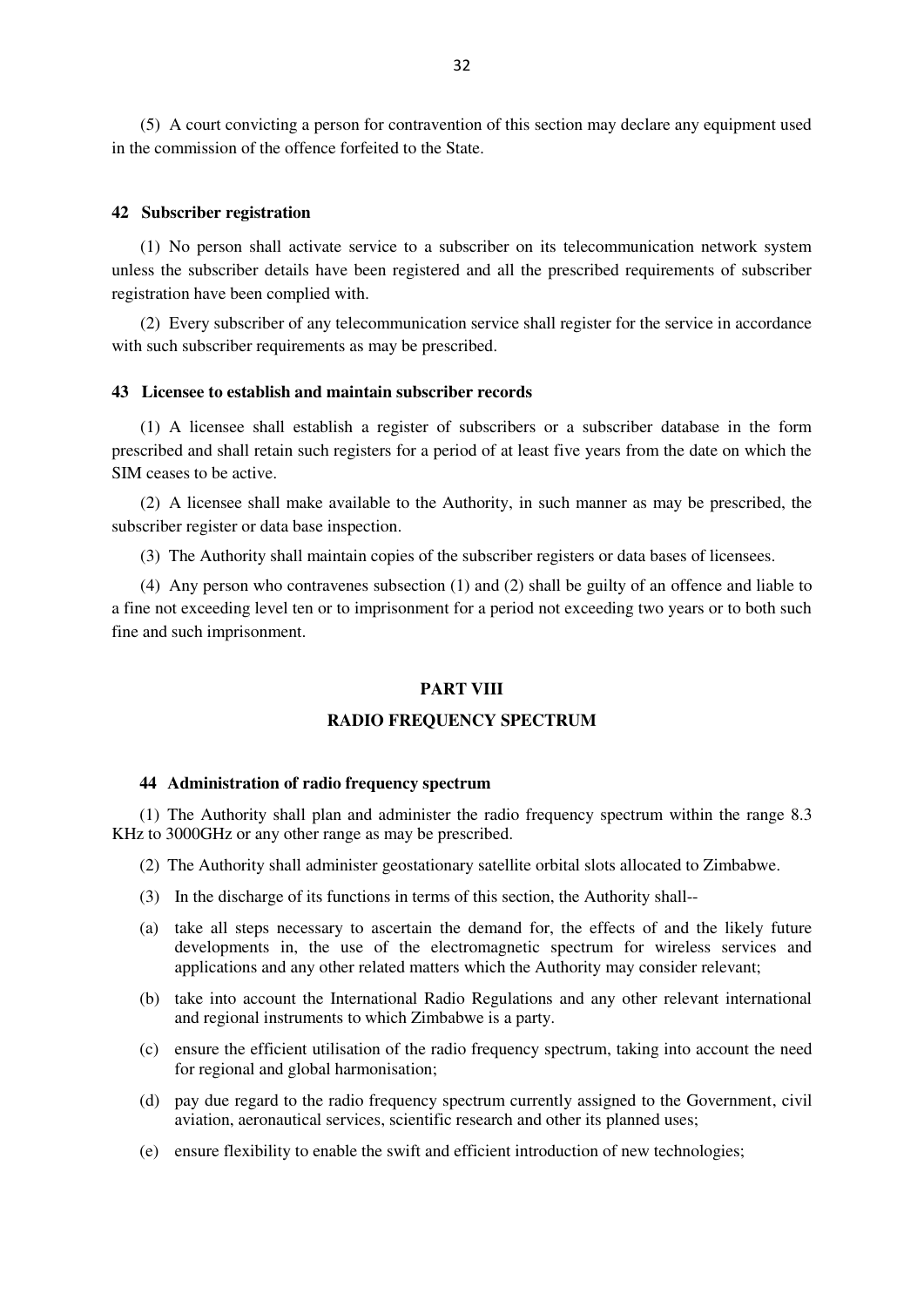- (f) create opportunities for the introduction of the widest range of services and the maximum number of users possible;
- (g) eliminate harmful interference to licensed systems, including interferences from across Zimbabwe's borders;
- (h) ensure the equitable distribution of radio frequency spectrum among different services.

#### **45 National Frequency Allocation Plan**

(1) The Authority shall develop and maintain a frequency allocation plan to be known as the Zimbabwe National Frequency Allocation Plan.

(2) The plan shall set out the apportionment of the radio frequency spectrum into frequency bands which are allocated to a limited number of radio services designated for use for specified applications.

(3) The plan shall be reviewed and amended at any time to update it as necessary in line with prevailing trends but, in any case and as necessary, within twelve months of the holding of every World Radio Communications Conference.

(4) Before the development or amendment of the plan, the Authority shall give notice in the *Gazette* of its intention to develop or amend the plan, and invite any interested persons to submit written representations to the Authority within such period, being not less than thirty days from the date of publication of the notice, as may be specified in the notice.

(5) Within a further period of thirty days following the expiry of the period referred to in subsection (4), the Authority shall recommend a plan to the Minister who shall be informed of the representations received in terms of that subsection.

(6) The Minister shall, within thirty days of receipt of the recommended plan, either approve the plan and notify the Authority in writing accordingly or direct the Authority to carry out further consultations in which event the Authority shall proceed in terms of subsections (4) and (5).

(7) In developing or amending the plan, the Authority shall take into account the impact of any changes to existing users.

(8) Upon approval of the plan, the Authority shall cause the Plan to be published in the *Gazette* and shall keep the plan posted on the website of the Authority.

(9) The plan and all the representations and documents received under subsection (4) shall be--

- (a) kept at the offices of the Authority; and
- (b) open to the public for inspection during normal business hours of the Authority.

(10) The Authority shall, at the request of any person and upon payment of such fee as may be prescribed, furnish the person with a copy of the National Radio Frequency plan.

#### **46 Development of radiocommunication standards**

(1) Subject to public consultations and with the approval of the Minister, the Authority shall establish technical and operational standards for all frequency bands designated for use in radiocommunication systems for the purpose of—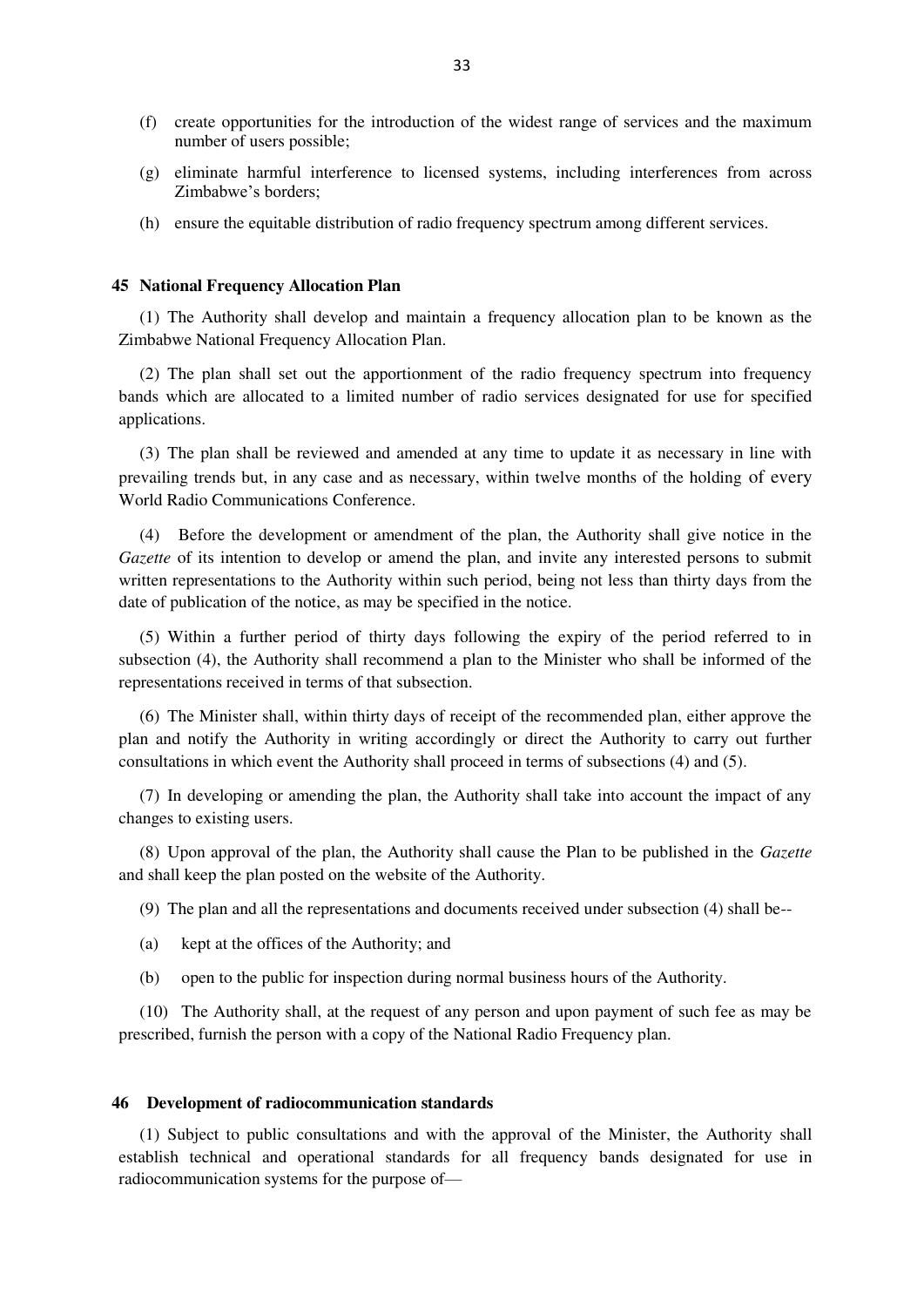- (a) ensuring the efficient use of the radio frequency spectrum;
- (b) the protection of the integrity radiocommunication systems or networks;
- (c) ensuring regional and international harmonisation, conformity and interoperability of the radiocommunication systems;
- (d) aligning with the relevant ITU Standards and guidelines; and
- (e) promoting flexibility, certainty and innovation.

(2) The Minister shall, by statutory instrument, publish the technical and operational standards in the *Gazette*.

## **47 Frequency assignments**

(1) Subject to this section, the assignment of any frequencies to any stations and or classes of stations and the authorizing through licensing of the use of the frequencies between 8.3 kHz and 3000 GHz for radiocommunication or for any other purpose, including the transfer of energy by radio, shall be made in accordance with the Zimbabwe Frequency Allocation Plan.

(2) Provided that no harmful interference will be caused to services operating in accordance with the plan, exceptions to subsection (1) may be authorized--

- (a) in particular cases and on a temporary basis only, for projects of short duration or in emergencies if the Authority is satisfied that the importance and exceptional nature of the circumstances require such utilization on the same frequencies as other similar services;
- (b) for experimental stations for the use of any frequency that is not exclusively allocated to passive services;
- (c) for the interim use of the band by stations in that service for a temporary, specified period, in the event that a band is reallocated so as to delete its availability for use by a particular service.

(3) The Authority shall assign as a block, all frequencies designated for the broadcasting service to the Broadcasting Authority of Zimbabwe and the assignment shall br notified in the *Gazette*.

#### **48 Licensing, authorisation and exemptions**

(1) Subject to this Act, no person shall use any radio frequency spectrum to provide a service or transmit any signal by radio or use any radio apparatus to receive any signal by radio except in accordance with a radio frequency spectrum licence issued by the Authority.

(2) Subject to this section, no person shall have in his or her possession or under his or her control or work a radio station except in accordance with a radio frequency spectrum licence issued for that purpose or in accordance with a specific authorisation given by the Authority.

- (3) Subsections (1) and (2) do not apply to—
- (a) television or an audio broadcast receiver as contemplated under the Broadcasting Services Act [*Chapter 12:06*]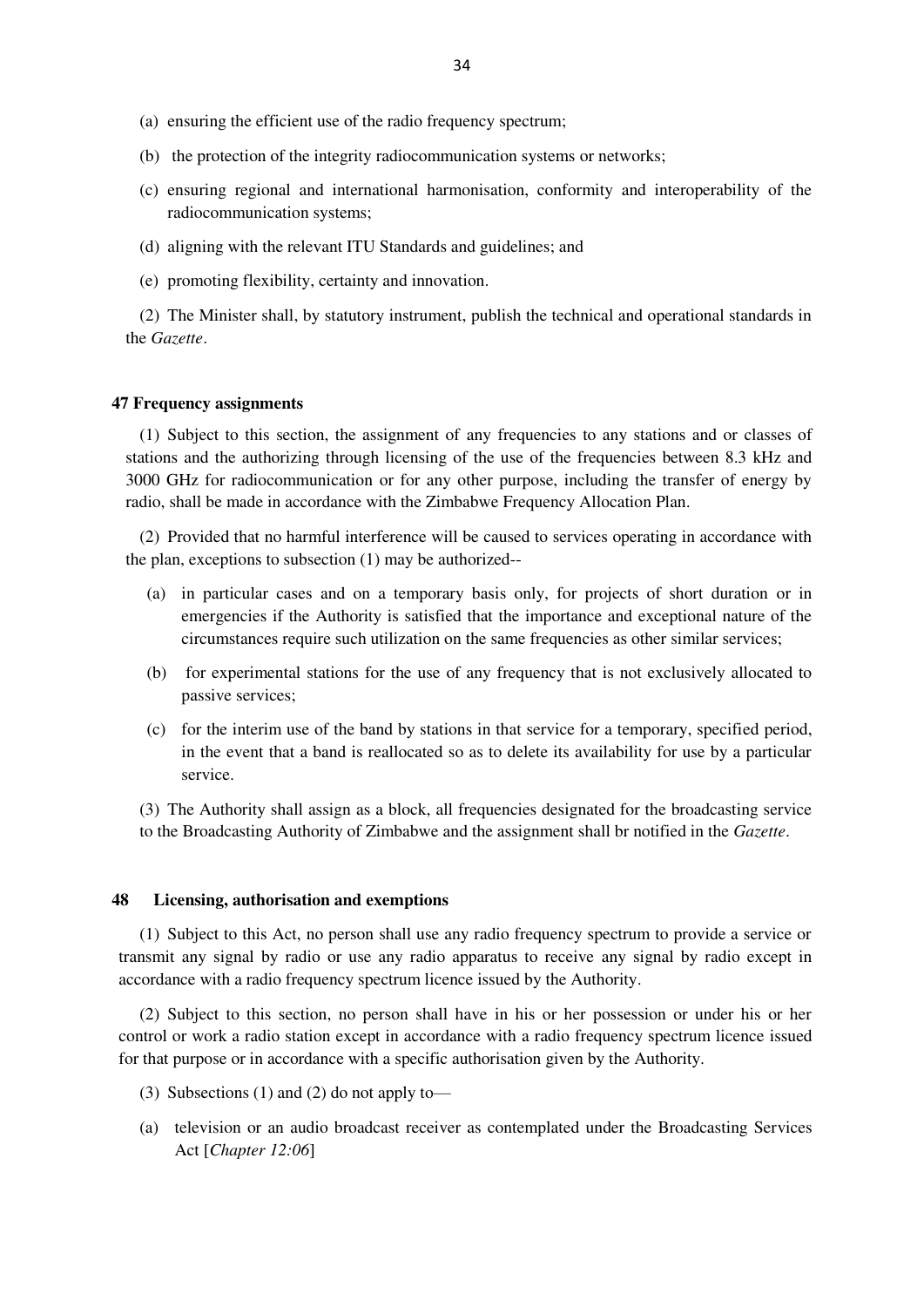(b) such other equipment and devices or classes thereof as may be exempted by the Authority from time to time, whether absolutely or subject to such terms and conditions as may be prescribed.

(4) A radio frequency spectrum licence shall be required in addition to any licence issued for any service in terms of this Act where the provision of such a service requires the use of radio frequency spectrum and similarly for the converse situation.

(5) Any person who contravenes subsection (1), (2) or (4), shall be guilty of an offence and shall be liable to a fine not exceeding level fourteen or to imprisonment for period not exceeding two years or to both such fine and such imprisonment.

(6) In addition to any penalty it may impose under subsection (4) and without derogation from its powers under any enactment, a court convicting a person of contravening subsection (1) or (2) shall declare forfeited to the State any equipment or apparatus used for the purpose of or in connection with the offence:

Provided that the court shall not make such a declaration if the convicted person satisfies the court that, for reasons which it shall record, there are special reasons in the particular case why the equipment or apparatus concerned should not be forfeited.

(7) The proviso to subsection (1) and subsections (3), (4), (5) and (6) of section 62 of the Criminal Procedure and Evidence Act [*Chapter 9:07*] shall apply, *mutatis mutandis*, in relation to a declaration in terms of subsection (3).

# **PART IX POSTAL SERVICES**

# **49 Postal licensees to comply with licence and regulations**

 A postal licensee shall operate in accordance with the licence and regulations made in terms of section 120.

#### **50 Post codes and addressing system**

(l) The Authority shall as necessary, develop, regulate and manage post codes and addresses for postal services.

(2) Post codes and addressing system shall be set out in rules and the Authority shall make the codes and systems available for inspection by the public before implementation.

#### **51 Money orders and postal orders**

- (1) A postal licensee may—
- (a) arrange for the remittance of moneys to, from or within Zimbabwe through post offices by means of money orders;
- (b) authorise the issue of money orders in the special form of postal orders.

(2) The conditions under which money orders or postal orders shall be issued and paid shall be as prescribed.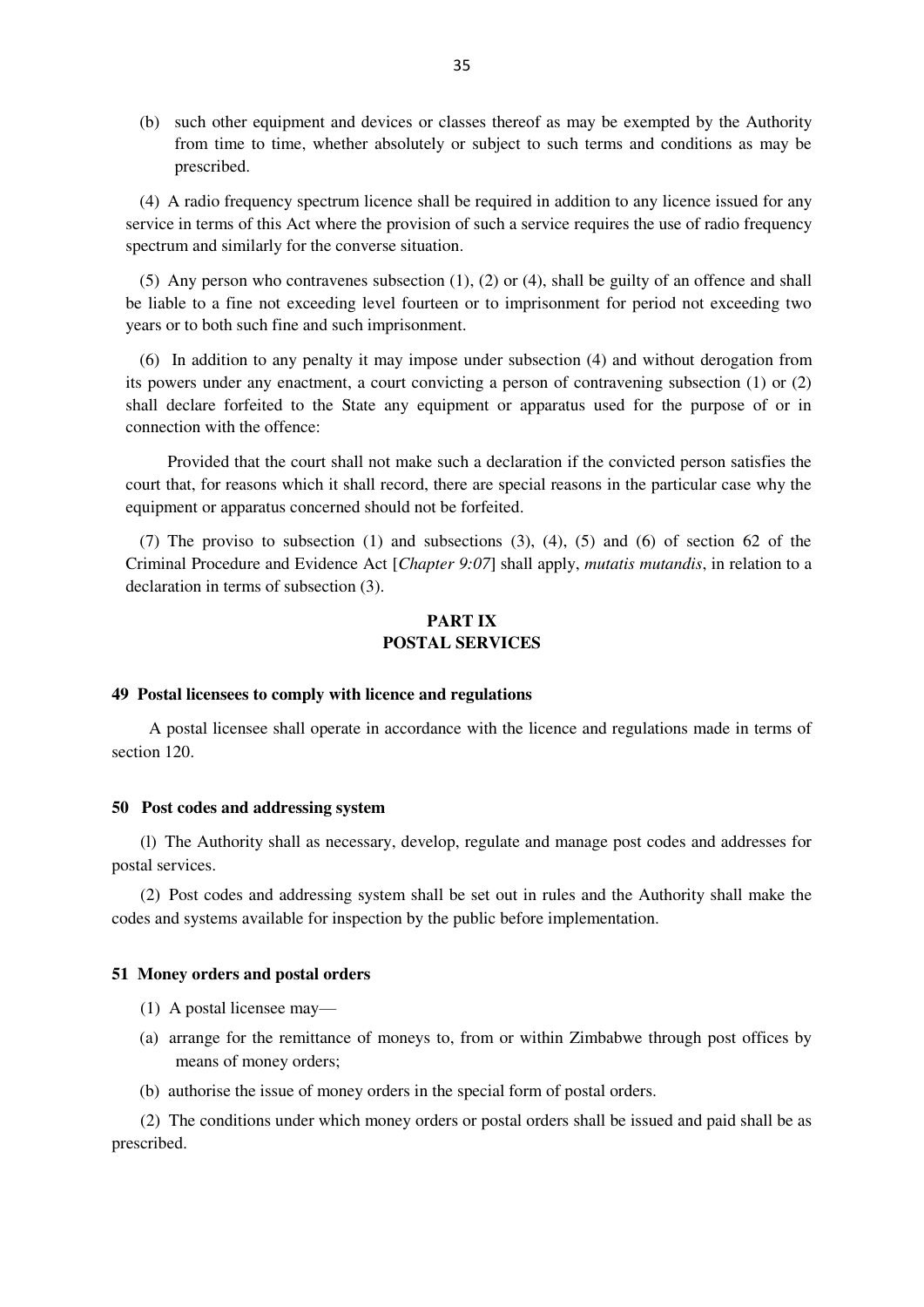(3) Any money paid to a postal licensee in respect of the issue of a money order shall form part of the licensee's income, and if a money order is not claimed and the remitter of that money order cannot be found within three years of the date of the issue of the money order, no liability shall attach to the licensee in respect of the amount of that money order.

#### **52 Delivery of postal articles**

(1) The Authority may, from time to time, by notice in the *Gazette*, publish the specifications relating to the number, place, dimensions and other characteristics of letter boxes to be used by a postal licensee, and may approve the installation and use of such other mail delivery systems or arrangements as it thinks fit.

- (2) A developer of any residential, commercial or industrial building shall—
- (a) provide one letter box per unit in the case of any residential building and one letter box per tenant in the case of any commercial or industrial building; and
- (b) ensure that the letter boxes provided under paragraph (*a*) are numbered in numerical sequence; and
- (c) comply with any other specifications published by the Authority in terms of subsection (1).

# **53 Posting boxes**

(1) Subject to such terms and conditions as may be determined by the Authority, a postal licensee may erect, maintain and use posting boxes and postage label vending machines in any public road, street or highway or in any other public place, and may remove any such posting box or postage label vending machine erected by it.

(2) The Authority may determine the conditions subject to which a postal licensee shall be entitled to use posting boxes erected or owned by another such licensee.

#### **54 Provision of postage stamps**

(1) In this section—

# **"philatelic archival materials"** include--

- (a) philatelic stamps; and
- (b) artworks, proofs, progressive sheets, printed sheets and printing plates of philatelic stamps; and
- (c) date-stamps, slogan dies and other artefacts used in connection with the production of philatelic stamps.

(2) Subject to this Act and any directions given by the Authority, a postal licence authorising the provision by the licensee of postage stamps may cause postage stamps to be provided of such kinds and denoting such values as the licensee may determine.

(3) A postage stamp provided under this section shall be used for the prepayment of any postage or other sum chargeable in respect of any postal article, except where the postal licensee concerned determines that prepayment may be made in some other manner.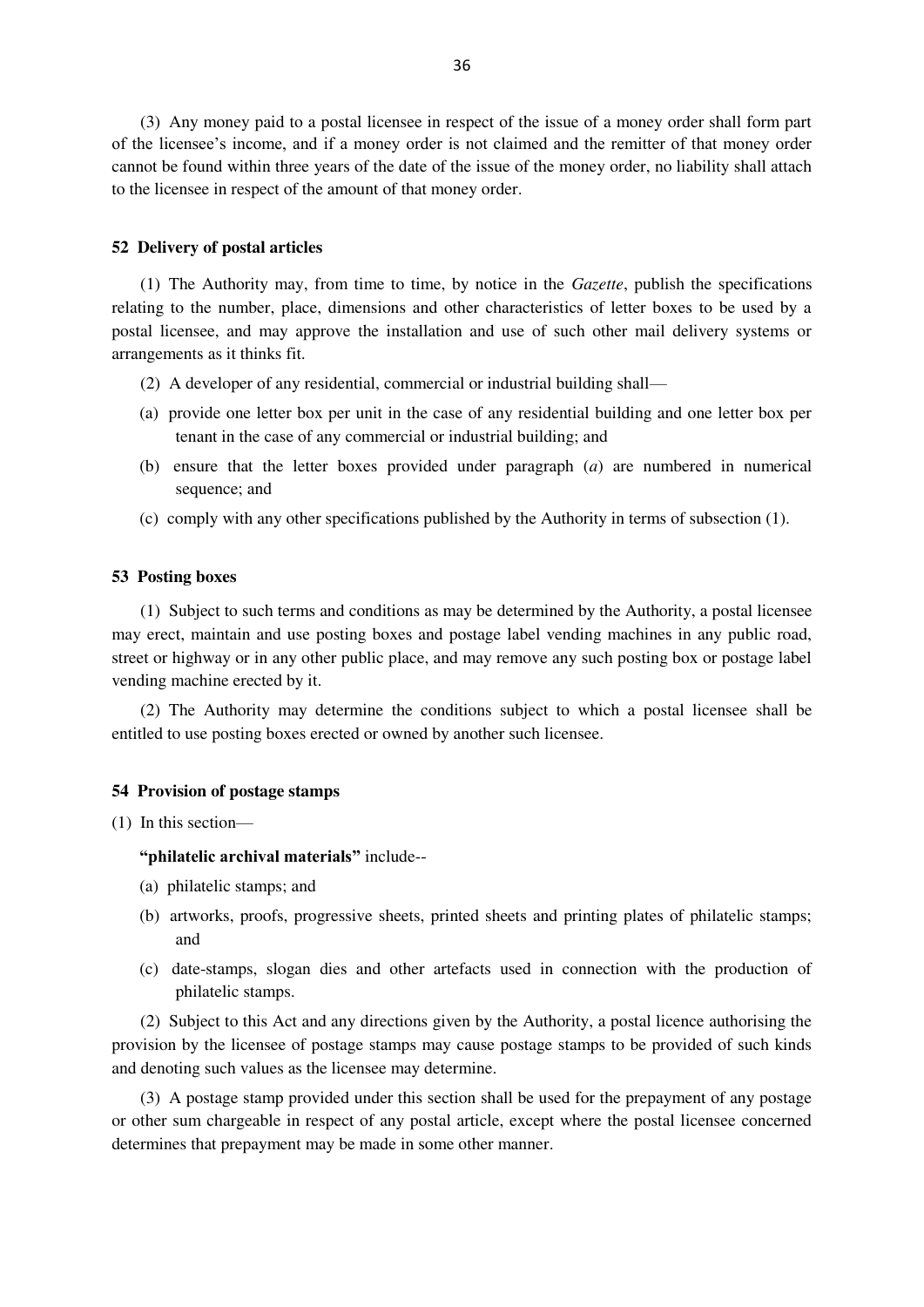(4) All philatelic archival materials produced by a postal licensee shall be kept in such custody as the Authority directs.

## **55 Official marks to be** *prima facie* **evidence of certain facts denoted**

In any proceedings for the recovery of any postage or other fee or sum payable in respect of a postal article—

- (a) the production of a postal article having thereon the official mark of a postal licensee denoting that the article has been refused or that the addressee is dead or cannot be found shall be *prima facie* evidence of the fact so denoted; and
- (b) the person from whom any postal article purports to come shall, until the contrary is proved, be deemed to be the sender thereof.

## **56 Recovery of postage and other sums due in respect of postal services**

(1) Where any postage or other fee or sum is not prepaid or fully prepaid in respect of a postal article posted for delivery by a postal licensee, the postal licensee may refuse to deliver the postal article until the postage or other fee or sum has been paid to or recovered by him or her.

(2) If any postage or other fee or sum has not been paid or recovered within six months of a written demand by the postal licensee made to the person liable to pay it, the licensee may dispose of the postal article in any manner described in paragraph (*d*) of subsection (1) of section 57, and paragraph (*e*) of subsection (1) and subsection (2) of that section shall, *mutatis mutandis*, apply to such disposal.

(3) An official mark or label on a postal article denoting that any postage or other fee or sum is due in respect thereof to a postal licensee or to the postal authority of any foreign country shall be *prima facie* evidence that the postage or other fee or sum denoted is so due.

### **57 Undeliverable postal articles**

(1) The following provisions shall apply to any postal article which a postal licensee is unable to deliver or return to the sender after using his or her best efforts--

- (a) the postal licensee shall have the right to open and examine the postal article for the purpose of determining from its contents the identity and address of the addressee or sender;
- (b) the opening and examination of any postal article in terms of paragraph (*a*) shall be done by an employee of the postal licensee authorised in writing generally or specifically for the purpose by the postal licensee;
- (c) if, after an examination in terms of paragraph (*a*), the postal licensee--
	- (i) determines the identity and address of the addressee or the sender, he or she shall re-seal the postal article and enclose or append a written explanation of the reasons and the authority for opening it; or
	- (ii) fails to determine the identity and address of the addressee or the sender, he or she shall hold the postal article for six months after the date of the examination and, on being satisfied at any time within that period that any person enquiring for it is entitled to the postal article, deliver it to that person;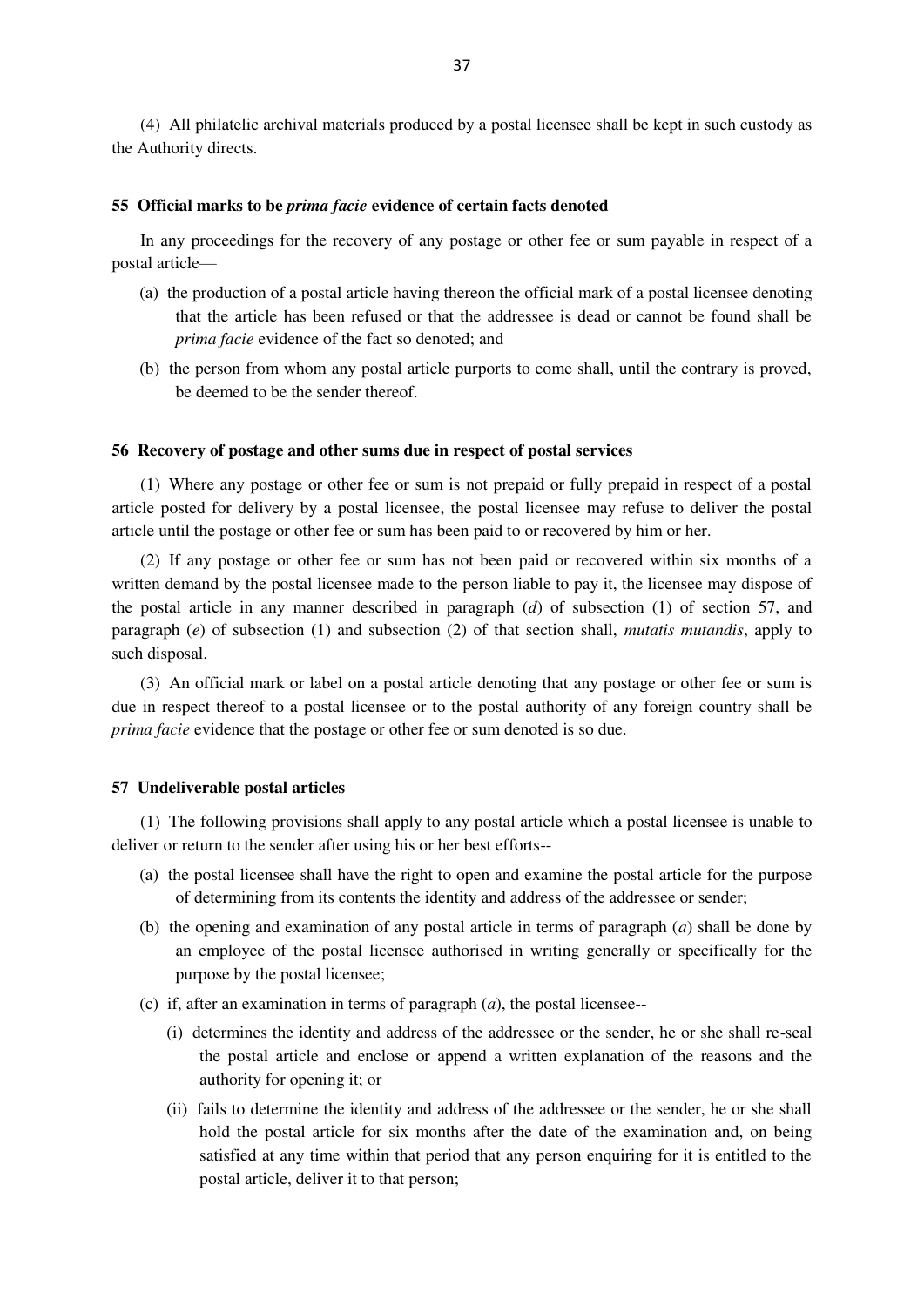- (d) if no delivery of the postal article is made in terms of subparagraph (ii) of paragraph (*c*), the postal licensee may--
	- (i) destroy the postal article or any of its contents; or
	- (ii) sell any of the contents of the postal article and credit the proceeds to his or her income;
- (e) if the postal article is disposed of in terms of paragraph (*d*), the postal licensee shall make a record of the disposal and store such record together with other such records in a manner prescribed, or approved by the Authority, for a period of not less than twelve months from the date of the disposal, and the postal licensee shall make such record available for inspection by the Authority at its request.

(2) No liability shall attach to a postal licensee in respect of any postal article dealt with in terms of subsection (1).

#### **58 Restriction on opening, detention and examination of postal articles**

(1) Except as otherwise provided by or in terms of this Act or any other law, after a postal article has been delivered to a postal licensee, no person shall open that article.

(2) Subject to this section, if there are reasonable grounds to suspect that a postal article in the custody of a postal licensee—

- (a) contains anything in respect of which an offence or attempted offence is being committed; or
- (b) contains anything that will afford evidence of the commission of an offence; or
- (c) is being sent in contravention of this Act or in order to further the commission of an offence; the postal licensee—
	- (i) may, if specifically or generally authorised to do so by the Prosecutor-General or by a person designated by the Prosecutor-General; and
	- (ii) shall, if directed to do so by the Prosecutor-General or by a person designated by the Prosecutor-General;

detain the postal article and open and examine it in the presence of a police officer or such other person as may be prescribed.

- (3) If, on an examination of a postal article in terms of subsection (2)—
- (a) the suspicion that gave rise to its examination is substantiated, the postal article may be detained for the purposes of prosecution or destroyed or dealt with in such other manner as may be prescribed;
- (b) the suspicion that gave rise to its examination is not substantiated, the postal article shall be delivered to the person to whom it is addressed or to his or her representative on payment of any postage payable thereon.

(4) Subject to this section, if the Commissioner-General of the Zimbabwe Revenue Authority or any customs officer designated by him or her suspects on reasonable grounds that any postal article in the custody of a postal licensee contains goods liable to duty or tax imposed under any enactment, he or she may—

(a) examine the postal article; and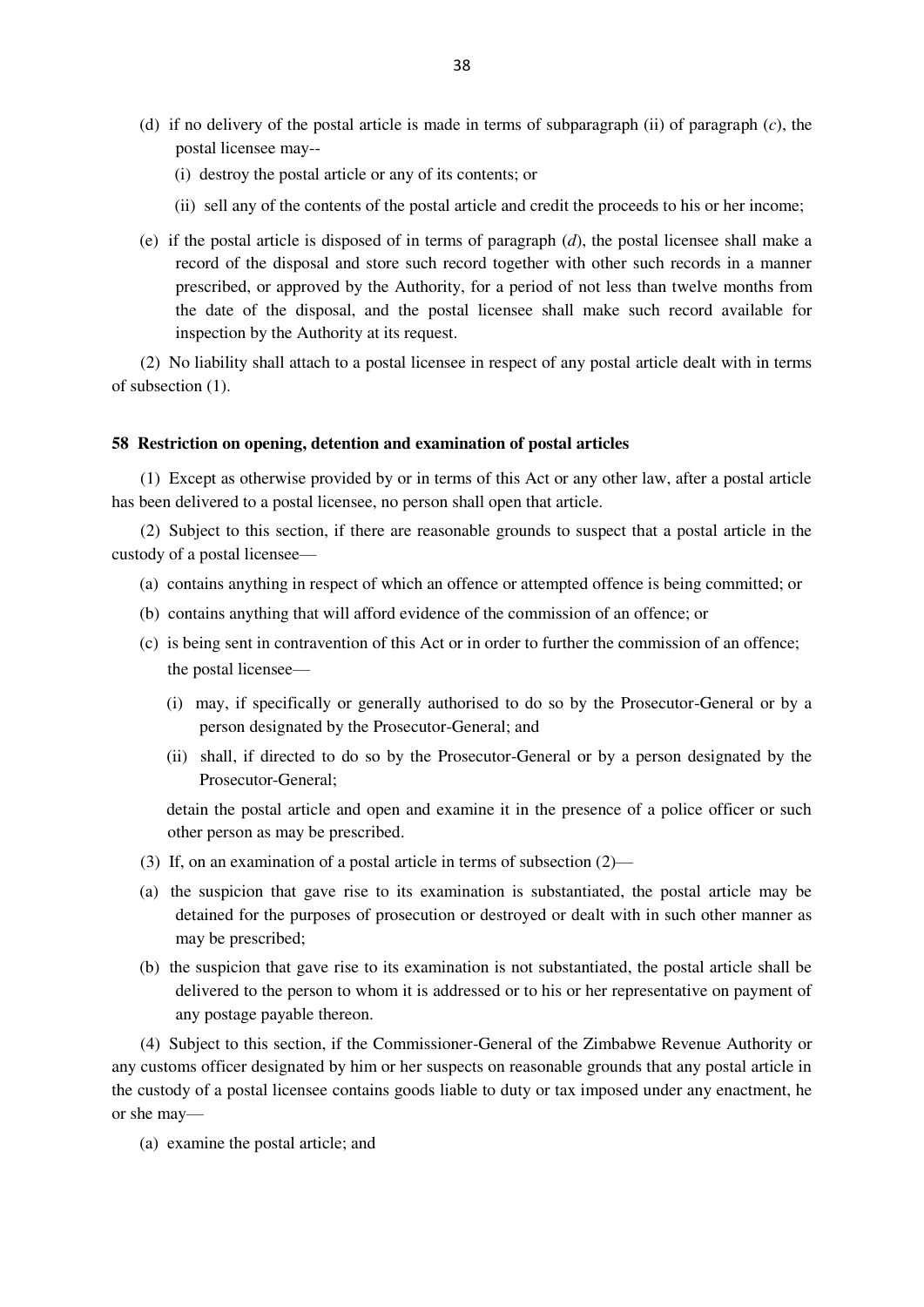- (b) for the purpose of such examination, require an employee of the postal licensee to open the postal article in his or her presence.
- (5) If, on an examination of a postal article in terms of subsection (4)—
- (a) any goods liable to duty or tax are discovered in the postal article, it may be detained for the purposes of prosecution or may be delivered to the person to whom it is addressed or to his or her representative on payment of the duty or tax and any postage payable thereon;
- (b) no goods liable to duty or tax are discovered in the postal article, it shall be delivered to the person to whom it is addressed or to his or her representative on payment of any postage payable thereon.

(6) If the Minister, by written notice to a postal licensee, certifies that it is necessary in the interests of defence, public safety or public order for a postal article in the licensee's custody to be detained and additionally, or alternatively, opened and examined, the postal licensee shall forthwith comply with the notice.

#### **59 Exclusion of liability of postal licensees**

(1) A postal licensee shall not be liable in respect of any injury, loss or damage suffered by any person by reason of—

- (a) any loss, mis-delivery or delay of or damage to any postal article in the course of transmission by post; or
- (b) any failure to provide or delay in providing any postal service or any equipment associated therewith or service ancillary thereto; or
- (c) any failure, interruption, suspension or restriction of any postal service or service ancillary thereto or delay of, or fault in, any communication by post; or
- (d) any loss of secrecy in communication arising from the use of any postal service; or
- (e) any wrong payment or delay in payment in connection with any remittance of money through the post or any other irregularity in the document used in connection with the remittance.

(2) Notwithstanding subsection (1), in the event of the loss of or damage to any article enclosed in or forming part of a parcel or an insured postal article, or the loss of any registered postal article while in the custody of a postal licensee, the licensee may pay an indemnity in accordance with the provisions of the Constitution of the Universal Postal Union or any international agreement to which Zimbabwe is a party.

# **PART X TELECOMMUNICATION SERVICES AND SYSTEMS**

#### **60 Telecommunication licensees to comply with licence and regulations**

A telecommunication licensee shall provide telecommunication services or operate telecommunication systems in accordance with the licence and any regulations made in terms of section 120.

### **61 Approval of telecommunications apparatus**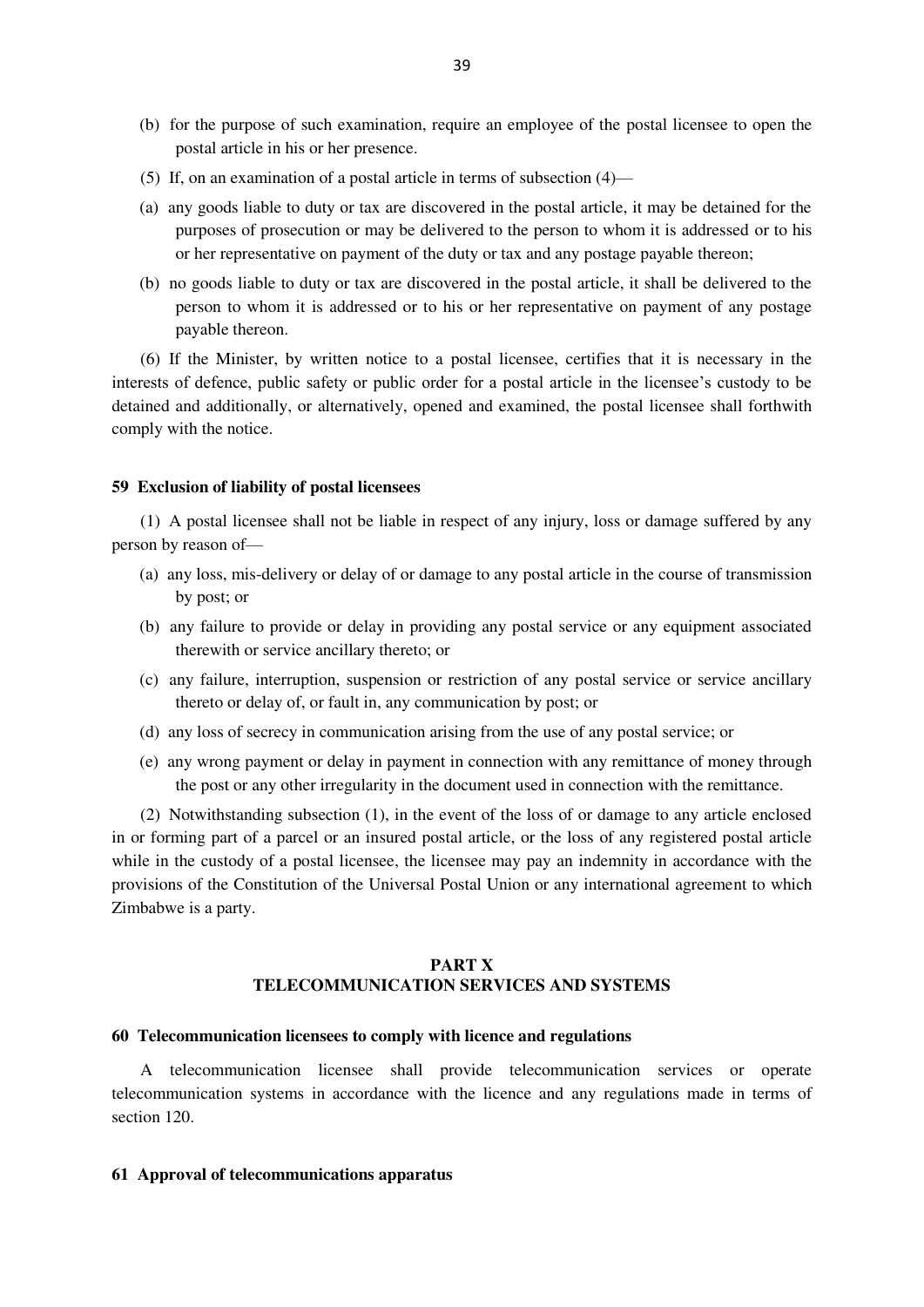(1) Where a telecommunication licence authorises the connection to any telecommunication system to which the licence relates of any telecommunication apparatus specified in the licence or of a description so specified, the apparatus shall require the prior approval of the Authority before it is so connected.

(2) A person applying for approval in terms of this section shall comply with such requirements as the Authority may think appropriate.

- (3) An approval in terms of this section may be granted--
- (a) so as to apply to any particular telecommunication apparatus or any class thereof, or for the purposes of a particular telecommunication system or any class thereof;
- (b) absolutely or subject to such conditions as the Authority may specify.

(4) The Authority may, subject to subsections (5) and (6), cause a notice to be published in the *Gazette* establishing standards to which apparatus of a specified description shall conform if it is to be approved for connection to a telecommunication system of a specified description.

(5) Before establishing any standard in terms of subsection (4) the Authority shall, by notice in the *Gazette--*

- (a) state that it proposes to establish standards for the purposes of this section;
- (b) describe any standard it proposes to establish and its effect;
- (c) invite any representations or objections in relation to its proposal to be made and lodged with it in writing within twenty-one days from the publication of the notice;

and the Authority shall consider any representations or objections which are duly made and not withdrawn.

(6) In establishing any standard for the purposes of this section, the Authority shall at all times have regard to international standards governing the compatibility and interoperability of telecommunication systems and secure harmonisation and standardisation of the regulation of telecommunication networks, services and associated facilities to facilitate the meeting of any obligations imposed by the Authority on any licensee relating to network access, service interoperability and interconnection, whether or not a licensee is a dominant licensee.

# **62 Roaming**

The Minister may make regulations on national and international roaming on mobile networks, including the fixing of charges, if any which may be levied therefor by licensees.

# **63 Special provisions relating to telecommunication licensees operating telecommunication systems**

(1) Subject to this section and to such exceptions or conditions as the Authority may include in the relevant licence, the Authority may apply any of the provisions of the *Fourth Schedule* to a telecommunication licensee operating a telecommunication system:

Provided that the licensee concerned shall not be released from any duty attaching to or connected with any right or power so applied.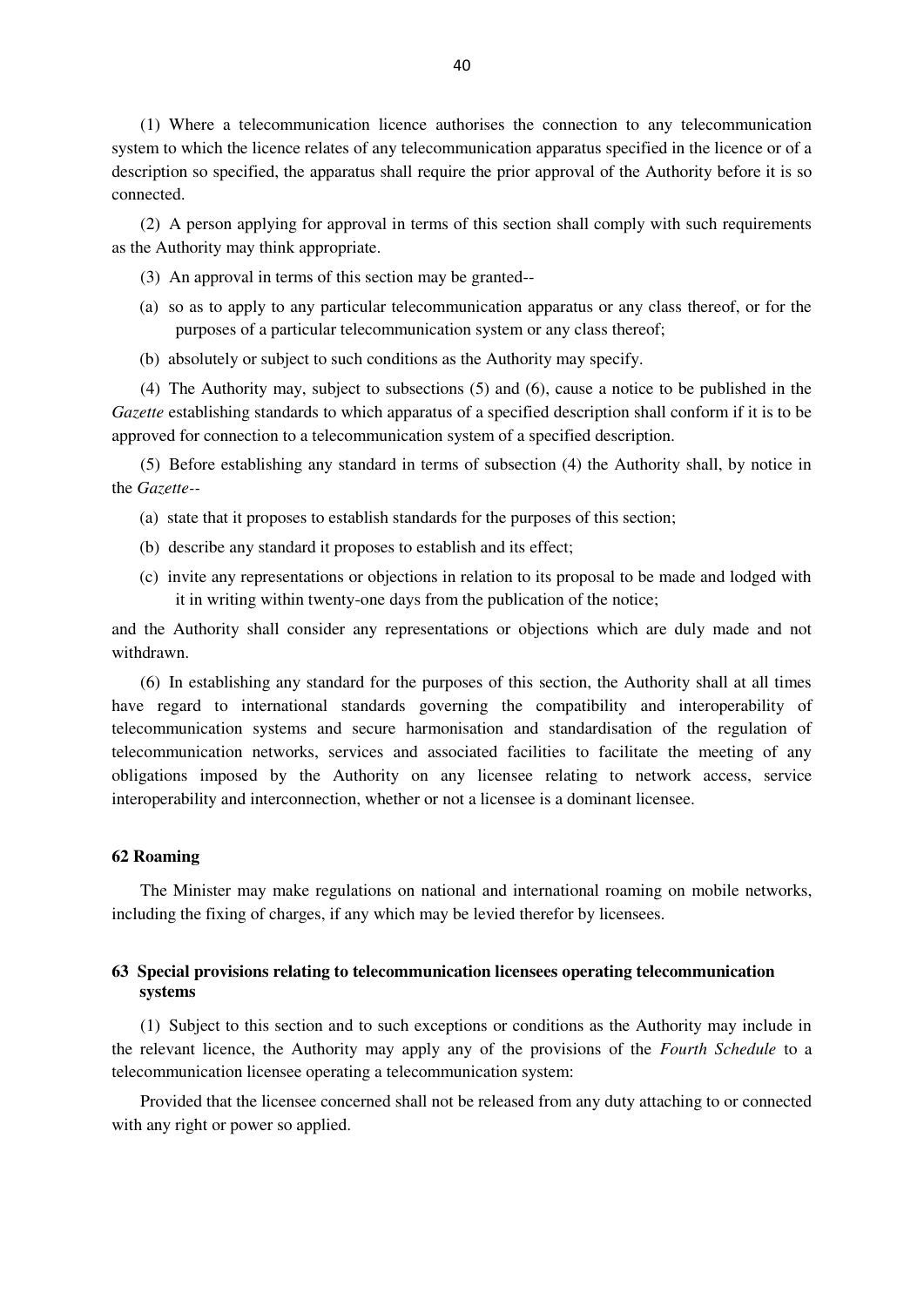(2) The Authority shall not act in terms of subsection (1) unless it is satisfied, upon representations made by the licensee or proposed licensee concerned, that the operation of the telecommunication system concerned is not otherwise practicable.

(3) Without derogating from the generality of subsection (1), the exceptions and conditions mentioned therein shall include such exceptions and conditions as appear to the Authority to be necessary or expedient for the purpose of securing--

- (a) that the physical environment is protected;
- (b) that there is no greater damage to streets or interference with traffic than is reasonably necessary;
- (c) that funds are available for meeting any liabilities which may arise from the exercise of any rights or powers applied in terms of subsection (1).

(4) Not later than fourteen days after the publication in terms of subsection (5) of section 28 of the telecommunication licence of a licensee to whom any of the provisions of the *Fourth Schedule* have been applied in terms of subsection (1), any person having an interest in the matter may lodge an objection with the Authority in the form and manner prescribed against the application of any or all such provisions to the licensee concerned.

(5) On receiving an objection in terms of subsection (4) the Authority, after affording all the parties concerned a reasonable opportunity of making representations to it, either in person or in writing, may uphold the objection in whole or in part and amend the licence accordingly or dismiss the objection, and shall notify each party concerned in writing of its decision and of the reasons for it.

(6) Section 114 shall apply to any person who is aggrieved by any decision of the Authority made in terms of subsection (5).

(7) Subsections (4), (5) and (6) shall not apply to the application of any of the provisions of the *Fourth Schedule* to any company designated by the Minister for that purpose.

### **64 Use of certain conduits for telecommunication purposes**

(1) In this section--

**"authority"** includes a local authority and statutory body;

**"conduit"** includes a tunnel or subway;

**"relevant conduit"** means--

- (a) any conduit which, whether or not it is itself an electricity transmission line, is maintained by an electricity authority for the purpose of enclosing, surrounding or supporting such a line, including, where such a conduit is connected to any box, chamber or other structure (including a building) maintained by an electricity authority for purposes connected with the conveyance, transmission or distribution of electricity, that box, chamber or structure; or
- (b) a water main or any other conduit maintained by a water authority for the purpose of conveying water from one place to another; or
- (c) a public sewer.
- (2) The functions of an authority with control of a relevant conduit shall include the power--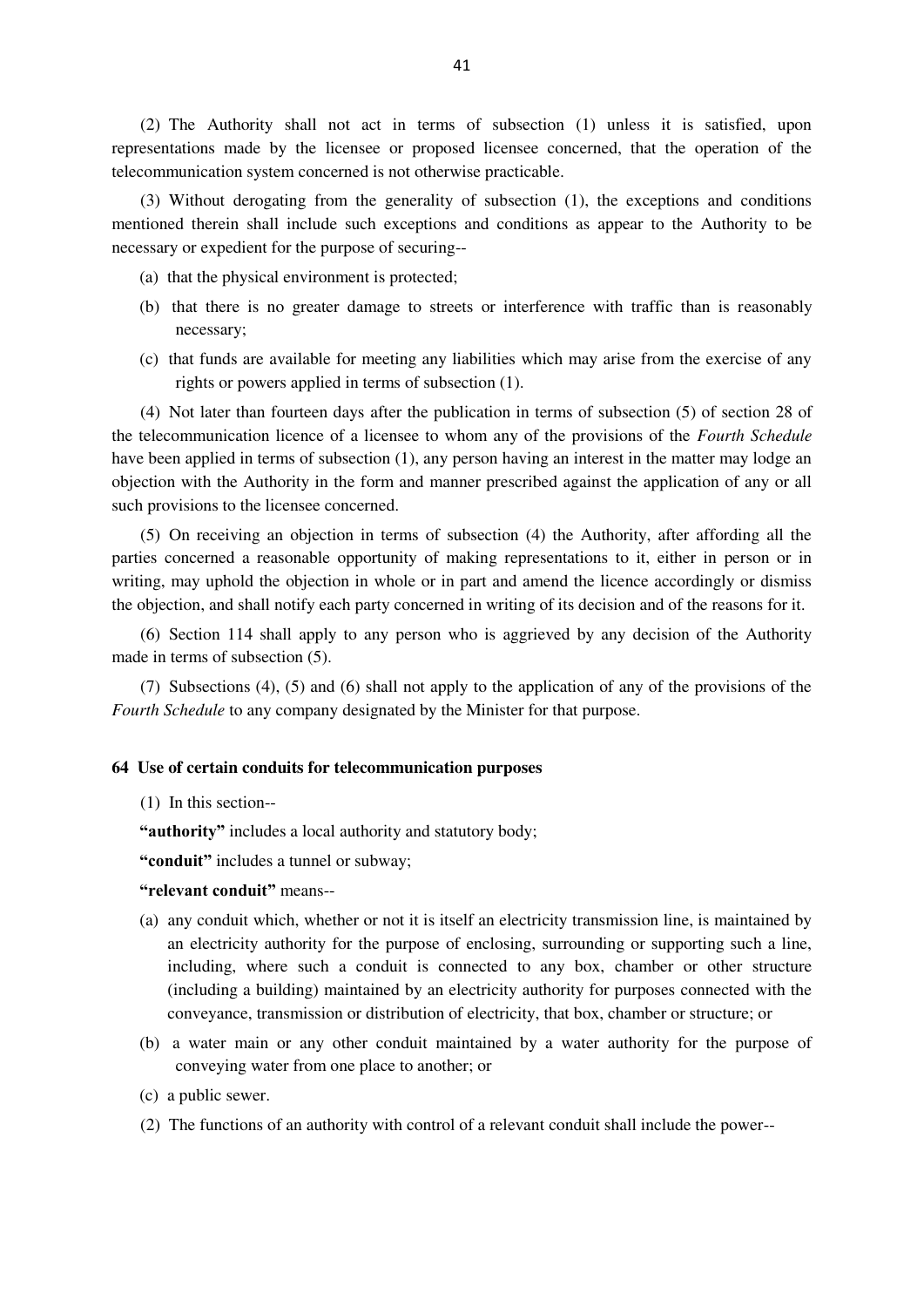- (a) to carry out, or to authorise any person to carry out, any works in relation to that conduit for or in connection with the installation, maintenance, adjustment, repair or alteration of telecommunication apparatus; and
- (b) to keep telecommunication apparatus installed in that conduit or to authorise any other person to keep telecommunication apparatus so installed; and
- (c) to authorise any person to enter that conduit to inspect telecommunication apparatus kept installed there; and
- (d) to enter into agreements on such terms, including terms as to the payments to be made to the authority, as it thinks fit, in connection with the doing of anything authorised by or under this section; and
- (e) to carry on an ancillary business consisting in the making and carrying out of such agreements.

(3) Where any enactment expressly or impliedly imposes any limitation on the use to which a relevant conduit may be put, that limitation shall not have effect so as to prohibit the doing of anything authorised by or under this section.

(4) Where the doing by an authority with control of a public sewer of anything authorised by this section would, apart from this subsection, constitute a contravention of any obligation imposed (whether by virtue of any conveyance or agreement or otherwise) on the authority, the doing of that thing shall not constitute such a contravention to the extent that it consists in, or in authorising, the carrying out of works or inspections, or keeping of apparatus, wholly inside a public sewer.

(5) Subject to subsections (3) and (4), subsection (2) is without prejudice to the rights of any person with an interest in land on, under or over which a relevant conduit is situated.

### **65 Notice of construction of railways and electricity works and control of other works**

(1) Any person who desires to construct or extend any railway or any works for the supply or transmission of electricity shall—

- (a) give one month's notice in writing to any affected licensee of the intention to commence such construction or extension; and
- (b) furnish the licensees and the Authority with a plan of the proposed railway or works, together with the particulars showing the manner and position in which the railway or works are intended to be constructed or extended and carried on and such further information as the Authority may require:

Provided that this subsection shall not apply to the construction or extension of works or lines for the supply or transmission of electricity of a prescribed voltage.

- (2) If it appears to the Authority that—
- (a) the operation of or the equipment to be used in connection with a railway or works referred to in subsection (1) is likely to affect injuriously or interfere with the work or maintenance of a telecommunication line or the carrying on by a telecommunication licensee of a telecommunications service; or
- (b) any telecommunication line is being affected injuriously or interfered with by the construction or operation of or the equipment used in connection with—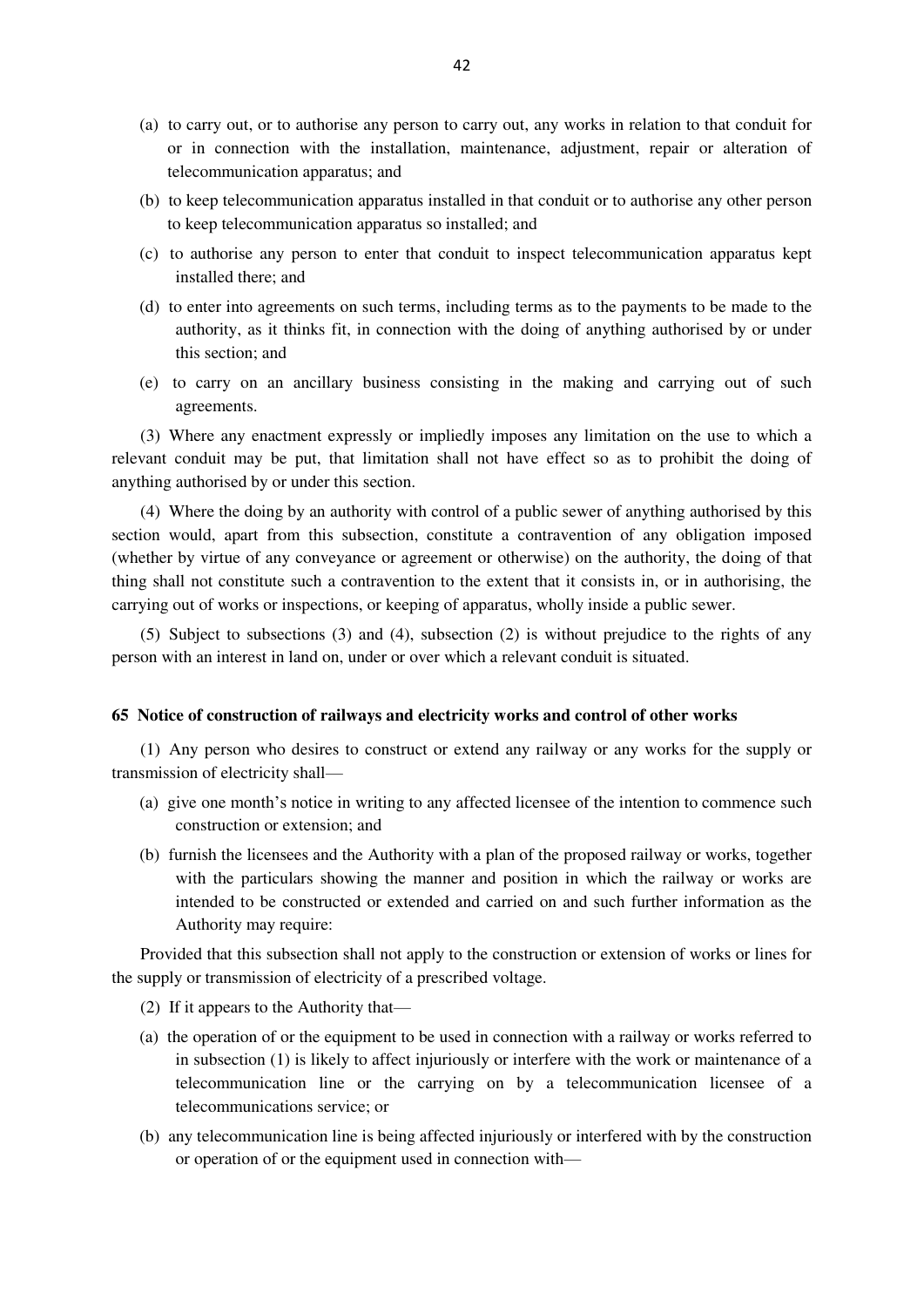- (i) a railway or work referred to in subsection (1); or
- (ii) any railway works or other operations whatsoever;

the Authority shall notify in writing the person constructing or operating the railway or works of the action which that person is required to take in order to remedy or prevent the injury or interference.

(3) A person referred to in subsection (2) who, after receipt of a notice in terms of that subsection, proceeds with the construction or operation of the equipment concerned or continues to operate the railway or works without complying with the terms of that notice shall be liable for all loss and damage caused to any telecommunication licensee by reason of the failure to comply with the terms of that notice.

# **PART XI RADIOCOMMUNICATION SERVICES**

## **66 Provision of facilities for radiocommunication**

(1) In this section—

**"building"** includes a structure or erection of any kind, whether permanent or temporary, and any extension or alteration thereto.

(2) Any person who intends to install or construct a building more than thirty metres above ground level within a radius of two hundred metres of any installation or plant used in connection with a radiocommunication service operated by a telecommunication licensee, shall notify the licensee before carrying out such installation or construction.

(3) After receiving notification in terms of subsection (2), the licensee concerned may make arrangements with the person who gave the notification for the licensee to enter upon the building concerned at any reasonable time to provide such accommodation or other facilities in or around the building as may be necessary or proper for any installation or plant used in connection with the radiocommunication service to be laid, placed, constructed, erected or installed in, on or around the building.

(4) Where a building interrupts or interferes with a radiocommunication service operated by a licensee before the building was installed or constructed, the licensee may, at any reasonable time, enter upon the building to provide such accommodation or other facilities in or around the building as may be necessary or proper for any installation or plant used in connection with the radiocommunication service to be laid, placed, constructed, erected or installed in, on or around the building for the purposes of eliminating such interruption or interference.

# **67 Authority to approve sites of radio transmitting stations, allocate frequencies,** *etc.*

- (1) Subject to subsection (2), the Authority shall—
- (a) approve the sites at which all radio transmitting stations, other than aircraft, mobile or ship stations, are to be established and at which all radio apparatus used in connection therewith is to be erected; and
- (b) allocate the frequencies on which all radio transmitting stations and all apparatus referred to in paragraph (*a*) of the definition of "generating apparatus" in subsection (1) of section *two* shall be worked; and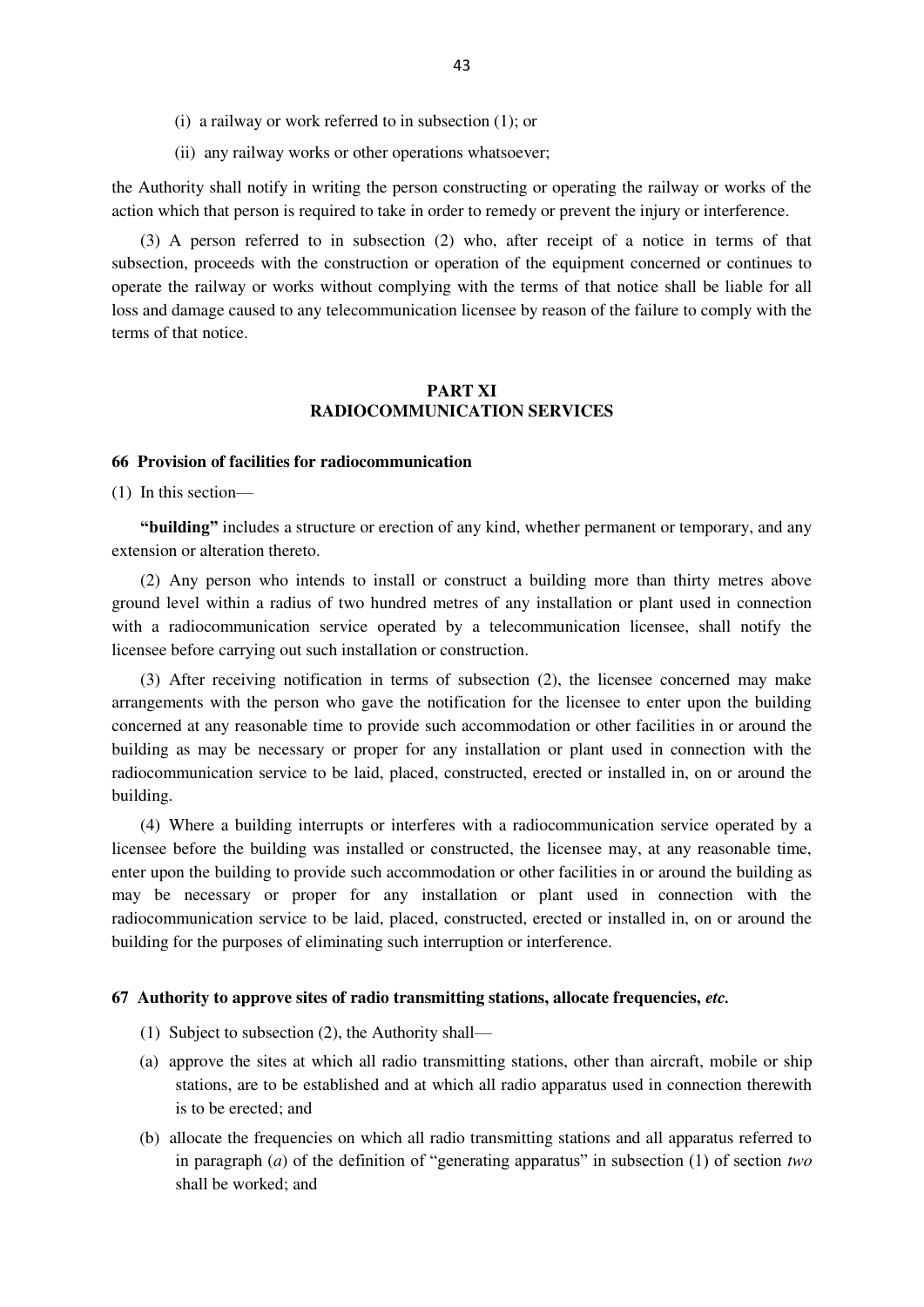- (c) approve—
	- (i) the mode of transmission to be used in connection with all radio transmitting stations and the power to be radiated therefrom; and
	- (ii) the classes, types and standards of radio transmitting stations and radio apparatus to be used in connection with different classes of radiocommunication services; and
	- (iii) the classes, types and standards of radio receiving stations to be used in connection with diffusion services.

(2) In exercising the powers conferred upon it by paragraph (*b*) or subparagraph (i) of paragraph (*c*) of subsection (1), the Authority shall have regard to the International Telecommunications **Constitution** 

# **68 Approval of Authority required for establishing and working of radio transmitting stations,**  *etc.*

No person shall—

- (a) establish a radio transmitting station which is not an aircraft, mobile or ship station or erect radio apparatus at a site which has not been approved by the Authority; or
- (b) work a radio transmitting station or apparatus referred to in paragraph (*a*) of the definition of "generating apparatus" in subsection (1) of section *two* on a frequency which is not a frequency allocated to the radio transmitting station or apparatus by the Authority; or
- (c) use in connection with a radio transmitting station a mode of transmission or cause power to be radiated therefrom which is not the mode of transmission or the radiated power approved for the radio transmitting station by the Authority; or
- (d) establish, erect or work in connection with a radiocommunication service a radio transmitting station or radio apparatus which is not of a class, type or standard approved by the Authority for use in connection with that class of radiocommunication service; or
- (e) establish, erect or work in connection with a diffusion service a radio receiving station which is not of a class, type or standard approved by the Authority; or
- (f) modify or extend a radio transmitting station or radio apparatus used in connection with a radiocommunication service or a radio receiving station used in connection with a diffusion service, otherwise than in a manner approved by the Authority.

#### **69 Disposal of certain radio transmitting stations or radio apparatus to be authorised**

Except with the Authority's written permission no person, other than an authorised dealer, shall sell, give, supply or transfer to another person in any manner whatsoever ownership or possession of a radio transmitting station or radio apparatus necessary for the proper working of such a station, which is not also radio apparatus necessary for the proper working of a radio receiving station.

# **70 Certain dealers and repairers to be authorised**

(1) No person shall—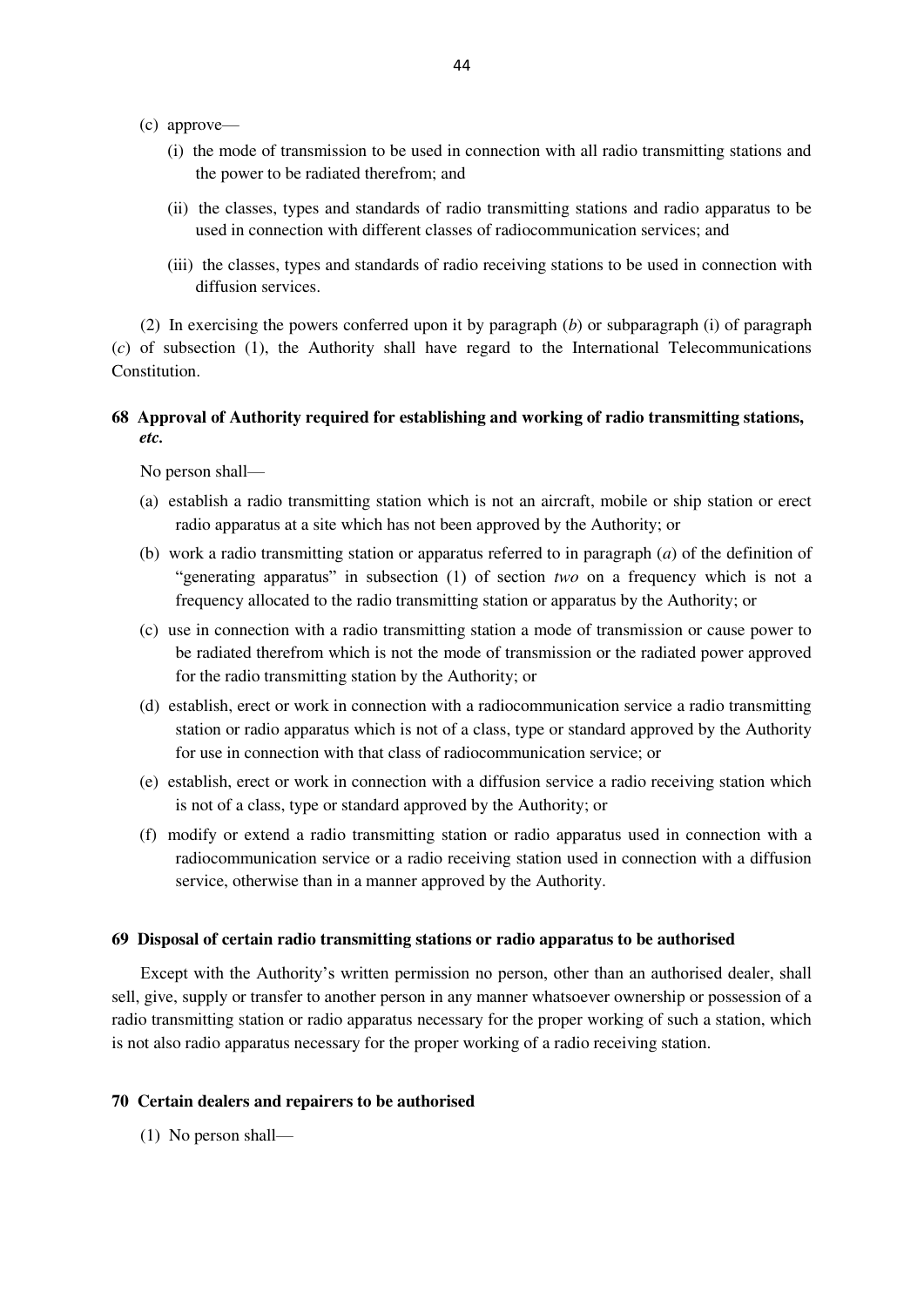- (a) carry on the business of dealing in radio transmitting stations or radio apparatus necessary for the proper working of the same except in accordance with a certificate issued by the Authority authorising him or her to carry on business as an authorised dealer; or
- (b) carry on the business of repairing radio transmitting stations, other than broadcasting stations, except in accordance with a certificate issued by the Authority authorising him or her to carry on business as an authorised repairer.
- (2) Section 34 shall, *mutatis mutandis*, apply to a certificate issued in terms of this section.

## **71 Certificates of competency required in respect of the working of certain radio stations**

(1) No person shall work a radio station of a class or type prescribed except in accordance with a certificate of competency issued by the Authority.

(2) The Authority shall not issue a certificate of competency in terms of subsection (1) to a person who is not citizen of Zimbabwe without the authority in writing of the Minister.

(3)Section 34 shall, *mutatis mutandis*, apply to a certificate issued in terms of this section.

# **72 Interference**

(1) Where a telecommunication installation causes interference to other telecommunication or broadcasting services, the Authority may require the licensee to modify it at its own expense or to suspend operation of the installation notwithstanding that the installation otherwise complies with other requirements in terms of this Act.

(2) Where telecommunication installations disrupt or are likely to disrupt the use of any frequency spectrums that require more protection, the Authority may restrict or forbid the setting up of the installation notwithstanding that the installations otherwise comply with other requirements in terms of this Act.

(3) The Minister may prescribe the conditions under which the police may in the interests of public safety or public security may install or operate a telecommunication installation which causes interference but such interference shall not disproportionately disrupt other public or third-party interests.

(4) In order to determine the source of any interference to telecommunication or broadcasting services, the authority shall have access to all telecommunication installations.

# **PART XII. ECONOMIC REGULATION**

### **73 Fair competition and prohibition of anti-competitive conduct**

(1) A licensee shall not engage in any conduct in connection with the provision of services where the conduct concerned has or is intended or is likely to result in unfairly preventing, restricting, reducing or distorting competition in the market.

(2) The Authority shall ensure that there is fair competition in the market and shall promote, develop and enforce fair competition and fair treatment among licensees in order to prevent anticompetitive conduct in the sector.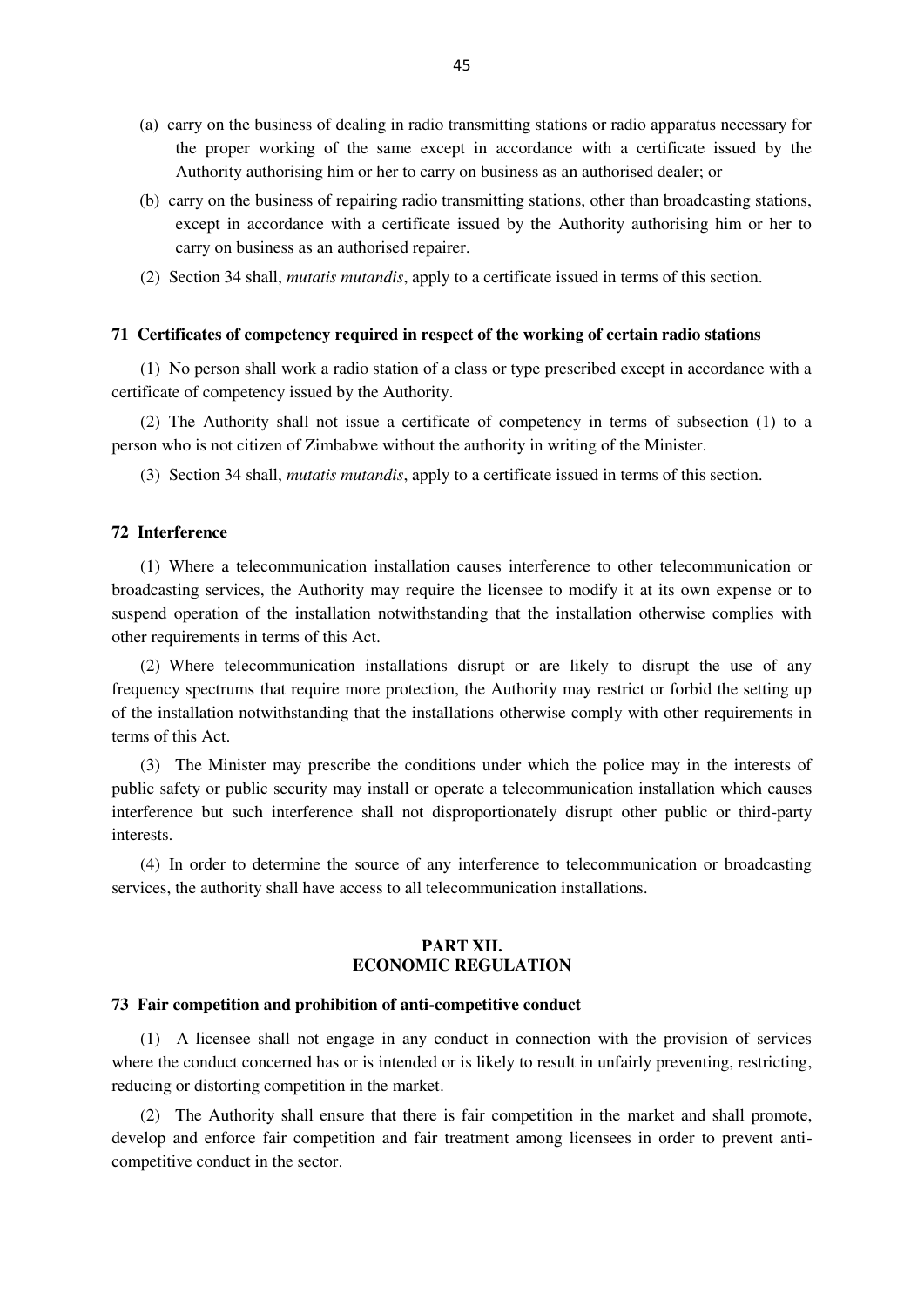(3) Notwithstanding subsections (1) and (2), the Authority may, if it is satisfied that it is in the national interest to do so, authorise any specific anti-competitive conduct by a licensee for a specified period and for that purpose, the Authority shall—

- (a) require from the licensee such undertakings in respect of the authorised conduct as it may specify;
- (b) maintain a register of such authorisations.

#### **74 Determination of dominant licensee**

(1) Where a licensee individually or jointly with others has economic dominance in the market or a segment thereof affording such licensee the power to an appreciable extent to act independently of competitors, customers and consumers, the Authority shall determine that the licensee is a dominant licensee for the purposes of this Act.

(2) Before making a determination in terms of this section, the Authority shall, in the form prescribed, notify the licensee of the proposal to make the determination and the notice must—

- (a) state that the Authority is proposing to make a determination of dominant licensee and the market segment for which the determination is proposed;
- (b) set out the effect of the proposal;
- (c) give reasons for the proposal; and
- (d) specify the period within which representations may be made to Authority about the proposal.

(3) In making a determination of dominant licensee in terms of subsection (1), the Authority shall take into account—

- (a) the licensee's share of the market;
- (b) the level of control over the market infrastructure;
- (c) the availability to the licensee of capital, technological or other resources and the technological advancement of the licensee;
- (d) the extent of the licensee's power in the supply of any service in the market or any segment of the market;
- (e) the ability of the licensee to materially restrict competition for a significant period of time; and
- (f) the power of the licensee to manipulate prices the effect of which is to unfairly exclude or materially restrict competition for a significant period of time.

(3) The Authority shall make a determination of dominant licensee, maintain, review or rescind a determination, taking into account prevailing conditions with regard to markets, following market analyses designed for that purpose and conducted at such intervals as the Authority may consider appropriate.

(4) A licensee may call upon the Authority to conduct a market analysis on presenting to the Authority sufficient information which satisfies the Authority that there is *prima facie* evidence that a new determination is necessary.

(5) The Minister, in consultation with the Authority, may by regulations prescribe the form and content of market analyses by which market dominance shall be determined.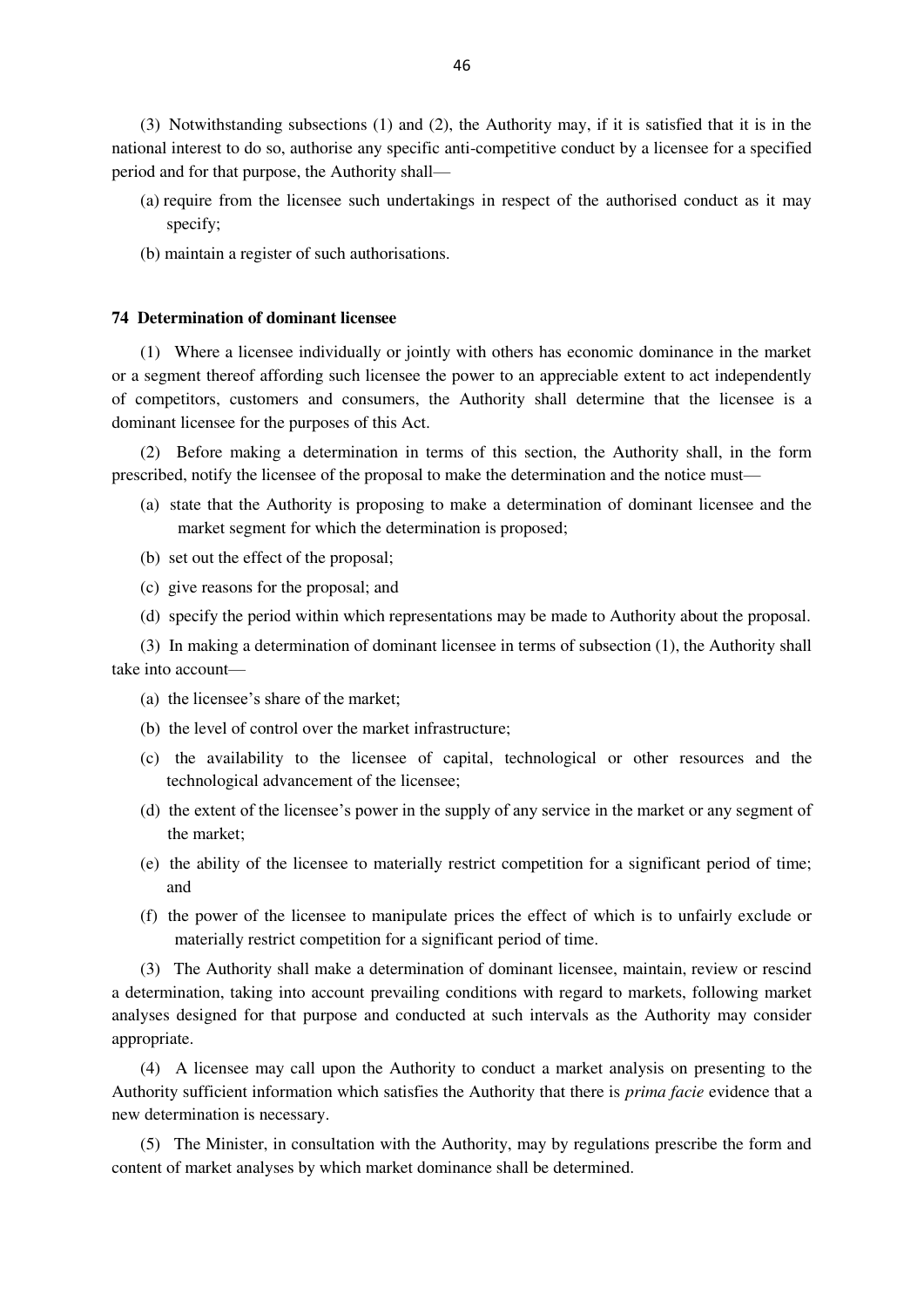# **75 Granting of access by dominant licensees**

(1) A dominant licensee shall provide access to other licensees' facilities and services including access in the form of--

- (a) fully unbundled access to the local loop;
- (b) interconnection, in respect of which section 77 shall *mutatis mutandis* apply;
- (c) leased lines;
- (d) access to cable ducts, provided these have sufficient capacity,

(2) A dominant licensee shall publish the conditions and prices for access to any of these services.

(3) If, within such time as may be prescribed following a request for access, the parties do not agree on the conditions for access, the Authority shall, at the request of one party, determine such conditions having regard to the need to promote effective competition and the effects of its decision on competing parties.

- (4) In determining what conditions to set in any case, the Authority—
- (a) shall take into account, in particular, the following factors—
	- (i) the technical and economic viability, having regard to the state of market development, of installing and using facilities that would make the proposed network access unnecessary;
	- (ii) the feasibility of the provision of the proposed network access;
	- (iii) the investment made by the person initially providing or making available the network or other facility in respect of which access is proposed;
	- (iv) the need to secure effective competition in the long term;
	- (v) any rights to intellectual property that are relevant to the proposal;
	- (vi) the desirability of securing the availability of postal and telecommunication services throughout the country; and
	- (vii) the guidelines referred to in section 77.
- (b) may include conditions—
	- (i) for securing fairness and reasonableness in the way in which requests for network access are made and responded to;
	- (ii) for securing compliance with the obligations contained in the conditions within the periods and at the times required by or under the conditions;
	- (iii) requiring the dominant licensee not to discriminate unduly against any persons in relation to matters connected with network access or with the availability of the associated facilities;
	- (iv) for the purpose of securing transparency, requiring the dominant licensee to publish, in such manner as may be prescribed, all such information as they may be prescribed, including the terms and conditions on which it is willing to enter into an access contract;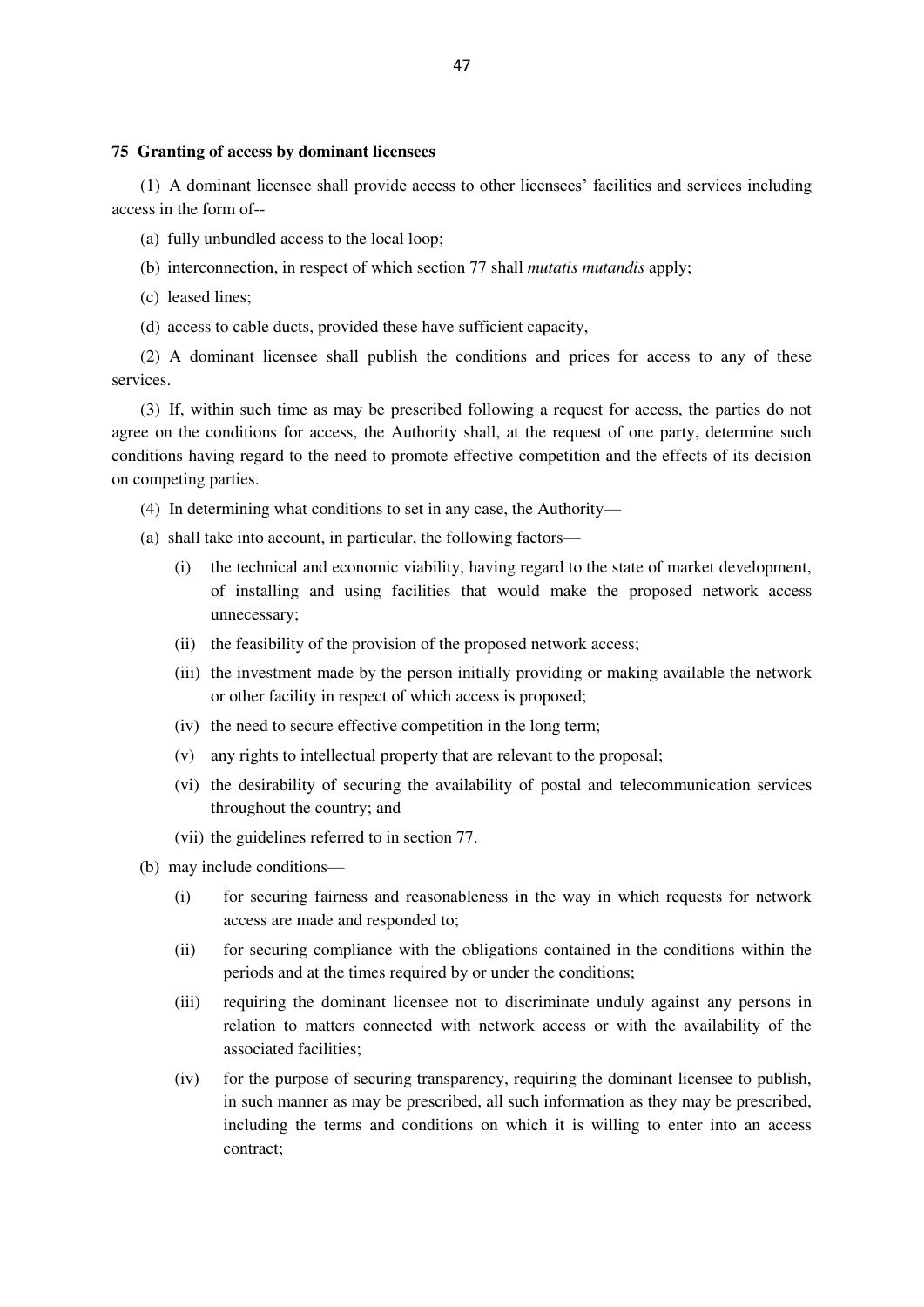(5) The conditions authorised in terms of this section may also include conditions requiring the dominant licensee to maintain a separation for accounting purposes between different matters relating to network access or the availability of associated facilities, in such manner as may be prescribed, including the accounting methods to be used in maintaining the separation.

(6) Subject to section 86, conditions in terms of this section may include the imposition on the dominant licensee of such price controls as the Authority may direct in relation to matters connected with the provision of network access or the availability of associated facilities, including--

- (a) rules in relation to the recovery of costs;
- (b) rules on the use of cost accounting systems for those purposes; and
- (c) obligations to adjust prices in accordance with such directions as the Authority may consider appropriate;

and the Authority shall obtain from the dominant licensee a description, to be made available to the public, of the cost accounting system used for the purposes of this section, covering the main categories under which costs are brought into account and the rules applied with respect to the allocation of costs under the cost accounting system.

(7) The decision of the Authority shall be made within such time as may be prescribed.

(8) A dominant licensee whose services are bundled must also offer the services included in the bundle individually unless the services can only be offered as a bundle for technical, economic, quality and security reasons.

## **76 Conditions for network access pricing etc.**

- (1) The Authority shall not act in terms of subsection (6) of section 75, unless it appears--
- (a) from the market analysis carried out for the purpose of setting that condition that there is a risk of adverse effects arising from price distortion; and
- (b) that the setting of the condition is appropriate for the purposes of—
	- (i) promoting efficiency;
	- (ii) promoting sustainable competition; and
	- (iii) conferring the greatest possible benefits on the end-users;

and in the national interest;

(2) When acting in terms of subsection (6) of75, the Authority must take account of the extent of the investment by the dominant licensee in the matters to which the condition relates.

(3) For the purposes of this section, adverse effects arising from price distortion might occur if the dominant licensee—

- (a) imposes a price squeeze which have adverse consequences for end-users.
- (4) In considering the matters mentioned in subsection (1)(b), the Authority may—
- (a) have regard to the prices at which services are available in comparable competitive markets;
- (b) determine what it considers to represent efficiency by using such cost accounting methods as they think fit.

#### **77 Interconnection between telecommunication licensees**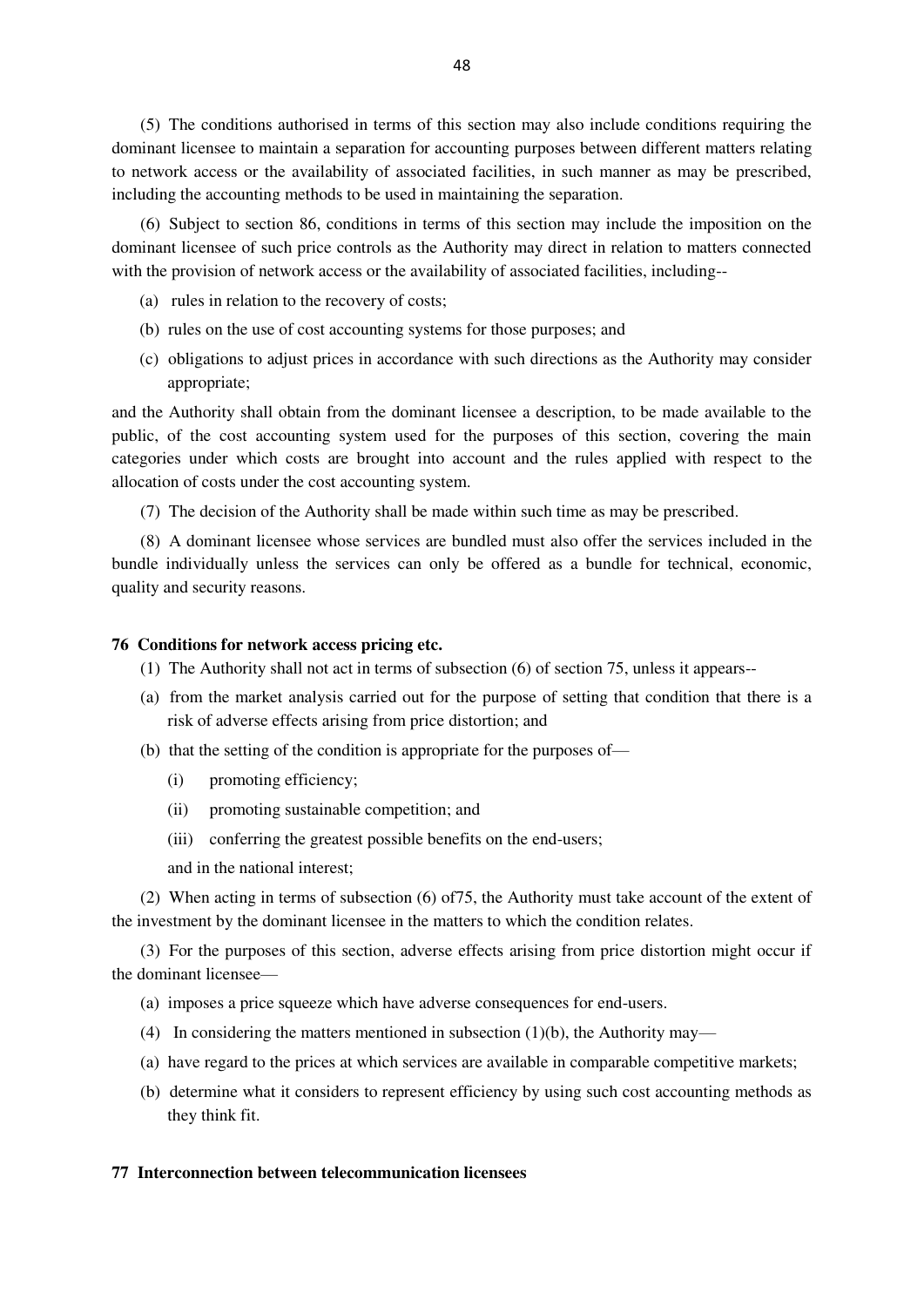(1) Subject to this section, if a telecommunication licensee is requested to do so by another such licensee, the requested licensee shall connect the requesting licensee's telecommunication system to the requested licensee's telecommunication system in accordance with the terms and conditions of an agreement concluded between the licensees in terms of this section.

(2) An agreement for the interconnection of telecommunication systems in terms of subsection  $(1)$  shall—

- (a) subject to subsection (5), be concluded with77in the period specified by the Authority or within such longer period as the Authority may permit; and
- (b) be consistent with guidelines published in terms of subsection (3); and
- (c) be subject to approval by the Authority.

(3) The Authority shall prescribe guidelines as to the form and content of agreements for the interconnection of telecommunication systems, and such guidelines may make provision for—

- (a) the period within which the interconnection shall be completed; and
- (b) the quality or standards of service to be provided by the interconnected systems; and
- (c) the fees and charges payable for the interconnection; and
- (d) any other matter which, in the Authority's opinion, will facilitate the interconnection.

(4) Before concluding an agreement for the interconnection of telecommunication systems in terms of subsection (1), the parties shall lodge their proposed agreement with the Authority for its approval, which approval shall be given if the Authority is satisfied that the agreement is consistent with the prescribed guidelines.

(5) If the Authority refuses to approve an agreement in terms of subsection (4), it shall notify the parties in writing of the reasons for its refusal and shall require the parties to re-negotiate the proposed agreement, within such period as the Authority may specify, to render it consistent with the prescribed guidelines.

(6) If, after a request for the interconnection of telecommunication systems has been made in terms of subsection (1)—

- (a) the licensee to whom the request was made refuses to accede to the request; or
- (b) the licensees concerned are unable, within the period referred to in paragraph (*a*) of subsection (2), to agree on the terms and conditions of an agreement for the interconnection of their telecommunication systems;

the matter shall be referred to the Authority for its decision.

(7) Where a matter has been referred to the Authority in terms of subsection (6), the Authority shall conduct such investigation into the matter as it considers necessary and, after affording the parties an adequate opportunity to make representations, shall—

- (a) where the matter concerns a refusal by a licensee to accede to a request for interconnection in terms of subsection (1)—
	- (i) direct the licensee concerned to accede to the request, subject to such terms, conditions or modifications as the Authority may specify, if the Authority is satisfied that the interconnection is technically feasible and will promote increased public use of telecommunication services or more efficient use of telecommunication services; or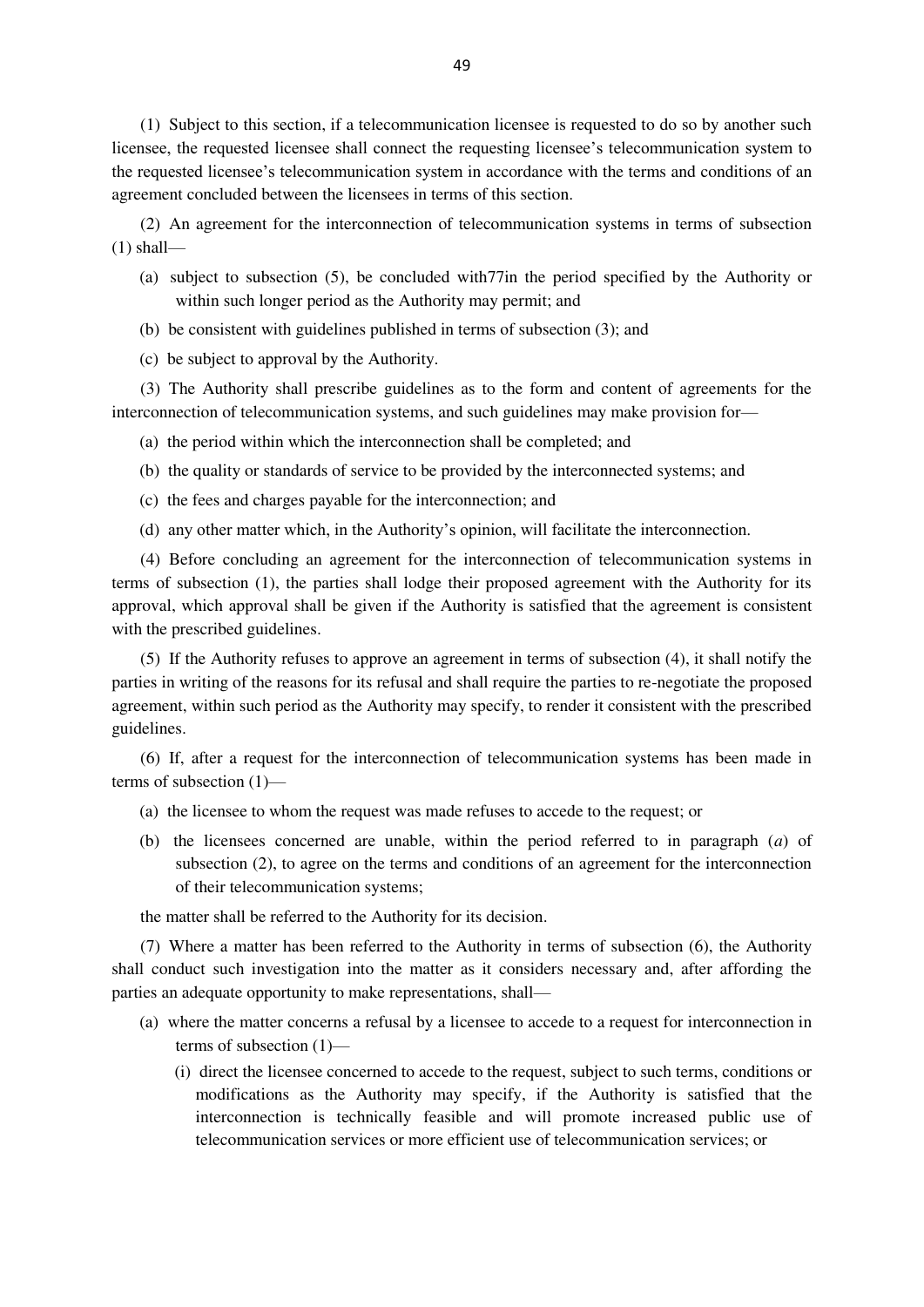(ii) permit the licensee concerned to reject the request, if the Authority is not satisfied as provided in subparagraph (i);

or

- (b) where the matter concerns the terms and conditions of an agreement for the interconnection of telecommunication systems—
	- (i) suggest terms and conditions which the parties should or might incorporate in the agreement to resolve their dispute and direct them to resume negotiations towards reaching an agreement within such reasonable time as the Authority shall specify; and
	- (ii) if the parties fail to reach agreement within the period specified in terms of subparagraph (i), make a decision as to what the disputed terms and conditions should be, and those terms and conditions shall bind the parties and shall be included in an agreement:

Provided that any such terms and conditions shall be consistent with the prescribed guidelines.

(8) A party to any interconnection agreement shall not, notwithstanding anything to the contrary contained in the agreement, disconnect or discontinue interconnection to an interconnecting party without prior written approval of the Authority on written application therefor.

(9) Any expired interconnection agreement shall remain in force until completion of any negotiations for a successor interconnection agreement but in any event, for a period not exceeding three months following the date of expiry of the agreement.

(10) Any person who contravenes subsections (8) and (9) shall be guilty of an offence and section 34 shall apply for the purposes of enforcing the said subsections.

# **78 Anti-competitive conduct**

(1) The Authority may, at its own instance or upon a complaint being made to it, investigate any licensee who it has reason to believe or is alleged to have committed or is engaged in any conduct which is anti-competitive by reason of such conduct being in breach of fair competition.

- (2) Anti-competitive conduct in contravention of subsection (1) shall include—
- (a) any abuse by any licensee, either independently or with others, of a dominant position which unfairly excludes or limits competition between such licensee and any other party;
- (b) entering into any agreement or engaging in any practice with any other party which unfairly prevents, restricts or distorts competition or which—
	- (i) directly or indirectly fixes prices or any other trading conditions;
	- (ii) limits or controls markets, technical development or investment;
	- (iv) applies dissimilar conditions to equivalent transactions with other trading parties thereby placing them at a competitive disadvantage;
	- (iv) makes the conclusion of contracts subject to acceptance by the other parties of supplementary obligations which, by their nature or according to commercial usage, have no connection with the subject of such contract.
- (c) the causing of anti-competitive changes in the market structure and in particular, anticompetitive mergers or acquisitions in the sector;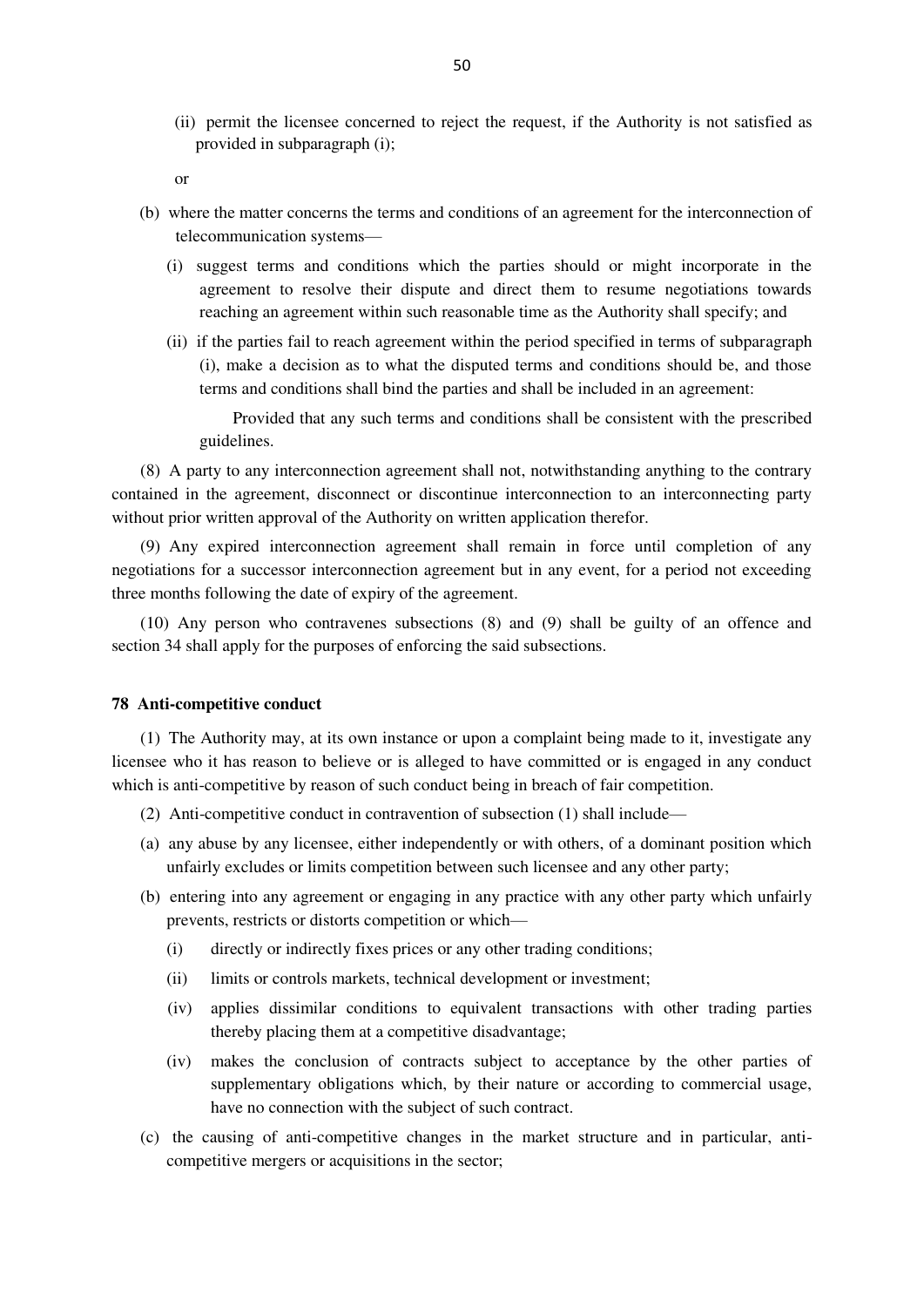(d) any other conduct which may be prescribed as anti-competitive conduct for the purposes of this Act.

(2) In investigating any anti-competitive conduct, the Authority shall give written notice to the licensee concerned—

- (a) stating that the Authority is investigating alleged anti-competitive conduct and the basis of the allegation; and
- (b) requesting such information as it may consider necessary from the licensee in order to complete the investigations; and
- (c) where appropriate, the steps to be taken in order to remedy the breach.

(3) The licensee concerned shall, within thirty days from the date of receipt of the notice, give to the Authority all information required under the notice and may make any written representations in response to the notice.

(4) Any person affected by the anti-competitive conduct may also make representations to the Authority in relation thereto.

(5) The Authority shall, after considering any representations of the licensee or any other person, fix a date on which a hearing shall be held before making a decision on the matter.

(6) The decision of the Authority shall be communicated to the interested parties and published in the *Gazette* within sixty days of a complaint being lodged with the Authority or, in the case of an investigation at the instance of the Authority, within sixty days of the service of the notice referred to in subsection (3) and if the Authority finds that a licensee is or has been engaged in anti-competitive conduct, it—

- (a) shall order the licensee to stop conduct forthwith; and
- (b) may require the licensee to pay such fine as may be prescribed, not exceeding the equivalent of ten percent of the annual turnover of the licensee for each financial year that the breach lasted up to a maximum of three years; and
- (c) shall declare any anti-competitive agreement or contract null and void.

(7) Any person aggrieved by the decision of the Authority under this section may appeal against such decision to the High Court.

(8) This section shall not in any way limit or affect the obligations of a licensee under any licence held by the licensee.

(9) Nothing contained in this Act shall be construed in any way as limiting the obligations of any person under the law governing competition in Zimbabwe if the conduct complained of under this Act constitutes an offence under any such law or from being liable under such law to a penalty higher than that provided for under this Act.

# **79 Regulations on competition**

(1) The Minister may, in consultation with the Authority, make such regulations as are necessary governing competition in the communication sector.

- (2) Regulations referred to in subsection (1) may provide for—
- (a) access, including rules on interconnection to each other's network;
- (b) the procedure for investigating and dealing with anti-competitive conduct;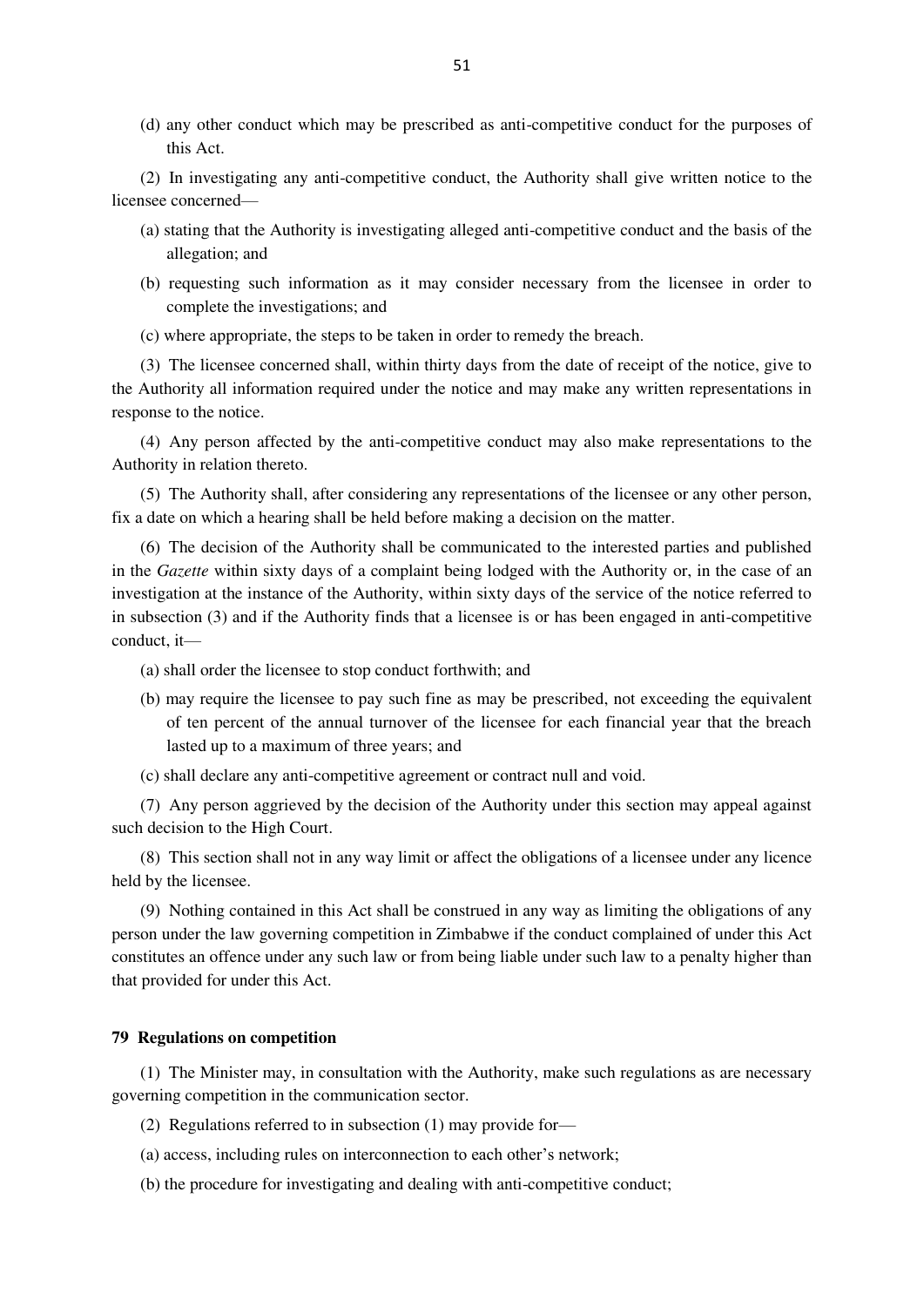- (c) access to, or provision of, any information for purposes of any investigation;
- (e) the determination of any remedy for anti-competitive conduct;
- (f) the definition of market segments;
- (g) market segments in respect of which limited competition may be allowed.;
- (h) the regulation of any agreements between licensees and any foreign network facilities or service providers to the extent necessary to prevent or mitigate any conduct by such foreign providers that is anti-competitive under this Act.

(3) A dominant licensee shall file tariffs, terms and conditions of interconnection with the Authority.

## **80 Grant of access to the public**

(1) No licensee shall deny telecommunication access or service to any person except for failure to make payment for the services or for any other just cause.

(2) A licensee shall provide equal opportunity to all persons of access to the same type and quality of service in the same area on substantially the same conditions.

#### **81 Representations by consumers**

(1) The Authority may from time to time, by notice in the *Gazette* and in such newspapers as the Authority thinks appropriate circulating in any area in Zimbabwe, call upon members of the public to make any representations with regard to—

- (a) the manner in which communications services are provided;
- (b) the manner in which associated facilities are made available;
- (c) their experiences with regard to the manner in which communication services and associated facilities are provided or made available;
- (d) the supply of apparatus designed or adapted for use in connection with any such services or facilities;
- (e) the supply of directories capable of being used in connection with the use of communications services;
- (f) the financial and other terms on which such services or facilities are provided or made available, or on which such apparatus or directories are supplied;
- (g) the standards of service and the quality and safety of services, facilities, apparatus and directories;
- (h) the handling of complaints made by persons who are consumers in the markets for such services, facilities, apparatus or directories to the persons who provide the services or make the facilities available, or who are suppliers of the apparatus or directories;
- (i) the resolution of disputes between consumers and the persons who provide or make such services or facilities available, or who are suppliers of any apparatus or directories;
- (j) the provision of remedies and redress in respect of matters that form the subject-matter of such complaints or disputes;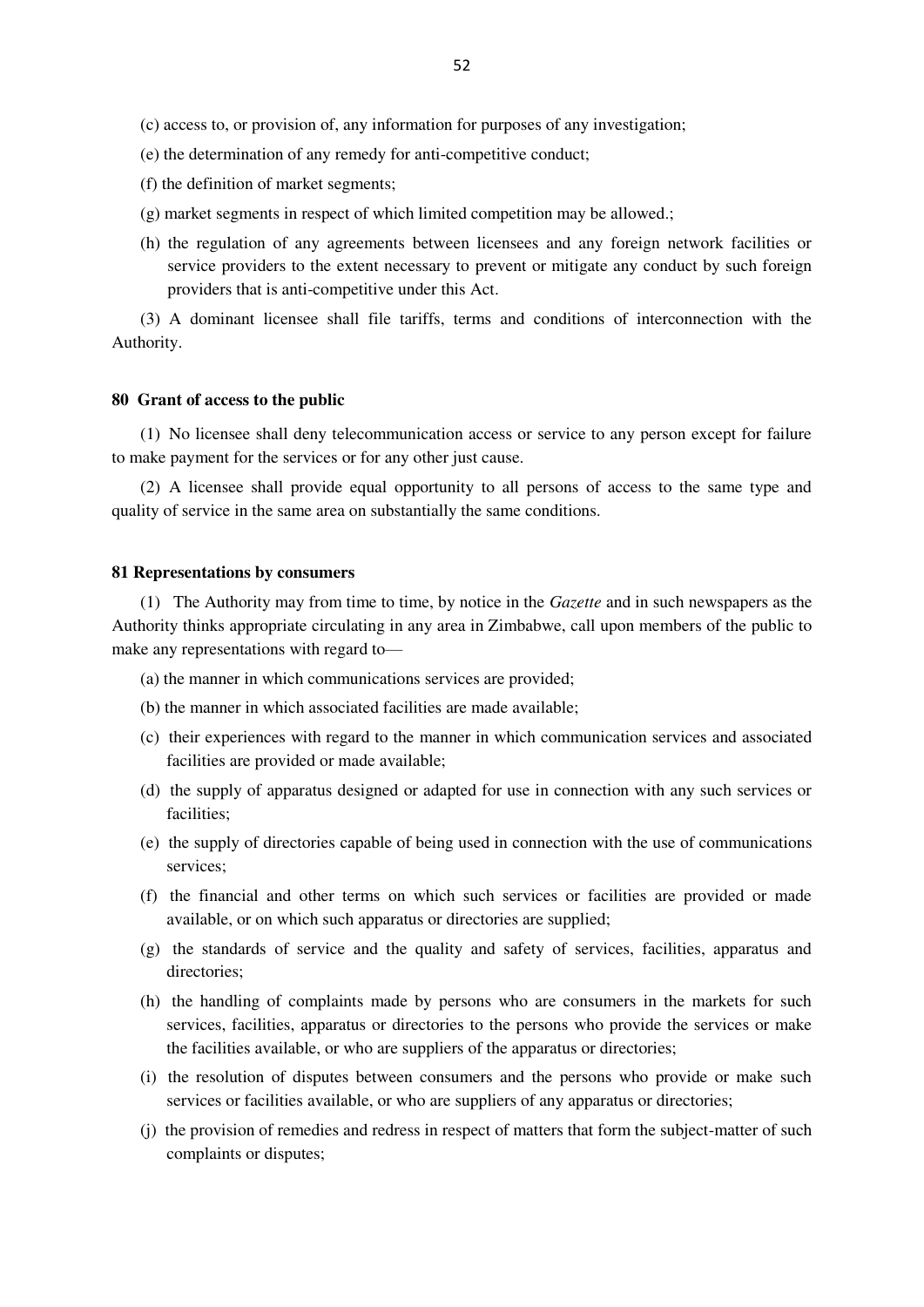- (k) the information about service standards and the rights of consumers that is made available by persons who provide or make available such services or facilities, or who are suppliers of such apparatus or directories;
- (l) any other matter appearing to the Authority to be necessary for securing effective protection for consumers in the markets for any such services, facilities, apparatus or directories.
- (2) Those services and facilities include—
- (a) electronic communication services and associated facilities;
- (b) a service consisting in the supply of information for use in responding to directory enquiries; and
- (c) every service or facility not falling within any of the preceding paragraphs which is provided or made available to members of the public—
	- (i) by means of a communication network; and
	- (ii) in pursuance of agreements entered into between the person by whom the service or facility is provided or made available and any members of the public.

(3) If it considers it necessary to do so, the Authority shall give advice with respect to any matters raised by members of the public and may carry out research into any such matters as appear necessary to the carrying out of its functions in terms of this Act.

(4) The Authority may publish in the *Gazette* and in such newspapers as the Authority thinks appropriate circulating in any area in Zimbabwe, such information as it thinks fit about any advice given and the reasons therefor and the results of any research carried out by it with appropriate regard for the need to preserve commercial confidentiality as may be necessary.

(11) The Authority must prepare an annual report on the carrying out of its functions in terms of this section which must be published as soon as practicable after its preparation is complete in such form and manner as it considers appropriate.

(12) The Authority may by notice in the *Gazette* publish guidelines for the purposes of implementing this section.

#### **82 Approval of tariffs by Authority**

(1) At the time of applying for the issue or renewal of a licence, a licensee shall submit for the approval of the Authority written particulars of the proposed tariff at the commencement of the licensing period.

(2) If a licensee proposes to amend or replace the tariff that was approved at the time when the licence was issued or renewed, the licensee shall give notice to the Authority within such period and in such form and manner as the Authority may require or as may be prescribed.

(3) The Authority shall, within fourteen days of the receipt of the proposal, respond in writing confirming whether or not a proposal submitted in terms of subsection (2) is approved, and where the Authority has not so responded within such period, the proposal shall be deemed to have been approved by the Authority.

(4) In considering any proposal submitted to it in terms of subsection (1) or (2), the Authority shall be guided by considerations of fair competition and the need to protect consumers but shall not unreasonably refuse to approve any such proposal.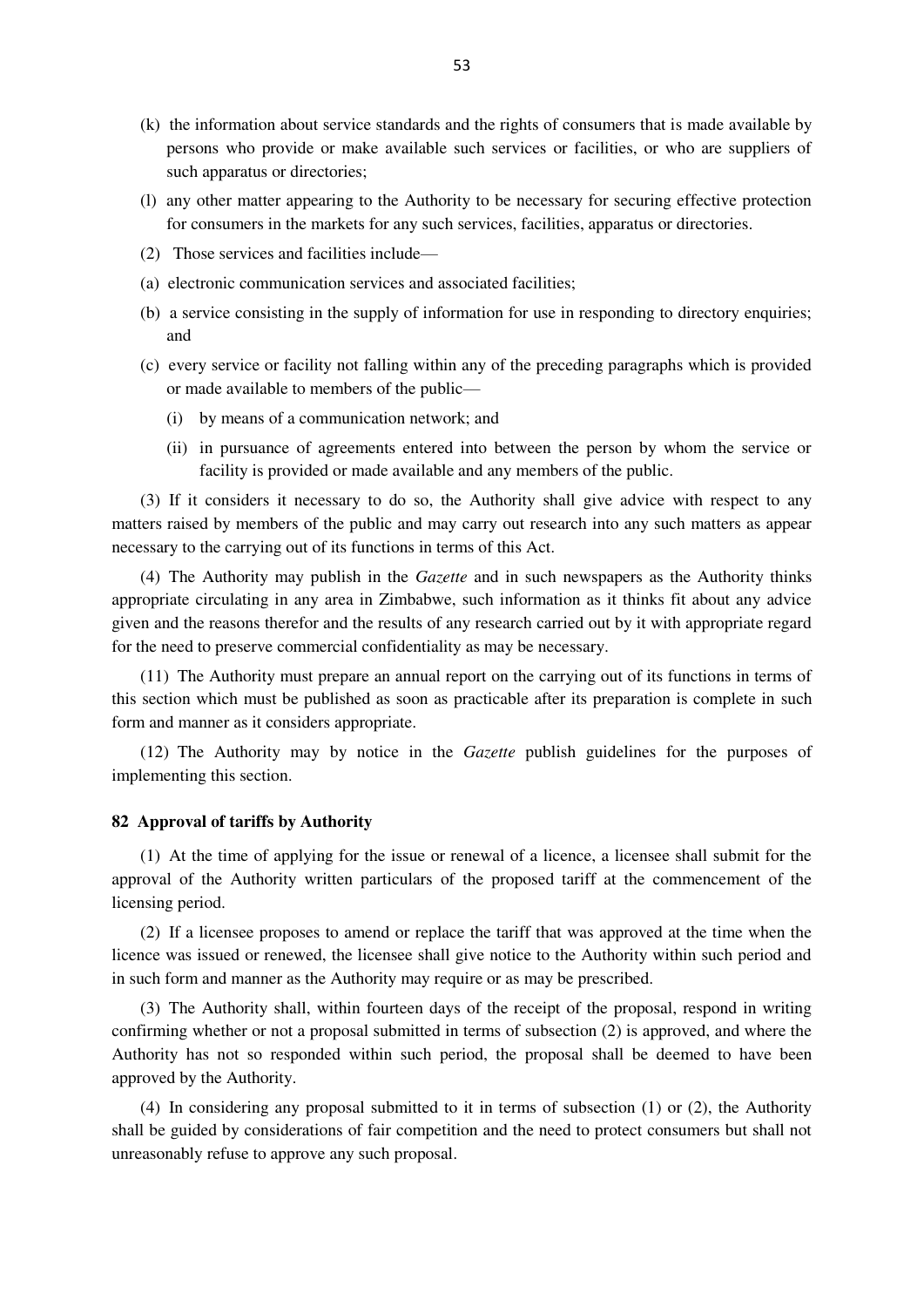(5) No amended or substituted tariff shall come into operation unless it is published in the *Gazette* and in newspapers circulating throughout the country at least seven days before implementation.

- (6) A licensee to whom this section applies shall publish the tariff by--
- (a) making it available for inspection at the licensees' principal places of business during normal business hours; and
- (b) promptly sending the relevant parts of the tariff at the request of any consumer of the services concerned.

(7) Tariffs may not exceed such maximum as may be set from time to time by the Authority based on cost models as may be prescribed.

# **PART XIII UNIVERSAL SERVICE FUND**

### **83 Establishment and vesting of Universal Service Fund**

- (1) There is hereby established a fund to be known as the Universal Service Fund.
- (2) Subject to this Part, the Fund shall be vested in the Authority as trustee.

# **84 Objects of Fund**

The objects of the Fund shall be—

- (a) the standardisation of postal and telecommunication services and the maintenance of high standards of quality in the provision of such services; and
- (b) to make grants to local authorities or their appointed agents for the purpose of assisting needy persons to obtain access to postal and telecommunication services; and
- (c) to finance or assist in financing the extension of postal and telecommunication services to under-serviced areas and community centres within or outside such areas; and
- (d) to assist in the training of persons in the provision of postal or telecommunication services; and
- (e) to promote or contribute towards research and development in the field of postal and telecommunication services; and
- (f) to promote and contribute towards the expenses of the adaptation or facilitation of the use of telecommunication services for the benefit of disabled persons, including the provision without charge of directory information services appropriate to meet the needs of such persons; and
- (g) to encourage and facilitate, for the benefit of Zimbabwe, the transfer of telecommunication technology from foreign providers of such technology;

in accordance with an annual implementation plan prepared by the Authority in consultation with licensees.

# **85 Moneys of Fund**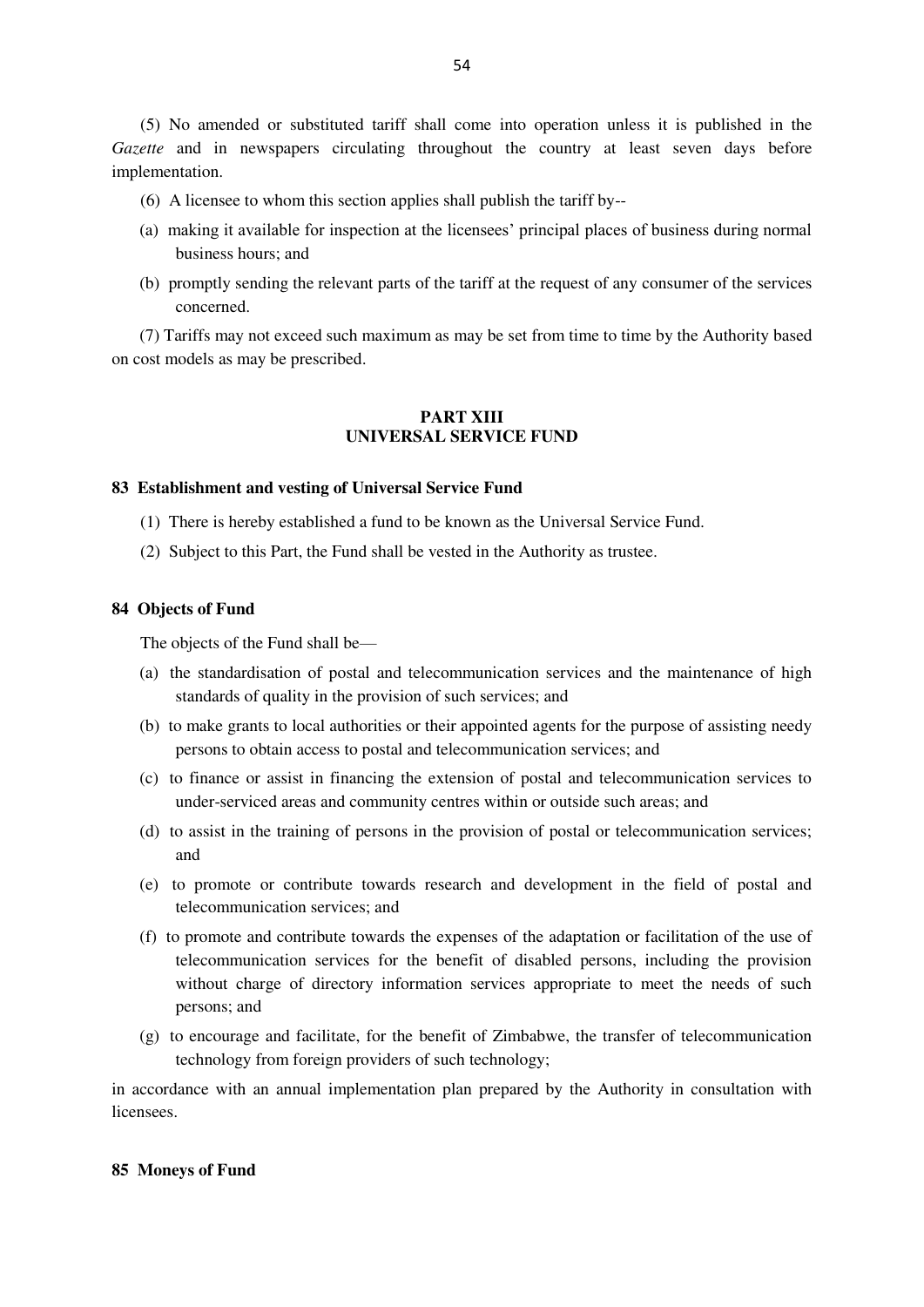The Fund shall consist of—

- (a) such moneys as may be raised by contributions imposed in terms of section 86; and
- (b) such moneys as may be payable to the Fund from moneys appropriated by Act of Parliament for the purpose of the Fund; and
- (c) such moneys as may be appropriated from the funds of the Authority in terms of section 10; and
- (d) any other moneys to which the Fund may be lawfully entitled.

# **86 Contributions to Fund**

(1) Every holder of a licence shall collect a prescribed percentage of levy from end users based on expenditure on services towards the fund.

(2) The dates on which contributions to the Fund become payable and the manner in which they shall be paid shall be as prescribed.

#### **87 Holding of Fund**

(1) All moneys received on behalf of the Fund shall be paid into a banking account and no money shall be withdrawn therefrom except by means of payment methods approved by the Board and signed by such persons as are authorised in that behalf by the Authority.

(2) Any part of the Fund not immediately required for the purposes of the Fund may be invested in such manner as the Minister may determine:

Provided that such moneys shall not be invested directly in the shares of, or other securities issued by any other a licensee.

### **88 Financial year of Fund**

The financial year of the Fund shall be the period of twelve months ending on the 31st December in each year.

# **89 Accounts and audit of Fund**

(1) The Authority shall cause proper books of accounts of the Fund to be kept, together with adequate financial and other records in relation thereto, and, within three months after the end of the financial year to which the accounts relate, shall submit the accounts to the Auditor-General for audit in terms of subsection (2).

(2) The accounts of the Fund shall be audited by the Auditor-General, who shall have all the powers conferred upon him or her by the Public Finance Management Act [*Chapter 22:19*] as though the assets of the Fund were public moneys or State property.

(3) Sections 13 and 14 shall *mutatis mutandis* apply with respect to the audit of the Fund.

## **PART XIV OFFENCES AND PENALTIES**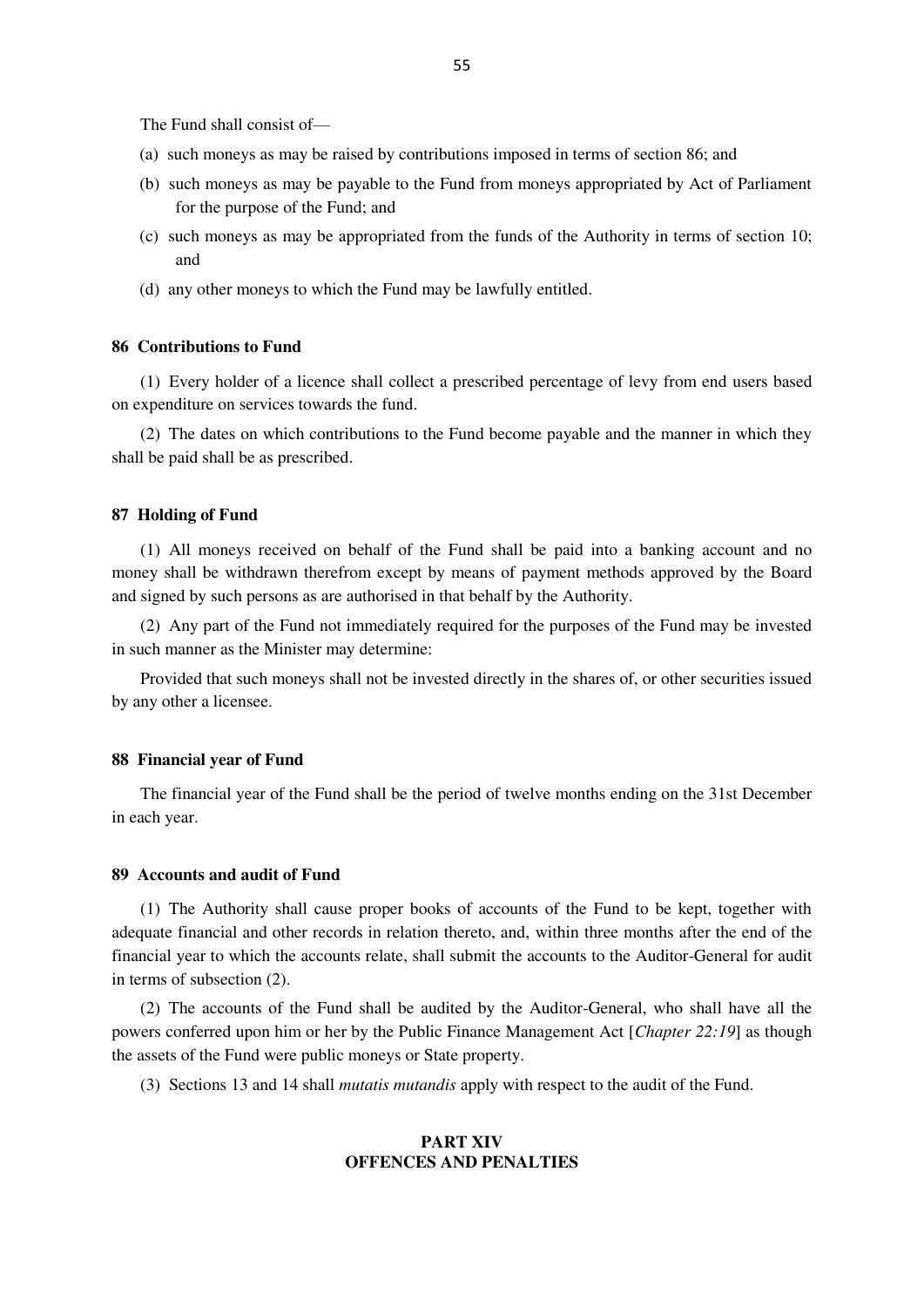#### **90 Forgery of stamps and money orders,** *etc.*

Any person who, without due authority or lawful excuse—

- (a) makes, alters or reproduces any postage stamp, date stamp, card, envelope, wrapper, cover, money order or postal order or any other warrant or order for the payment of money through a telecommunication or postal licensee; or
- (b) uses, issues, offers, exposes for sale, sells, deals in, sends by post or otherwise disposes of or has in his or her custody or possession any article knowing it to have been made, altered or reproduced in contravention of paragraph (*a*); or
- (c) engraves or in any other way reproduces upon any plate or material whatever any stamp, mark, figure or device in imitation of or resembling any stamp, mark, figure or device used or made or by any postal licensee; or
- (d) sells or otherwise disposes of, purchases, receives or has in his or her custody or possession any plate or material whatever that has been engraved or upon which any reproduction has been made in contravention of paragraph (*c*); or
- (e) makes or has in his or her custody or possession any mould, frame or other instrument capable of being used to make a postage stamp; or
- (f) sells or otherwise disposes of, or has in his or her custody or possession any paper provided or made for the purpose of being used for postage stamps or for any other purposes by any postal licensee before such paper has been issued for public use; or
- (g) makes use of any stamp, die or plate engraved or made or paper made by any postal licensee; or
- (h) sells or otherwise disposes of, purchases, receives or has in his or her custody or possession any paper or material whatever bearing any impression or mark of any such stamp, die or plate as is referred to in paragraph (*g*) or paper engraved or made by any postal licensee; or
- (i) makes on any envelope, wrapper, card, form or paper any mark in imitation of or similar to or purporting to be any stamp or mark used by any postal licensee; or
- (j) writes or reproduces in any other manner whatsoever upon any article any word, letter, device or mark that signifies or implies or is likely to signify or imply that such article has been or is entitled to be sent through the post;

shall be guilty of an offence and liable to a fine not exceeding level eleven or to imprisonment for a period not exceeding seven years or to both such fine and such imprisonment.

# **91 Offences in relation to postage stamps and post marks**

- (1) Any person who—
- (a) with intent to defraud—
	- (i) removes any postage stamp from any article sent by post or any telegram or from any document used by any postal licensee; or
	- (ii) removes from any postage stamp that has previously been used any mark or impression that has been made thereon at any post office by any postal licensee; or
	- (iii) uses, utters or puts off any postage stamp that has previously been used; or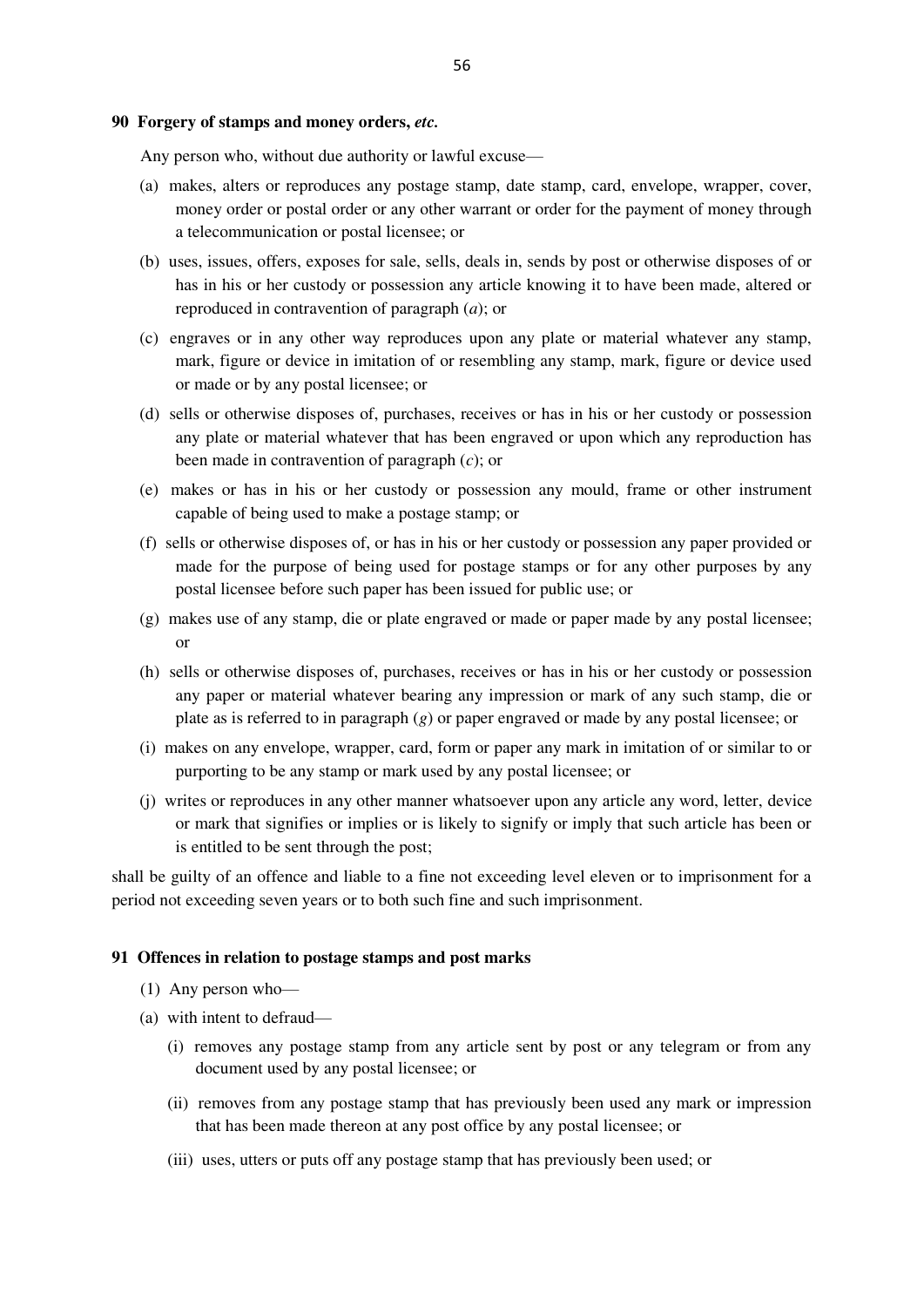- (iv) erases, cuts, scrapes, defaces, obliterates, adds to or alters any mark or impression upon any postal article, money order, postal order or other warrant, order, paper or material whatsoever provided, used or made by any postal licensee; or
- (v) sends or causes to be sent by post any article that falsely purports to be exempt from postage in terms of this Act;
- or
- (b) sells any postage stamp from which any mark or impression put thereon at any post office by a postal licensee has been removed;

shall be guilty of an offence and liable to a fine not exceeding level six or to imprisonment for a period not exceeding one year or to both such fine and such imprisonment.

(2) For the purposes of subsection (1), the sender of a postal article to which a postage stamp is affixed shall be deemed, unless the contrary is proved, to have affixed that postage stamp to that postal article.

# **92 Offences in relation to mails or postal articles**

- (1) Any person authorised to receive or in any way handle any mail or postal article who—
- (a) wilfully detains, delays, mis-delivers or omits to dispatch any mail or postal article; or
- (b) unlawfully communicates or divulges the contents of any postal article; or
- (c) while in charge of any mail or postal article—
	- (i) permits any unauthorised person to have access to such mail or postal article; or
	- (ii) wilfully delays the arrival of such mail or postal article at its proper destination;

or

- (d) through negligence or misconduct, endangers the safety of any mail or postal article; or
- (e) gives false information of an assault upon him or her or of theft or attempted theft from him or her at a time when he or she was in charge of mail or a postal article; or
- (f) without due authority, collects, receives, removes, intercepts or delivers any postal article otherwise than in the ordinary course of his or her duties; or
- (g) without due authority or otherwise than in the course of his or her duties, date-stamps or otherwise marks any letter, postcard, printed paper, newspaper, pattern, sample, parcel or other article so as to indicate that such article is in the course of transmission by post or has been received by a post office for transmission;

shall be guilty of an offence and liable to a fine not exceeding level six or to imprisonment for a period not exceeding one year or to both such fine and such imprisonment.

- (2) Subject to subsection (3), any person who—
- (a) makes any false statement as to the contents of any postal article; or
- (b) wilfully detains or keeps any mail or postal article that ought to have been delivered to another person; or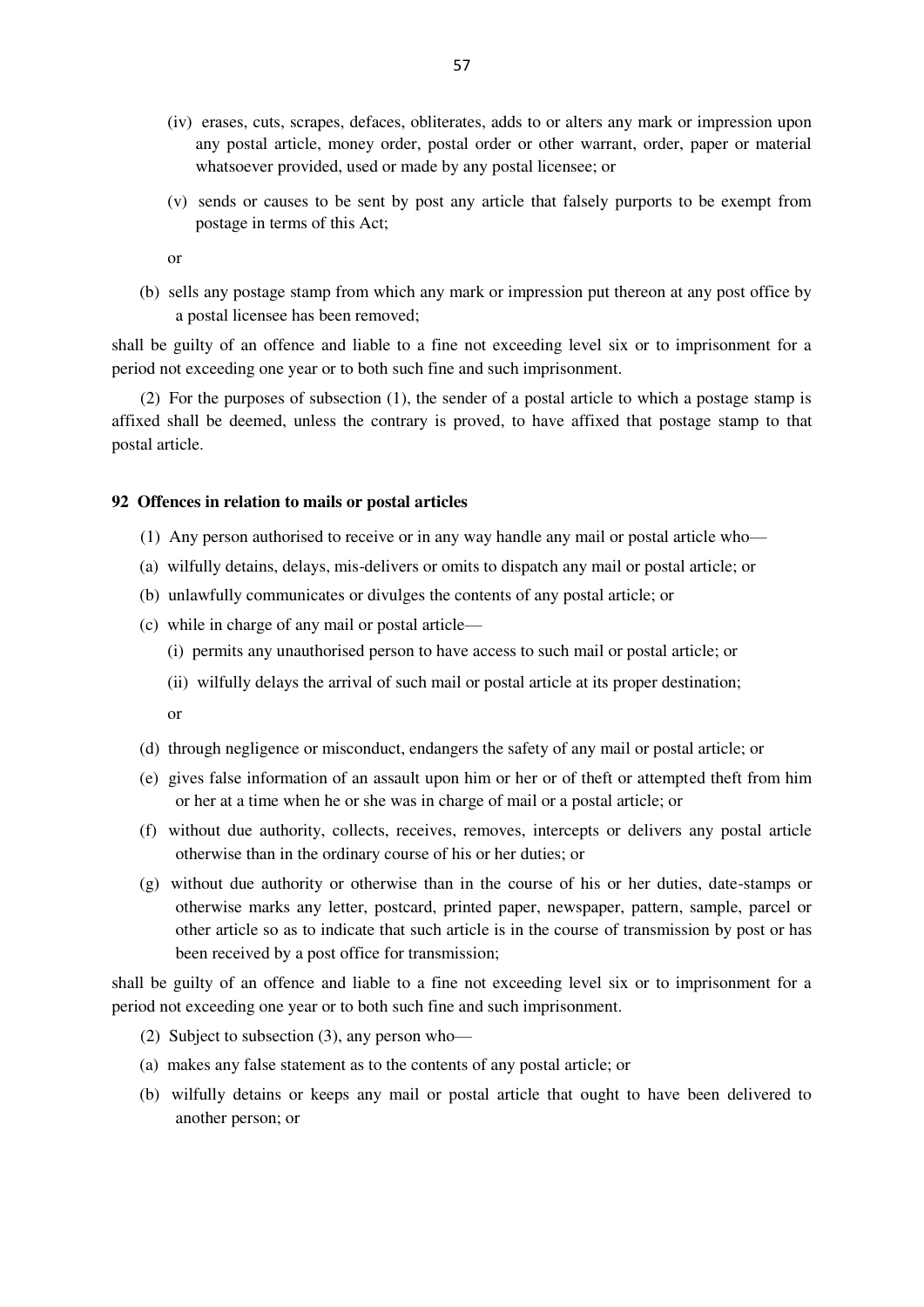(c) by any false representation, induces any employee of a postal licensee to deliver to him or her or to any other person any postal article not addressed to or intended for him or her or such other person;

shall be guilty of an offence and liable to a fine not exceeding level six or to imprisonment for a period not exceeding one year or to both such fine and such imprisonment.

# **93 Theft of and tampering with mail**

Any person who—

- (a) steals any mail; or
- (b) steals from any post office or from the custody or possession of any employee of a postal licensee or person conveying mail any postal article or any of the contents of a postal article; or
- (c) unlawfully destroys any postal article or any of the contents of a postal article; or
- (d) receives any mail or postal article or any of the contents of a postal article knowing it to have been stolen; or
- (e) stops any vehicle, train or other vessel with intent to steal or unlawfully to search the mail; or
- (f) unlawfully opens or tampers with or secretes any postal article;

shall be guilty of an offence and liable to a fine not exceeding level eleven or to imprisonment for a period not exceeding seven years or to both such fine and such imprisonment.

### **94 Restricted and prohibited postal articles and transmission of dangerous substances**

- (1) Any person who sends by post—
- (a) any indecent or obscene article; or
- (b) any postal article having thereon, therein or on the cover thereof any thing, word, mark or design of an indecent, obscene, seditious, scurrilous, threatening or grossly offensive character; or
- (c) any postal article bearing a fictitious postage stamp or purporting to be prepaid with a postage stamp that has been previously used; or
- (d) correspondence dealing with a fraudulent or immoral business or undertaking;

shall be guilty of an offence and liable to a fine not exceeding level six or to imprisonment for a period not exceeding one year or to both such fine and such imprisonment.

- (2) Any person who, otherwise than as may be prescribed or under any law, sends by post—
- (a) any drug to which Part II, IV or VI of the Dangerous Drugs Act [*Chapter 15:02*] applies; or
- (b) any medicine which is specified in a statutory instrument in terms of subsection (1) of section 41 of the Medicines and Allied Substances Control Act [*Chapter 15:03*]; or
- (c) any substance which is declared to be a Group 1 hazardous substance in terms of the Environmental Management Act [*Chapter 20:27*].
- (d) any sharp instrument which is not adequately protected; or
- (e) any noxious living creature; or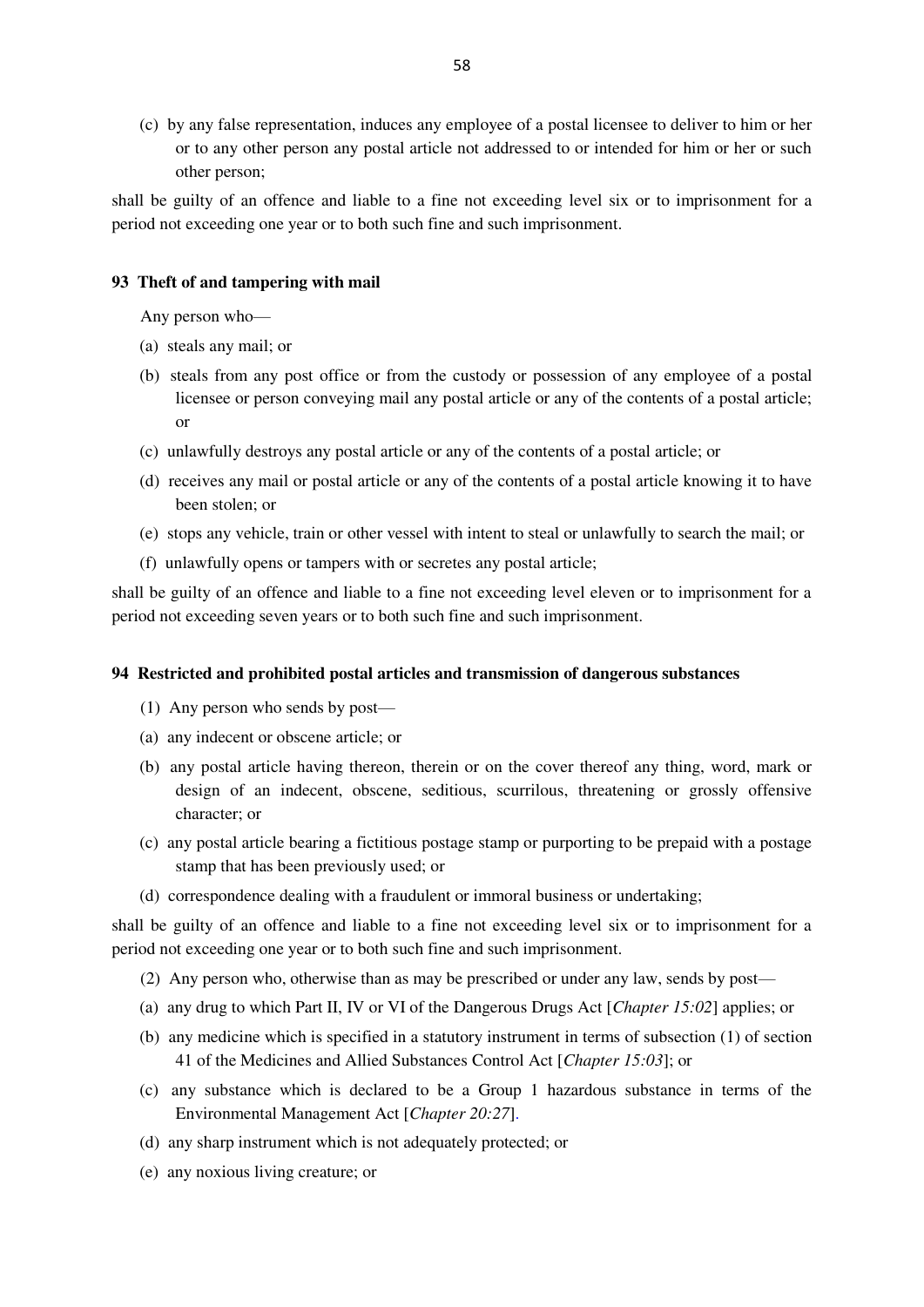(f) any creature, article or thing whatsoever that is likely to injure postal articles or an employee of a postal licensee;

shall be guilty of an offence and liable to a fine not exceeding level eleven or to imprisonment for a period not exceeding seven years or to both such fine and such imprisonment.

- (3) Subject to subsection (4), any person who—
- (a) sends in or with any postal article; or
- (b) puts into or against any post office;

any fire, match or light or any explosive, inflammable, dangerous, noxious or deleterious substance or fluid shall be guilty of an offence and liable to imprisonment for a period not exceeding seven years:

Provided that, in the case of a person who sends in or with any postal article any device, substance or fluid which is designed to cause injury to any person, he or she shall be liable to imprisonment for a period not exceeding twenty years.

(4) Subsection (3) shall not apply to any noxious or deleterious substance or fluid sent in the interests of public health in accordance with such conditions as are prescribed, or provided under any law.

(5) Subsections (1), (2) and (3) shall apply in respect of any act which constitutes an offence in terms of the said sections and is committed outside Zimbabwe by a person who sends the postal article concerned to an address within Zimbabwe.

### **95 Offence of unauthorised notice as to reception of letters,** *etc***.**

Any person who, not being a postal licensee or without being authorised by the Authority, places or maintains in or on any house, wall, door, window, box, pillar or other place—

- (a) the words "Post Office" or "Post and Telegraph Office"; or
- (b) the words "Letter Box" accompanied with a word, letter or mark that signifies or implies or is likely to signify or imply that it is a post box; or
- (c) any word or letter that signifies or implies or is likely to signify or imply that any house or place is a post office or that any box is a post box;
- (d) any signage that signifies or implies or is likely to signify or imply that any postal services are offered;

shall be guilty of an offence and liable to a fine not exceeding level five or to imprisonment for a period not exceeding six months or to both such fine and such imprisonment.

# **96 Trespass in or upon post offices or telephone exchanges**

- (1) Any person, other than an employee of the licensee concerned, who—
- (a) without the permission of the licensee who controls the premises, or of an employee of the licensee with authority to give such permission, enters—
	- (i) any part of a post office that is not open to the public; or
	- (ii) any premises on which there is a telephone exchange worked by a telecommunications licensee;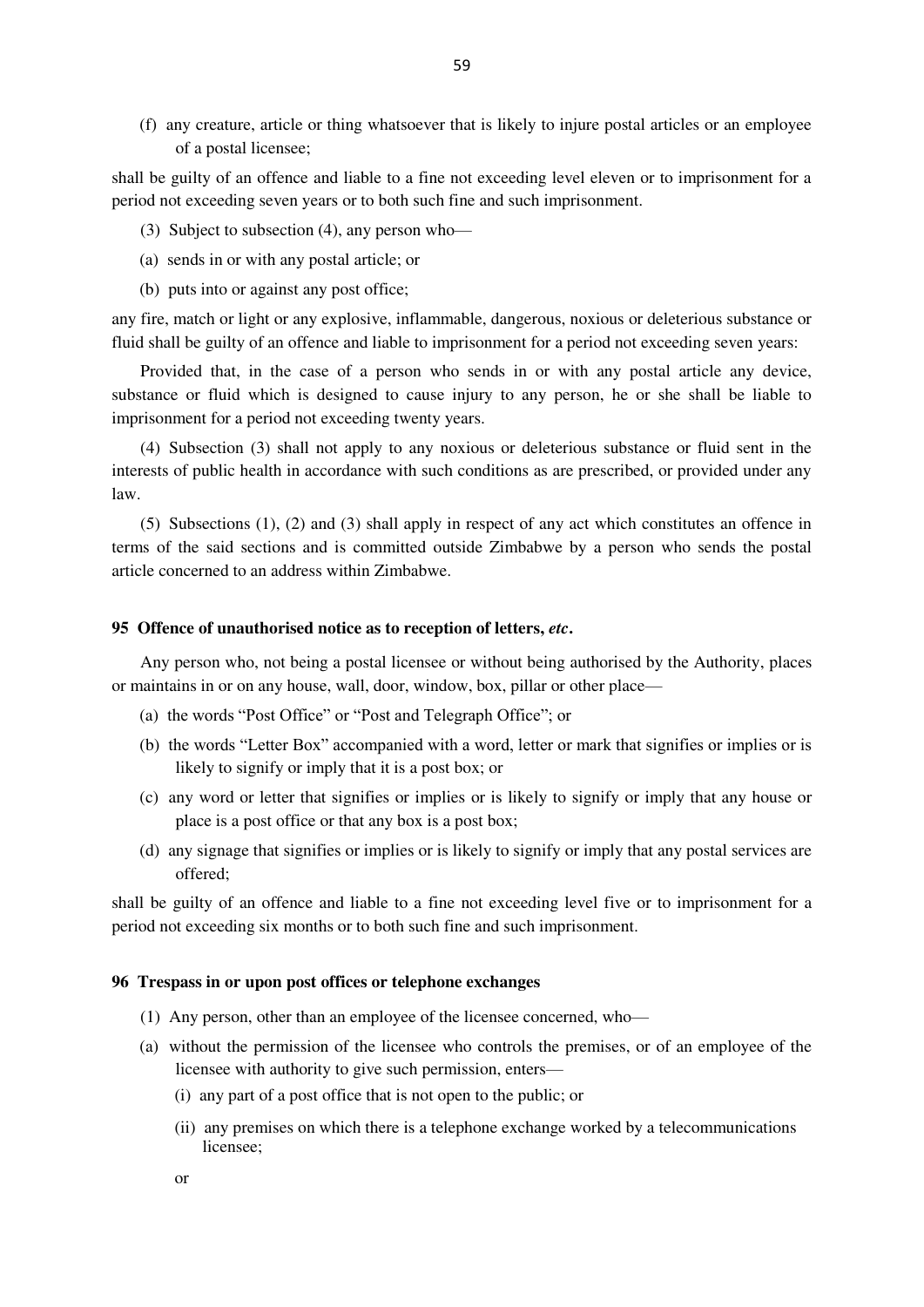- (b) behaves in a disorderly manner—
	- (i) in a post office; or
	- (ii) in any premises on which there is a telephone exchange worked by a telecommunication licensee;

or

(c) wilfully obstructs, hinders or delays any employee of a licensee in the execution of his or her duty;

shall be guilty of an offence and liable to a fine not exceeding level five or to imprisonment for a period not exceeding six months or to both such fine and such imprisonment.

(2) Any person contravening paragraph (*a*) or (*b*) of subsection (1) who, on being required so to do by a person employed by the licensee concerned, fails to leave the post office or telephone exchange immediately may be removed by an employee of the licensee, and any police officer shall, on being so requested by such an employee, remove or assist in removing any such person.

# **97 False entries relating to mail and fraudulent use of official mark**

(1) Any employee of a postal licensee who is required to keep a record relating to mail and who fails to keep such record or makes a false entry in such record or erases or alters any entry in such record shall be guilty of an offence and liable to a fine not exceeding level five or to imprisonment for a period not exceeding six months or to both such fine and such imprisonment.

(2) Any employee of a postal licensee who, with intent to defraud, puts any incorrect official mark on a postal article shall be guilty of an offence and liable to a fine not exceeding level six or to imprisonment for a period not exceeding one year or to both such fine and such imprisonment.

# **98 Unlawful use of telecommunications services or systems**

Any person who—

- (a) sends or causes or permits to be sent by means of any telecommunication services or systems a message or other matter that is grossly offensive or of an indecent, obscene or menacing character; or
- (b) for the purpose of causing annoyance, inconvenience or needless anxiety to another, persistently makes use of or permits to be used, any telecommunication services or systems to send or to cause to be sent, a message or other matter that he or she knows to be false;

shall be guilty of an offence and liable to a fine not exceeding level five or to imprisonment for a period not exceeding six months or to both such fine and such imprisonment.

# **99 Fraudulent use of telecommunication services or systems**

- (1) Any person who—
- (a) dishonestly obtains any telecommunication services or systems, with intent to avoid payment of a charge applicable for the provision of the service;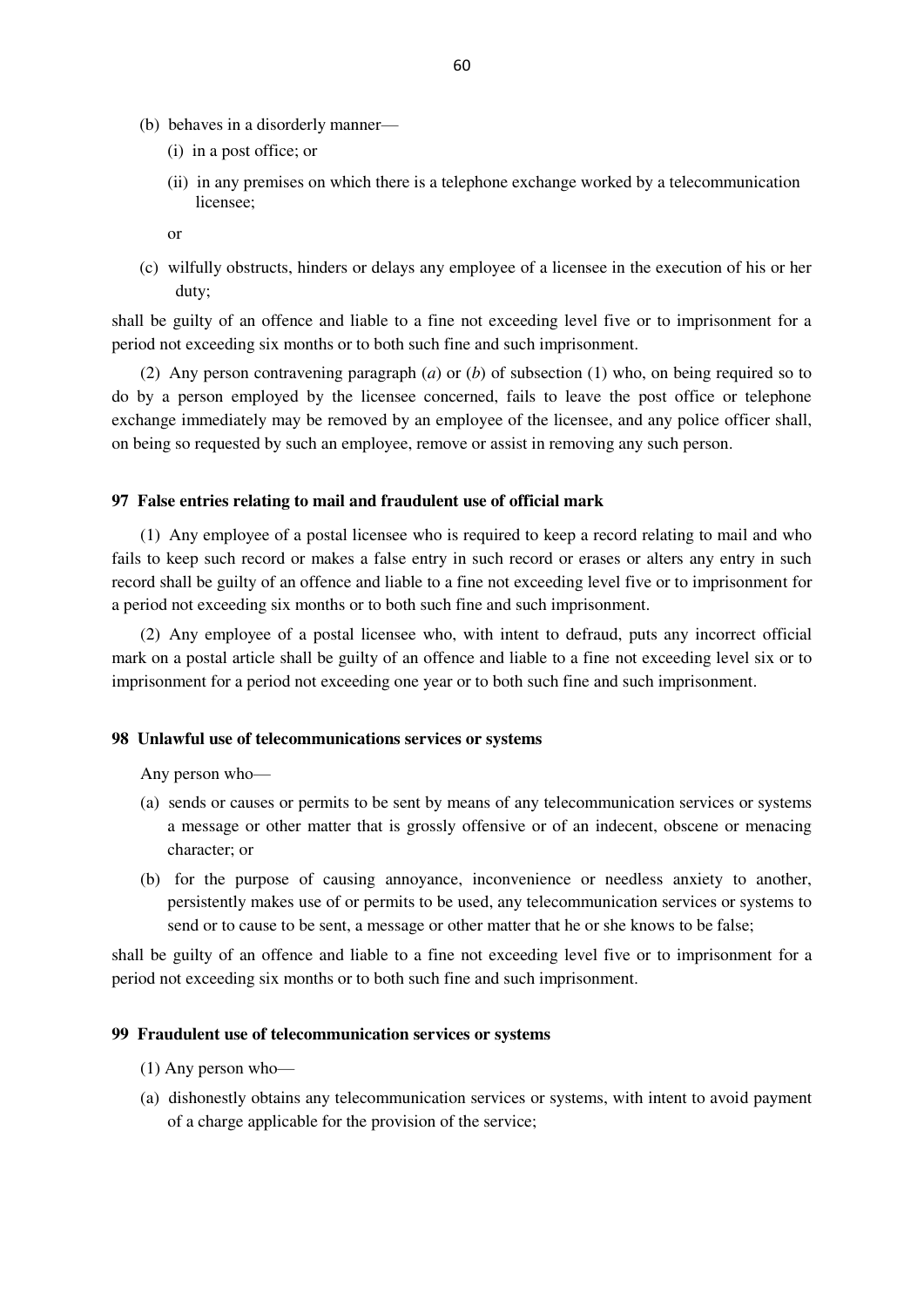- (b) has in his or her possession or under his or her control or supplies or offers to supply anything that may be used for or in connection with dishonestly obtaining any telecommunication services or systems;
- (c) allows anything to be dishonestly used to obtain any telecommunication services or systems or for a purpose connected with the dishonest obtaining of any such a service;

shall be guilty of an offence and liable to a fine not exceeding level fourteen or to imprisonment for a period not exceeding five years or to both such fine and such imprisonment.

(2) For the purposes of this section, in the case of a thing used for recording data, the use of that thing includes the use of data recorded by it.

# **100 Wilful damage to or interference with or theft of telecommunication lines and apparatus.**

(1) In this section and sections102 and 103—

- "**telecommunications infrastructure material**" means any material component essential for the maintenance of telecommunication infrastructure, and includes but is not limited to—
	- (a) a telecommunication line, telephone cable or wire conductor used or commonly used by a telecommunication licensee; or
	- (b) any telecommunication apparatus, equipment or appliance that is essential for the maintenance of a telecommunication service operated by a licensee.

(2) Any person who without lawful excuse, the proof whereof shall lie on him or her, inserts into a community service or other telephone apparatus for the purpose of making a call or otherwise any object other than a coin which is lawful currency in Zimbabwe or any object in substitution for any means of payment permitted by the licensee providing the apparatus in question, shall be guilty of an offence and liable to a fine not exceeding level six or to imprisonment for a period not exceeding one year or to both such fine and such imprisonment.

- (3) Any person who without lawful excuse, the proof whereof shall lie on him or her—
- (a) wilfully disturbs, obstructs or impedes in any way the free use or working of any telecommunication line belonging to or used by a telecommunication licensee; or
- (b) without the consent of the licensee concerned, affixes or attaches any wire conductor or any other thing to any telecommunication line belonging to or used by a telecommunication licensee; or
- (c) interferes with or hinders the construction, alteration, restoration, maintenance or examination of any telecommunication line by a telecommunication licensee;

shall be guilty of an offence and liable to a fine not exceeding level fourteen or to imprisonment for a period not exceeding five years or to both such fine and such imprisonment.

- (4) Any person who—
- (a) without lawful cause, the proof whereof shall lie on him or her, tampers or interferes with or obstructs the operation of any telecommunication apparatus constructed or adapted for use in transmitting or receiving telecommunication services, or by any means interferes with any interconnection or hinders interoperability with the result that such service is interrupted or cut off; or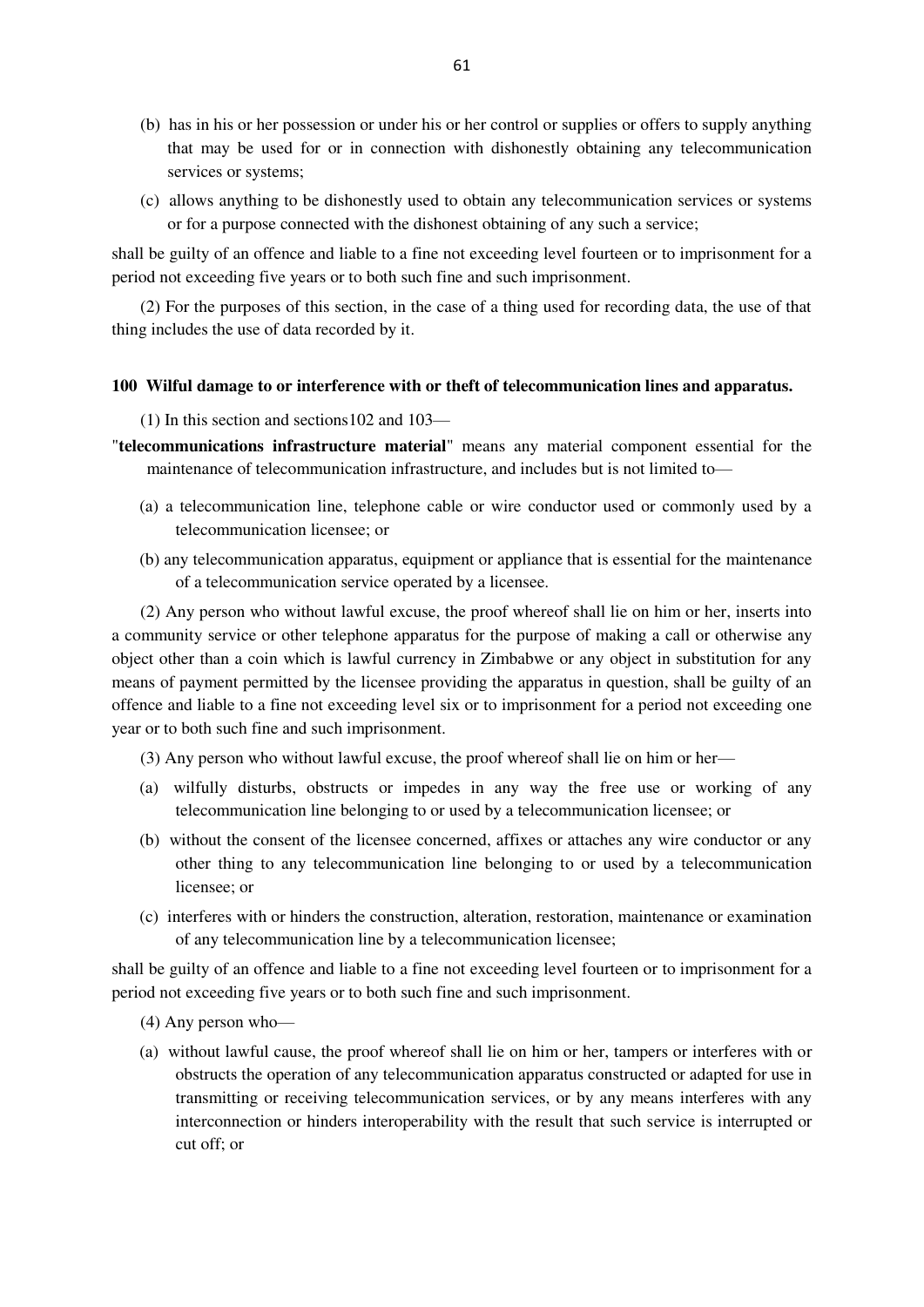- (b) without lawful cause, the proof whereof shall lie on him or her, destroys, injures or removes any telecommunication line belonging to or used by a telecommunication licensee; or
- (c) receives or takes possession of any telecommunication infrastructure material—
	- (i) knowing that it has been stolen; or
	- (ii) realising that there is a real risk or possibility that it has been stolen;

shall be guilty of an offence, and if there are no special circumstances peculiar to the case as provided for in subsection (10), be liable to imprisonment for a period of not less than ten years.

(5) Any person, other than a licensee, who, otherwise than for lawful cause (the proof whereof shall lie on him or her ), has on his or her person or possession, or under his or her immediate control, or upon any land or upon or in any premises, any telecommunication infrastructure material that is not being used in connection with any telecommunication service lawfully provided to him or her, shall be guilty of an offence and, if there are no special circumstances peculiar to the case as provided for in subsection (10), be liable to imprisonment for a period of not less than five years or more than ten years.

- (6) If a person is charged with contravening subsection (5) in circumstances where—
- (a) the telecommunication infrastructure material in question was found on any land or in any premises to or in which the accused person has any title or interest whatsoever (including shares in a company that owns such land or premises); and
- (b) the accused person knowingly used or permitted the use of the land or premises in question for the purpose of hiding or storing the telecommunication infrastructure material in question; and
- (c) the accused person—
	- (i) had stolen the telecommunication infrastructure material in question; or
	- (ii) knew that the telecommunication infrastructure material in question had been stolen; or
	- (iii) realised that there was a real risk or possibility that the telecommunication infrastructure material in question had been stolen;

the accused person shall not be charged concurrently or alternatively with contravening subsection (4)(c), but a prosecutor may, for the purposes of subsection (7), adduce evidence showing that the offence was committed in the circumstances referred to in paragraphs  $(a)$ ,  $(b)$  and  $(c)$ .

(7) If a court convicts a person for contravening subsection (5) and finds that the offence was committed in the circumstances referred to in subsection  $(6)(a)$ ,  $(b)$  and  $(c)$ , then, in addition to imposing the penalty provided for that offence under subsection (5), the court shall order to be forfeited to the State any title to or interest in the land or premises belonging to that person which is referred to in subsection  $(6)(a)$ .

(8) Where a court has ordered to be forfeited to the State any land or premises in terms of subsection (7), any transaction involving the land or premises that—

(a) is commenced at any time between the date when the person was charged for an offence against subsection (5) and the date when he or she was convicted of it or, if the person appeals against the conviction or sentence or both, the date when the appeal is finally dismissed, or abandoned; and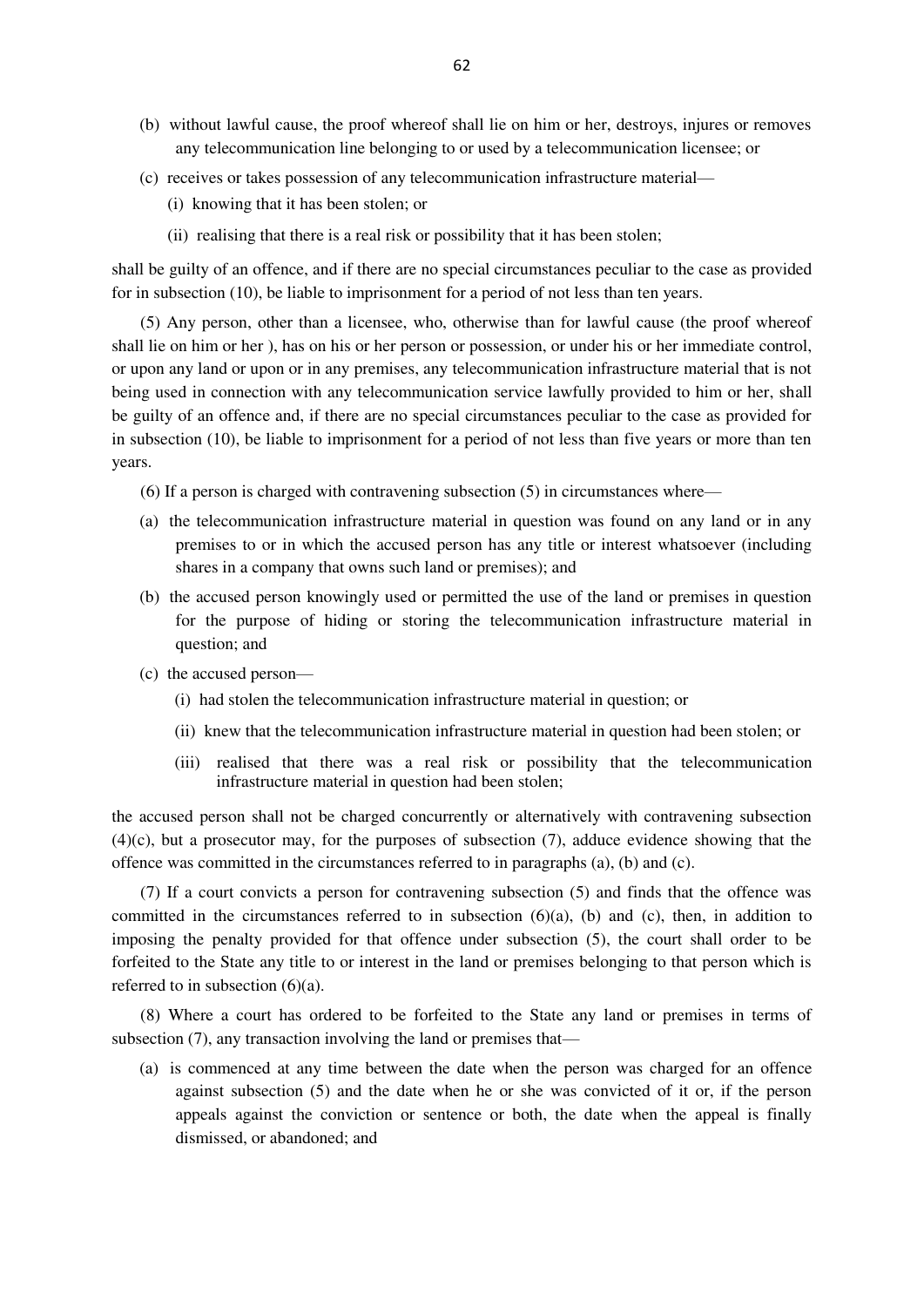(b) has the effect of alienating to any other person the title or interest of the convicted person in that land or premises;

#### shall be void:

Provided that the transaction shall not be void if the person charged for an offence against subsection (5) is acquitted.

(9) A court sentencing a person to imprisonment under subsection (4) or (5) shall not order the suspension of any part of the sentence if the effect of such order is that the convicted person will serve a sentence of less than ten years (in the case of a conviction for an offence in terms of subsection (4)) or five years (in the case of a conviction for an offence in terms of subsection (5)).

(10) If a person convicted in terms of subsection (4) or (5) satisfies the court that there are special circumstances in the particular case, which circumstances shall be recorded by the court, why the penalty provided under subsection (4) or (5) should not be imposed, the convicted person shall be liable to a fine up to or exceeding level fourteen or imprisonment for a period not exceeding five years or both.

 $(11)$  A person charged with an offence in terms of subsection  $(4)(a)$  or (b) may be found guilty of contravening section 141 ("Negligently causing serious damage to property") of the Criminal Law Code [*Chapter 9:23*] if such are the facts proved.

# **101 Power to arrest persons**

(1) Without derogation from the Criminal Procedure and Evidence Act [*Chapter 9:07*], it shall be lawful for—

- (a) any person to arrest without warrant anyone who is found committing any offence in terms of section 100 (2), (3) or (4)(a), (b) or (c);
- (b) any person authorised by a telecommunication licensee to exercise powers of arrest in terms of this paragraph to arrest anyone who is reasonably suspected of having committed an offence in terms of section 100 (2), (3) or (4)(a) or (b);

and immediately to convey the person arrested to a police officer in order that he or she may be dealt with according to law.

(2) Any person empowered in terms of subsection (1) to arrest any other person may request the assistance of any bystander in effecting such arrest and such bystander is hereby authorised to render such assistance.

(3) Any person who, acting reasonably and in good faith and without culpable ignorance or negligence, arrests any other person in the purported exercise of the powers conferred in terms of this section shall not be liable for damages for unlawful arrest.

### **102 Transportation of telecommunication infrastructure material**

- (1) In this section and section 103—
- "**customs clearance documentation**", in relation to telecommunication infrastructure material, means any documentation endorsed by the Zimbabwe Revenue Authority for the purpose of permitting the importation into or transit through Zimbabwe of the telecommunication material in question;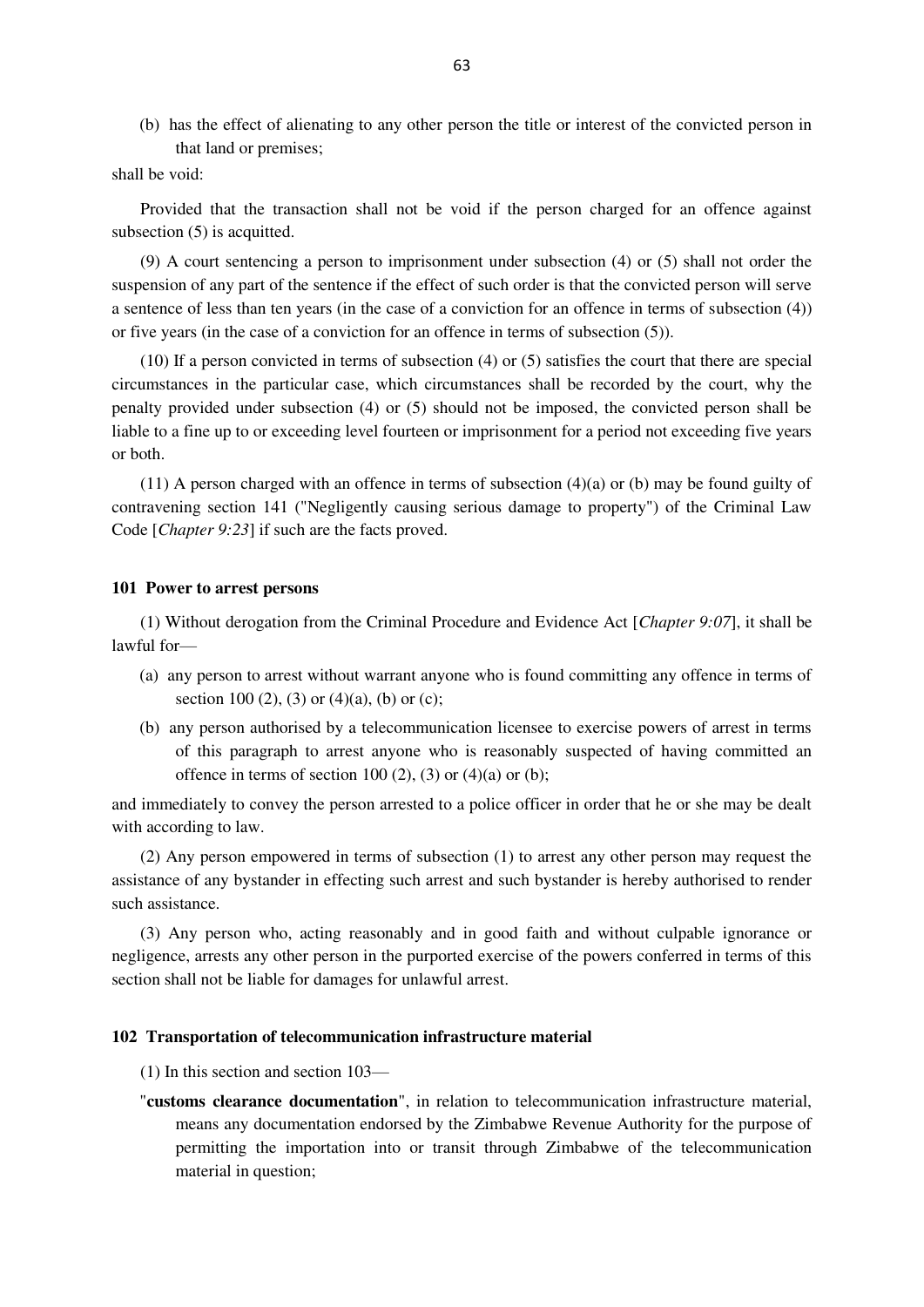- "**ownership**", in relation to a vehicle, includes the possession of a vehicle by a purchaser pending the transfer of its ownership to the purchaser, and "**own**" and "**owner**" shall be construed accordingly;
- "**producing on demand**", in relation to the production by an owner of a vehicle of a special police clearance certificate or customs clearance documentation in the circumstances described in subsection  $(2)(c)$ , means procuring for the driver of the vehicle the required certificate or documentation to enable the driver to produce it on demand;
- "**regulating authority**", in relation to any area of Zimbabwe, means the police officer who, in terms of section 4 of the Public Order and Security Act [*Chapter 11:17*], is the regulating authority for that area;
- "**special police clearance certificate**" means a police clearance certificate issued in respect of the transportation of telecommunication infrastructure material in terms of subsection (6);
- "**things liable to seizure or forfeiture**" means any telecommunication infrastructure material that is the subject-matter of an offence under subsection  $(2)$  or section 100  $(4)$  or  $(5)$ , and any vehicle used to transport the same that is the subject-matter of offences under subsection (2) and, (by the application of subsection (3)), section 100 (5);

"**vehicle**" means—

- (a) a motor vehicle as defined in the Road Traffic Act [*Chapter 13:11*]; or
- (b) a trailer as defined in the Road Traffic Act [*Chapter 13:11*], whether or not attached to and drawn by a motor vehicle; or
- (c) a pushcart or scotch cart.
- (2) Any person who—
- (a) being the driver or person in control of a vehicle owned by him or her, transports or has in his or her possession in or upon such vehicle any telecommunication infrastructure material; or
- (b) being the driver or person in control of a vehicle, transports or has in his or her possession in or upon such vehicle any telecommunication infrastructure material without the knowledge of the owner of the vehicle:

 Provided that the driver or person referred to in this paragraph shall have the burden of proving, to the satisfaction of an inspector, police officer or any court, that he or she transported or had in his or her possession in or upon such vehicle any telecommunication infrastructure material with the knowledge of the owner of the vehicle;

- or
- (c) being the owner of a vehicle, authorises the driver or person in control of the vehicle to transport or have has in his or her possession in or upon such vehicle any telecommunication infrastructure material;

without producing on demand by an inspector or police officer a special police clearance certificate obtained in terms of this section or, as the case may be, the customs clearance documentation relating thereto, shall be guilty of an offence and liable to a fine not exceeding level fourteen or to imprisonment for a period not exceeding five years or to both such fine and such imprisonment.

(3) Where a person is unable to produce on demand by an inspector or police officer a special police clearance certificate obtained in terms of this section or the customs clearance documentation referred to in subsection (2), such person shall, in addition to being charged with the offence referred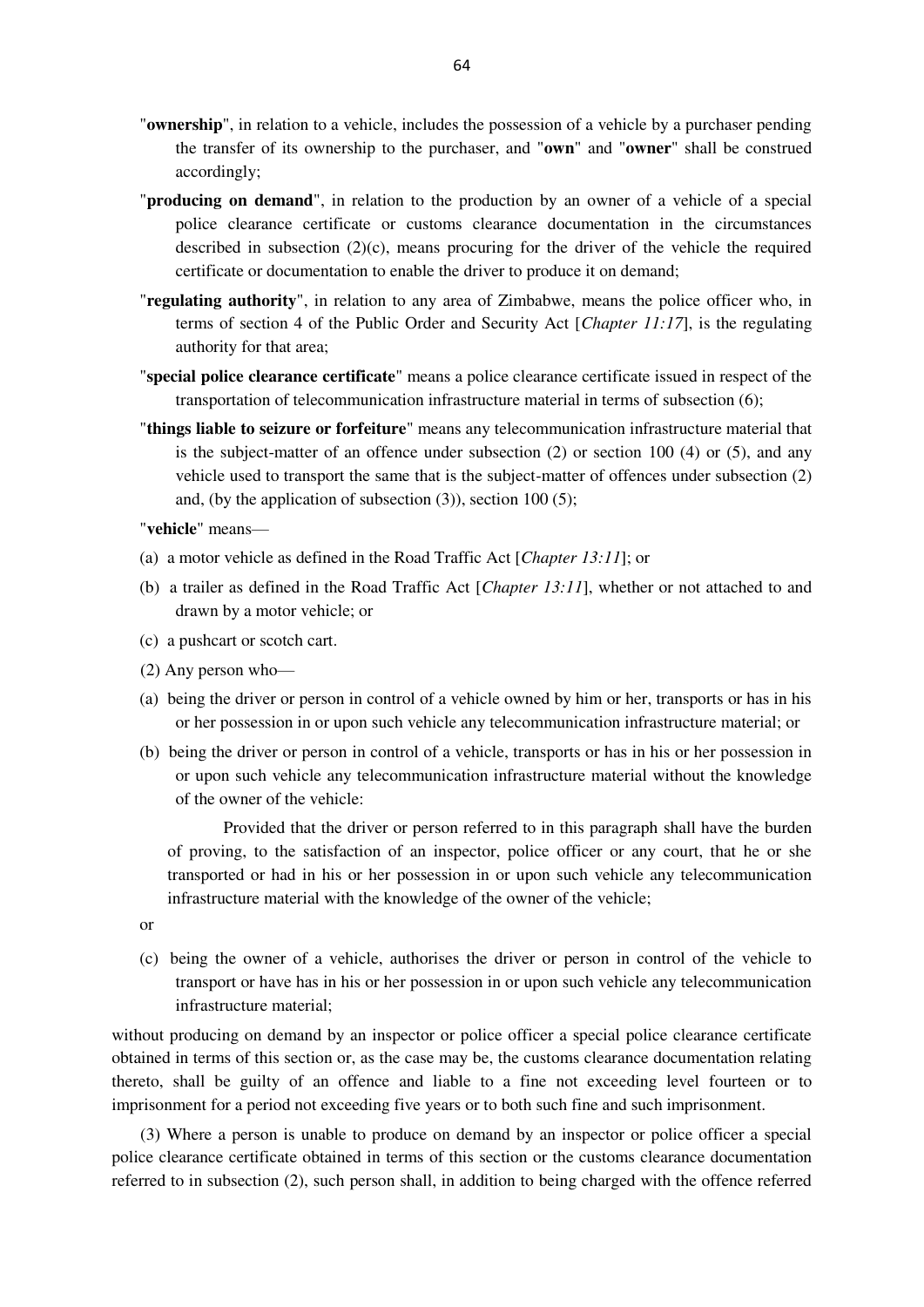to in subsection (2), be charged with the offence referred to in section 100 (5) and liable to the mandatory penalty therefor, unless he or she can show lawful cause (the proof whereof shall lie on him or her), for having in his or her possession, or under his or her immediate control, any telecommunication infrastructure material:

Provided that where telecommunication infrastructure material is authorised by the owner of a vehicle to be carried in the circumstances described in subsection (2)(c), the owner shall, for the purposes of this subsection, be deemed to be in possession of, or have under his or her immediate control, the telecommunication infrastructure material in question.

(4) A person required to obtain a special police clearance certificate in terms of subsection (2) shall request the certificate from the regulating authority responsible for the area within which the vehicle is ordinarily kept at night.

(5) At the request of a person required to obtain a special police clearance certificate in terms of subsection (2), the regulating authority shall upon being satisfied that—

- (a) the vehicle is ordinarily kept at night within the area for which the regulating authority is responsible; and
- (b) the person has lawful cause for transporting in a vehicle any telecommunication infrastructure material;

issue to the person a special police clearance certificate in accordance with subsection (6).

- (6) A special police clearance certificate shall—
- (a) identify the holder of the certificate, the vehicle or vehicles in respect of which it is issued, the nature and quantity, by weight, length or both, of the telecommunication infrastructure material to be transported, and the regulating authority that issued the certificate; and
- (b) specify the lawful cause for which the telecommunication infrastructure material is to be transported in or upon the vehicle or vehicles referred to in the certificate; and
- (c) specify the period for which it shall be valid; and
- (d) be valid for not more than forty-eight hours:

 Provided that if the telecommunication infrastructure material is to be transported by or with the knowledge of any person licensed in terms of this Act, the regulating authority may issue a special police clearance certificate having a period of validity of up to thirty days; and

(e) be signed by or on behalf of the regulating authority.

(7) No fee shall be charged for the issuance of a special police clearance certificate except the prescribed fee for a duplicate special police clearance certificate or the replacement of a lost or destroyed special police clearance certificate.

# **103 Seizure and forfeiture of unlawfully transported telecommunication infrastructure material and vehicles used in connection therewith**

- (1) Where a person is charged with contravening—
- (a) section 100 (4) or (5) any telecommunication infrastructure material that is the subject-matter of the offence shall be liable to seizure and forfeiture under this section; or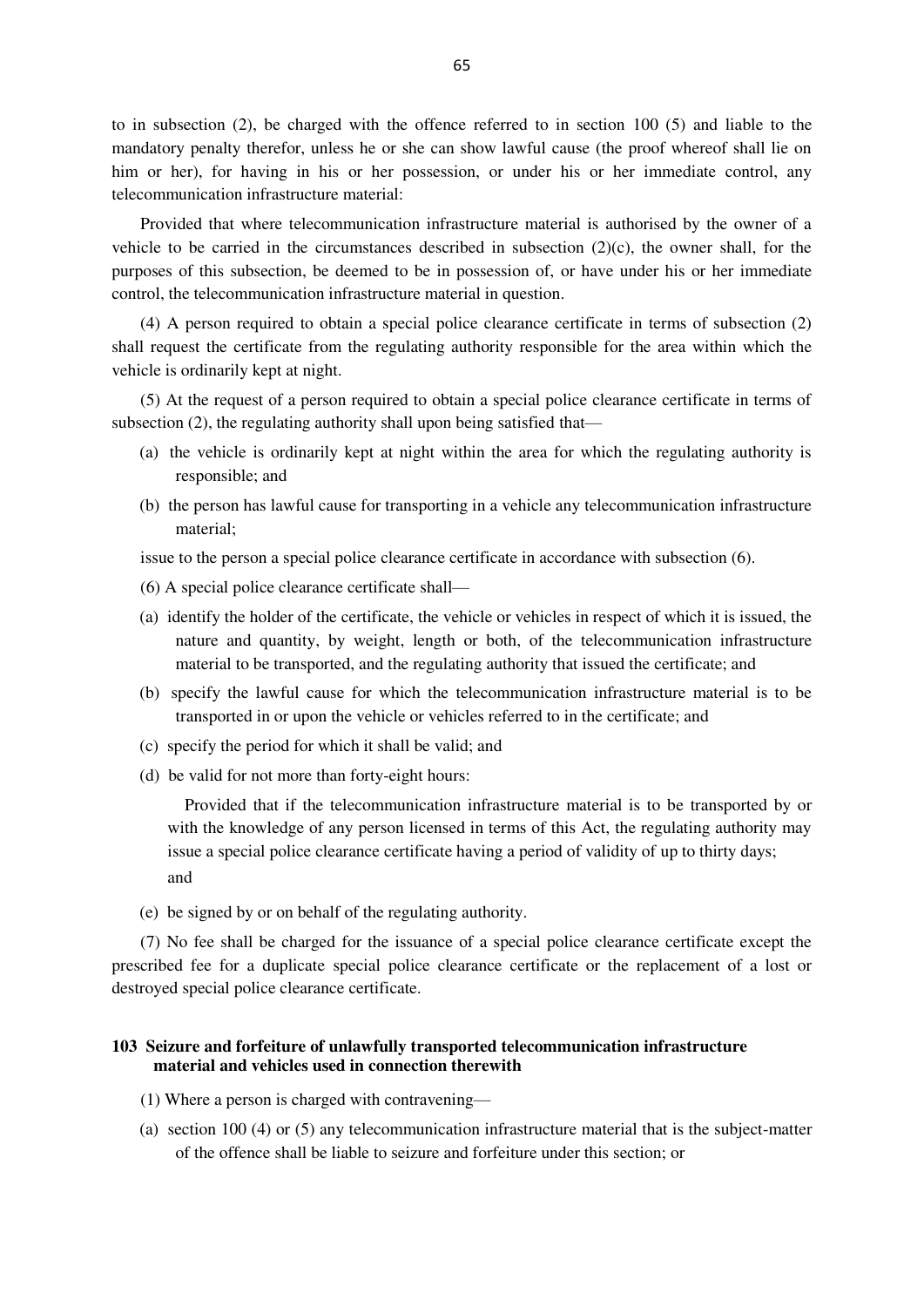- (b) section 102 (2) alone, any telecommunication infrastructure material which is the subjectmatter of the offence shall be liable to seizure under this section pending the prosecution of the offence; or
- (c) sections 100 (5) and 102 (2) concurrently, any telecommunication infrastructure material that is the subject-matter of the offences and any vehicle used to transport the same shall be liable to seizure and forfeiture under this section.

(2) Where a person is charged with contravening sections 100(5) and 102 concurrently, and the vehicle used in connection with such offences was availed to him or her by another person who owns the vehicle, the vehicle shall still be liable to seizure and forfeiture under this section unless the owner proves that he or she was unaware that the vehicle would be so used.

(3) An inspector or police officer may seize any things liable to seizure or forfeiture which he or she has reasonable grounds for believing are the subject-matter of any offence under section *one hundred* (4) or *(5),* or section 101*(2)*, or of any concurrent offences under sections *one hundred* (5) and109.

(4) All things liable to seizure or forfeiture which have been seized in terms of subsection (3) shall—

- (a) be taken forthwith and delivered to a place of security under the control of an inspector or police officer; and
- (b) be held until the criminal proceedings which are instituted in relation to those things—
	- (i) have been abandoned or discontinued or are concluded otherwise than with the conviction of the accused, in which event the custodian inspector or police officer shall forthwith restore any such thing to the accused or the owner thereof, as may be appropriate; or
	- (ii) have resulted in the conviction of the accused, in which event the convicting court shall, where the accused is convicted of contravening—
		- A. section 105 alone, order any such thing to be restored to the accused or the owner thereof, as may be appropriate; or
		- B. section 100 (4) or (5) or sections 100 (5) and section 102 (2) concurrently, order any such thing to be forfeited to the State.

# **104 False declarations**

Any person who, in any declaration required to be made under this Act, makes any statement which he or she knows to be false or does not have reasonable grounds to believe to be true shall be guilty of an offence and liable to a fine not exceeding level six or to imprisonment for a period not exceeding one year or to both such fine and such imprisonment.

# **105 Offences by employees and other persons**

- (1) Any employee of a telecommunication licensee who—
- (a) makes use for his or her own purposes of knowledge he or she may acquire of the contents of any communication; or
- (b) wilfully mistimes, intercepts or prevents the transmission of a communication; or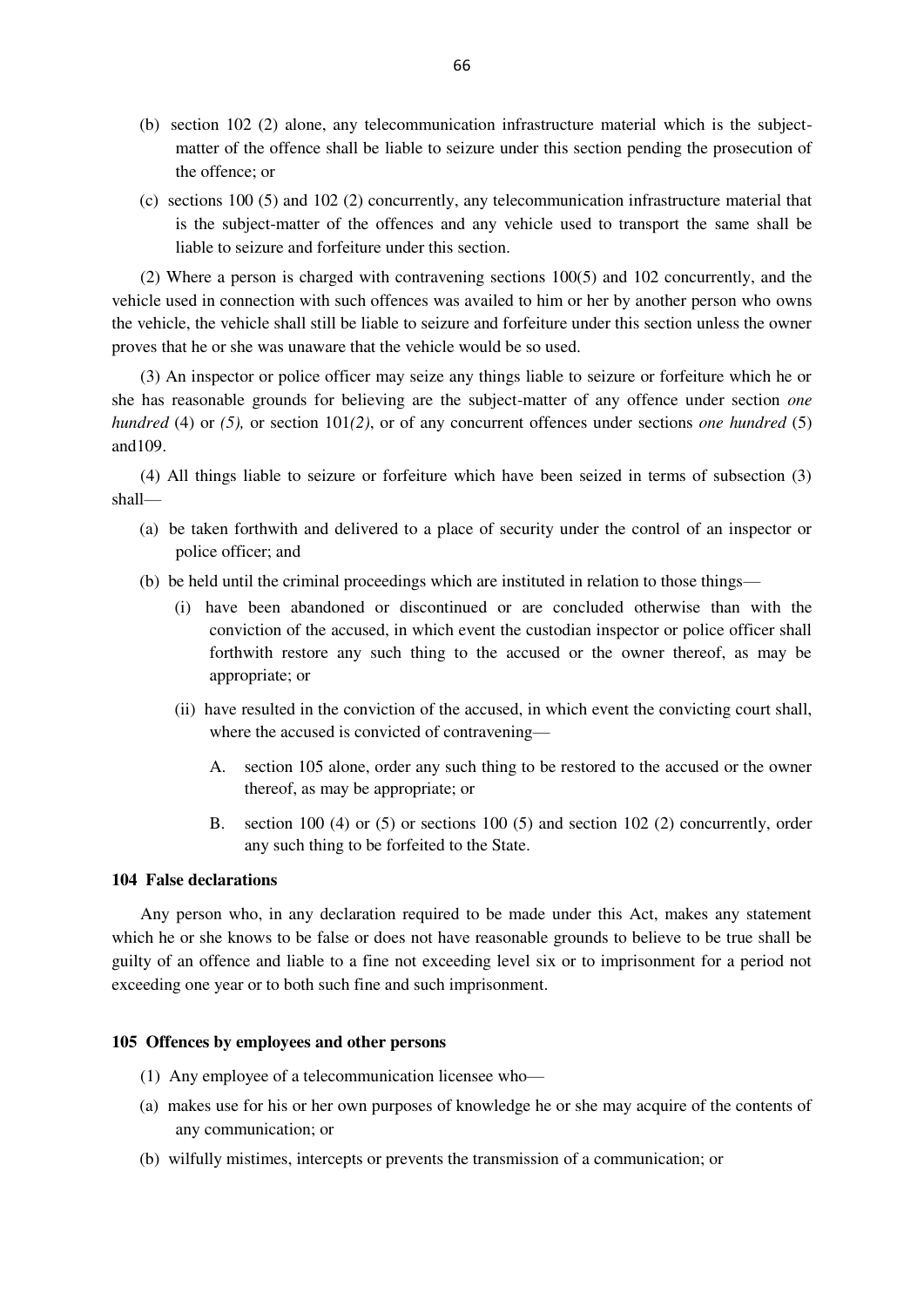(c) wilfully or negligently omits to transmit or impedes or delays the transmission of a communication;

shall be guilty of an offence and liable to a fine not exceeding level seven or to imprisonment for a period not exceeding two years or to both such fine and such imprisonment.

- (2) Any person who—
- (a) fails or refuses to register as a dealer in or repairer of radio transmitting stations when required to do so in terms of this Act; or
- (b) fails or refuses to furnish a return or to supply information in the manner and in the time prescribed or furnishes a false or incomplete return or supplies false or incomplete information; or
- (c) wilfully delays or obstructs an inspector or police officer in the exercise of the powers or duties conferred or imposed upon him or her by or under this Act; or
- (d) on being required to do so, fails or refuses to produce to an inspector or a police officer a licence, certificate or authority issued in terms of this Act or a book, record or document relating to radio transmitting stations which is in his possession or under his or her control; or
- (e) fails or refuses, without reasonable cause, to give information to an inspector or a police officer when required to do so in terms of section 116 or gives false or incomplete information; or
- (f) fails to comply with the requirement contained in a notice served on him or her in terms of subsection (3) of section 117 or with a requirement made by an inspector or police officer in terms of subsection (7) of that section; or
- (g) without the permission of the licensee concerned or a person having authority to grant such permission, enters any part of any premises on which there is a radio station worked by a telecommunications licensee and which is not open to members of the public; or
- (h) behaves in a disorderly manner in any premises on which there is a radio station worked by a telecommunication licensee; or
- (i) wilfully destroys, injures or removes a radio station or radio apparatus of a telecommunication licensee; or
- (j) wilfully interferes with, hinders or impedes in any way the operating of a radiocommunication service or the free use or working of a radio station or radio apparatus of the licensee concerned; or
- (k) contravenes section sixty-eight, section *sixty-nine*, subsection (1) of section 70, subsection (1) of section 71 or subparagraph (1) or (2) of paragraph 10 of the *Fourth Schedule*;

shall be guilty of an offence and liable—

- (i) for a contravention of paragraph (i) or (j), to a fine not exceeding level six or to imprisonment for a period not exceeding one year or to both such fine and such imprisonment;
- (ii) for a contravention of section 68, section 69, subsection (1) of section 70, subsection (1) of section 71 or subparagraph (1) of paragraph 10 of the *Fourth Schedule*, to a fine not exceeding level five or to imprisonment for a period not exceeding six months or to both such fine and such imprisonment;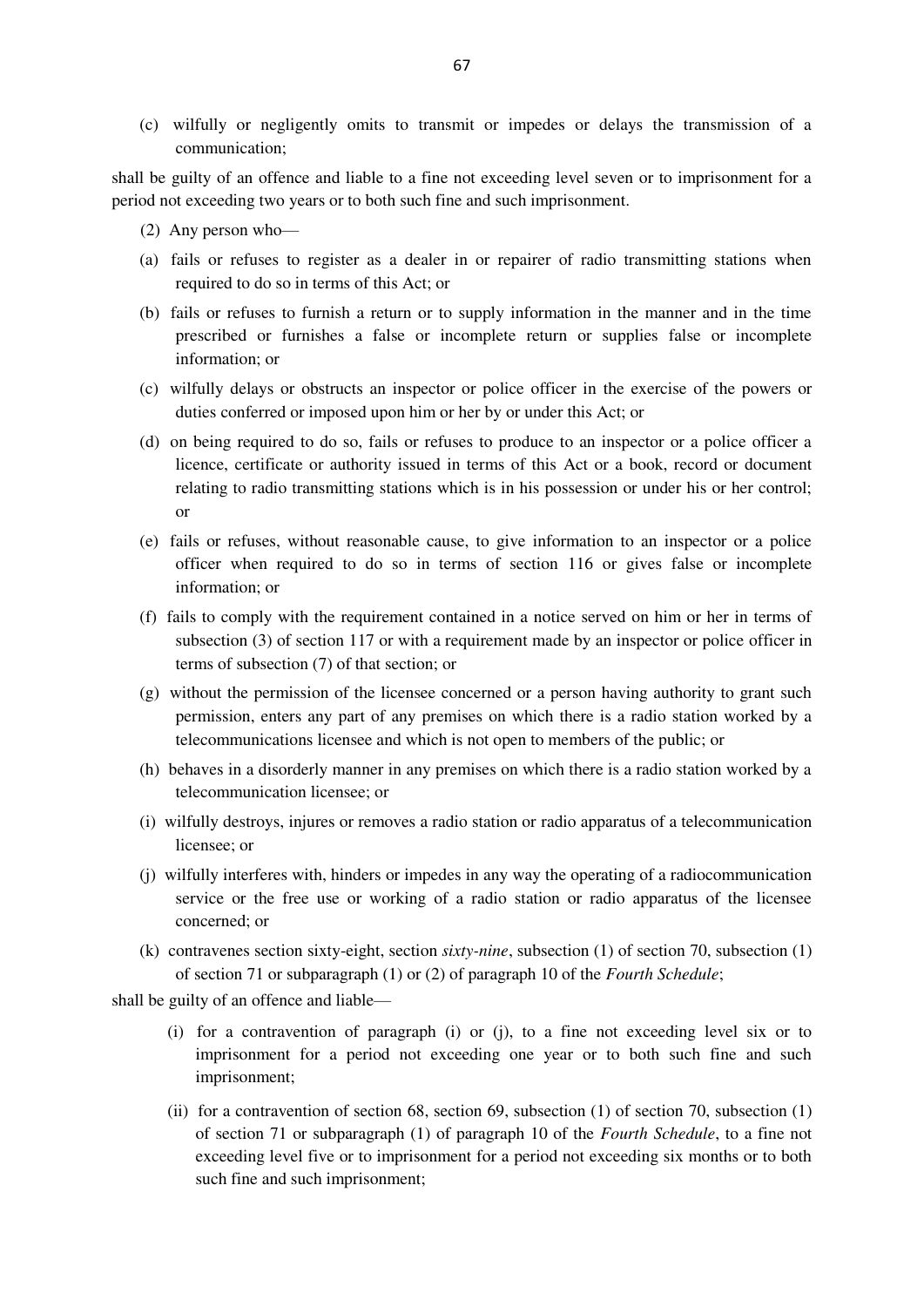(iii) for an offence not specified in subparagraph (i) or (ii), to a fine not exceeding level four or to imprisonment for a period not exceeding three months or to both such fine and such imprisonment.

(3) A person contravening paragraph (*g*) or (*h*) of subsection (2) who fails to leave the premises concerned immediately on being required to do so by an employee of the licensee concerned may be removed by such employee, and a police officer shall, on being requested to do so by such employee, remove or assist in the removal of the person.

(4) A person who sees another person contravening or attempting to contravene paragraph (i) or (j) of subsection (2) may, without warrant, arrest that other person.

(5) A person who arrests another person in terms of subsection (4) shall forthwith notify that other person of the cause of the arrest.

(6) A person arrested in terms of subsection (4) shall as soon as possible be brought to a police station or charge office and there, subject to the provisions of the Criminal Procedure and Evidence Act [*Chapter 9:07*] relating to the release of arrested persons on bail, be detained until a warrant is obtained for his or her further detention upon a charge or until he or she is released by reason that no charge is preferred against him or her.

(7) No person arrested in terms of subsection (4) shall be detained for longer than 48 hours unless a warrant for his or her further detention is obtained.

(8) On the conviction of a person for an offence of contravening subsection (1) of section 26, subsection (1) of section 70 or subsection (1) of section 71, the court convicting the accused may, on the application of the prosecutor and in addition to any penalty which it may impose, cancel a radio station licence, certificate or authority issued to the accused in terms of Part VI or XI and prohibit the issue to him or her, for such period as the court may specify, of such a licence, certificate or authority.

#### **106 General offences and penalties**

(1) Any person who contravenes any other provision of this Act, or any order, direction, instruction or notice with which it is his or her duty to comply shall be guilty of an offence and, if no other penalty is provided therefor, shall be liable to a fine not exceeding level seven or to imprisonment for a period not exceeding two years or to both such fine and such imprisonment.

(2) Any order, direction, instruction or notice made in terms of this Act may specify a penalty for each day that the licensee subjected to the order direction, instruction or notice is in default of compliance, not exceeding the period and amount prescribed.

### **107 Sufficiency of allegations in indictment**

In any indictment, summons or charge relating to any offence committed in respect of—

- $(a)$  any-
	- (i) mail or telegram or any property or moneys belonging to or used by a licensee; or
	- (ii) money order, postal order or other document used for the purpose of remitting, paying, collecting or depositing money through or with a postal licensee or a telecommunication licensee;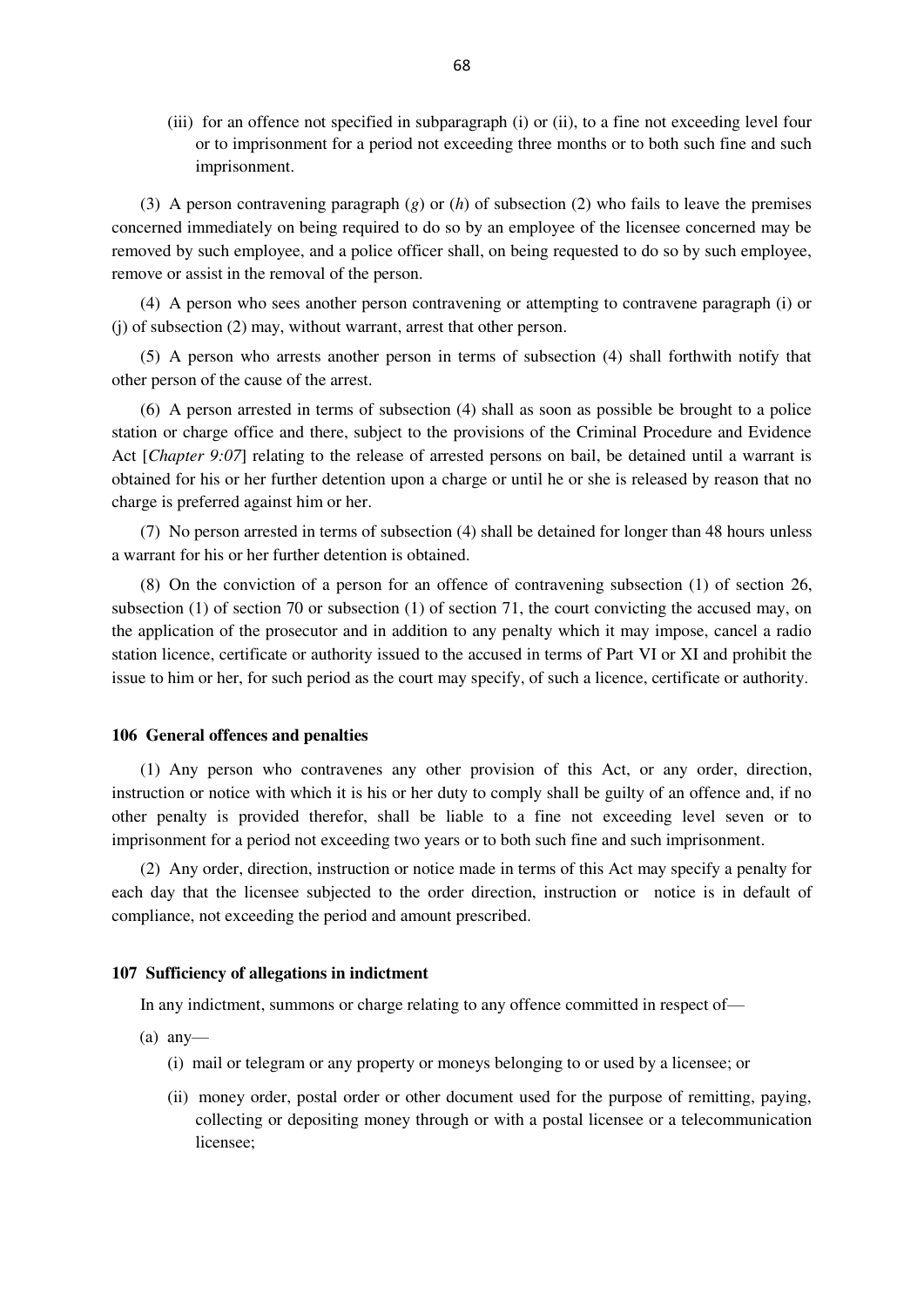it shall be sufficient to allege that any such mail, telegram, property, moneys, money order, postal order or other document belongs to or is or was in the lawful possession of the licensee;

- (b) anything done or committed with a fraudulent intent relating to or concerning—
	- (i) a telecommunication licensee or an employee of such a licensee; or
	- (ii) any mail, telegram, property, moneys, money order, postal order or other document referred to in paragraph (*a*);

it shall be sufficient to allege that such thing was done with intent to defraud the licensee concerned.

#### **108 Recovery of fees and contributions**

(1) On the conviction of a person for an offence in terms of section 23, 24, 25 or 26, the court convicting the accused may, on the application of the prosecutor and in addition to any penalty which it may impose, give summary judgment in favour of the Authority for the amount of the appropriate licence fee.

(2) A judgment given by a court in terms of subsection (1) shall have the same force and effect and may be executed in the same manner as if the judgment had been given in a civil action instituted in the court.

(3) The Authority may, by action in a competent court, recover the amount of a licence fee or contribution payable in terms of this Act.

GARNISHEE

# **109 Authority required for institution of certain criminal proceedings**

Where any person is brought before a court on a charge of—

- (a) committing an offence in terms of this Act; or
- (b) attempting to commit or inciting another person or conspiring with another person to commit an offence in terms of this Act; or
- (c) being an accessory after the fact to the commission of an offence in terms of this Act;

in respect of which offence the only penalty provided is imprisonment without the option of a fine, no further proceedings in respect thereof shall be taken against him or her without the authority of the Prosecutor-General, except such as the court may think necessary by remand to secure the due appearance of the person charged.

# **PART XV**

## **SETTLEMENT OF DISPUTES**

#### **110 Settlement of disputes**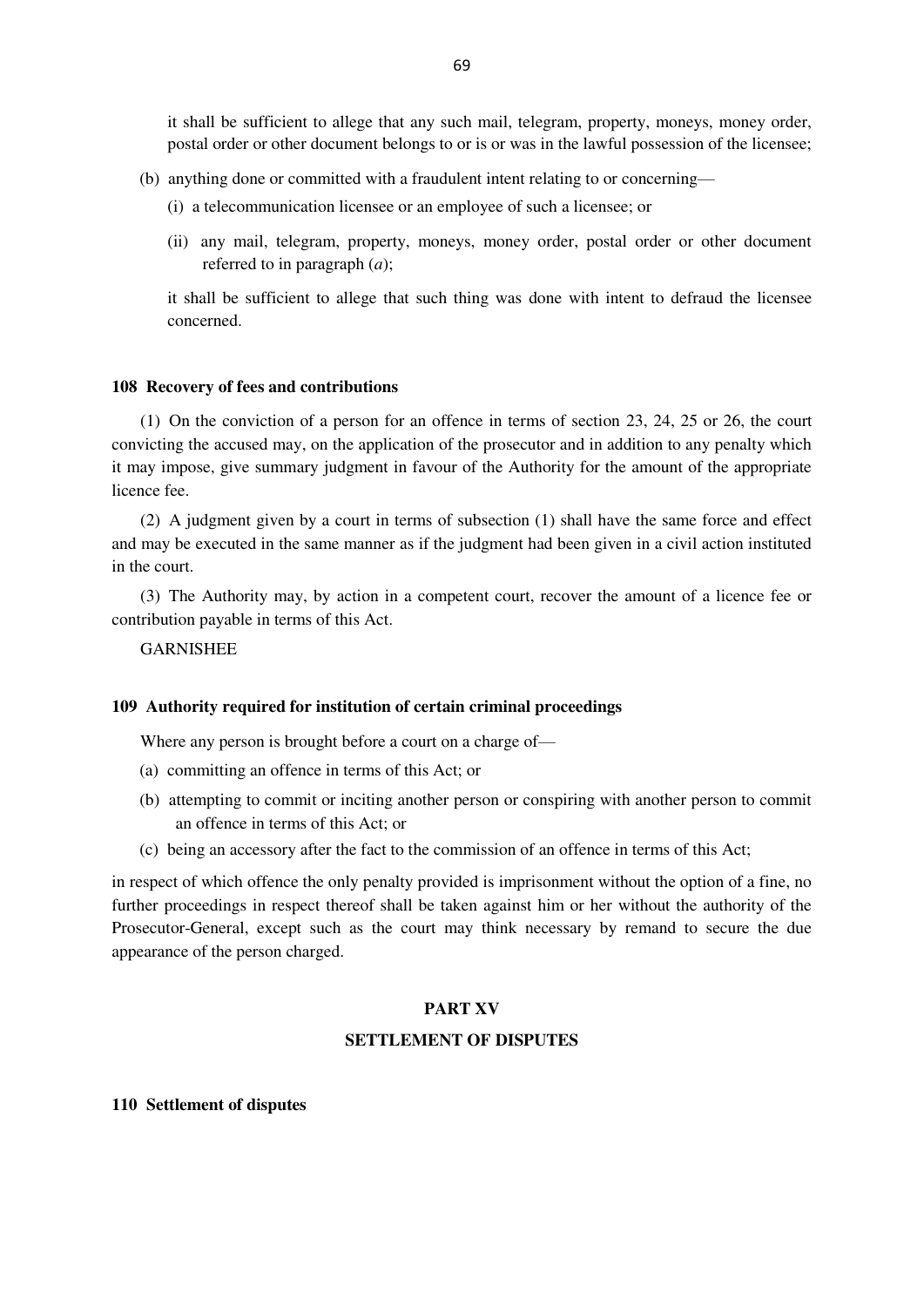(1) Where any dispute arises between the providers of any service or facility whatsoever in terms of this Act or between such providers and any member of the public, the complaint shall be referred to the Authority by any party to the dispute within a period and in such manner as may be prescribed.

(2) If the Authority considers the complaint to be justified, it shall make a determination in the matter within such period, not exceeding one month, and in accordance with such procedure, including affording the parties concerned an opportunity to make representations on the matter, as may be prescribed.

(3) Notwithstanding subsection (2), the Authority may, without taking any further action in the matter, refer it for determination by the tribunal referred to in section 111

### **111 Complaints tribunal**

(1) For the purpose of settling disputes referred to in section110, there is hereby established a tribunal to be known as the Complaints Tribunal.

(2) The tribunal shall consist of three members appointed by the Minister, one of whom shall be a person who holds or has held judicial office in Zimbabwe or has practised as a legal practitioner in Zimbabwe for at least twelve years who shall be the chairperson, and the two other members shall be persons with expert knowledge in communications matters, one of whom shall be nominated be nominated by the Consumer Council of Zimbabwe.

(3) If at any time a member of the Complaints Tribunal is unable for any reason to act as such, the member shall be replaced in accordance with subsection (2).

(4) In addition to determining matters referred to it in terms of section 110, the tribunal shall adjudicate any other communications matters which the Minister may refer to it.

(5) The procedure to be followed by the tribunal shall be as prescribed in regulations.

(6) Appeals from any determination of the tribunal shall lie to the Supreme Court.

# **112 Tenure of office of members of tribunal**

(1) The term of office of members of the tribunal shall be a period of three years but a member shall be eligible for reappointment for one further term of office.

(2) The appointment of a member shall terminate if he or she would be required in terms of subparagraph (2)(a) or (b) of paragraph 4 of the Second Schedule to vacate his or her office had that paragraph and paragraph 2 of the Second Schedule applied to him or her.

### **113 Appeals to Administrative Court**

(1) Subject to section 114, any person who is aggrieved by a decision of the Authority in the exercise of its functions in terms of this Act may appeal against such decision to the Administrative Court.

(2) An appeal in terms of this section shall be lodged with the Registrar of the Administrative Court within twenty-one days of the date of the decision appealed against.

(3) The Administrative Court Act [*Chapter 7:01*], shall apply in relation to the composition, procedure and powers of the Administrative Court on an appeal in terms of this section.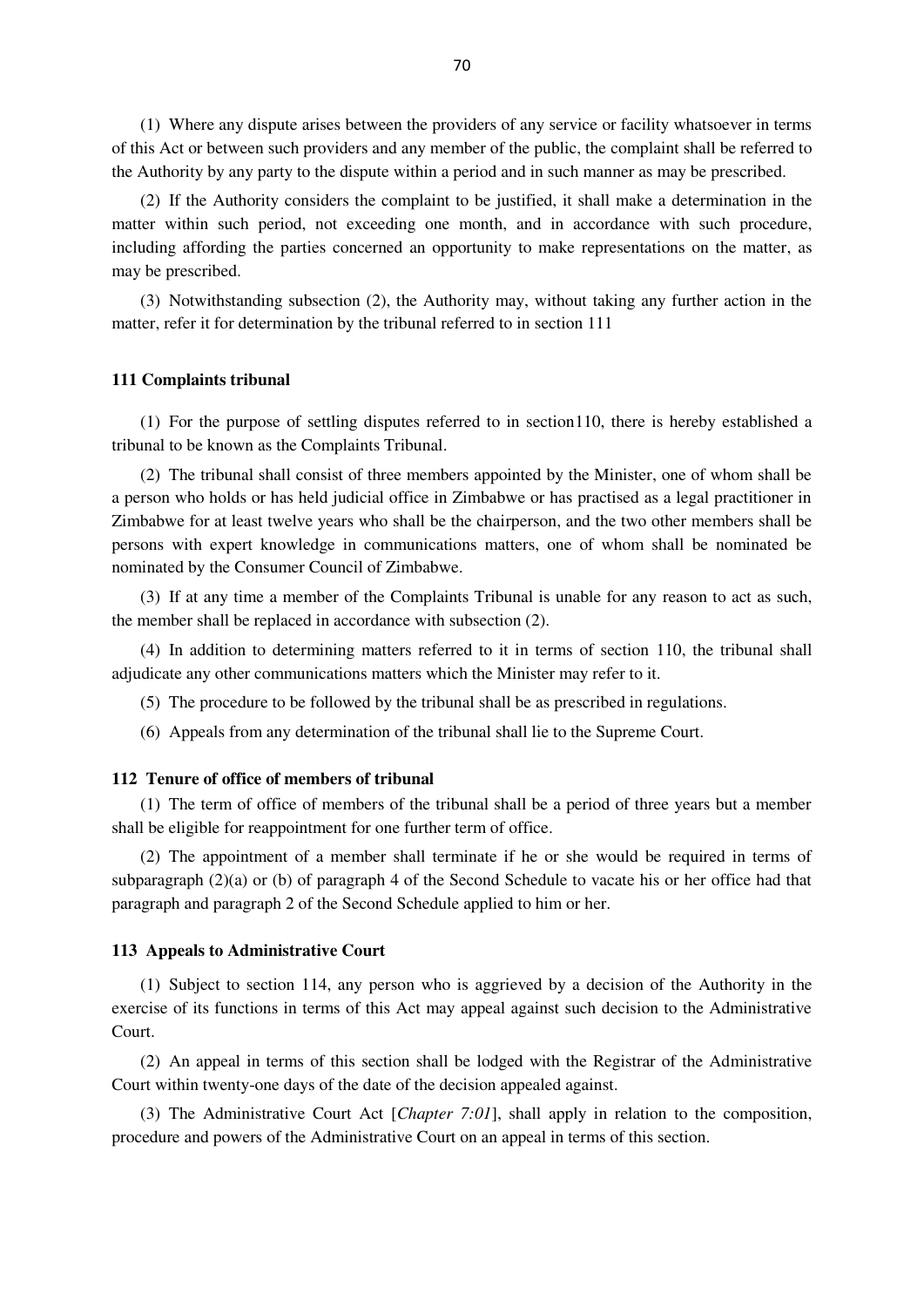#### **114 Appeals in connection with licences**

- (1) Notwithstanding section 113, any person who is aggrieved by—
- (a) a decision of the Authority not to issue a licence or certificate; or
- (b) any term or condition of a licence issued to him or her, or a refusal by the Authority to specify a term or condition in a licence; or
- (c) a refusal by the Authority to renew a licence or certificate; or
- (d) any amendment of a licence or a refusal by the Authority to amend a licence; or
- (e) the suspension or cancellation of a licence; or
- (f) the grant or refusal by the Authority to grant any approval or authority in terms of this Act; or
- (g) the outcome of any mediation by the Authority of a dispute between licensees; or
- (h) such decision of the Authority as may be prescribed;

may, within twenty-eight days after being notified of the decision or action concerned, appeal in writing to the Minister:

Provided that such appeal shall not suspend the operation of any licence or certificate issued by the Authority.

(2) For the purpose of determining an appeal noted in terms of subsection (1), the Minister may require the Authority to furnish him or her with the reasons for the decision or action that is the subject of the appeal and a copy of any evidence upon which the reasons are based.

(3) The Minister, after due and expeditious inquiry, may make such order on any appeal noted in terms of subsection (1) as he or she considers just.

(4) An appeal shall lie to the Administrative Court against any order of the Minister in terms of subsection (3).

(5) An appeal in terms of subsection (4) shall be made in the form and manner and within the period prescribed in rules of court.

(6) For the purpose of determining an appeal in terms of subsection (4) that relates to any communications service or system, a judge of the Administrative Court shall be assisted by two assessors having ability or experience in the appropriate field of communications law or technology.

(7) On an appeal in terms of subsection (4), the Administrative Court may confirm, vary or set aside the decision or action appealed against and may make such order, whether as to costs or otherwise, as the court thinks just.

# **PART XVI MISCELLANEOUS PROVISIONS**

### **115 Emergency and universal service obligations of certain licensees**

(1) A telecommunication or postal licensee shall provide such facilities as will enable a person to communicate with an emergency organisation free of charge in the event of an emergency occurring within any area serviced by it.

(2) A telecommunications licensee shall endeavour to ensure that their telecommunication apparatus is compatible with peripheral devices commonly used by disabled persons.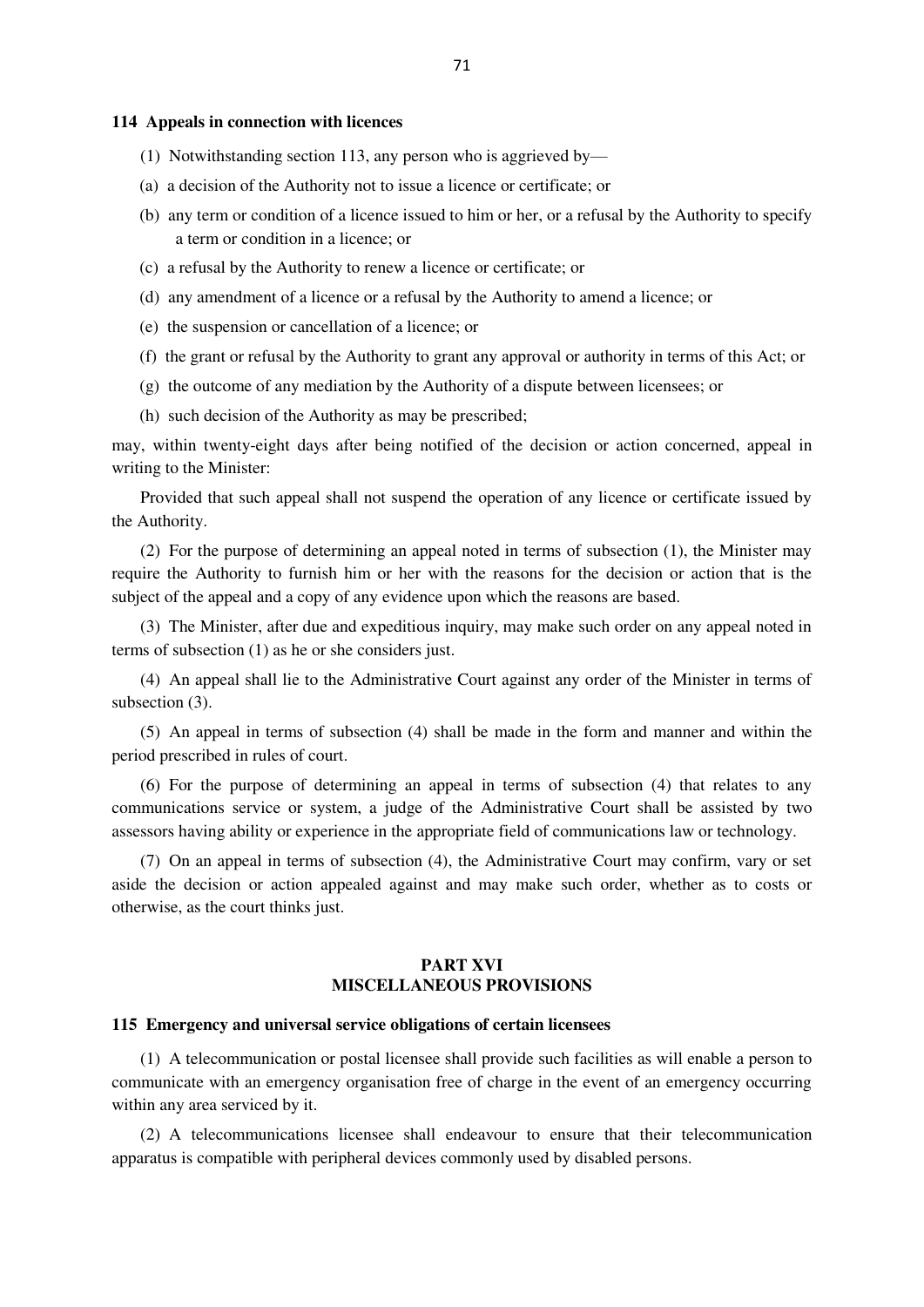(3) Until an implementation plan covering the area and services concerned is put into effect, a telecommunication or postal licensee shall provide such services and community service telephones in such under-serviced areas and community centres within and outside such areas as the Authority, with the approval of the Minister, shall specify in the licence issued to the licensee.

(4) The Authority, with the approval of the Minister, may specify a tariff for the use of community service telephones in the under-serviced areas and community centres referred to in subsection  $(3)$ .

## **116 Inspections**

(1) The Authority may appoint persons employed by it to be inspectors for the purposes of this Act and shall furnish each person so appointed with a certificate signed by or on behalf of the Director-General stating that he or she has been appointed as an inspector.

(2) An inspector or a police officer may require a person whom he or she has reasonable cause to suspect is a person required in terms of this Act to possess a licence, certificate or authority to produce his or her licence, certificate or authority, as the case may be.

- (3) If a person referred to in subsection (2)—
- (a) is unable to produce his or her licence, certificate or authority on demand; or
- (b) cannot be located at his or her usual or last-known place of abode or business;

the inspector or police officer concerned may serve on the person a notice in the prescribed form requiring that person to produce that notice and his or her licence, certificate or authority to the police officer in charge of a police station within a period of 7 days from the date of service of that notice.

(4) A police officer to whom a notice and a licence, certificate or authority have been produced in terms of subsection (3) shall forthwith—

- (a) issue to the person who produced the notice and licence, certificate or authority a receipt in the prescribed form; and
- (b) notify the inspector or police officer who served the notice that the notice and the licence, certificate or authority have been produced.
- (5) If a person who has been served with a notice in terms of subsection (2)—
- (a) fails to comply with the requirement contained in that notice, he or she shall be presumed, until the contrary is proved, not to be the holder of the licence, certificate or authority, as the case may be, referred to in the notice;
- (b) is subsequently prosecuted for failing to comply with the requirement contained in that notice, he or she shall be presumed, unless the contrary is proved, not to have produced that notice and his or her licence, certificate or authority, as the case may be, in compliance with the notice.

(6) Subject to subsection (9), an inspector or a police officer may at all reasonable times enter premises—

- (a) of a licensee; or
- (b) in or on which a dealer or an authorised repairer carries on business; or
- (c) which are owned or occupied by a person whom he or she has reasonable cause to suspect—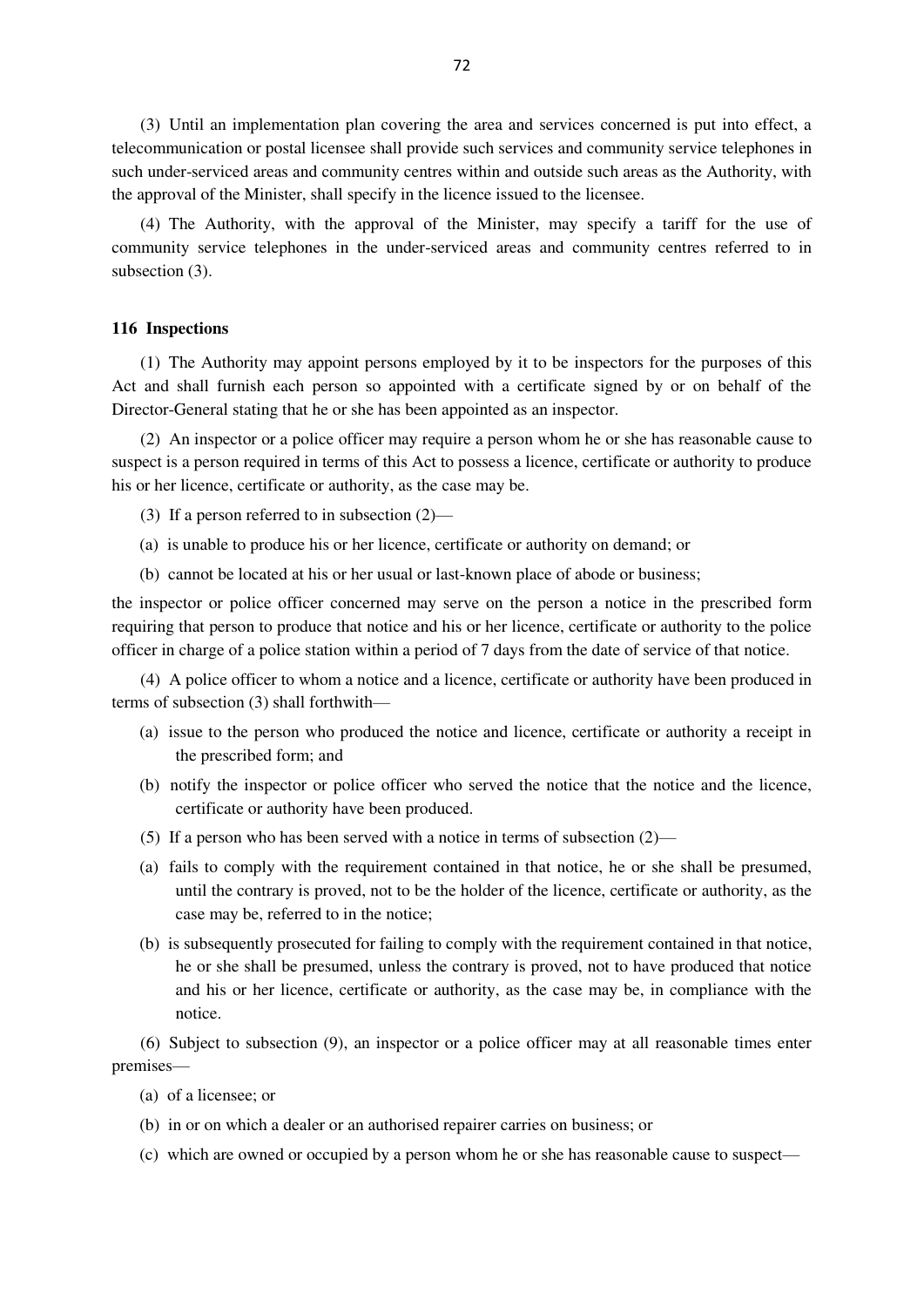- (i) is working a radio station or has a radio station in his or her possession or under his or her control in contravention of this Act; or
- (ii) is working a radio transmitting station or apparatus for operating a diffusion service or has a radio transmitting station or apparatus for operating a diffusion service in his or her possession or under his or her control in contravention of the Broadcasting Services Act [*Chapter 12:06*];
- (iii) is providing any service or operating any system for which a licence other than a listener's licence issued in terms of the Broadcasting Services Act [*Chapter 12:06*] is required;
- or
- (d) on which he or she has reasonable cause to suspect is established, constructed or installed a radio station, radio apparatus or generating apparatus which is causing harmful interference; or
- (e) which are owned or occupied by a person whom he or she has reasonable cause to suspect is in possession of a receiver as defined in the Broadcasting Services Act [*Chapter 12:06*]; or
- (f) on which he or she has reasonable cause to suspect an offence against this Act has been committed;

and shall have power to make such examination, inspection and inquiry and do such things as may appear to him or her necessary for ascertaining whether compliance has been made with this Act.

(7) Subject to subsection (9), all books, records, accounts and documents required to be kept by a dealer or an authorised repairer in terms of this Act shall be open to inspection at all reasonable times by an inspector or by a police officer.

(8) Subject to subsection (9), an inspector may inspect at all reasonable times a radio station, radio or other apparatus or premises worked or used by or in the possession or under the control of a licensee, dealer or authorised repairer.

- (9) The powers of entry and inspection conferred by this section shall not be exercised--
- (a) in a case where the entry and inspection is for the purpose of ascertaining compliance with the requirement to hold a listener's licence issued in terms of the Broadcasting Services Act [*Chapter 12:06*] or with the terms of such a licence, except with the consent of the person in charge of the premises concerned or in accordance with a search warrant issued in terms of section 50 of the Criminal Procedure and Evidence Act [*Chapter 9:07*];
- (b) in a case other than one referred to in paragraph (*a*), except with the consent of the person in charge of the premises concerned, unless there are reasonable grounds for believing that it is necessary to exercise them for the prevention, investigation or detection of an offence in terms of this Act or for the obtaining of evidence relating to such an offence.

(10) An inspector or police officer may, in the exercise of the powers conferred upon him or her by this section, seize—

- (a) a radio station which he or she has reasonable cause to suspect is being worked by or is in the possession or under the control of a person in contravention of this Act; or
- (b) a radio transmitting station or apparatus for operating a diffusion service or broadcasting service which he or she has reasonable cause to suspect is being worked by or is in the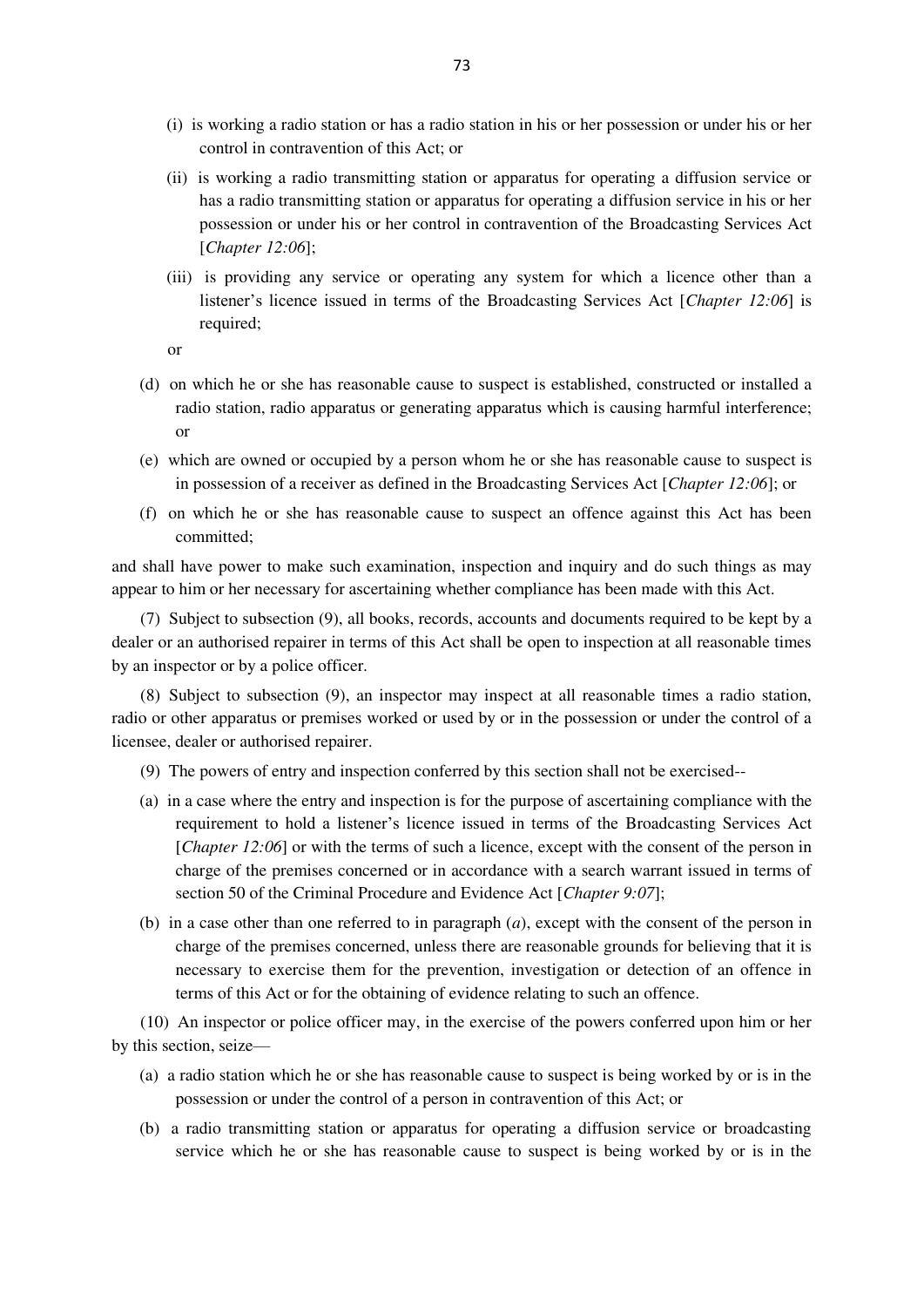possession or under the control of a person in contravention of this Act or the Broadcasting Services Act [*Chapter 12:06*]; or

(c) a book, record or document which he or she has reasonable cause to suspect will afford evidence of the commission of an offence against this Act, or, as the case may be, the Broadcasting Services Act [*Chapter 12:06*] relating to the matters referred to in subparagraph (ii) of paragraph  $(c)$  of subsection  $(6)$ ;

and may retain it for so long as may be necessary for the purpose of any examination, investigation, trial or inquiry.

(11) An inspector may, in the exercise of the powers conferred upon him or her by this section, order a person referred to in subsection (8) to cease using, pending inquiry by the Authority, a radio station or radio or other apparatus which, in his or her opinion, is causing harmful interference or is being worked otherwise than in accordance with this Act, the Broadcasting Services Act [*Chapter 12:06*], or the International Telecommunication Constitution or, as the case may be, the terms and conditions of his or her licence.

(12) An inspector shall, on demand by any person affected by the exercise of the powers conferred upon him or her by this section, exhibit the certificate issued to him or her in terms of subsection  $(1)$ .

### **Insert new section**

# **117 Disclosure of confidential information and use of information acquired by inspectors,** *etc.,* **for personal gain**

(1) If an inspector or member or employee of the Authority in the course of his or her duties as such acquires information relating to the financial affairs of any person, or to any commercial secret, he or she shall not for personal gain make use of such information, nor disclose it to any other person except--

- (a) for the purpose of legal proceedings under this Act or any other law; and
- (b) to the extent that it may be necessary to do so for the purpose of this Act or any other law, to another inspector or member or employee of the Authority.

(2) No inspector or member or employee of the Authority shall, for personal gain, make use of any information acquired by him or her in the course of his or her duties as such for a period of five years after the date on which he or she ceased to be an inspector, member or employee.

(3) Any person who contravenes subsection (1) or (2) shall be guilty of an offence and liable to the forfeiture of any proceeds accruing to him or her on account of the contravention and to a fine not exceeding level ten or to imprisonment for a period not exceeding two years or to both such fine and such imprisonment.

### **118 Power to give directions**

- (1) For the purpose of ensuring—
- (a) reliability of the provision of any service;
- (b) technical compatibility and safety of operation of any equipment or telecommunication system;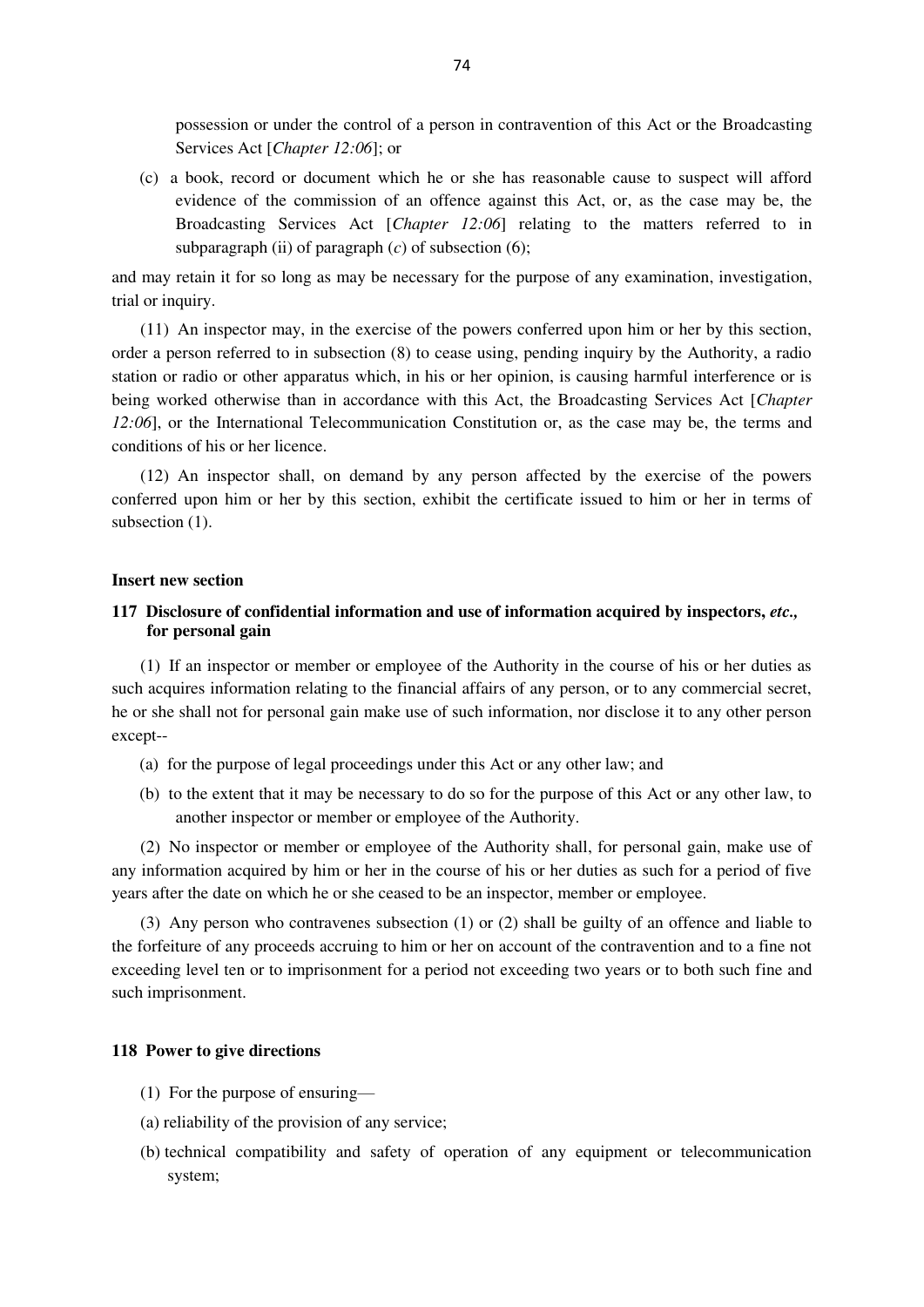- (c) fair and efficient market conduct by licensees;
- (d) co-ordination and co-operation, on such terms as the Authority may specify, with any other licensee in the use or sharing of any installation or system, or part thereof, owned or used by the licensee for the provision of any service;

the Authority may, without derogation from the liability of any licensee for any offences under this Act, before or concurrently with any legal proceedings against the licensee, give directions in writing to such licensee affording the licensee an opportunity to take such corrective action in respect of, or to desist from, any conduct which is in contravention of this Act or of the conditions of the licence of the licensee.

- (2) A direction given under subsection (1) shall-
- (a) require the licensee concerned, subject to the circumstances of the case, to do or to desist from doing, such things as are specified in the direction, or as are of a description specified in the direction; and
- (b) take effect within such time as is practicable as specified in the direction.

(3) The Authority may at any time vary, suspend or revoke the whole or any part of a direction made in terms of this section.

(4) Before giving a direction to any licensee in terms of this section or varying any such direction, the Authority shall, unless it considers impracticable or undesirable, give notice—

- (a) stating that the Authority proposes to make or vary the direction and setting out its effect; and
- (b) specifying the period within which representations or objections to the proposed direction or variation may be made.

(5) The licensee concerned shall comply with a direction of the Authority given in terms this section.

### **119 Interception of communications**

 A postal or telecommunication services licensee or employee of such licensee in charge of a telegraph office shall detain any telegram—

- (a) which he or she suspects of containing anything that will afford evidence of the commission of a criminal offence or which he or she suspects of being sent in order to further the concealment of the commission of a criminal offence; or
- (b) which he or she is requested by a commissioned police officer to detain on the ground that that police officer suspects it of containing anything that will afford evidence of the commission of a criminal offence or that he or she suspects it of being sent in order to further the concealment of the commission of a criminal offence:

and, if so authorised by the Prosecutor-General, that licensee or employee in charge shall cause the telegram to be handed over to such person as may be specified by the Prosecutor-General:

Provided that where, in the opinion of that licensee or employee in charge, by reason of the possibility of injury to any person or property, urgency or other good cause, it is necessary that the telegram be delivered to a police officer as soon as is possible, the employee in charge shall cause the telegram to be handed over to a police officer and shall forthwith inform the Prosecutor-General in writing thereof.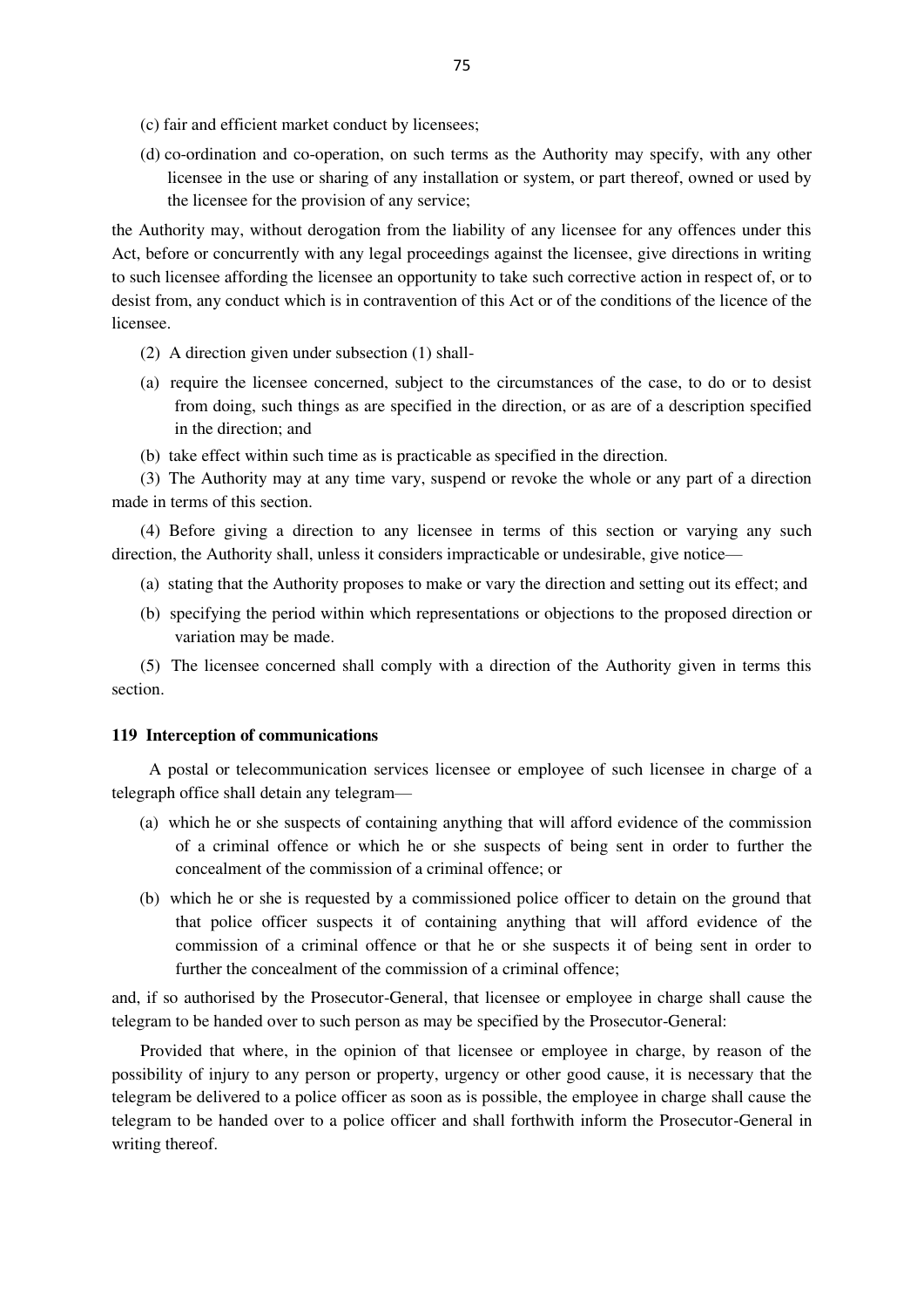# **PART XVI GENERAL**

### **120 Regulatory powers of Minister**

(1) The Minister may, after consultation with the Authority, make regulations prescribing all matters which by this Act are required or permitted to be prescribed or which, in the opinion of the Minister, are necessary or convenient to be prescribed for carrying out or giving effect to this Act.

- (2) Regulations made in terms of subsection (1) may provide for—
- (a) all matters relating to the management of post offices and the provision or operation of postal and telecommunication services or systems;
- (b) the supply, sale and use of postage stamps, and in so doing provide for—
	- (i) the classes of postal articles in respect of which postage stamps shall be used for the payment of postage or other sums payable under a postal tariff approved in terms of section *eighty*;
	- (ii) the conditions subject to which postage stamps, including perforated or defaced postage stamps, may be accepted or refused in payment of postage or any other sum;
	- (iii) the regulation of and the measures to be taken in connection with the supply, sale and custody of postage stamps;
	- (iv) the persons by whom, and the conditions subject to which, postage stamps may be sold;
	- (v) the duties and remuneration of persons authorised to sell postage stamps;
	- (vi) the conditions of sale of international reply coupons;
- (c) the installation of letter boxes or receptacles by members of the public for the purpose of the delivery to them of postal articles and the disposal of postal articles addressed to members of the public who fail to install in the prescribed manner letter boxes or receptacles of a type prescribed;
- (d) the registration of postal articles, and in so doing provide for—
	- (i) the classes of postal articles that may be registered;
	- (ii) the maximum amount for which a postal article may be registered;
	- (iii) the amount payable as compensation for the loss of a registered postal article or its contents;
- (e) the insurance of postal articles, and in so doing provide for—
	- (i) the classes of postal articles that may be insured;
	- (ii) the maximum amount for which a postal article may be insured;
	- (iii) the amount payable as compensation for the loss of an insured postal article or its contents;
- (f) a money order service and in so doing provide for—
	- (i) the maximum amount for which money orders may be issued;
	- (ii) the period during which money orders shall remain current;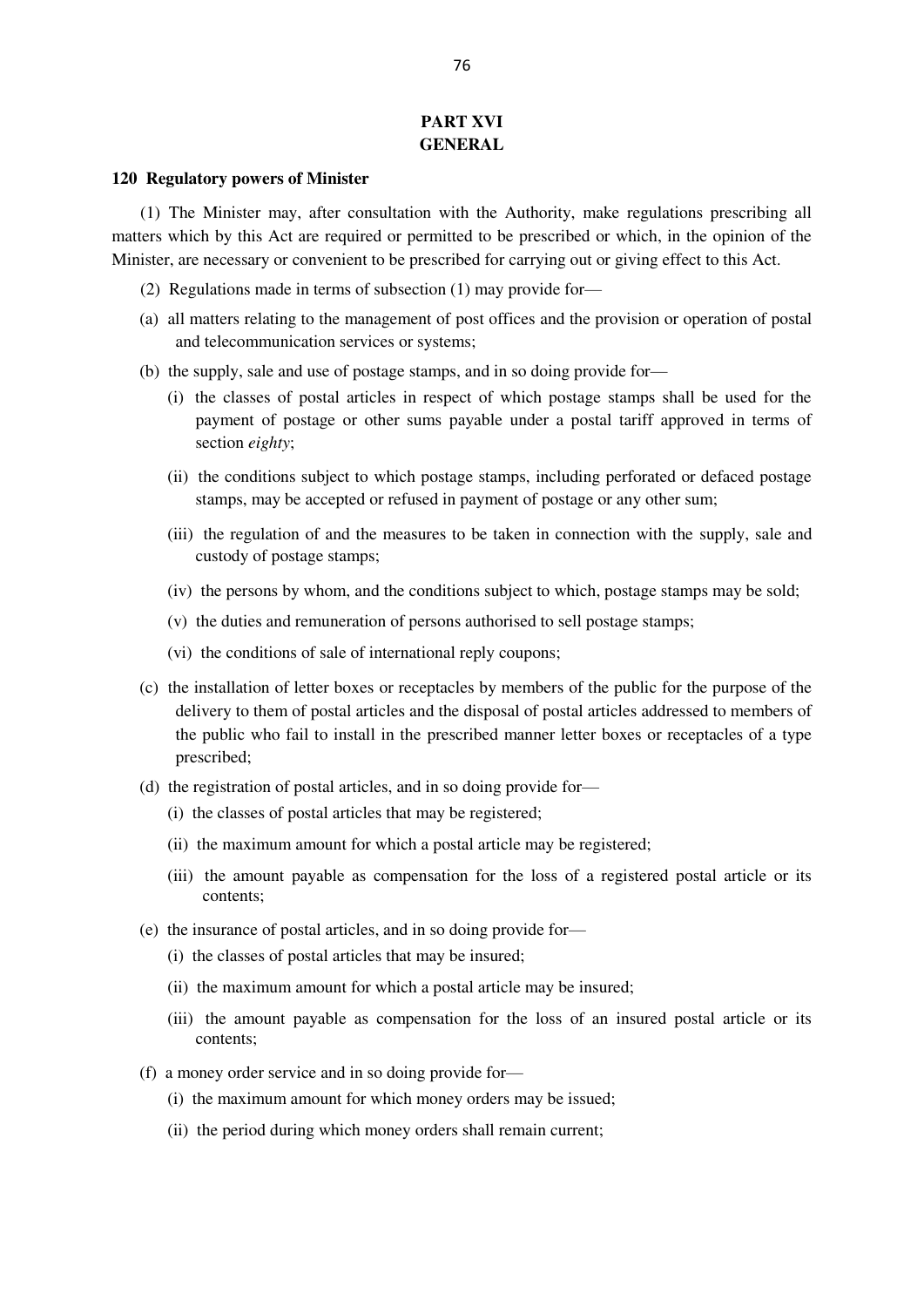- (g) a postal order service, and in so doing provide for the manner in which and the conditions subject to which postal orders may be issued, paid and cancelled;
- (h) the establishment, maintenance, working and conduct of telecommunication services or systems, and in so doing—
	- (i) provide in connection with a telegraph service for—
		- A. the order of precedence of messages sent by telegraph service and the method of disposal of unclaimed and undelivered telegrams;
		- B. the measures to be taken to prevent the improper interception or disclosure of messages sent by telegraph service;
		- C. the period for which and the conditions subject to which telegrams and documents relating to telegrams that are in the custody of telegraph offices shall be preserved;
	- (ii) provide in connection with telephone services for—
		- A. the conditions subject to which persons may use or avail themselves of telephone services and facilities connected therewith;
		- B. the supply, installation, maintenance and repair of such apparatus and equipment as may be necessary for the purposes of affording persons the use of telephone services and facilities connected therewith and, if the nature of the apparatus or equipment so requires, for the working of the apparatus or equipment by a licensee;
		- C. the conditions subject to which apparatus and equipment referred to in subparagraph B shall be supplied, installed, worked, whether by a licensee or otherwise, maintained and repaired;
		- D. the deposits and charges to be paid in connection with the supply, installation, working by a licensee, maintenance and repair of apparatus and equipment referred to in subparagraph B and generally in connection with the use of telephone services and facilities connected therewith;
		- E. the forfeiture of deposits referred to in subparagraph D and the payment of sums to meet losses in income occasioned by the default of a person to whom apparatus or equipment referred to in subparagraph B is supplied or on whose behalf or request it is installed and to meet the costs of work done for the purpose of installation and like costs when apparatus or equipment supplied to or installed on behalf of or at the request of a person is removed before the expiration of a prescribed period or, as the case may be, is not supplied or installed owing to the default of the person;
		- F. the varying, exclusion or substitution, with the agreement of a person to whom a telephone service or facilities connected therewith are afforded or by whom such a service or facilities are used, of any provision prescribing a condition or relating to a matter referred to in subparagraphs A to E in respect of the supply to him or her or the installation, maintenance, working, repair or use of apparatus or equipment by him or her or on his or her behalf or at his or her request;
- (i) the protection from interference or injury by works and lines for the supply of electricity of telecommunication systems established, maintained or worked by a licensee and by persons authorised in terms of this Act to establish, maintain or work telecommunication systems, and in so doing provide for the varying, exclusion or substitution, with the agreement of a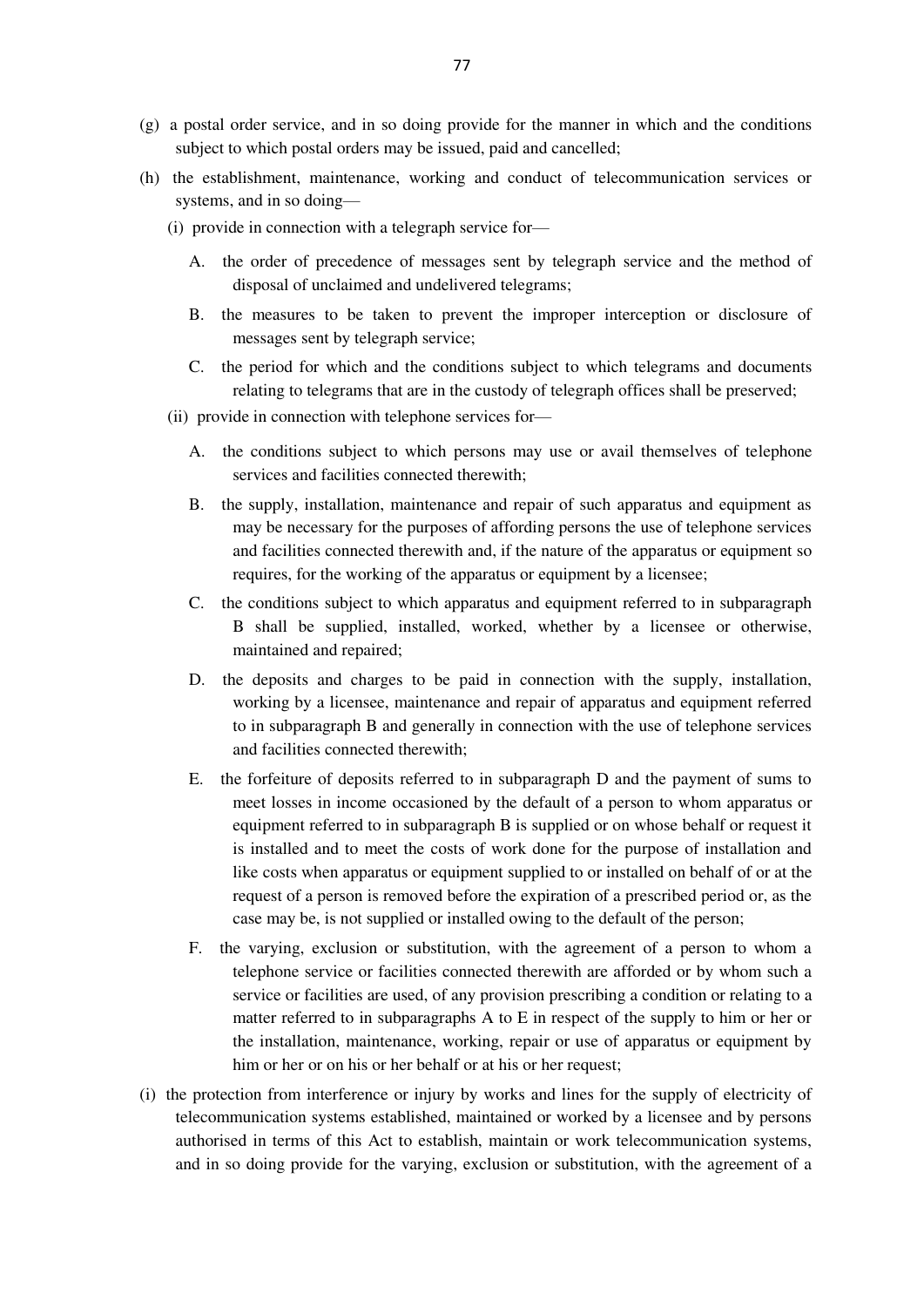person by whom such works or lines are established or operated, of any regulations providing for the protection of such telecommunication systems from interference or injury which may be applicable to the person;

- (j) the giving of such access to buildings and the furnishing of such places, facilities and fittings in buildings by the owners of buildings as may be necessary for the purpose of installing, maintaining and repairing apparatus and equipment used or to be used in connection with telecommunication systems within the building;
- (k) such matters as the Minister may consider appropriate or necessary to give force and effect, within Zimbabwe, to the provisions of the International Telecommunication Constitution and the Constitution of the Universal Postal Union;
- (l) in relation to the provision of reserved services—
	- (i) the category of reserved services, including reserved agency services;
	- (ii) the rates of postage payable on reserved postal articles;
	- (iii) the redirection of reserved postal articles and the transmission by post of postal articles so redirected free of charge or subject to a prescribed charge;
	- (iv) the charges to be paid for registration of reserved postal articles;
	- (v) the charges to be paid for insurance of reserved postal articles;
	- (vi) the rates of commission or the charges to be charged on and in respect of reserved money orders;
	- (vii) the rates of commission to be charged on reserved postal orders;
	- (viii) the rates at which and the conditions and restrictions subject to which--
		- A messages shall be transmitted by a reserved telegraph service;
		- B messages transmitted by a reserved telegraph service shall be delivered;
	- (ix) the charges for searching for telegrams or documents relating to telegrams that are in the custody of telegraph officers employed by a reserved telegraph service;
- (m) the classification of radio stations, other than broadcasting stations and radio stations used solely in connection with broadcasting and diffusion services, and in so doing amend the *Third Schedule* or vary the definition of a radio station specified in the *Third Schedule* and prescribe the nature of the radiocommunication services to be carried on therefrom;
- (n) the inspection and testing by employees of broadcasting stations, licensed radio stations and radio stations and radio and other apparatus used in connection with broadcasting services or systems and for the method of installation, working and maintenance thereof;
- (o) the establishment, maintenance, protection, working and conduct of all or any radiocommunication service established, maintained or carried on by a licensee, whether in conjunction with a telecommunications service or system or otherwise;
- (p) the prohibition, restriction or control, by licence or otherwise, of the importation, purchase and sale of any apparatus capable of causing harmful interference;
- (q) ensuring that—
	- (i) the use of generating apparatus or power lines does not cause harmful interference and in so doing prescribe the conditions to be observed with respect to—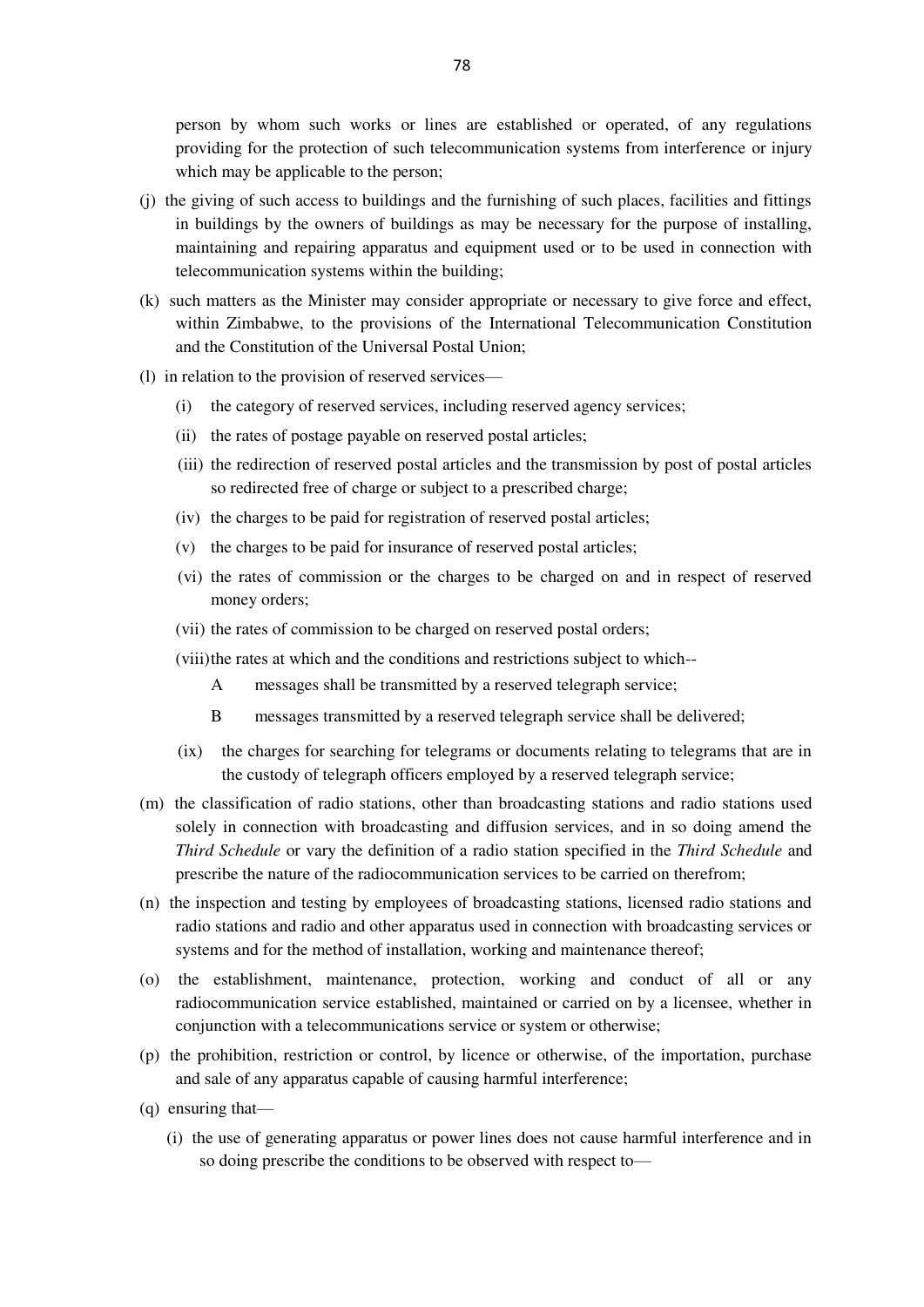- A. the maximum intensity of electromagnetic energy of specified frequencies which may be radiated in any direction from generating apparatus or power lines when in use;
- B. the electromagnetic energy of specified frequencies which may be injected by generating apparatus into the power lines by means of which power is supplied to the generating apparatus;
- (ii) the use, in connection with a broadcasting or diffusion service or otherwise of radio stations or radio or other apparatus that does not injure or interfere with telecommunication services established, maintained or carried on by a licensee or injure or interfere with radio stations or radio or other apparatus, equipment, circuits, instruments, wires and the like of a licensee, and in so doing authorise the Authority to order the modification of radio stations or the removal or replacement of radio or other apparatus;
- (r) the registration of dealers in and repairers of radio transmitting stations and the information to be supplied to the Authority in connection with applications for registration;
- (s) the keeping of books, records and documents, the furnishing of returns and the supply of information relating to dealings in and the repair of radio transmitting stations by dealers and authorised repairers;
- (t) the qualifications in respect of age, term of service, skill, character and otherwise required by applicants for certificates of competency to work prescribed classes and types of radio stations;
- (u) the holding of examinations to determine the proficiency of applicants for certificates of competency to work prescribed classes and types of radio stations;
- (v) the issue of certificates of competency referred to in paragraph (t) to persons with the qualifications prescribed in terms of that paragraph;
- (x) the fees to be paid—
	- (i) by applicants in connection with examinations referred to in paragraph (t); and
	- (ii) on the issue of certificates of competency to work prescribed classes and types of radio stations;
- (y) the form and manner in which applications for licences, certificates and authorities are to be made and the information to be supplied in connection therewith;
- (z) the form of licences, certificates and authorities, the terms and conditions to be contained in licences, certificates and authorities and the periods for which licences, certificates and authorities shall remain in force;
- (aa) the terms and conditions subject to which licences, certificates and authorities shall be issued;
- (bb) the cancellation, suspension and amendment of licences, certificates and authorities and the surrender or delivery to the Authority of licences, certificates and authorities for those purposes;
- (cc) the circumstances in which and the conditions, including the payment of a fee, subject to which copies of licences, certificates and authorities may be obtained;
- (dd) the notification to the Authority by persons to whom licences, certificates and authorities are issued of changes in their places of residence or business;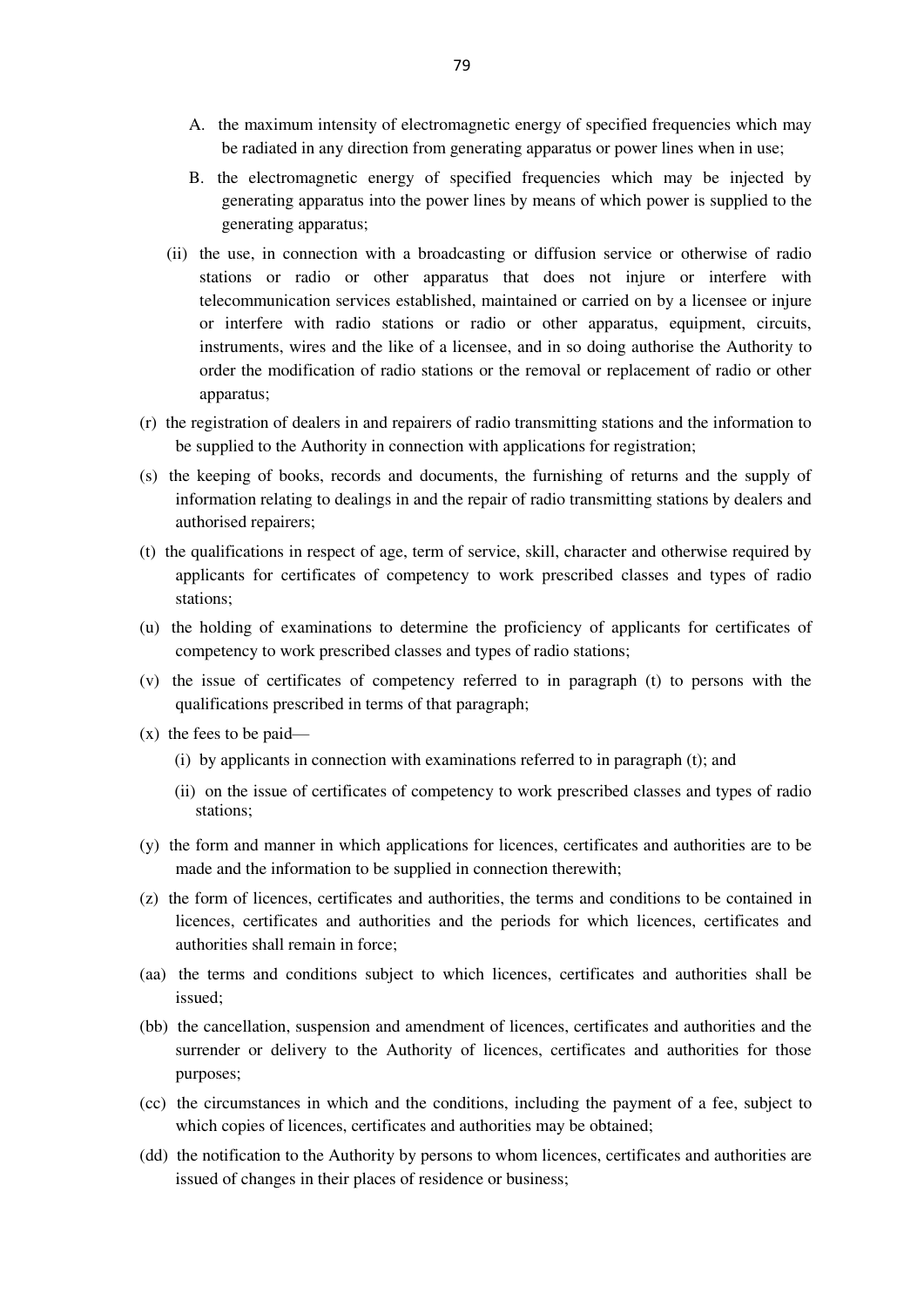- (ee) the notification to the Authority of changes in the places, aircraft, ships or vehicles at or in which radio stations in respect of which licences are issued, are established, installed or worked;
- (ff) the proper exercise by the Authority of the powers of control of and supervision over radiocommunication services conferred upon it by this Act and of the other powers, functions and duties conferred or imposed upon it by this Act;
- (gg) the procedures to be followed for the settlement of disputes in terms of tis Act;
- (hh) access to communications services by the elderly and people with disabilities;
- (ii) the prevention or minimisation of harmful emissions from communications systems;
- (jj) the disposal of used communications equipment;
- (kk) performance standards for the public operators;
- (ll) accounting and charging requirements for public operators;
- (mm) the registration and administration of domain names and licensing of internet service providers and the regulation of the installation and operation of internet and other information communication technologies;
- (nn) the registration of SIM cards and subscriber information;
- (oo) consumer protection and competition in the communications sector;
- (pp) the provision of emergency communications services; and
- (qq) the management and monitoring of telecommunication traffic.

(3) Subject to subsection (4), before making regulations in terms of paragraph (l) of subsection (2), the Minister shall consult the Minister responsible for finance:

Provided that the Minister shall not be required to consult the Minister responsible for finance in the case of any regulations the effect of which is solely—

- (a) to alter any prices, rates or charges in order to conform with changes made by countries outside Zimbabwe; or
- (b) to fix charges and costs in connection with the supply, installation, working, maintenance or repair or any work done for the purposes of the installation of apparatus or equipment supplied, installed, worked, maintained or repaired by a designated licensee.

(4) Where a designated licensee proposes to increase any tariff for the provision of any reserved agency, postal or telecommunication service, and the Minister gives no written indication to the designated licensee of his or her intention to implement a specified alternative to the proposed increase within thirty days after the designated licensee first notified him or her in writing of the proposal, such increase shall be deemed to have been approved and shall take effect not earlier than the date on which the designated licensee publishes a notice of the increase in the *Gazette*:

Provided that the approval of the Minister shall not be required in the case of any tariff the effect of which is solely to alter the rates of postage in order to conform with changes to postal rates made by countries outside Zimbabwe.

(5) Regulations made in terms of subsection (1) may provide for the imposition of penalties not exceeding level five or, in default of payment, imprisonment for a period not exceeding six months for contraventions of the regulations.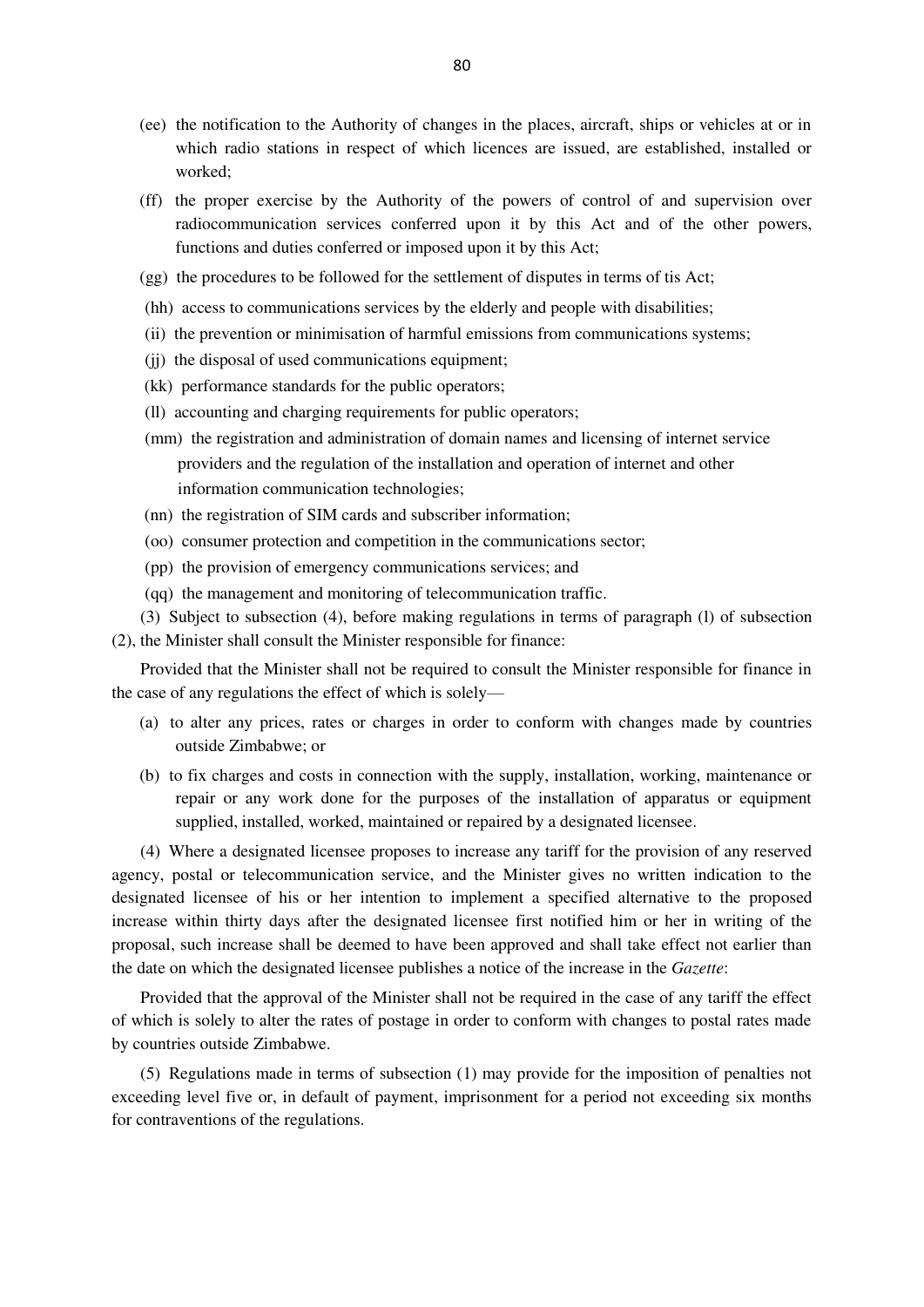(6) Nothing in this section shall be construed as conferring any right on a person to be supplied with or to be afforded the use of any telecommunication services or facilities connected therewith or apparatus or equipment necessary for that purpose.

### **121 Administrative charges**

(1) The Authority may, with the approval of the Minister, after consultation with the Minister responsible for finance, by notice in the *Gazette*, provide for such administrative fees and charges in respect of any of its services provided in terms of this Act.

(2) Without limiting the generality of subsection (1), administrative fees and charges may be imposed in connection with—

- (a) the registration, monitoring and surveillance of telecommunication installations, apparatus and systems;
- (b) the surveillance and inspection of licensees and persons engaged in markets for telecommunication services;
- (c) the management, assignment and revocation of addressing resources;
- (d) decisions concerning access, interconnection, interoperability and leased lines;
- (e) the amendment of licences;
- (f) the management and technical monitoring of the frequency spectrum;
- (g) the examination or testing of such applicants, the fees payable in respect of such examination or testing and the circumstances in and conditions on which an applicant may be exempted from such examination or testing for the provision of any services in terms of this Act.
- (h) the resolution of disputes.

(3) The Authority may impose a surcharge not exceeding twice the amount of the charge fixed for the relevant service if any such charge is not paid within the specified time.

(4) Any fee or charge due in terms of this section shall be a debt due to the Authority and may be recovered by proceedings in any court of competent.

(5) If responsibility for any of the services of the Authority have been delegated to any person in terms of this Act, such services shall be provided by such person in accordance with the charges notified in terms of subsection (1).

### **122 Evidence in proceedings for recovery of fees due**

In any legal proceedings for the recovery of any sum payable under this Act in respect of a postal article—

- (a) the official stamp or mark thereon denoting the sum due shall be *prima facie* evidence that such sum is due in respect of the postal article;
- (b) the production of the postal article having thereon a post office stamp or mark denoting that delivery of the postal article has been refused or that the person to whom it is addressed is dead or could not be found shall be *prima facie* evidence of such fact;
- (c) the person from whom the postal article purports to have come shall be deemed to be the sender thereof, unless the contrary is proved.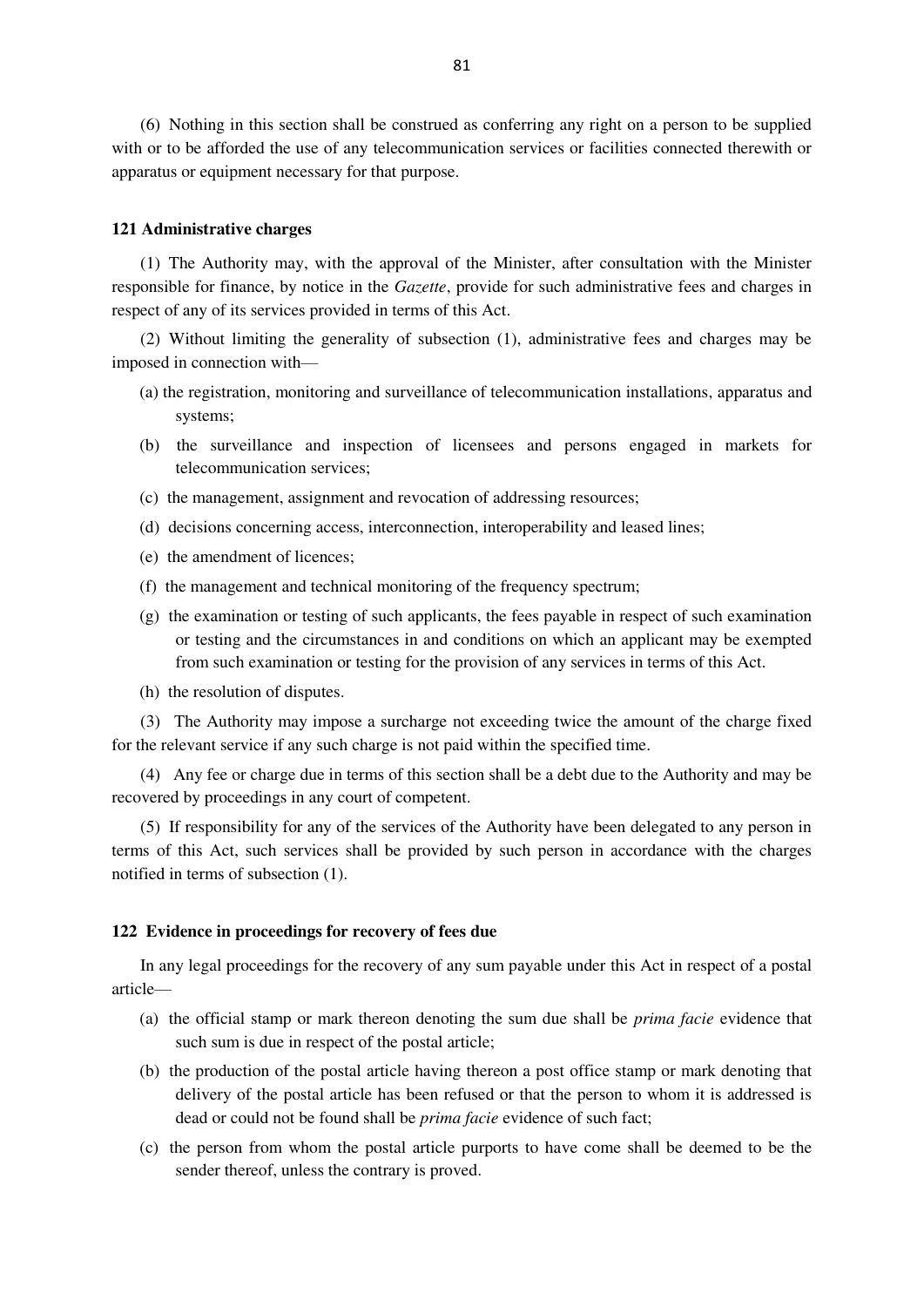### **123 Proceedings on failure of Authority to comply with Act or direction**

(1) If at any time it appears to the Minister that the Authority has failed to comply with this Act or with a direction given to it in terms of section 15 or *16*, he or she may, by notice in writing, require the Board to make good the default within a specified period.

(2) If an act or thing required to be done in terms of this Act is omitted to be done or is not done in the manner or within the time so required, the Minister may order all such steps to be taken as in his or her opinion are necessary or desirable to rectify such act or thing, and the said act or thing when done in terms of the said order shall be of the same force and validity as if originally done in accordance with the appropriate provisions of this Act.

(3) Any expenses incurred by the Minister in the exercise of his or her powers in terms of subsection (2) shall be defrayed from the funds of the Authority.

## **124 Repeal and savings**

(1) Subject to this section, the Postal and Telecommunications Act [*Chapter 12:05*], is repealed.

(2) Any regulations, by-laws or notices which, immediately before the fixed date, were in force under the Postal and Telecommunications Act [*Chapter 12:05*] shall continue in force as if they had been made in terms of this Act, and may be amended or repealed accordingly.

(3) Any licence, certificate, authority or permit which was issued or deemed to be issued in terms of the Postal and Telecommunications Act [*Chapter 12:05*] and which had effect immediately before the fixed date shall continue to have effect for the remainder of its period of validity as if it had been issued under this Act.

(4) Members of the Board and staff of the Authority who were in office immediately before the fixed date shall continue in office for the remainder of the period of their terms of office as if they had been appointed in terms of this Act.

## **FIRST SCHEDULE** *(Section 5 (4))*

### **ANCILLARY POWERS OF AUTHORITY**

1. To acquire by lease, purchase, or otherwise, immovable property and to construct buildings thereon.

2. To buy, take in exchange, hire or otherwise acquire movable property, including vehicles, necessary or convenient for the performance of its functions.

3. To maintain, alter and improve property acquired by it.

4. To mortgage or pledge any assets or part of any assets and, with the approval of the Minister, to sell, exchange, let, dispose of, turn to account or otherwise deal with any assets or part of any assets which are not required for the exercise of its functions for such consideration as the Authority may, with the approval of the Minister, determine.

5. To open bank and building society and post office accounts in the name of the Authority and to draw, make, accept, endorse, discount, execute and issue for the purposes of its functions, cheques, promissory notes, bills of exchange, bills of lading, securities and other instruments.

6. To insure against losses, damages, risks and liabilities which it may incur.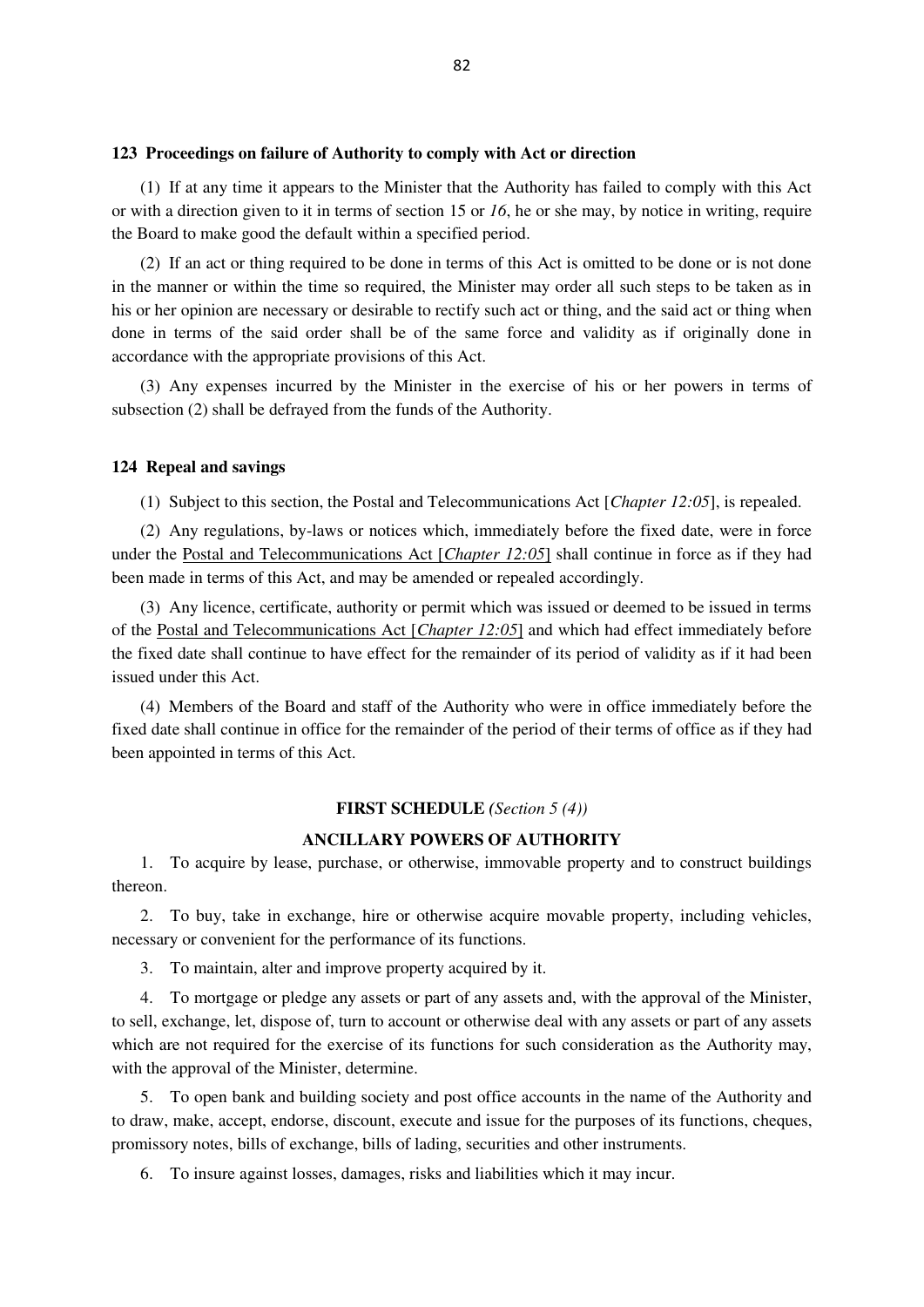7. To enter into contracts and suretyships or give guarantees in connection with the exercise of its functions and to modify or rescind such contracts or rescind suretyships or guarantees.

8. With the approval of the Minister, to enter into, renew, cancel or abandon arrangements with any government or authority, local or otherwise, that may seem conducive to the exercise of its functions or any of them and to obtain from such government or authority rights, privileges and concessions which the Authority thinks desirable to obtain and carry out, exercise and comply with such arrangements, rights, privileges and concessions.

9. With the approval of the Minister, to raise loans or borrow money in such amounts and for such purposes and under such conditions as may be approved by the Minister.

10. To employ, upon such terms and conditions as the Authority may think fit, such persons as may be necessary for conducting its affairs, and suspend or discharge any such persons.

11. Subject to the Public Finance Management Act [*Chapter 22:19*] to pay such remuneration and allowances and grant such leave of absence and to make such gifts and pay bonuses and the like to its employees as the Authority thinks fit.

12. To provide pecuniary benefits for its employees on their retirement, resignation, discharge or other termination of service or in the event of their sickness or injury and for their dependants, and for that purpose to effect policies of insurance, establish pension or provident funds or make such other provision as may be necessary to secure for its employees and their dependants any or all of the pecuniary benefits to which this paragraph relates.

13. With the approval of the Minister, to purchase, take in exchange, hire and otherwise acquire land or dwellings for use or occupation by its employees.

14. To construct dwellings, outbuildings or improvements for use or occupation by its employees on land purchased, taken in exchange, hired or otherwise acquired by the Authority.

15. To sell or let dwellings and land for residential purposes to its employees.

16. With the approval of the Minister, to guarantee loans to its employees or their spouses for the purchase of dwellings or land for residential purposes, the construction of dwellings and the improvement of dwellings or land which are the property of its employees or their spouses.

17. To provide security in respect of loans guaranteed in terms paragraph 16 by the deposit of securities.

18. With the approval of the Minister, to make loans to any employee of the Authority—

- (*a*) for the purpose of purchasing vehicles, tools or other equipment used by him or her in carrying out his or her duties; or
- (*b*) not exceeding three months' salary or wages payable to him or her, for any purpose;

on such security as the Authority considers adequate.

19. To do anything for the purpose of improving the skill, knowledge or usefulness of its employees, and in that connection to provide or assist other persons in providing facilities for training, education and research and to pay for the aforesaid, where necessary.

20. To provide such services as the Authority considers could properly be provided by the Authority.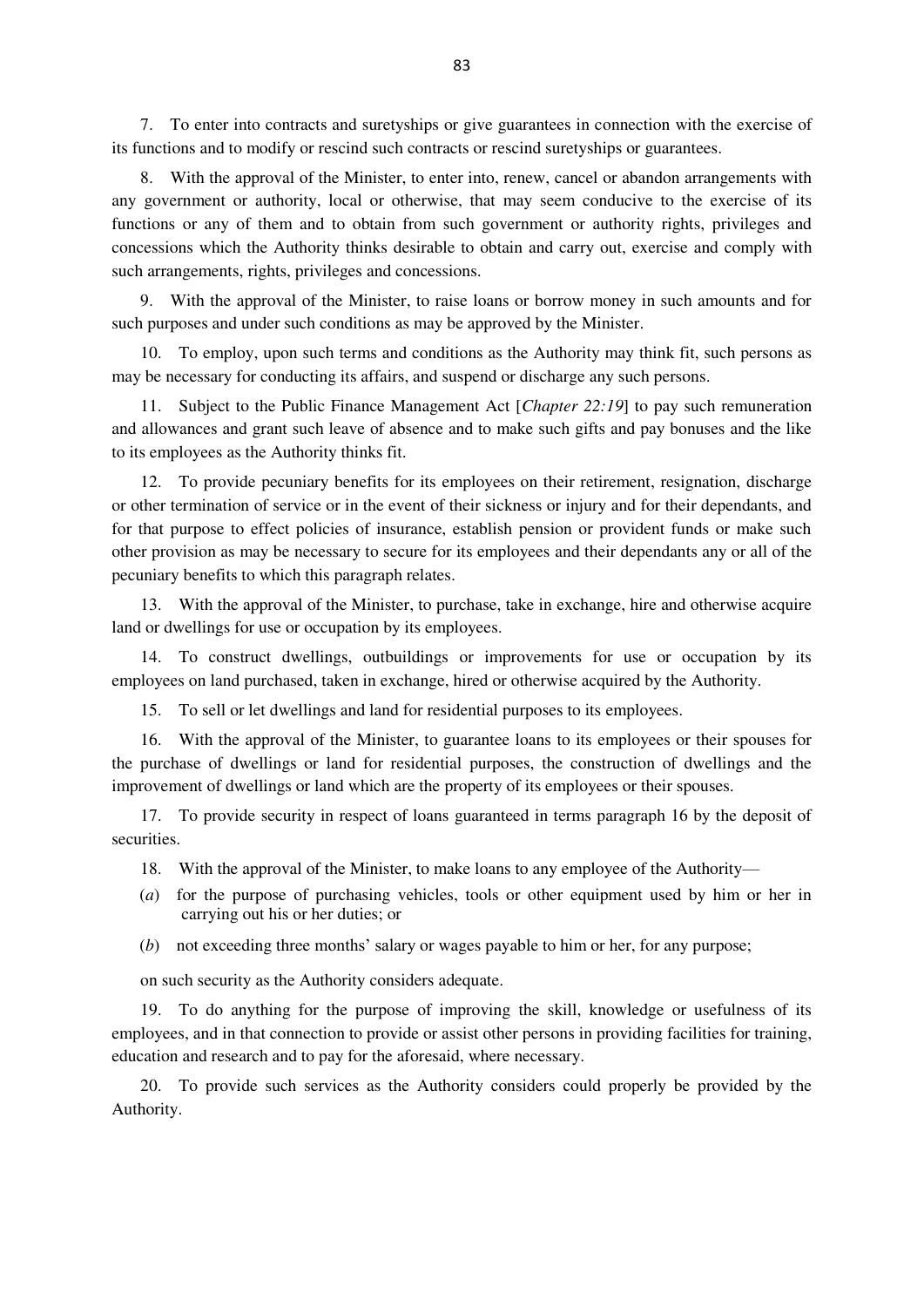21. With the approval of the Minister, to provide financial assistance to any person, association, organisation or institution whose activities are such as to be, in the opinion of the Authority, of benefit to the Authority.

22. Generally, to do all such things as may be necessary, conducive or incidental to the exercise of the powers and the performance of the functions of the Authority under this Act or any other enactment.

### **SECOND SCHEDULE** *(Section 7(6))*

# **PROVISIONS APPLICABLE TO BOARD**

# *Section*

- 1 Interpretation in Second Schedule.
- 2 Disqualification for appointment to Board.
- 3 Term of office and conditions of service of members of Board.
- 4 Vacation of office by members of Board.
- 5 Filling of vacancies of Board.
- 6 Procedure of Board.
- 7 Committees of Board.
- 8 Minutes of proceedings.
- 9 Validity of decisions and acts of Board.

#### *Interpretation in Second Schedule*

# 1. In this *Schedule*—

**"appointed member",** in relation to the Board, means a member appointed under section 7;

**"chairperson"** means the chairperson of the Board referred to in section 7(1).

#### *Disqualification for appointment to Board*

2. (1) Subject to this Act, a person shall not be qualified for appointment as a member of the Board, nor shall he or she hold office as an appointed member, if—

- (a) he or she is not a citizen of Zimbabwe or ordinarily resident in Zimbabwe; or
- (b) he or she is a member of two or more other statutory bodies; or
- (c) he or she is a member of Parliament; or
- (d) he or she is a member of a local authority or is in the full-time employment of a local authority; or
- (e) in terms of the law in force in any country—
	- (i) he or she has been adjudged or otherwise declared insolvent or bankrupt and has not been rehabilitated or discharged; or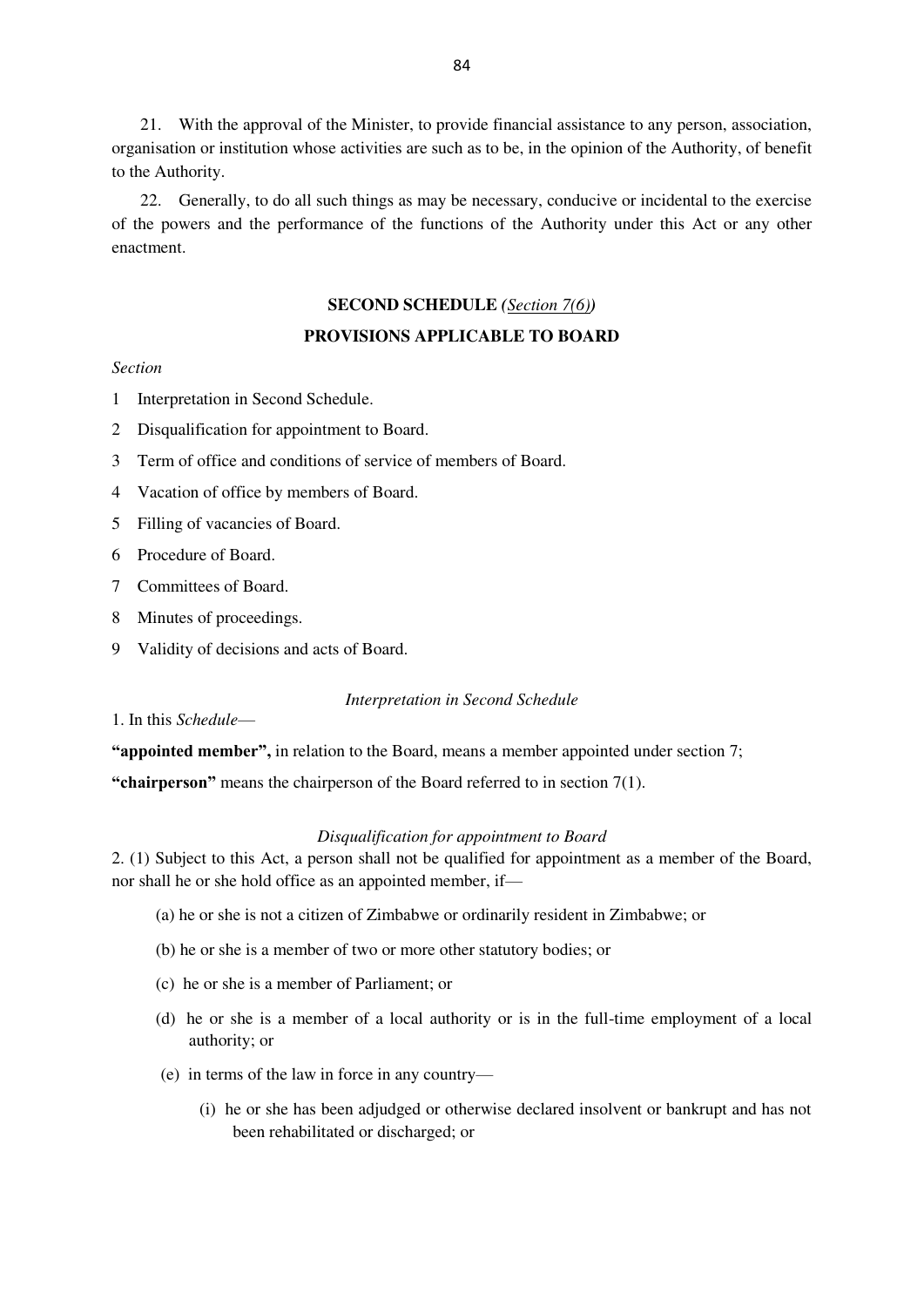- (ii) he or she has made an assignment to or composition with his or her creditors which has not been rescinded or set aside; or
- (f) within the period of 5 years immediately preceding his or her proposed appointment, he or she has been sentenced in a country to a term of imprisonment imposed with or without the option of a fine, whether or not any portion thereof has been suspended, and has not received a free pardon.
- (2) For the purposes of subparagraph  $(1)(b)$ 
	- (a) a person who is appointed to a council, board or authority which is a statutory body or which is responsible for the administration of the affairs of a statutory body shall be regarded as a member of that statutory body;
	- (b) "statutory body" means—
		- (i) any Commission established by the Constitution Act 1 of 2013; or
		- (ii) any corporate body established directly by or under an Act for special purposes specified in that Act, the membership of which consists wholly or mainly of persons appointed by the President, a Vice-President, a Minister or any other statutory body or by a Commission established by the Constitution Act 1 of 2013.

### *Term of office and conditions of service of members of Board*

3 (1) Subject to this *Schedule*, the term of office of an appointed member of the Board shall be such period not exceeding 4years as the Minister may fix on his or her appointment.

(2) On the expiry of an appointed member's term of office, he or she shall be eligible for reappointment for a further one term.

(3) Subject to this *Schedule*, the conditions of service of an appointed member of the Board, including allowances, shall be fixed by the Minister in consultation with the Minister responsible for finance, at the time of his or her appointment.

(4) Notwithstanding any other provision of this paragraph, the allowances payable to an appointed member of the Board shall not be reduced during his or her tenure of office.

(5) Written notice of any special meeting convened in terms of subsection (2) shall be sent to each member not later than seven days before the meeting and shall specify the business for which the meeting has been convened:

Provided that if, in the opinion of the chairman or Minister, as the case may be, the urgency of the business for which the meeting is to be convened so requires, notice of at least forty-eight hours may be given.

### *Vacation of office by members of Board*

4 (1) An appointed member of the Board may resign from his or her office at any time by giving the Minister and the Board such notice of his or her intention to resign as may be fixed in his or her conditions of service in terms of paragraph 3 or, if no such period has been fixed, after the expiry of 30 days from the date he or she gives notice or after the expiry of such other period of notice as he or she and the Minister may agree.

(2) An appointed member of the Board shall be deemed to have resigned from his or her office and his or her office shall become vacant—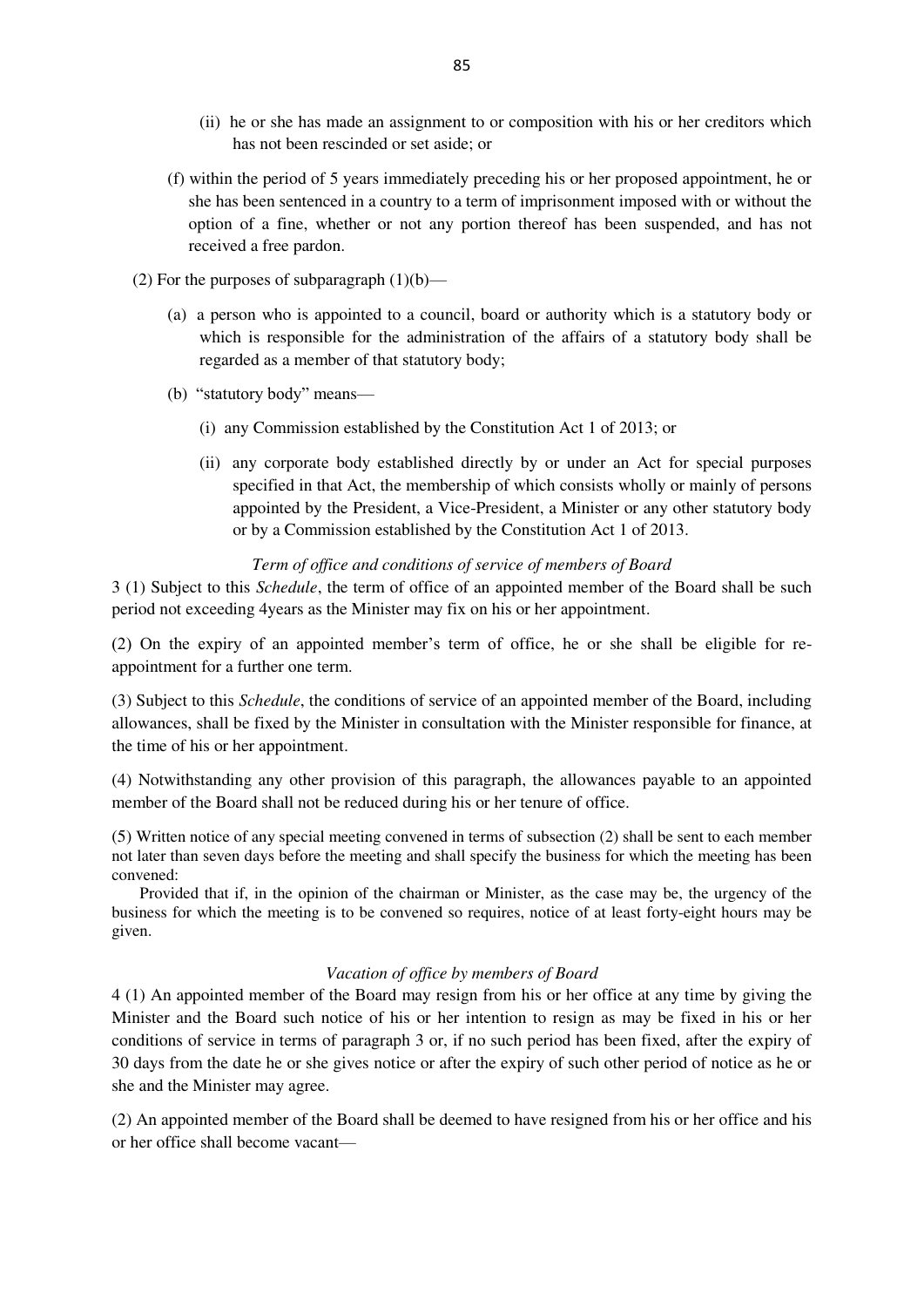- (a) if he or she becomes disqualified for appointment to the Board in terms of paragraph 2(a), (b), (c), (d) or (e); or
- (b) on the date he or she begins to serve a sentence of imprisonment, whether or not any portion was suspended, imposed with or without the option of a fine—
	- (i) in Zimbabwe, in respect of an offence; or
	- (ii) outside Zimbabwe, in respect of conduct which, if committed in Zimbabwe, would have constituted an offence.

### *Filling of vacancies of Board*

5 On the death of, or vacation of office by, an appointed member of the Board, the Minister shall fill the vacancy within three months of the occurrence of the vacancy.

### *Procedure of Board*

6 (1) Subject to subparagraph (2), the Board shall meet at such dates, times and places as may be fixed by the chairperson:

Provided that the Board shall meet at least once every three months**.**

(2) The chairperson—

- (a) may convene a special meeting of the Board at any time; and
- (b) shall convene a special meeting of the Board on the written request of not fewer than two members, which meeting shall be convened for a date not sooner than seven days and not later than thirty days after the chairperson's receipt of the request.

(3) Written notice of a special meeting convened in terms of subparagraph (2) shall be sent to each member not later than forty-eight hours before the meeting and shall specify the business for which the meeting has been convened:

Provided that a failure by a member to receive such a notice, or an inadvertent failure to send notice to a member, shall not invalidate the meeting.

(4) No business shall be discussed at a special meeting convened in terms of subparagraph (2) other than—

- (a) such business as may be determined by the chairperson where he or she convened the meeting in terms of subparagraph  $(2)(a)$ ; or
- (b) the business specified in the request for the meeting, where the chairperson convened the meeting in terms of subparagraph (2)(b).

(5) In the absence of the chairperson the deputy chairperson shall preside over the meeting of the Board as chairperson.

(6) In the absence of the chairperson or deputy chairperson, the members present shall, if they constitute a quorum, elect one of their numbers to preside over the meeting of the Board as chairperson.

(7) At any meeting of the Board, five of the members of the Board shall form a quorum.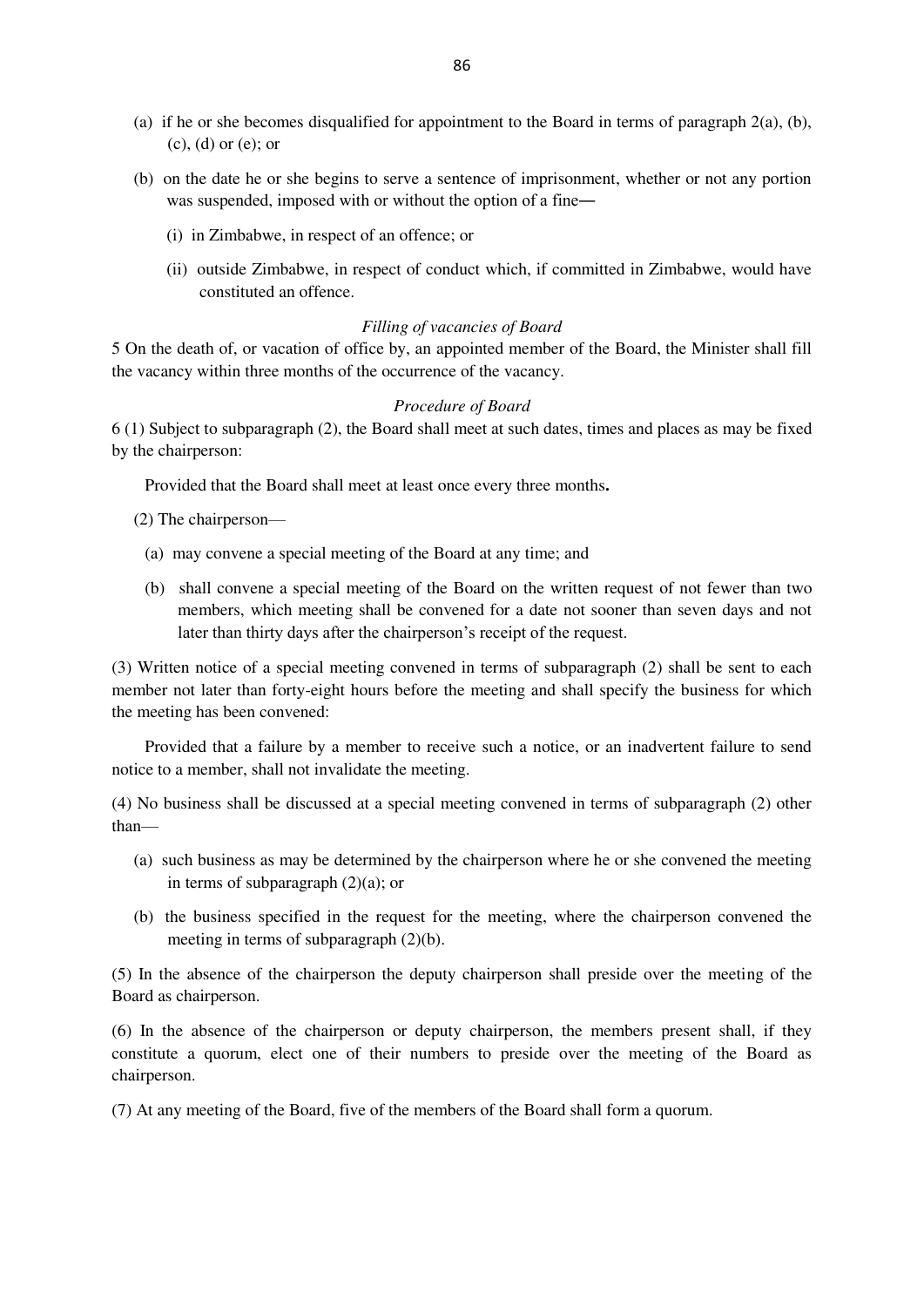(8) The Board will undertake to make decisions by consensus among the members present at the meeting of the Board at which a quorum is present; failing which anything authorised or required to be done by the Board shall be decided by a majority vote of the members at that meeting.

(9) At all meetings of the Board each member present shall have one vote on each question before the Board: fetter

Provided that, in the event of an equality of votes, the chairperson or person presiding at the meeting shall have a casting vote in addition to his or her deliberative vote.

(10) With the approval of the Board and in consultation with the Director General, the chairperson may invite any person to attend a meeting of the Board where the chairperson considers that the person has special knowledge or experience in any matter to be considered at the meeting.

(11) A person invited to attend a meeting of the Board under subparagraph (10) may take part in the meeting as if he or she were a member of the Board, but shall not have a vote on any question before the meeting.

(12) Any proposal circulated among all members of the Board and agreed to in writing by a majority of them shall have the same effect as a resolution passed at a duly constituted meeting of the members and shall be incorporated into the minutes of the next meeting of the Board:

Provided that, if a member requires that such a proposal be placed before a meeting of the Board, this subparagraph shall not apply to the proposal.

(13) Except as otherwise provided in this paragraph, the procedure for the convening and conduct of meetings of the Board shall be as fixed from time to time by the Board.

### *Committees of Board*

7 (1) For the better exercise of its functions, the Board may establish one or more committees in which it may vest such of its functions as it considers appropriate.

(2) The vesting of a function in a committee in terms of subparagraph (1)—

- (a) may be made absolutely or subject to conditions and may be amended or withdrawn at any time; and
- (b) shall not divest the Board of that function;

and the Board may amend or rescind any decision of the committee in the exercise of that function.

(3) On the establishment of a committee under subparagraph (1) the Board—

- (a) shall appoint at least one of its members as a member of the committee, and that member or one of those members designated by the Board, as the case may be, shall be chairperson of the committee; and
- (b) may, subject to paragraph 2, appoint as members of the committee persons who are not members of the Board and fix the terms and conditions of their appointment.

(4) Meetings of a committee may be convened at any time and at any place by the chairperson of the committee.

(5) If the chairperson of the committee is absent from a meeting of the committee, the members present may elect one of their number to preside at that meeting as chairperson.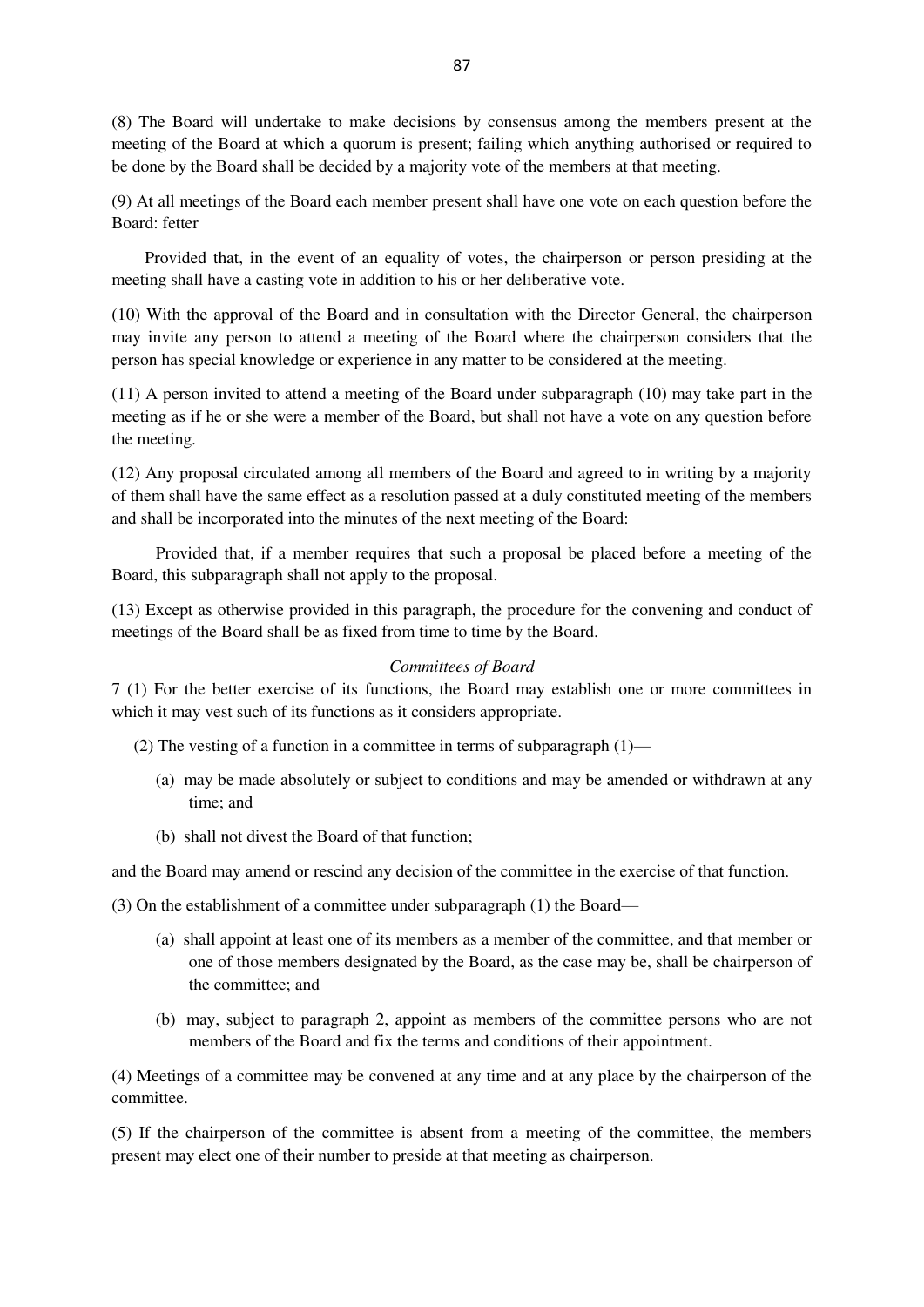(6) A majority of members of a committee shall form a quorum at any meeting of a committee.

(7) Anything authorised or required to be done by a committee may be decided by a majority vote at a meeting of the committee at which a quorum is present.

(8) At all meetings of a committee each member present shall have one vote on each question before the committee:

Provided that, in the event of an equality of votes, the chairperson or person presiding at the meeting shall have a casting vote in addition to his or her deliberative vote.

(9) Subject to this paragraph, the procedure to be followed at any meeting of a committee shall be fixed by the Board.

### *Minutes of proceedings*

8 (1) The Board shall cause minutes to be taken at its meetings and at meetings of its committees and enter them in books kept for the purpose.

(2) Any minutes which purport to be signed by the person presiding at the meeting to which the minutes relate or by the person presiding at the next following meeting of the Board or committee, as the case may be, shall be accepted for all purposes as *prima facie* evidence of the proceedings and decisions taken at the meeting concerned.

(3) The Board and any committee of the Board shall cause copies of all minutes that have been signed to be sent to the Minister for his or her information.

### *Validity of decisions and acts of Board*

9 (1) No decision or act of the Board or act done under the authority of the Board shall be invalid solely because there were one or more vacancies on the Board when the decision was taken or the act was done or authorised or a disqualified person partook in the act or decision.

(2) If any decision or other act of the Board is rendered invalid through a procedural irregularity, the Board may at a duly convened meeting ratify the decision or act, and any decision or act so ratified shall be valid in all respects with effect from the date of its ratification.

### 10 **Dismissal or suspension of members**

### **THIRD SCHEDULE (***Sections 2, 24 and 120* (*3*)(*m*))

# **CLASSIFICATION OF RADIO STATIONS**

In this Schedule, "radio station" does not include a broadcasting station or a radio receiving station used solely in connection with a broadcasting or diffusion service.

| Aeronautical station | means a radio station used for the purpose of carrying on a<br>radiocommunication service with and for the benefit of<br>aircraft. |
|----------------------|------------------------------------------------------------------------------------------------------------------------------------|
| Aircraft station     | means a radio station continuously subject to human control<br>which is installed in an aircraft.                                  |
| Amateur station      | means a radio station worked by a person interested in the<br>technique of radiocommunications solely with a personal              |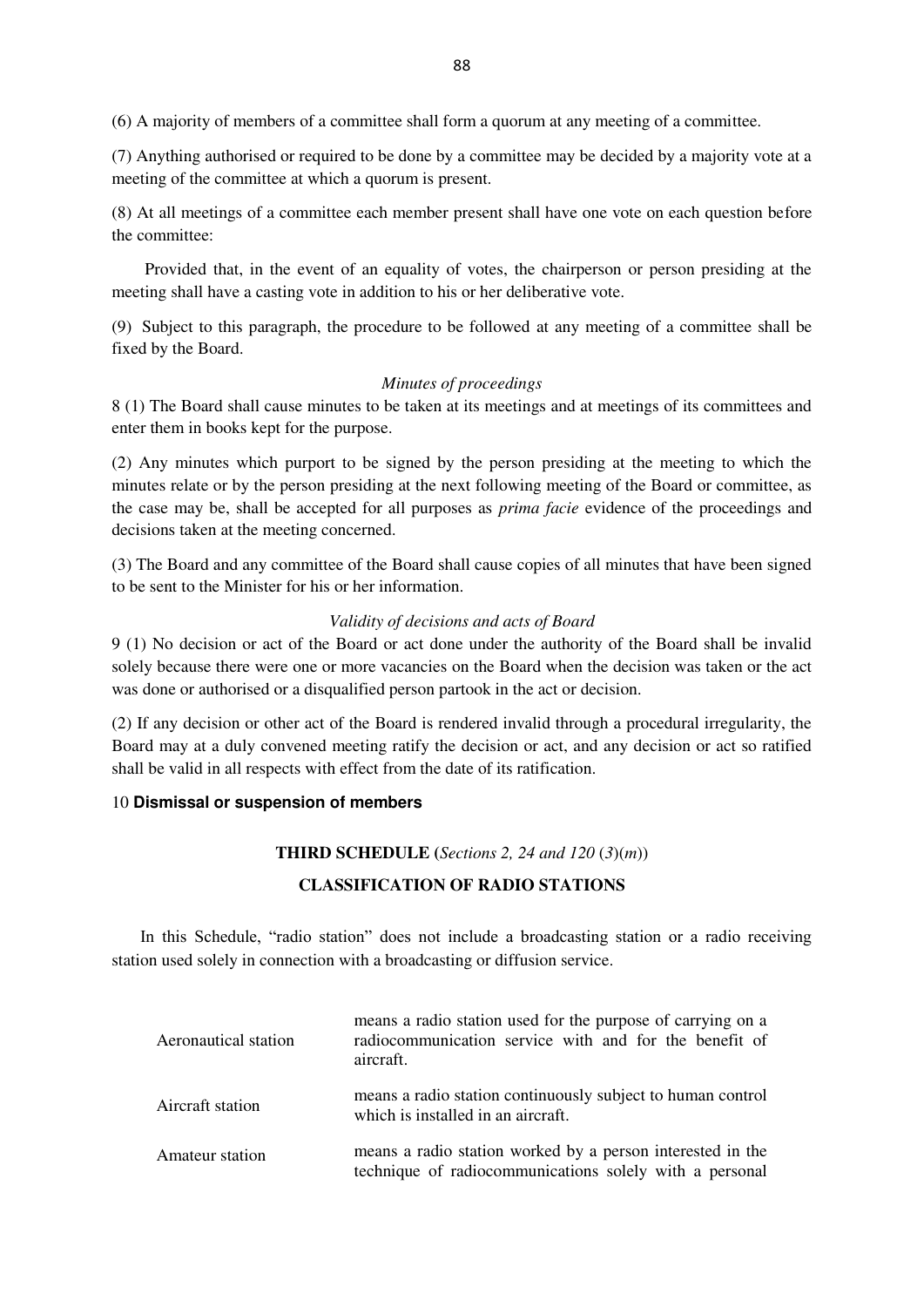|                                | aim and without pecuniary interest.                                                                                                                                                                                                                                                                                                 |
|--------------------------------|-------------------------------------------------------------------------------------------------------------------------------------------------------------------------------------------------------------------------------------------------------------------------------------------------------------------------------------|
| Base station                   | means a radio station established on land and used for the<br>purpose of carrying on a radiocommunication service with<br>mobile stations.                                                                                                                                                                                          |
| Coast station                  | means a radio station established on land and used for the<br>purpose of carrying on a radiocommunication service with<br>and for the benefit of ship stations.                                                                                                                                                                     |
| radio-communication<br>station | means a radio station of special type with a base station in<br>Community repeater mobile which the antenna system is strategically located on a high<br>building, tower or some other elevation to receive a signal<br>from a fixed, mobile or portable station for retransmission<br>to other fixed, mobile or portable stations. |
| Fixed station                  | means a radio station used for the purpose of carrying on a<br>radiocommunication service between specified points.                                                                                                                                                                                                                 |
| Meteorological aids station    | means a radio station used for the purpose of transmitting<br>special signals intended solely for meteorological and<br>hydrological observations and exploration.                                                                                                                                                                  |
| Mobile station                 | means a radio station capable of use whilst in motion or<br>during halts at unspecified points and includes those radio<br>stations commonly known as "walkie-talkies", but does not<br>include an aircraft station or ship station.                                                                                                |
| Model control station          | means a radio station used for the purpose of controlling<br>models.                                                                                                                                                                                                                                                                |
| Press station                  | means a radio receiving station used for the purpose of<br>receiving news broadcasts from recognized press agencies.                                                                                                                                                                                                                |
| Private experimental station   | a radio station utilizing Hertzian waves in<br>means<br>experiments with a view to the development of the science<br>and technique of radiocommunications, but does not include<br>an amateur station.                                                                                                                              |
|                                | means a radio station the emissions of which-                                                                                                                                                                                                                                                                                       |
| Radio beacon station           | are intended to enable a mobile station, aircraft station<br>$\left(a\right)$<br>or ship station to determine its bearings or direction in<br>relation to the radiobeacon station; or                                                                                                                                               |
|                                | $(b)$ provide information solely as to the position or identity<br>of the radiobeacon station.                                                                                                                                                                                                                                      |
| Radio control station          | means a radio station used for the purpose of controlling<br>mechanism or other apparatus which is not installed in a<br>model.                                                                                                                                                                                                     |
|                                | means a radio station used for the purposes of—                                                                                                                                                                                                                                                                                     |
| Radio location station         | determining the relative direction, position or motion<br>$\left(a\right)$<br>of an object; or                                                                                                                                                                                                                                      |
|                                | the detection of an object;<br>(b)                                                                                                                                                                                                                                                                                                  |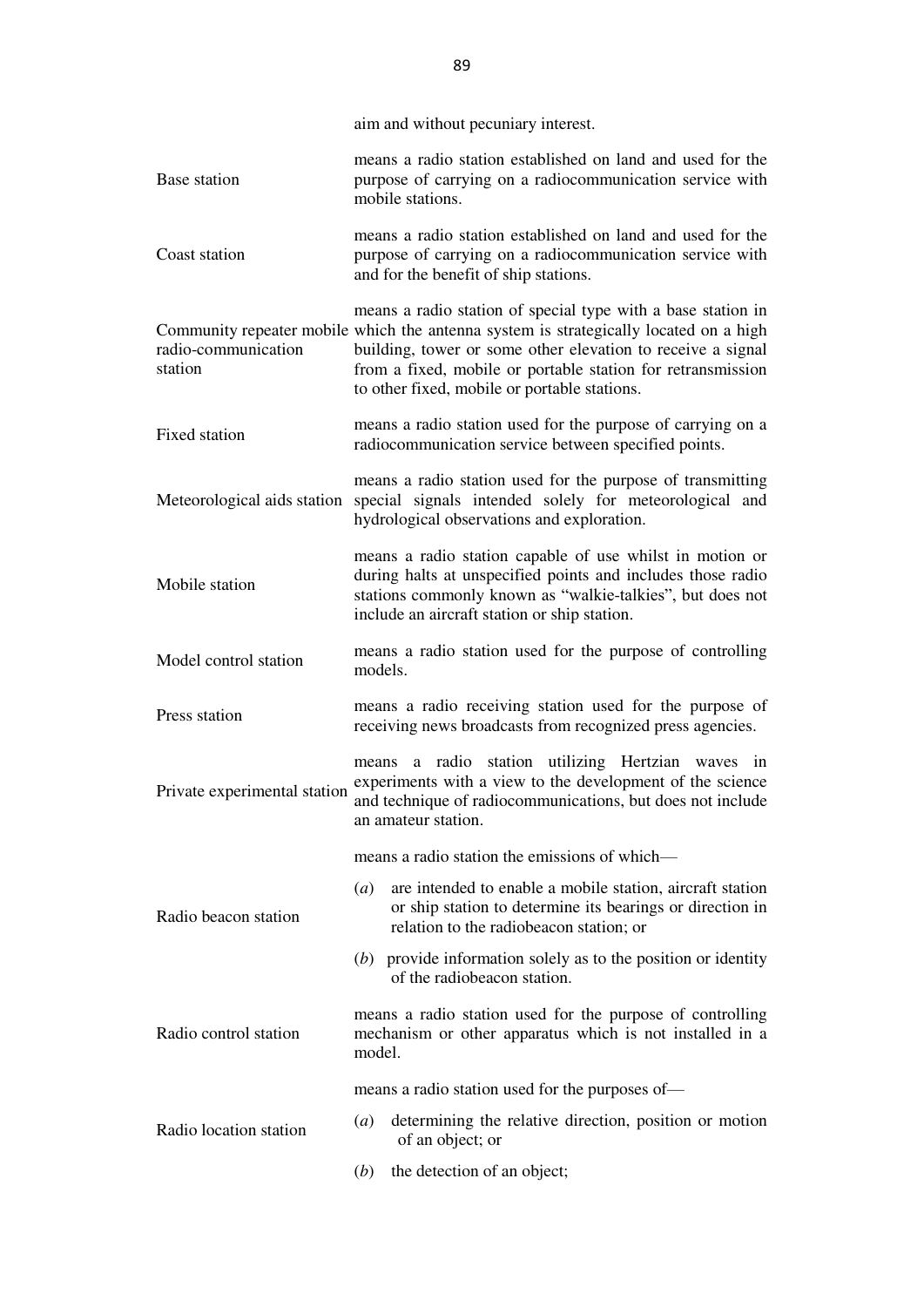|                            | characteristics of Hertzian waves.                                                                                                                                                                    |
|----------------------------|-------------------------------------------------------------------------------------------------------------------------------------------------------------------------------------------------------|
| Ship station               | means a radio station installed in a vessel which is not<br>permanently moored.                                                                                                                       |
| Special service station    | means a radio receiving station used exclusively for the<br>purposes of receiving time signals, notices to navigators,<br>epidemiological and medical advice and like services of<br>general utility. |
| Standard frequency station | means a radio transmitting station used for the purpose of<br>transmitting standard and specified frequencies of known<br>high accuracy intended for general reception.                               |

### **FOURTH SCHEDULE** *(Section 58)*

# **RIGHTS, POWERS AND DUTIES OF TELECOMMUNICATION LICENSEES OPERATING TELECOMMUNICATION SYSTEMS**

### *Interpretation*

# **1.** In this Schedule--

**"licensee"** means a telecommunication licensee referred to in subsection (1) of section *fifty-eight*.

## *Compulsory acquisition of rights in or interests over land for telecommunication purposes*

**2.** (1) Subject to subparagraph (3), a licensee may, with the approval of the Authority and the Minister responsible for lands and subject to such conditions as that Minister may impose, compulsorily acquire any servitude or other interest in or right over land required—

- (*a*) for the purposes of constructing or maintaining a telecommunication line and the buildings and exchanges and other apparatus connected therewith; and
- (*b*) for an access road to a site referred to in paragraph (*a*) or for the construction and use of such road; and
- (*c*) for the erection of power lines and for the maintenance and inspection of such lines.

(2) The Authority and the Minister responsible for lands shall not grant approval in terms of subparagraph (1) except after consideration of the following reports, namely--

- (*a*) a report by the licensee concerned that—
	- (i) the licensee is unable to acquire the servitude, interest or right upon reasonable terms by agreement with the owner; and
	- (ii) it is necessary that the servitude, interest or right be acquired by the licensee for a purpose referred to in subparagraph (1);

and

(*b*) a report by the Ministry responsible for the environment made on behalf of the licensee by a person qualified to make such reports assessing the anticipated impact on the environment of any works to be undertaken for a purpose referred to in subparagraph (1), and recommending any measures to be taken to assess, prevent or minimize such impact.

by means of the constant velocity or rectilinear propagation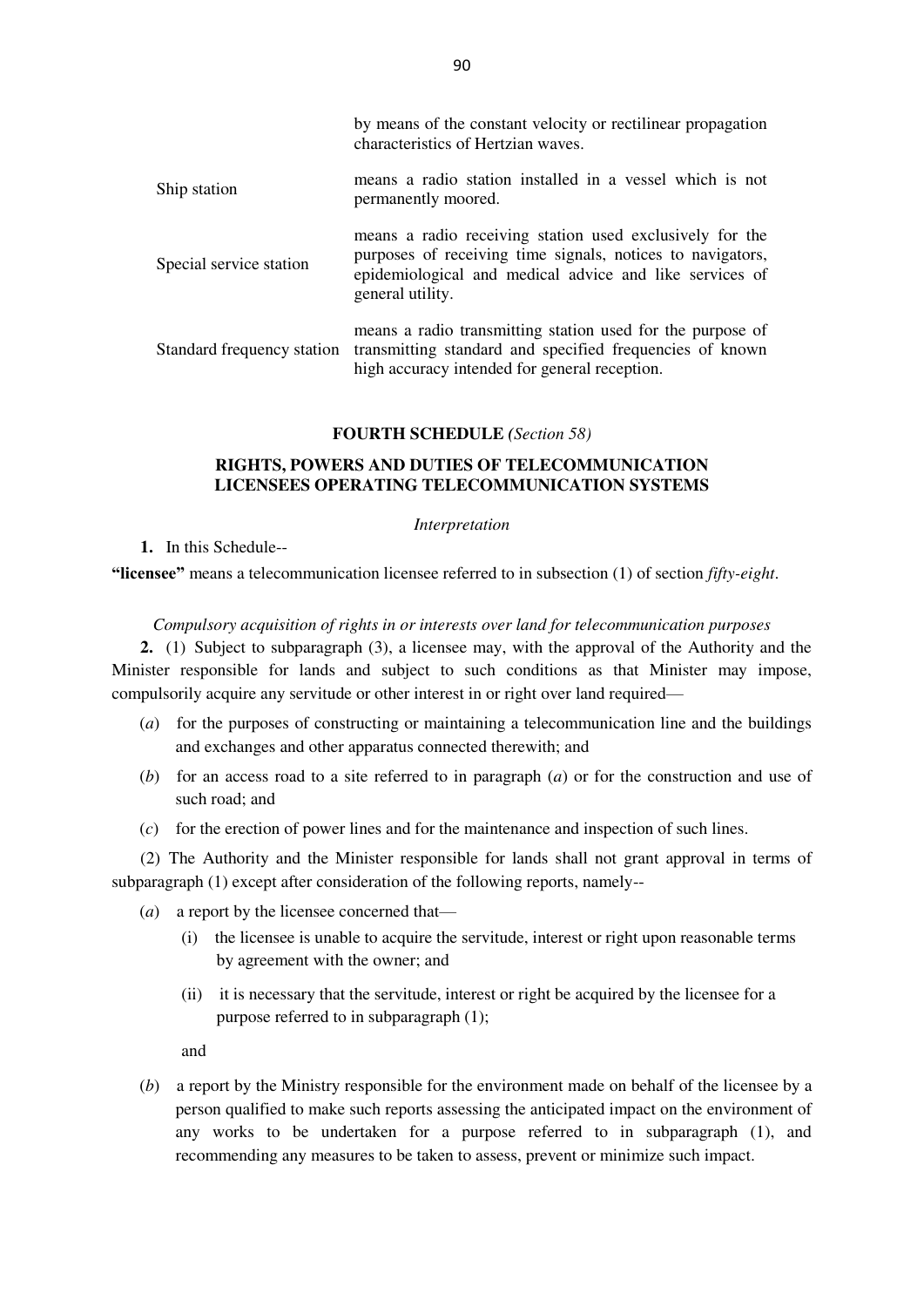(3) Parts III, V and VIII of the Land Acquisition Act [*Chapter 20:10*] shall apply, *mutatis mutandis*, to the exercise by a licensee of his or her powers in terms of subsection (1).

## *Use of buildings and structures to support telecommunication lines, etc.*

**3.** (1) Subject to this paragraph, a licensee may, on one month's written notice to the owner or occupier of the building or structure concerned, attach wires, stays or any other kind of support to any building or other structure for the purpose of facilitating or constructing a telecommunication line.

(2) If the owner or occupier of any land objects to the exercise of the powers referred to in subparagraph (1), he or she may lodge written notice of his or her objection and his or her reasons therefor with the licensee concerned and, on receipt of such objection, the licensee shall refer the matter to the Authority, whose decision shall be final:

Provided that an objection shall be lodged within one month of receipt of the notice given in terms of subparagraph (1).

(3) Before making any decision or order in terms of subparagraph (2), the Authority shall give to all parties concerned a reasonable opportunity of making representations, either in person or in writing.

(4) Before carrying out any work under, over or along any land reserved for railway purposes, other than maintenance and repair work, a licensee shall give notice in writing to the National Railways of Zimbabwe of the work he or she intends to carry out.

### *Entry upon land for telecommunication purposes*

**4.** When, in accordance with this Schedule, a licensee has been permitted to occupy or use any land or has placed a telecommunication line in position, he or she shall be entitled to reasonable access to such land or line for the purpose of carrying on his or her operations on the land or of maintaining, removing, repairing or replacing the telecommunication line.

### *Removal of telecommunication lines*

**5.** (1) If it is necessary to alter or remove a telecommunication line owing to any work or operations on the part of the State or a local authority or other person, the cost of the alteration or removal shall be borne by the State or the local authority or other person concerned.

(2) If a building is about to be erected on any land and any telecommunication line passing under or over the land will interfere with building operations, the licensee concerned shall, within one month of being required in writing to do so, undertake such alteration or deviation of the telecommunication line as may be necessary to remove the interference.

(3) If a licensee is satisfied that any alteration or deviation of a telecommunication line that is desired for any reason, other than that mentioned in subparagraph (2), is possible, necessary or expedient, the licensee shall, within one month of being required in writing to do so, undertake the alteration or deviation, and the cost of carrying out any such alteration or deviation shall be borne by the person at whose request it is made.

- (4) If by reason of—
- (*a*) any excavation, blasting, mining or quarrying operations; or
- (*b*) deposits of mining debris or the making of drains, railways or other cuttings or any other operations; or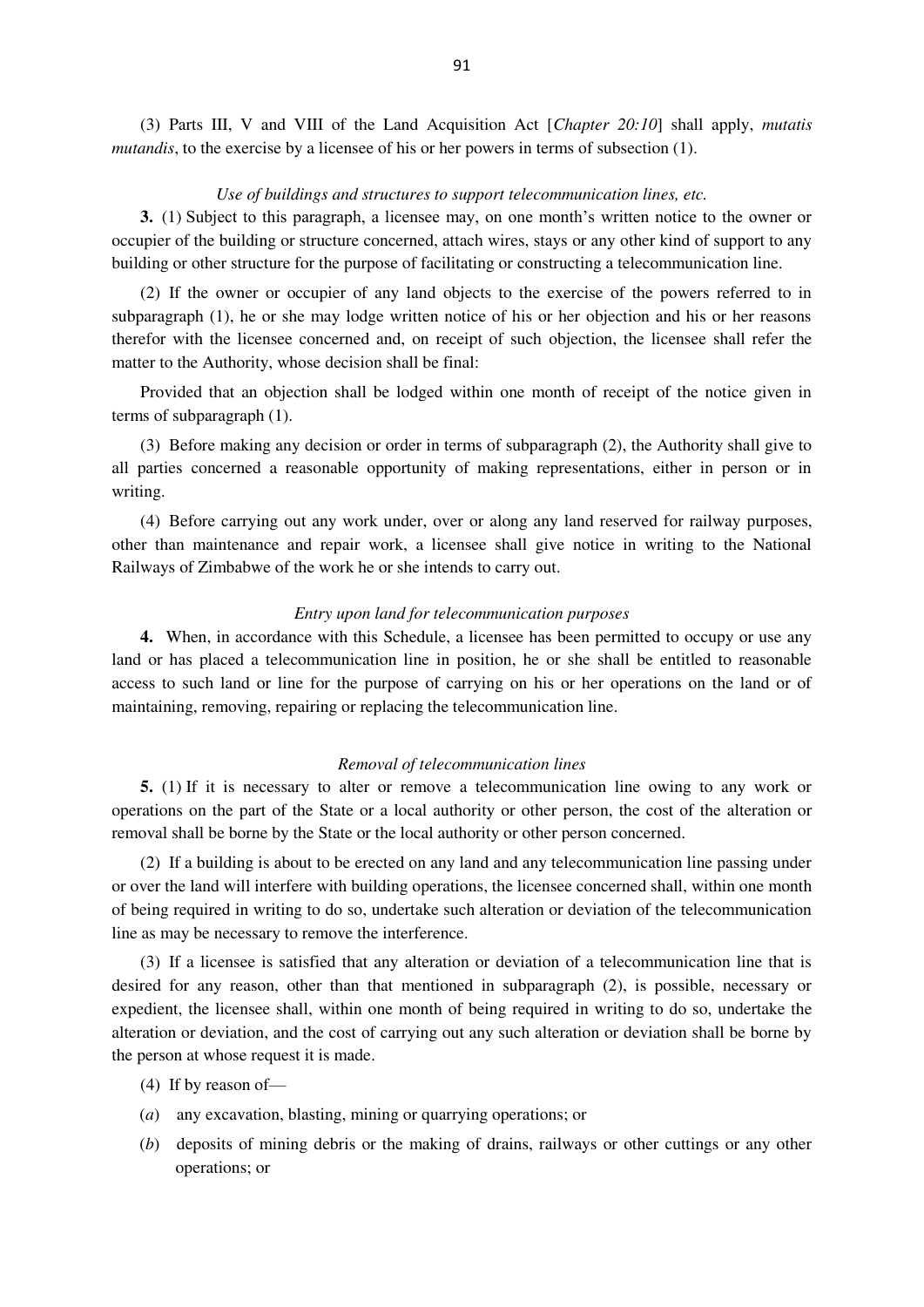- (*c*) fumes or effluent from any factory, power station or other such premises; or
- (*d*) the construction of any dam;

any telecommunication line is damaged or, in the opinion of the licensee who erected it, the safety or stability of any telecommunication line is endangered or likely to be adversely affected, the licensee may repair, deviate or alter the telecommunication line and the cost of such repair, deviation or alteration shall be borne by the person by whom or on whose behalf the operations referred to in paragraph (*a*) or (*b*) were conducted, the premises referred to in paragraph (*c*) were operated or the dam was constructed, as the case may be:

Provided that, where the alterations or deviations which are necessary or expedient are, in the opinion of the licensee, extensive, the licensee may charge the person concerned such proportion of the cost of the alteration or deviation as the licensee, with the consent of the Authority, considers fair or reasonable.

#### *Erection of gates for access to telecommunication lines*

**6.** (1) If a fence on any land, including State land, makes it impossible or inconvenient for a licensee to gain access to his or her telecommunication line, the licensee may, at his or her own expense, erect and maintain a gate in that fence.

(2) A licensee who has erected a gate in terms of subparagraph (1) shall provide a lock for the gate and supply a key for the lock to the owner or occupier of the land on which the gate is erected.

(3) Any person intending to erect a fence that would render it impossible or inconvenient for a licensee to obtain access to his or her telecommunication line shall give the licensee one month's notice in writing of his or her intention to erect the fence.

### *Trees obstructing telecommunication lines*

**7.** (1) Trees or undergrowth which, in the opinion of a licensee, obstruct or interfere with or are likely to interfere with the working or maintenance of any telecommunication line shall, on 14 days' notice by the licensee and to such extent as the licensee may consider necessary, be cut down or trimmed—

- (*a*) by the authority responsible for the care and management of the land, road or street concerned, where the trees or undergrowth are growing on State land, other than State land which has been leased, or on Communal Land or on a road or street;
- (*b*) by the owner or occupier of the land, concerned, in any other case.

(2) If the authority, owner or occupier referred to in subparagraph (1) objects to the exercise of the powers referred to in that subparagraph, he or she may lodge written notice of his or her objection and his or her reasons therefor with the licensee concerned and, on receipt of such objection, the licensee shall refer the matter to the Authority, whose decision shall be final:

Provided that an objection shall be lodged within 14 days of receipt of the notice given in terms of subparagraph (1)

(3) Before making any decision or order in terms of subparagraph (2), the Authority shall give to all parties concerned a reasonable opportunity of making representations, either in person or in writing.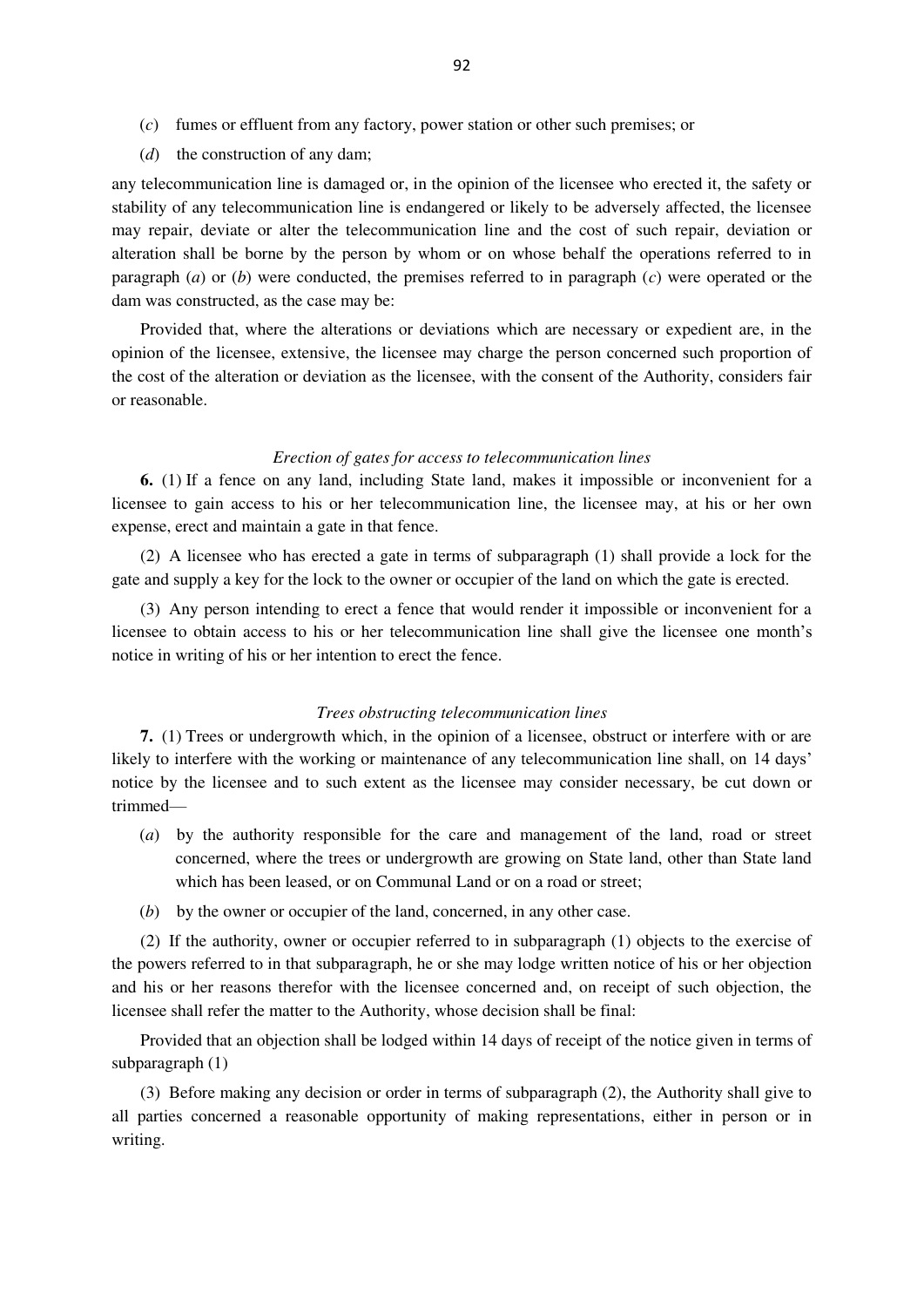(4) The Authority shall uphold an objection made in terms of subparagraph (2) if it is shown to its satisfaction that the obstruction to or interference or likely interference with the telecommunication line in question can be avoided without cutting down or trimming any trees or undergrowth and without unreasonable extra cost to the licensee.

(5) The reasonable expenses incurred in cutting down or trimming trees or undergrowth in terms of subparagraph (1) shall be borne by the licensee concerned.

(6) Subject to this paragraph, if the authority, owner or occupier referred to in subsection (1) fails to comply with a notice given by the licensee in terms of that subparagraph, the licensee may enter upon the land, road or street, as the case may be, in question and cut down or trim the trees or undergrowth to the extent he or she considers necessary.

(7) Notwithstanding subparagraph (1), if the working of any telecommunication line is actually interfered with or endangered by any trees or undergrowth, the licensee concerned may remove the interference or danger without giving the notice required by subparagraph (1).

### *Laying of telecommunication lines under streets, etc.*

**8.** (1) A licensee may construct and maintain a telecommunication line under any street, road or footpath, and may alter or remove any such telecommunication line:

Provided that before doing so the licensee shall give reasonable notice to the authority or person that owns or has the care and management of the street, road or footpath concerned.

(2) In the exercise of the powers conferred by subparagraph (1), the licensee may break or open up any street, road or footpath and alter the position thereunder of any pipe, other than a main sewer, main drain or gas main, and of any electric cable other than an electric main:

Provided that no alteration in the position of any such pipe or cable shall be made except under the supervision of a person appointed by the person to whom the pipe or cable belongs or by whom it is used, unless no such person is appointed or the person so appointed fails to supervise at the time specified in the notice for the commencement of the work or discontinues supervision during the work.

### *Powers to be exercised with care and compensation for damage*

**9.** (1) In the exercise of the powers conferred by this Schedule, a licensee shall--

- (*a*) cause as little detriment and inconvenience and do as little damage as possible; and
- (*b*) pay compensation to any person who suffers loss or deprivation of rights through the exercise of the powers conferred by this Schedule; and
- (*c*) if so requested by the Authority, commission a report referred to in paragraph (*b*) of subparagraph (2) of paragraph 2 before exercising any powers conferred by paragraphs 3 to 8.

(2) Parts V and VIII of the Land Acquisition Act [*Chapter 20:10*] shall apply, *mutatis mutandis*, to the payment of compensation in terms of subparagraph (1):

Provided that any reference in Part VIII of that Act to the date of the publication of a preliminary notice in the *Gazette* shall be construed as a reference to the date of the exercise by the licensee concerned of the powers referred to in subparagraph (1).

(3) On completion of any work in connection with the construction, maintenance or repair of a telecommunication line in the exercise of the powers conferred by this *Schedule*, the licensee